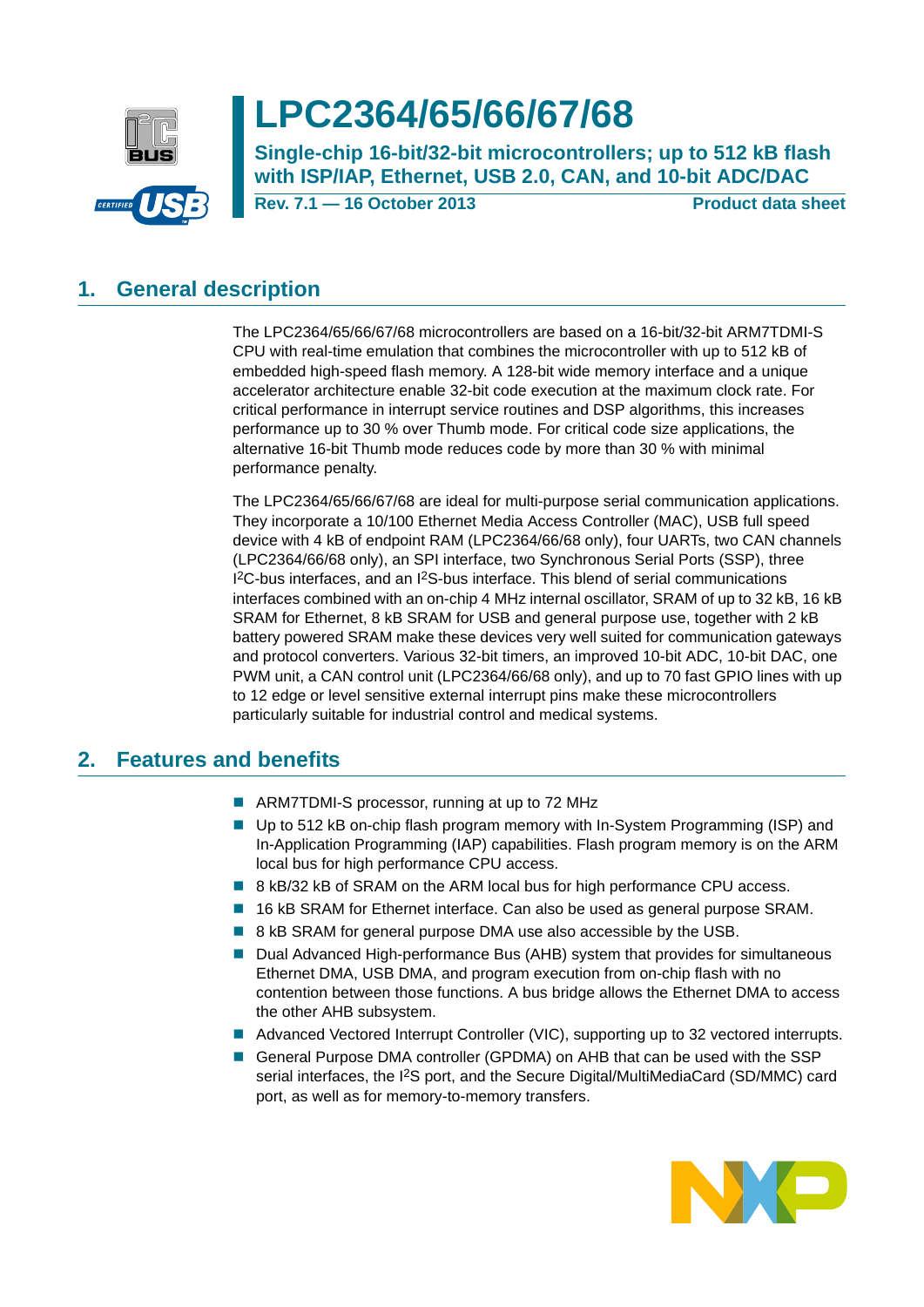- Serial interfaces:
	- ◆ Ethernet MAC with associated DMA controller. These functions reside on an independent AHB.
	- ◆ USB 2.0 full-speed device with on-chip PHY and associated DMA controller (LPC2364/66/68 only).
	- ◆ Four UARTs with fractional baud rate generation, one with modem control I/O, one with IrDA support, all with FIFO.
	- ◆ CAN controller with two channels (LPC2364/66/68 only).
	- ◆ SPI controller.
	- Two SSP controllers, with FIFO and multi-protocol capabilities. One is an alternate for the SPI port, sharing its interrupt and pins. These can be used with the GPDMA controller.
	- ◆ Three I<sup>2</sup>C-bus interfaces (one with open-drain and two with standard port pins).
	- ◆ I<sup>2</sup>S (Inter-IC Sound) interface for digital audio input or output. It can be used with the GPDMA.
- **Other peripherals:** 
	- ◆ SD/MMC memory card interface (LPC2367/68 only).
	- ◆ 70 general purpose I/O pins with configurable pull-up/down resistors.
	- $\triangle$  10-bit ADC with input multiplexing among 6 pins.
	- ◆ 10-bit DAC.
	- ◆ Four general purpose timers/counters with a total of 8 capture inputs and 10 compare outputs. Each timer block has an external count input.
	- One PWM/timer block with support for three-phase motor control. The PWM has two external count inputs.
	- Real-Time Clock (RTC) with separate power pin, clock source can be the RTC oscillator or the APB clock.
	- ◆ 2 kB SRAM powered from the RTC power pin, allowing data to be stored when the rest of the chip is powered off.
	- ◆ WatchDog Timer (WDT). The WDT can be clocked from the internal RC oscillator, the RTC oscillator, or the APB clock.
- Standard ARM test/debug interface for compatibility with existing tools.
- **Emulation trace module supports real-time trace.**
- Single 3.3 V power supply  $(3.0 \vee$  to 3.6 V).
- Four reduced power modes: idle, sleep, power-down, and deep power-down.
- Four external interrupt inputs configurable as edge/level sensitive. All pins on Port 0 and Port 2 can be used as edge sensitive interrupt sources.
- **Processor wake-up from Power-down mode via any interrupt able to operate during** Power-down mode (includes external interrupts, RTC interrupt, USB activity, Ethernet wake-up interrupt).
- Two independent power domains allow fine tuning of power consumption based on needed features.
- $\blacksquare$  Each peripheral has its own clock divider for further power saving.
- Brownout detect with separate thresholds for interrupt and forced reset.
- On-chip power-on reset.
- On-chip crystal oscillator with an operating range of 1 MHz to 24 MHz.
- 4 MHz internal RC oscillator trimmed to 1 % accuracy that can optionally be used as the system clock. When used as the CPU clock, does not allow CAN and USB to run.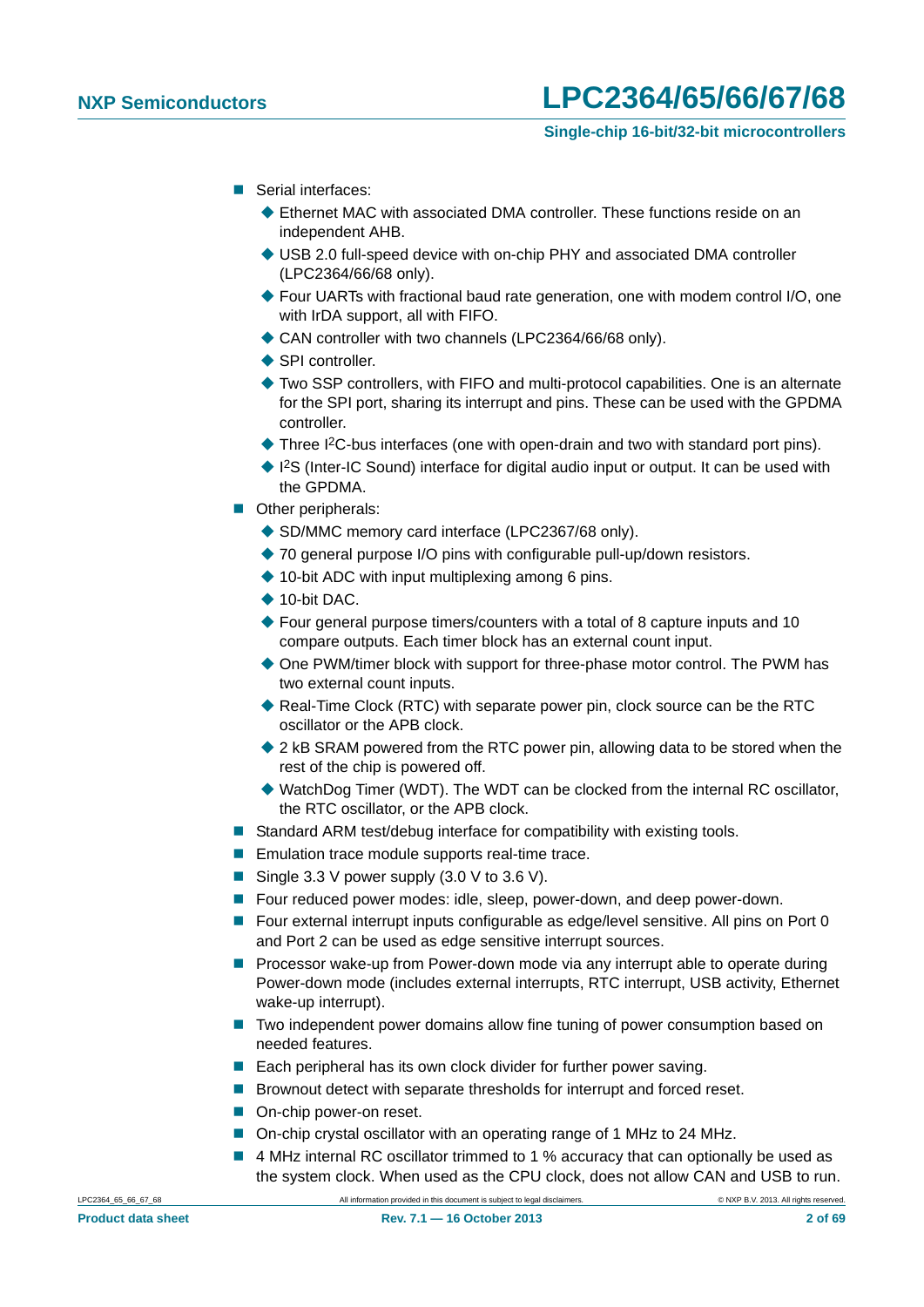#### **Single-chip 16-bit/32-bit microcontrollers**

- On-chip PLL allows CPU operation up to the maximum CPU rate without the need for a high frequency crystal. May be run from the main oscillator, the internal RC oscillator, or the RTC oscillator.
- Boundary scan for simplified board testing is available in LPC2364FET100 and LPC2368FET100 (TFBGA package).
- **E** Versatile pin function selections allow more possibilities for using on-chip peripheral functions.

### <span id="page-2-0"></span>**3. Applications**

- **Industrial control**
- **Medical systems**
- **Protocol converter**
- Communications

### <span id="page-2-1"></span>**4. Ordering information**

#### **Table 1. Ordering information**

| Type number   | Package        |                                                                                             |                |  |  |  |  |  |  |  |  |  |
|---------------|----------------|---------------------------------------------------------------------------------------------|----------------|--|--|--|--|--|--|--|--|--|
|               | <b>Name</b>    | <b>Description</b>                                                                          | <b>Version</b> |  |  |  |  |  |  |  |  |  |
| LPC2364FBD100 | LOFP100        | plastic low profile quad flat package; 100 leads; body $14 \times 14 \times 1.4$ mm         | SOT407-1       |  |  |  |  |  |  |  |  |  |
| LPC2364HBD100 | <b>LOFP100</b> | plastic low profile quad flat package; 100 leads; body $14 \times 14 \times 1.4$ mm         | SOT407-1       |  |  |  |  |  |  |  |  |  |
| LPC2364FET100 | TFBGA100       | plastic thin fine-pitch ball grid array package; 100 balls; body $9 \times 9 \times 0.7$ mm | SOT926-1       |  |  |  |  |  |  |  |  |  |
| LPC2365FBD100 | LQFP100        | plastic low profile quad flat package; 100 leads; body $14 \times 14 \times 1.4$ mm         | SOT407-1       |  |  |  |  |  |  |  |  |  |
| LPC2366FBD100 | LQFP100        | plastic low profile quad flat package; 100 leads; body $14 \times 14 \times 1.4$ mm         | SOT407-1       |  |  |  |  |  |  |  |  |  |
| LPC2367FBD100 | LOFP100        | plastic low profile quad flat package; 100 leads; body $14 \times 14 \times 1.4$ mm         | SOT407-1       |  |  |  |  |  |  |  |  |  |
| LPC2368FBD100 | <b>LOFP100</b> | plastic low profile quad flat package; 100 leads; body $14 \times 14 \times 1.4$ mm         | SOT407-1       |  |  |  |  |  |  |  |  |  |
| LPC2368FET100 | TFBGA100       | plastic thin fine-pitch ball grid array package; 100 balls; body $9 \times 9 \times 0.7$ mm | SOT926-1       |  |  |  |  |  |  |  |  |  |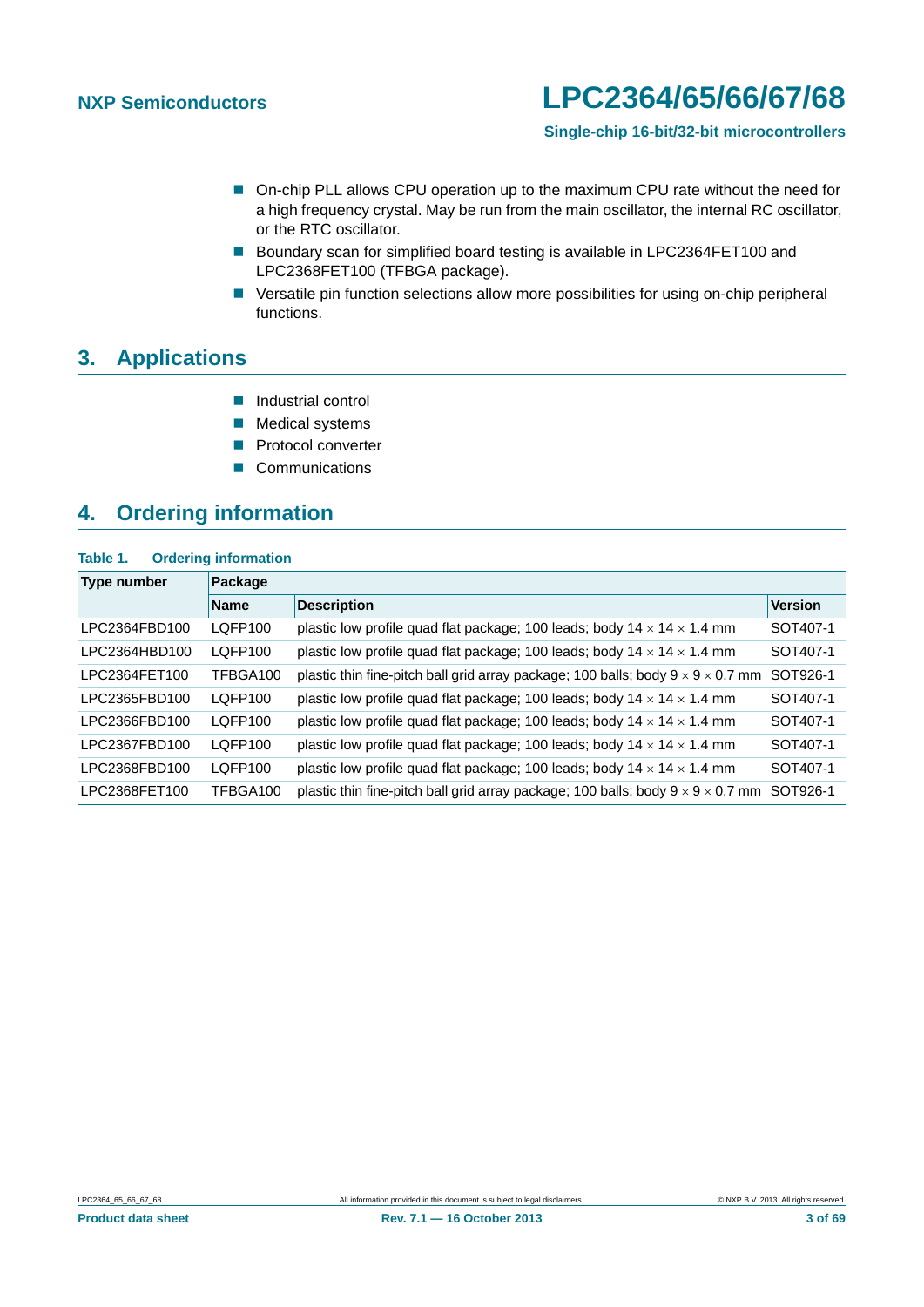## **4.1 Ordering options**

**Table 2. Ordering options**

| <b>Type number</b> | <b>Flash</b> |              | <b>SRAM (kB)</b>           |               |                | <b>Ethernet</b> | <b>USB</b><br><b>SD/MMC</b> |                                   | <b>GP DMA</b> | <b>Channels</b> |                |            | Temp range |                     |
|--------------------|--------------|--------------|----------------------------|---------------|----------------|-----------------|-----------------------------|-----------------------------------|---------------|-----------------|----------------|------------|------------|---------------------|
|                    | (kB)         | Local<br>bus | Ethernet<br><b>buffers</b> | <b>GP/USB</b> | <b>RTC</b>     | <b>Total</b>    |                             | $device +$<br>4 kB<br><b>FIFO</b> |               |                 | <b>CAN</b>     | <b>ADC</b> | <b>DAC</b> |                     |
| LPC2364FBD100      | 128          | 8            | 16                         | 8             | $\overline{2}$ | 34              | RMII                        | yes                               | no            | yes             | 2              | 6          |            | $-40$ °C to +85 °C  |
| LPC2364HBD100      | 128          | 8            | 16                         | 8             | $\overline{2}$ | 34              | RMII                        | yes                               | no            | yes             | 2              | 6          |            | $-40$ °C to +125 °C |
| LPC2364FET100      | 128          | 8            | 16                         | 8             | $\overline{2}$ | 34              | RMII                        | yes                               | no            | yes             | 2              | 6          |            | $-40$ °C to +85 °C  |
| LPC2365FBD100      | 256          | 32           | 16                         | 8             | $\overline{2}$ | 58              | RMII                        | no                                | no            | yes             | $\blacksquare$ | 6          |            | $-40$ °C to +85 °C  |
| LPC2366FBD100      | 256          | 32           | 16                         | 8             | $\overline{2}$ | 58              | RMII                        | yes                               | no            | yes             | 2              | 6          |            | $-40$ °C to +85 °C  |
| LPC2367FBD100      | 512          | 32           | 16                         | 8             | $\overline{2}$ | 58              | RMII                        | no                                | yes           | yes             | ٠              | 6          |            | $-40$ °C to +85 °C  |
| LPC2368FBD100      | 512          | 32           | 16                         | 8             | $\overline{2}$ | 58              | RMII                        | yes                               | yes           | yes             | $\overline{2}$ | 6          |            | $-40$ °C to +85 °C  |
| LPC2368FET100      | 512          | 32           | 16                         | 8             | 2              | 58              | RMII                        | yes                               | yes           | yes             | 2              | 6          |            | $-40$ °C to +85 °C  |
|                    |              |              |                            |               |                |                 |                             |                                   |               |                 |                |            |            |                     |

<span id="page-3-0"></span>All information provided in this document is subject to legal disclaimers. Rev. 7.1 - 16 October 2013 **Rev. 7.1 — 16 October 2013 4 of 69** ided in this document is subject to legal disclaimer

**Product data sheet**

**Product data sheet**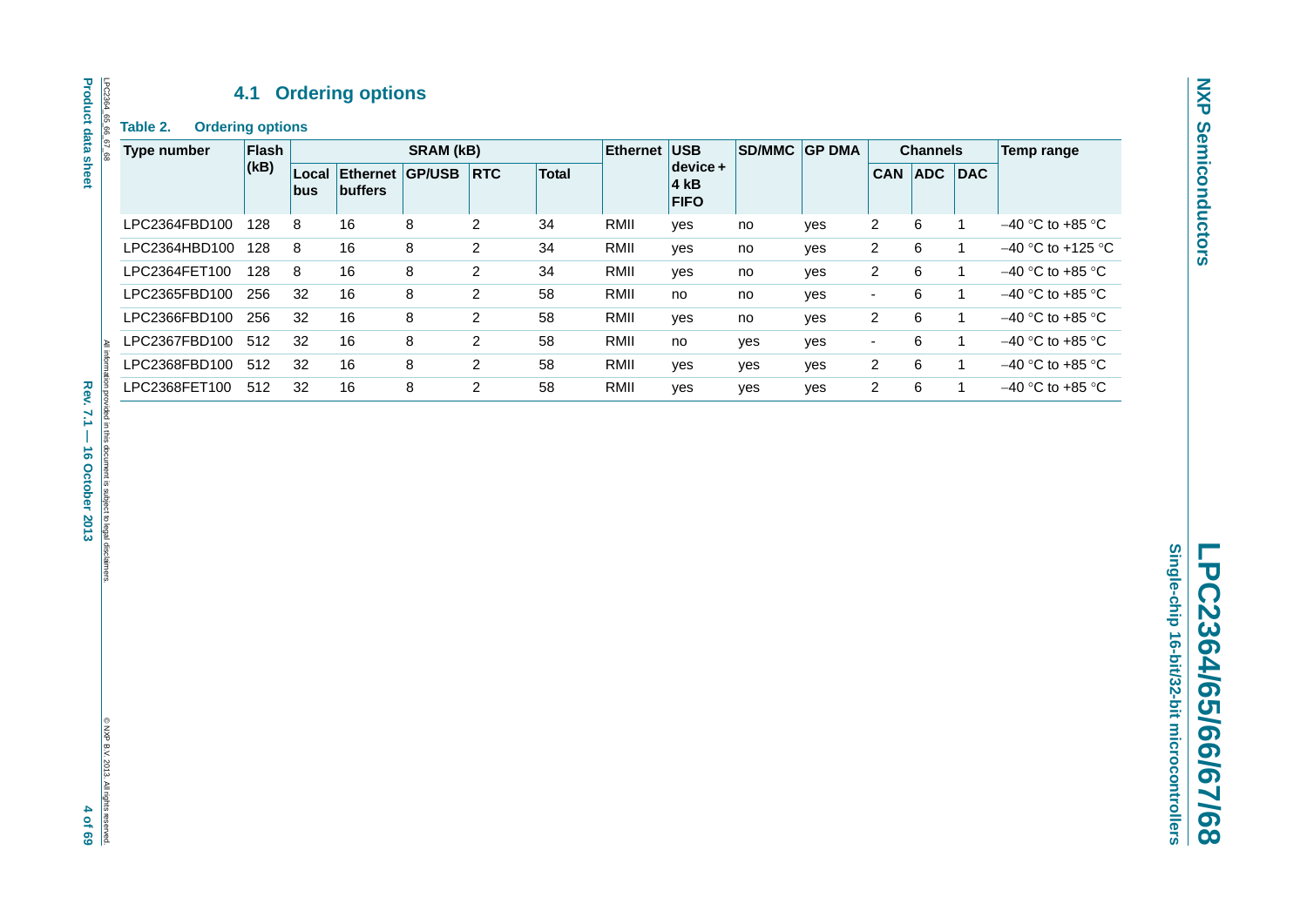**Single-chip 16-bit/32-bit microcontrollers**

### <span id="page-4-0"></span>**5. Block diagram**

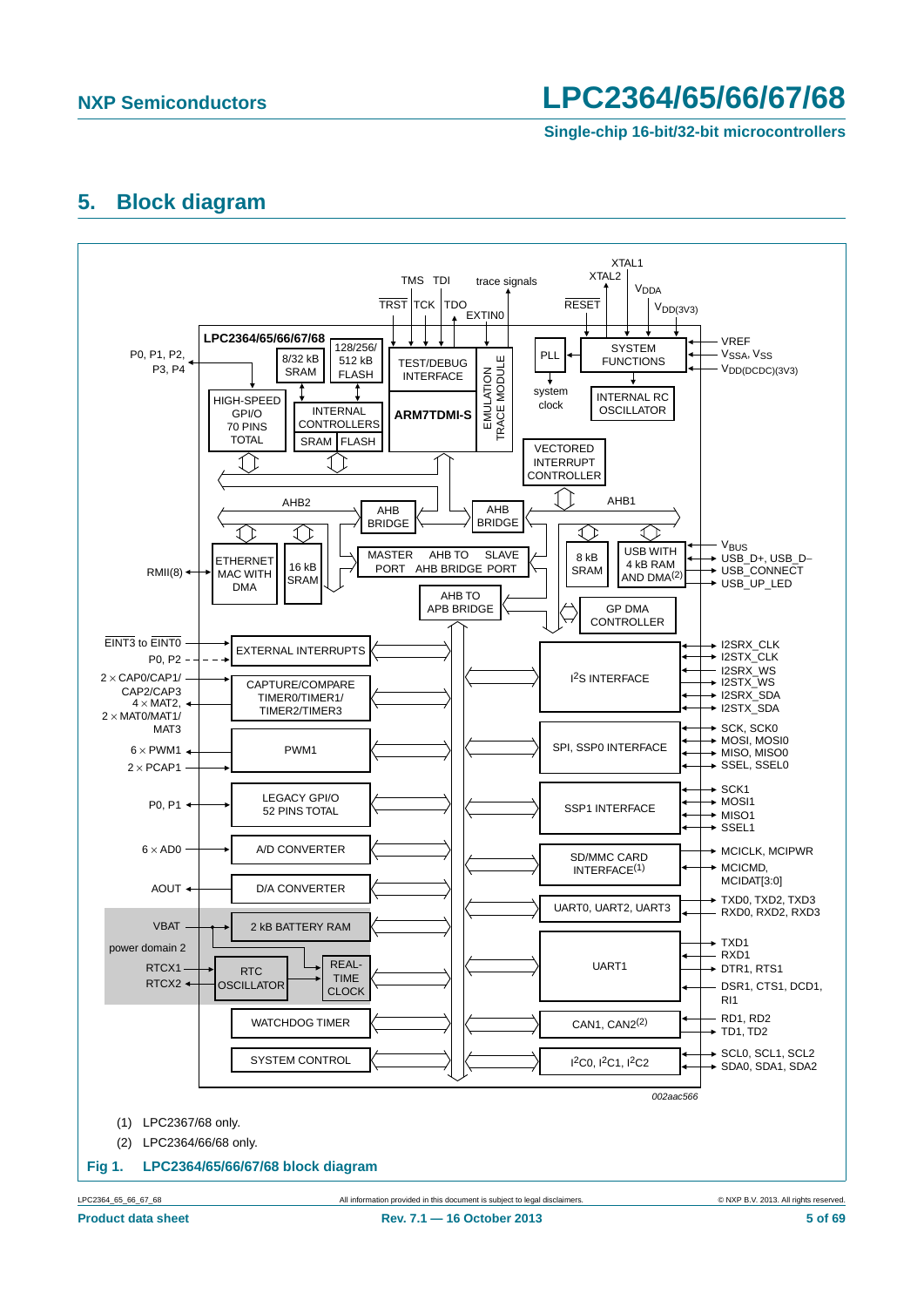

### <span id="page-5-1"></span><span id="page-5-0"></span>**6. Pinning information**

### **6.1 Pinning**



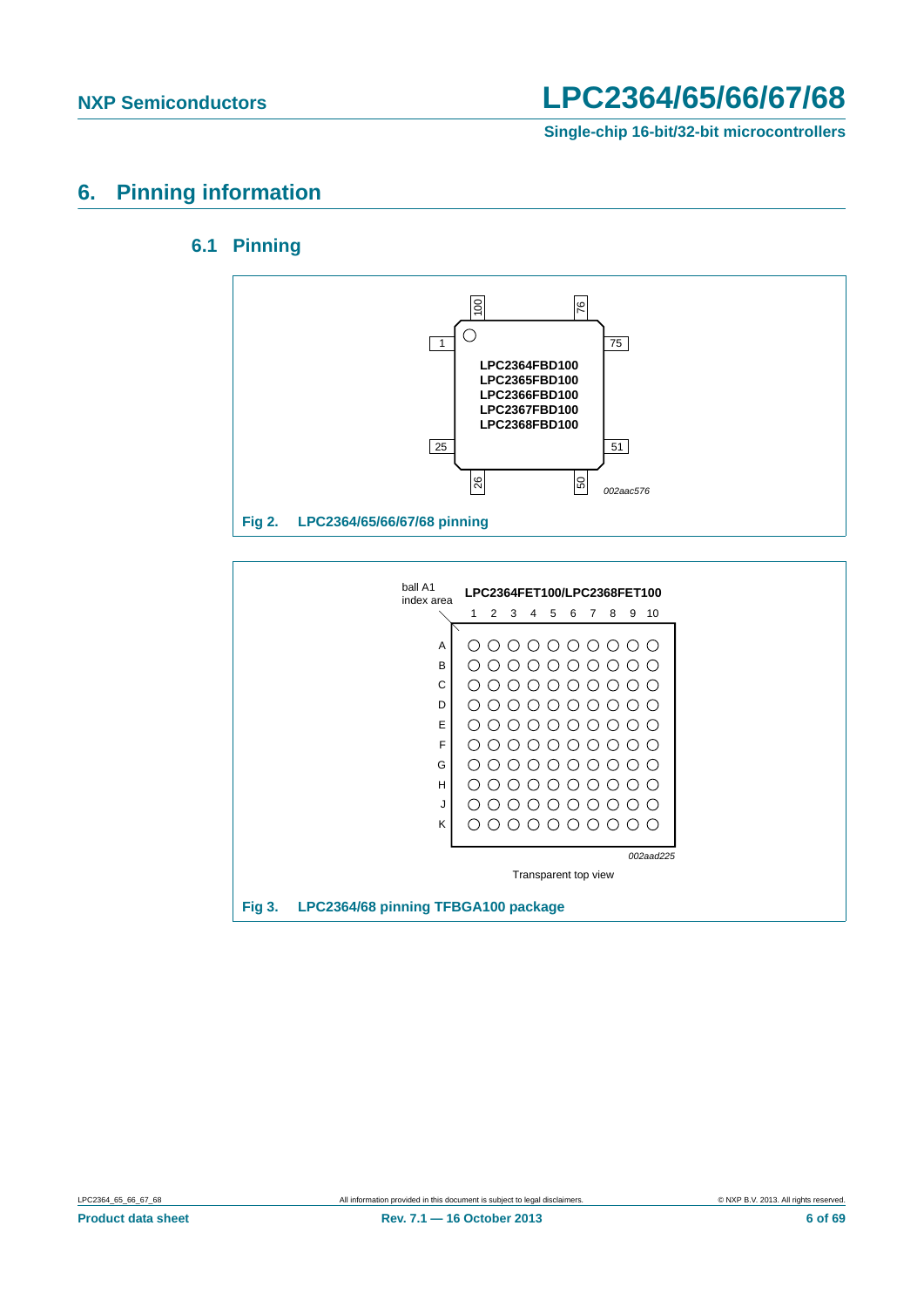### **Single-chip 16-bit/32-bit microcontrollers**

|                  | Pin Symbol                              |                  | Pin Symbol                        |                           | Pin Symbol                        |                         | Pin Symbol                        |
|------------------|-----------------------------------------|------------------|-----------------------------------|---------------------------|-----------------------------------|-------------------------|-----------------------------------|
| <b>Row A</b>     |                                         |                  |                                   |                           |                                   |                         |                                   |
| 1                | <b>TDO</b>                              | $\overline{c}$   | P0[3]/RXD0                        | $\ensuremath{\mathsf{3}}$ | $V_{DD(3V3)}$                     | 4                       | P1[4]/ENET_TX_EN                  |
| 5                | P1[10]/ENET_RXD1                        | 6                | P1[16]/ENET_MDC                   | $\overline{7}$            | $V_{DD(DCDC)(3V3)}$               | 8                       | P0[4]/I2SRX_CLK/<br>RD2/CAP2[0]   |
| 9                | P0[7]/I2STX_CLK/<br><b>SCK1/MAT2[1]</b> | 10               | P0[9]/I2STX_SDA/<br>MOSI1/MAT2[3] | 11                        | ä,                                | 12                      |                                   |
| <b>Row B</b>     |                                         |                  |                                   |                           |                                   |                         |                                   |
| 1                | <b>TMS</b>                              | $\overline{c}$   | <b>RTCK</b>                       | 3                         | V <sub>SS</sub>                   | $\overline{\mathbf{4}}$ | P1[1]/ENET_TXD1                   |
| 5                | P1[9]/ENET_RXD0                         | 6                | P1[17]/<br>ENET_MDIO              | 7                         | Vss                               | 8                       | P0[6]/I2SRX_SDA/<br>SSEL1/MAT2[0] |
| $\boldsymbol{9}$ | P2[0]/PWM1[1]/<br><b>TXD1/TRACECLK</b>  | 10               | P2[1]/PWM1[2]/<br>RXD1/PIPESTAT0  | 11                        | $\blacksquare$                    | 12                      |                                   |
| <b>Row C</b>     |                                         |                  |                                   |                           |                                   |                         |                                   |
| 1                | <b>TCK</b>                              | $\overline{c}$   | <b>TRST</b>                       | 3                         | <b>TDI</b>                        | $\overline{\mathbf{4}}$ | P0[2]/TXD0                        |
| 5                | P1[8]/ENET_CRS                          | 6                | P1[15]/<br>ENET_REF_CLK           | 7                         | P4[28]/MAT2[0]/<br>TXD3           | 8                       | P0[8]/I2STX_WS/<br>MISO1/MAT2[2]  |
| 9                | <b>V<sub>SS</sub></b>                   | 10               | $V_{DD(3V3)}$                     | 11                        |                                   | 12                      |                                   |
| <b>Row D</b>     |                                         |                  |                                   |                           |                                   |                         |                                   |
| 1                | P0[24]/AD0[1]/<br>I2SRX_WS/CAP3[1]      | $\overline{c}$   | P0[25]/AD0[2]/<br>I2SRX_SDA/TXD3  | 3                         | P0[26]/AD0[3]/<br>AOUT/RXD3       | 4                       | <b>DBGEN</b>                      |
| 5                | P1[0]/ENET_TXD0                         | 6                | P1[14]/ENET_RX_ER                 | $\overline{7}$            | P0[5]/I2SRX_WS/<br>TD2/CAP2[1]    | 8                       | P2[2]/PWM1[3]/<br>CTS1/PIPESTAT1  |
| 9                | P2[4]/PWM1[5]/<br>DSR1/TRACESYNC        | 10               | P2[5]/PWM1[6]/<br>DTR1/TRACEPKT0  | 11                        |                                   | 12                      |                                   |
| <b>Row E</b>     |                                         |                  |                                   |                           |                                   |                         |                                   |
| 1                | V <sub>SSA</sub>                        | $\overline{c}$   | <b>V<sub>DDA</sub></b>            | 3                         | <b>VREF</b>                       | 4                       | $V_{DD(DCDC)(3V3)}$               |
| 5                | P0[23]/AD0[0]/<br>I2SRX_CLK/CAP3[0]     | 6                | P4[29]/MAT2[1]/<br>RXD3           | 7                         | P2[3]/PWM1[4]/<br>DCD1/PIPESTAT2  | 8                       | P2[6]/PCAP1[0]/RI1/<br>TRACEPKT1  |
| 9                | P2[7]/RD2/<br>RTS1/TRACEPKT2            | 10               | P2[8]/TD2/<br>TXD2/TRACEPKT3      | 11                        | $\blacksquare$                    | 12                      | $\overline{\phantom{a}}$          |
| <b>Row F</b>     |                                         |                  |                                   |                           |                                   |                         |                                   |
| 1                | $V_{SS}$                                | 2                | RTCX <sub>1</sub>                 | 3                         | RESET                             | 4                       | P1[31]/SCK1/<br>AD0[5]            |
| 5                | P1[21]/PWM1[3]/<br><b>SSEL0</b>         | 6                | P0[18]/DCD1/<br>MOSI0/MOSI        | $\overline{7}$            | P2[9]/USB_CONNECT/<br>RXD2/EXTIN0 | 8                       | P0[16]/RXD1/<br>SSEL0/SSEL        |
| 9                | P0[17]/CTS1/<br>MISO0/MISO              | 10               | P0[15]/TXD1/<br>SCK0/SCK          | 11                        |                                   | 12                      |                                   |
| <b>Row G</b>     |                                         |                  |                                   |                           |                                   |                         |                                   |
| 1                | RTCX2                                   | $\boldsymbol{2}$ | <b>VBAT</b>                       | 3                         | XTAL <sub>2</sub>                 | $\overline{\mathbf{4}}$ | P0[30]/USB_D-                     |
| 5                | P1[25]/MAT1[1]                          | $\,6$            | P1[29]/PCAP1[1]/<br>MAT0[1]       | $\overline{7}$            | V <sub>SS</sub>                   | 8                       | P0[21]/RI1/<br>MCIPWR/RD1         |
| 9                | P0[20]/DTR1/<br>MCICMD/SCL1             | 10               | P0[19]/DSR1/<br>MCICLK/SDA1       | 11                        | $\blacksquare$                    | 12                      |                                   |

#### **Table 3. Pin allocation table**

**Row H**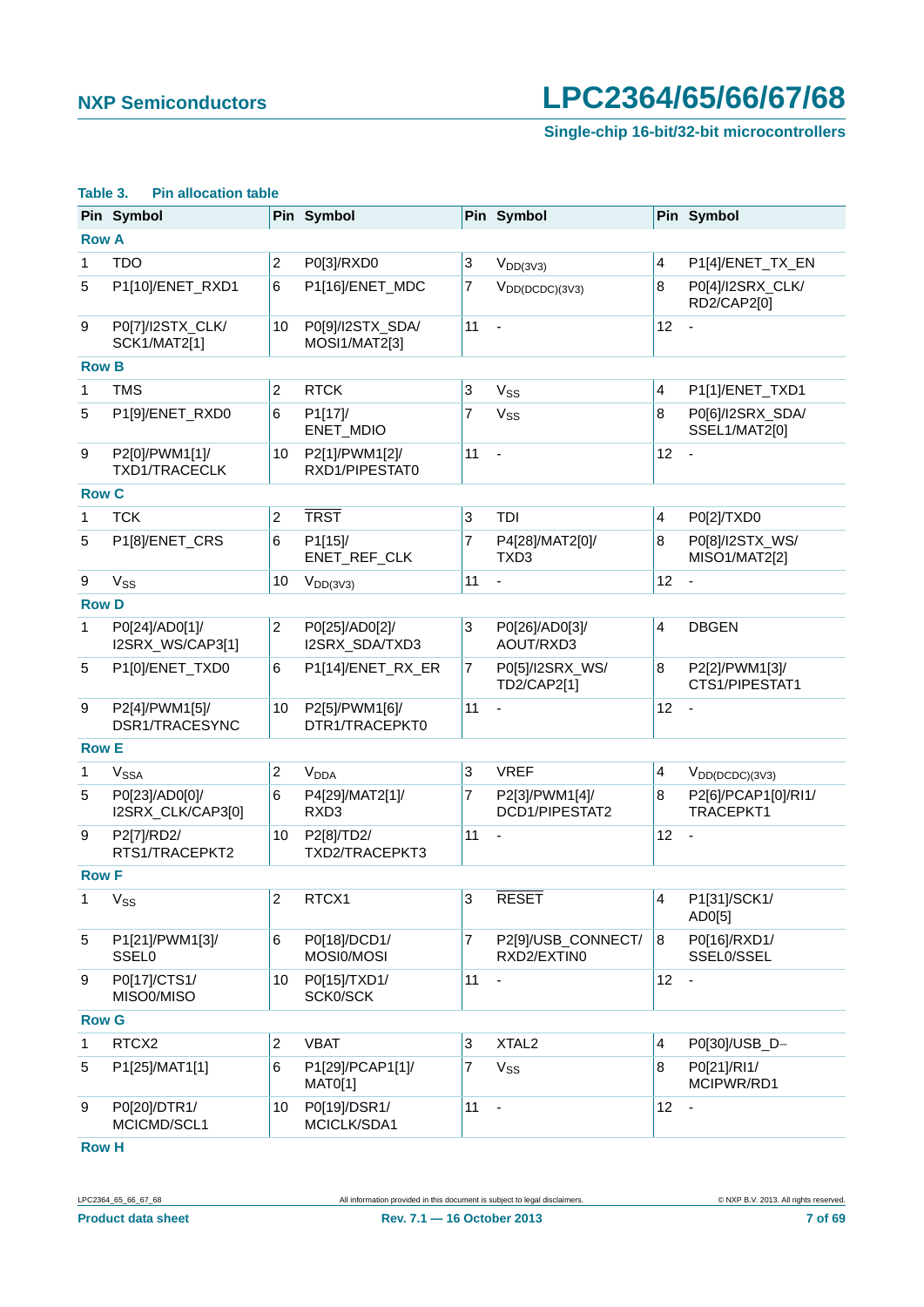|   | Pin Symbol                 |    | Pin Symbol                  |    | Pin Symbol                        |    | Pin Symbol                            |  |  |
|---|----------------------------|----|-----------------------------|----|-----------------------------------|----|---------------------------------------|--|--|
| 1 | $P1[30]/V_{BUS}$<br>AD0[4] |    | XTAL <sub>1</sub>           | 3  | P3[25]/MAT0[0]/<br><b>PWM1[2]</b> | 4  | P1[18]/USB_UP_LED/<br>PWM1[1]/CAP1[0] |  |  |
| 5 | P1[24]/PWM1[5]/<br>MOSI0   | 6  | $V_{DD(DCDC)(3V3)}$         |    | P0[10]/TXD2/<br>SDA2/MAT3[0]      | 8  | P2[11]/EINT1/<br>MCIDAT1/I2STX CLK    |  |  |
| 9 | $V_{DD(3V3)}$              | 10 | P0[22]/RTS1/<br>MCIDAT0/TD1 | 11 |                                   | 12 |                                       |  |  |

#### **Table 3. Pin allocation table** *…continued*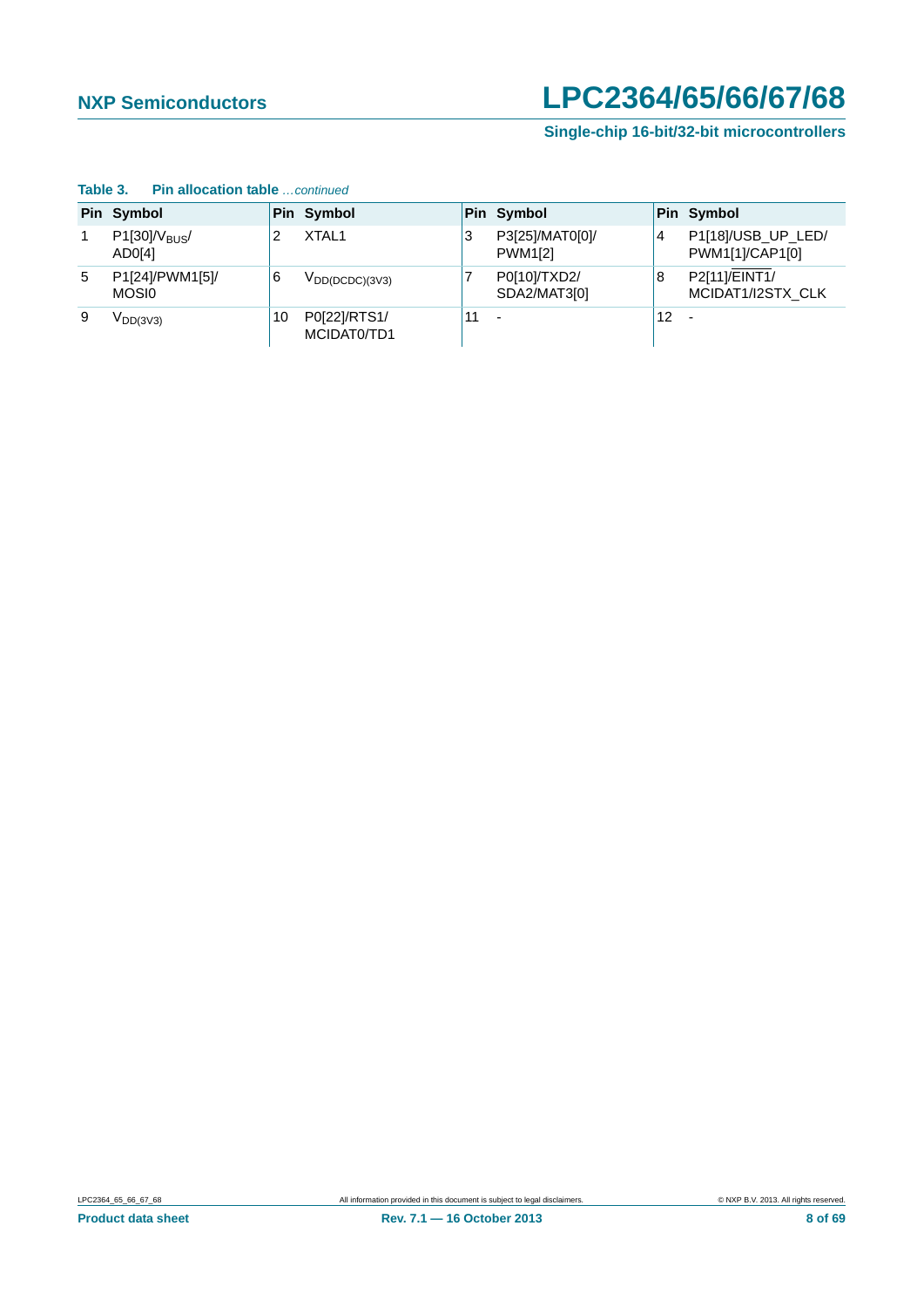### **Single-chip 16-bit/32-bit microcontrollers**

|              | Pin Symbol                         |    | Pin Symbol                        |    | Pin Symbol                  |                 | Pin Symbol                          |  |  |  |
|--------------|------------------------------------|----|-----------------------------------|----|-----------------------------|-----------------|-------------------------------------|--|--|--|
| <b>Row J</b> |                                    |    |                                   |    |                             |                 |                                     |  |  |  |
| 1            | P0[28]/SCL0                        | 2  | P0[27]/SDA0                       | 3  | P0[29]/USB_D+               | $\overline{4}$  | P1[19]/CAP1[1]                      |  |  |  |
| 5            | P1[22]/MAT1[0]                     | 6  | <b>V<sub>SS</sub></b>             | 7  | P1[28]/PCAP1[0]/<br>MAT0[0] | 8               | P0[1]/TD1/RXD3/SCL1                 |  |  |  |
| 9            | P2[13]/EINT3/<br>MCIDAT3/I2STX_SDA | 10 | P2[10]/EINT0                      | 11 |                             | 12              | $\sim$                              |  |  |  |
| <b>Row K</b> |                                    |    |                                   |    |                             |                 |                                     |  |  |  |
| 1            | P3[26]/MAT0[1]/<br>PWM1[3]         | 2  | $V_{DD(3V3)}$                     | 3  | $V_{SS}$                    | $\overline{4}$  | P1[20]/PWM1[2]/<br>SCK <sub>0</sub> |  |  |  |
| 5            | P1[23]/PWM1[4]/<br>MISO0           | 6  | P1[26]/PWM1[6]/<br>CAP0[0]        | 7  | P1[27]/CAP0[1]              | 8               | P0[0]/RD1/TXD3/SDA1                 |  |  |  |
| 9            | P0[11]/RXD2/<br>SCL2/MAT3[1]       | 10 | P2[12]/EINT2/<br>MCIDAT2/I2STX_WS | 11 |                             | 12 <sup>2</sup> | $\overline{\phantom{a}}$            |  |  |  |

### **Table 3. Pin allocation table** *…continued*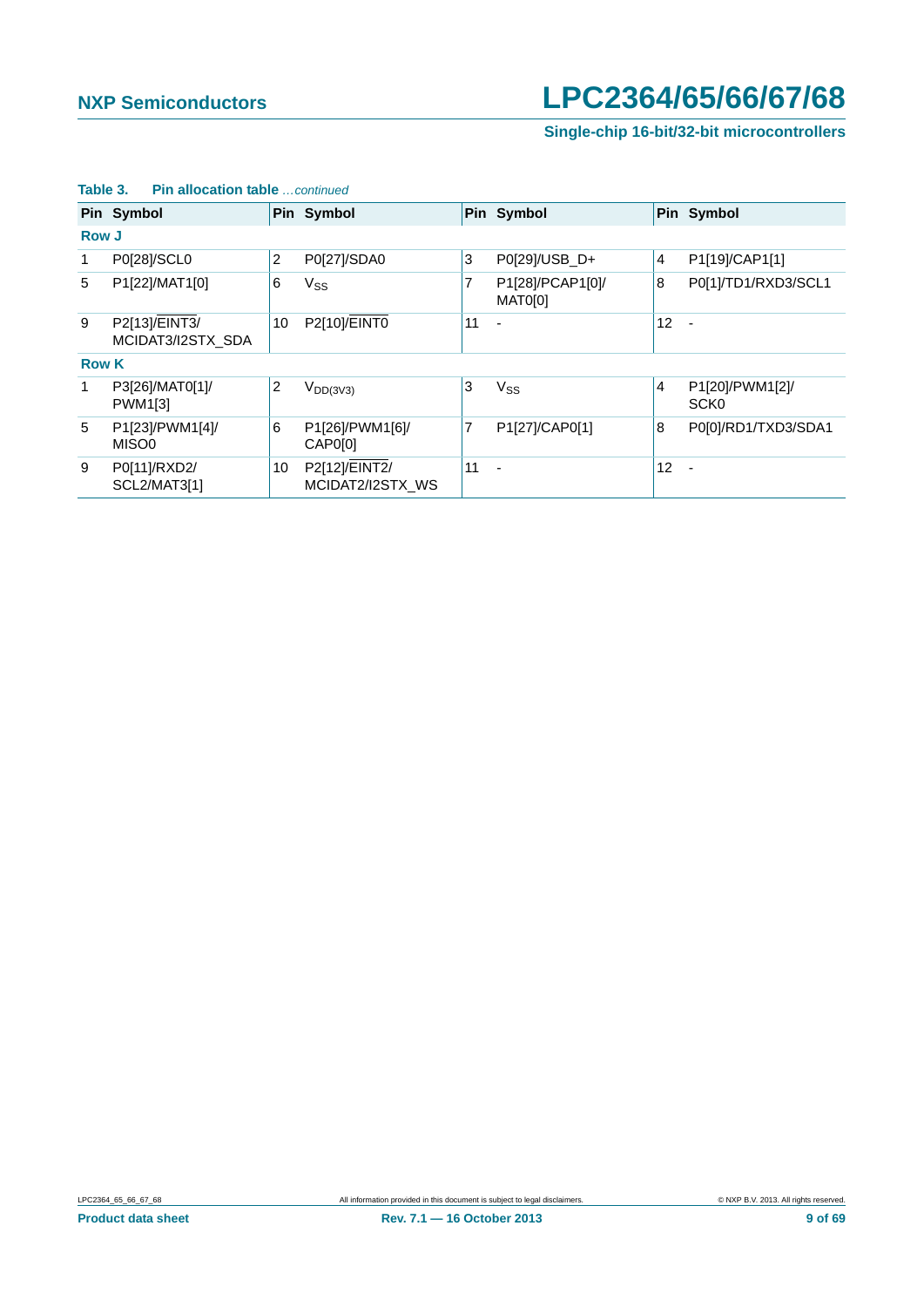## **6.2 Pin description**

<span id="page-9-1"></span><span id="page-9-0"></span>

| Table 4.                          | <b>Pin description</b> |                     |                                                 |                                                                                                                                                                                                                                                   |
|-----------------------------------|------------------------|---------------------|-------------------------------------------------|---------------------------------------------------------------------------------------------------------------------------------------------------------------------------------------------------------------------------------------------------|
| <b>Symbol</b>                     | Pin                    | <b>Ball</b>         | <b>Type</b>                                     | <b>Description</b>                                                                                                                                                                                                                                |
| P0[0] to P0[31]                   |                        |                     | I/O                                             | Port 0: Port 0 is a 32-bit I/O port with individual direction controls for each<br>bit. The operation of Port 0 pins depends upon the pin function selected via<br>the pin connect block. Pins 12, 13, 14, and 31 of this port are not available. |
| P0[0]/RD1/TXD3/ 46[1]             |                        | $K8$ <sup>[1]</sup> | I/O                                             | P0[0] - General purpose digital input/output pin.                                                                                                                                                                                                 |
| SDA1                              |                        |                     | $\mathbf{I}$                                    | RD1 - CAN1 receiver input. (LPC2364/66/68 only)                                                                                                                                                                                                   |
|                                   |                        |                     | O                                               | TXD3 - Transmitter output for UART3.                                                                                                                                                                                                              |
|                                   |                        |                     | I/O                                             | $SDA1$ - $I^2C1$ data input/output (this is not an open-drain pin).                                                                                                                                                                               |
| P0[1]/TD1/RXD3/ 47[1]             |                        | $J8$ <sup>[1]</sup> | I/O                                             | P0[1] - General purpose digital input/output pin.                                                                                                                                                                                                 |
| SCL <sub>1</sub>                  |                        |                     | O                                               | TD1 - CAN1 transmitter output. (LPC2364/66/68 only)                                                                                                                                                                                               |
|                                   |                        |                     | T                                               | RXD3 - Receiver input for UART3.                                                                                                                                                                                                                  |
|                                   |                        |                     | I/O                                             | $SCL1$ - $1^2C1$ clock input/output (this is not an open-drain pin).                                                                                                                                                                              |
| P0[2]/TXD0                        | 98 <sup>[1]</sup>      | $C4$ <sup>[1]</sup> | I/O                                             | P0[2] - General purpose digital input/output pin.                                                                                                                                                                                                 |
|                                   |                        |                     | $\circ$                                         | TXD0 - Transmitter output for UART0.                                                                                                                                                                                                              |
| P0[3]/RXD0                        | 99 <sup>[1]</sup>      | $A2$ <sup>[1]</sup> | I/O                                             | P0[3] - General purpose digital input/output pin.                                                                                                                                                                                                 |
|                                   |                        |                     | T                                               | RXD0 - Receiver input for UART0.                                                                                                                                                                                                                  |
| PO[4]                             | 81[1]                  | $A8$ <sup>[1]</sup> | I/O                                             | P0[4] - General purpose digital input/output pin.                                                                                                                                                                                                 |
| I2SRX_CLK/<br>RD2/CAP2[0]         |                        |                     | I/O                                             | <b>I2SRX_CLK</b> — Receive Clock. It is driven by the master and received by<br>the slave. Corresponds to the signal SCK in the $PS-bus$ specification.                                                                                           |
|                                   |                        |                     | T                                               | RD2 - CAN2 receiver input. (LPC2364/66/68 only)                                                                                                                                                                                                   |
|                                   |                        | $\mathbf{I}$        | CAP2[0] - Capture input for Timer 2, channel 0. |                                                                                                                                                                                                                                                   |
| PO[5]                             | 80[1]                  | $D7$ <sup>[1]</sup> | I/O                                             | P0[5] - General purpose digital input/output pin.                                                                                                                                                                                                 |
| I2SRX_WS/<br>TD2/CAP2[1]          |                        |                     | I/O                                             | <b>I2SRX_WS</b> — Receive Word Select. It is driven by the master and received<br>by the slave. Corresponds to the signal WS in the $\beta$ S-bus specification.                                                                                  |
|                                   |                        |                     | O                                               | TD2 - CAN2 transmitter output. (LPC2364/66/68 only)                                                                                                                                                                                               |
|                                   |                        |                     | $\mathsf{I}$                                    | CAP2[1] - Capture input for Timer 2, channel 1.                                                                                                                                                                                                   |
| PO[6]                             | 79 <sup>[1]</sup>      | B8 <sup>[1]</sup>   | I/O                                             | P0[6] - General purpose digital input/output pin.                                                                                                                                                                                                 |
| I2SRX_SDA/<br>SSEL1/MAT2[0]       |                        |                     | I/O                                             | <b>I2SRX_SDA</b> — Receive data. It is driven by the transmitter and read by the<br>receiver. Corresponds to the signal SD in the $PS-bus$ specification.                                                                                         |
|                                   |                        |                     | I/O                                             | <b>SSEL1</b> - Slave Select for SSP1.                                                                                                                                                                                                             |
|                                   |                        |                     | $\mathsf O$                                     | MAT2[0] - Match output for Timer 2, channel 0.                                                                                                                                                                                                    |
| PO[7]                             | 78 <sup>[1]</sup>      | $A9$ <sup>[1]</sup> | I/O                                             | P0[7] - General purpose digital input/output pin.                                                                                                                                                                                                 |
| I2STX_CLK/<br><b>SCK1/MAT2[1]</b> |                        |                     | I/O                                             | <b>I2STX_CLK</b> — Transmit Clock. It is driven by the master and received by<br>the slave. Corresponds to the signal SCK in the $PS-bus$ specification.                                                                                          |
|                                   |                        |                     | I/O                                             | <b>SCK1</b> - Serial Clock for SSP1.                                                                                                                                                                                                              |
|                                   |                        |                     | $\circ$                                         | MAT2[1] - Match output for Timer 2, channel 1.                                                                                                                                                                                                    |
| P0[8]/                            | 77[1]                  | $C8$ <sup>[1]</sup> | I/O                                             | P0[8] - General purpose digital input/output pin.                                                                                                                                                                                                 |
| I2STX_WS/<br>MISO1/MAT2[2]        |                        |                     | I/O                                             | <b>I2STX_WS</b> — Transmit Word Select. It is driven by the master and<br>received by the slave. Corresponds to the signal WS in the PS-bus<br>specification.                                                                                     |
|                                   |                        |                     | I/O                                             | <b>MISO1</b> - Master In Slave Out for SSP1.                                                                                                                                                                                                      |
|                                   |                        |                     | O                                               | MAT2[2] - Match output for Timer 2, channel 2.                                                                                                                                                                                                    |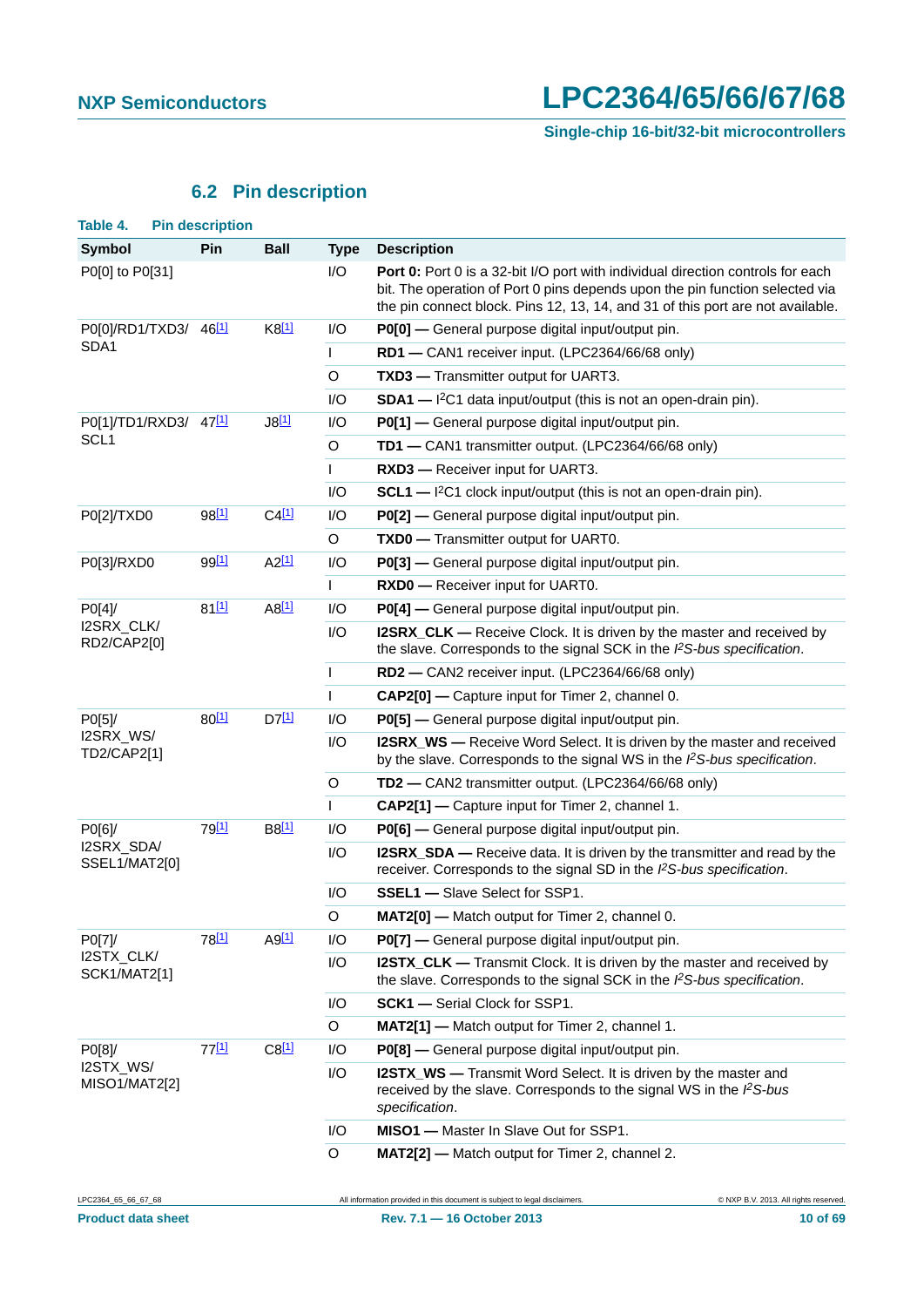## **Single-chip 16-bit/32-bit microcontrollers**

| Table 4.                    | Pin description continued |                     |             |                                                                                                                                                          |
|-----------------------------|---------------------------|---------------------|-------------|----------------------------------------------------------------------------------------------------------------------------------------------------------|
| <b>Symbol</b>               | Pin                       | <b>Ball</b>         | <b>Type</b> | <b>Description</b>                                                                                                                                       |
| P0[9]/                      | 76[1]                     | A10 <sup>[1]</sup>  | I/O         | P0[9] - General purpose digital input/output pin.                                                                                                        |
| I2STX_SDA/<br>MOSI1/MAT2[3] |                           |                     | I/O         | <b>I2STX_SDA</b> — Transmit data. It is driven by the transmitter and read by the<br>receiver. Corresponds to the signal SD in the PS-bus specification. |
|                             |                           |                     | I/O         | <b>MOSI1</b> - Master Out Slave In for SSP1.                                                                                                             |
|                             |                           |                     | $\circ$     | MAT2[3] - Match output for Timer 2, channel 3.                                                                                                           |
| P0[10]/TXD2/                | 48 <sup>[1]</sup>         | H7[1]               | I/O         | P0[10] - General purpose digital input/output pin.                                                                                                       |
| SDA2/MAT3[0]                |                           |                     | O           | TXD2 - Transmitter output for UART2.                                                                                                                     |
|                             |                           |                     | I/O         | $SDA2$ - $1^2C2$ data input/output (this is not an open-drain pin).                                                                                      |
|                             |                           |                     | $\circ$     | MAT3[0] - Match output for Timer 3, channel 0.                                                                                                           |
| P0[11]/RXD2/                | 49 <sup>[1]</sup>         | $K9$ <sup>[1]</sup> | I/O         | P0[11] - General purpose digital input/output pin.                                                                                                       |
| <b>SCL2/MAT3[1]</b>         |                           |                     | L           | RXD2 - Receiver input for UART2.                                                                                                                         |
|                             |                           |                     | I/O         | $SCL2$ - $1^2C2$ clock input/output (this is not an open-drain pin).                                                                                     |
|                             |                           |                     | O           | MAT3[1] - Match output for Timer 3, channel 1.                                                                                                           |
| P0[15]/TXD1/                | 62[1]                     | F10[1]              | I/O         | P0[15] - General purpose digital input/output pin.                                                                                                       |
| SCK0/SCK                    |                           |                     | O           | TXD1 - Transmitter output for UART1.                                                                                                                     |
|                             |                           |                     | I/O         | <b>SCK0</b> - Serial clock for SSP0.                                                                                                                     |
|                             |                           |                     | 1/O         | <b>SCK</b> — Serial clock for SPI.                                                                                                                       |
| P0[16]/RXD1/                | 63[1]                     | $F8$ <sup>[1]</sup> | I/O         | P0[16] - General purpose digital input/output pin.                                                                                                       |
| SSEL0/SSEL                  |                           |                     | L           | RXD1 - Receiver input for UART1.                                                                                                                         |
|                             |                           |                     | I/O         | <b>SSEL0</b> - Slave Select for SSP0.                                                                                                                    |
|                             |                           |                     | 1/O         | <b>SSEL</b> - Slave Select for SPI.                                                                                                                      |
| P0[17]/CTS1/                | 6111                      | $F9$ [1]            | I/O         | P0[17] - General purpose digital input/output pin.                                                                                                       |
| MISO0/MISO                  |                           |                     | L           | CTS1 - Clear to Send input for UART1.                                                                                                                    |
|                             |                           |                     | I/O         | <b>MISO0</b> - Master In Slave Out for SSP0.                                                                                                             |
|                             |                           |                     | 1/O         | <b>MISO</b> — Master In Slave Out for SPI.                                                                                                               |
| P0[18]/DCD1/                | 60[1]                     | $F6$ <sup>[1]</sup> | I/O         | P0[18] - General purpose digital input/output pin.                                                                                                       |
| MOSI0/MOSI                  |                           |                     | L           | <b>DCD1</b> - Data Carrier Detect input for UART1.                                                                                                       |
|                             |                           |                     | I/O         | <b>MOSI0</b> - Master Out Slave In for SSP0.                                                                                                             |
|                             |                           |                     | I/O         | MOSI - Master Out Slave In for SPI.                                                                                                                      |
| P0[19]/DSR1/                | 59[1]                     | G10[1]              | I/O         | P0[19] - General purpose digital input/output pin.                                                                                                       |
| MCICLK/SDA1                 |                           |                     | L           | <b>DSR1</b> - Data Set Ready input for UART1.                                                                                                            |
|                             |                           |                     | $\circ$     | MCICLK — Clock output line for SD/MMC interface. (LPC2367/68 only)                                                                                       |
|                             |                           |                     | I/O         | $SDA1$ - $12C1$ data input/output (this is not an open-drain pin).                                                                                       |
| P0[20]/DTR1/                | $58^{[1]}$                | $G9$ <sup>[1]</sup> | I/O         | P0[20] - General purpose digital input/output pin.                                                                                                       |
| MCICMD/SCL1                 |                           |                     | O           | DTR1 - Data Terminal Ready output for UART1.                                                                                                             |
|                             |                           |                     | I           | MCICMD - Command line for SD/MMC interface. (LPC2367/68 only)                                                                                            |
|                             |                           |                     | I/O         | $SCL1$ — ${}^{12}C1$ clock input/output (this is not an open-drain pin).                                                                                 |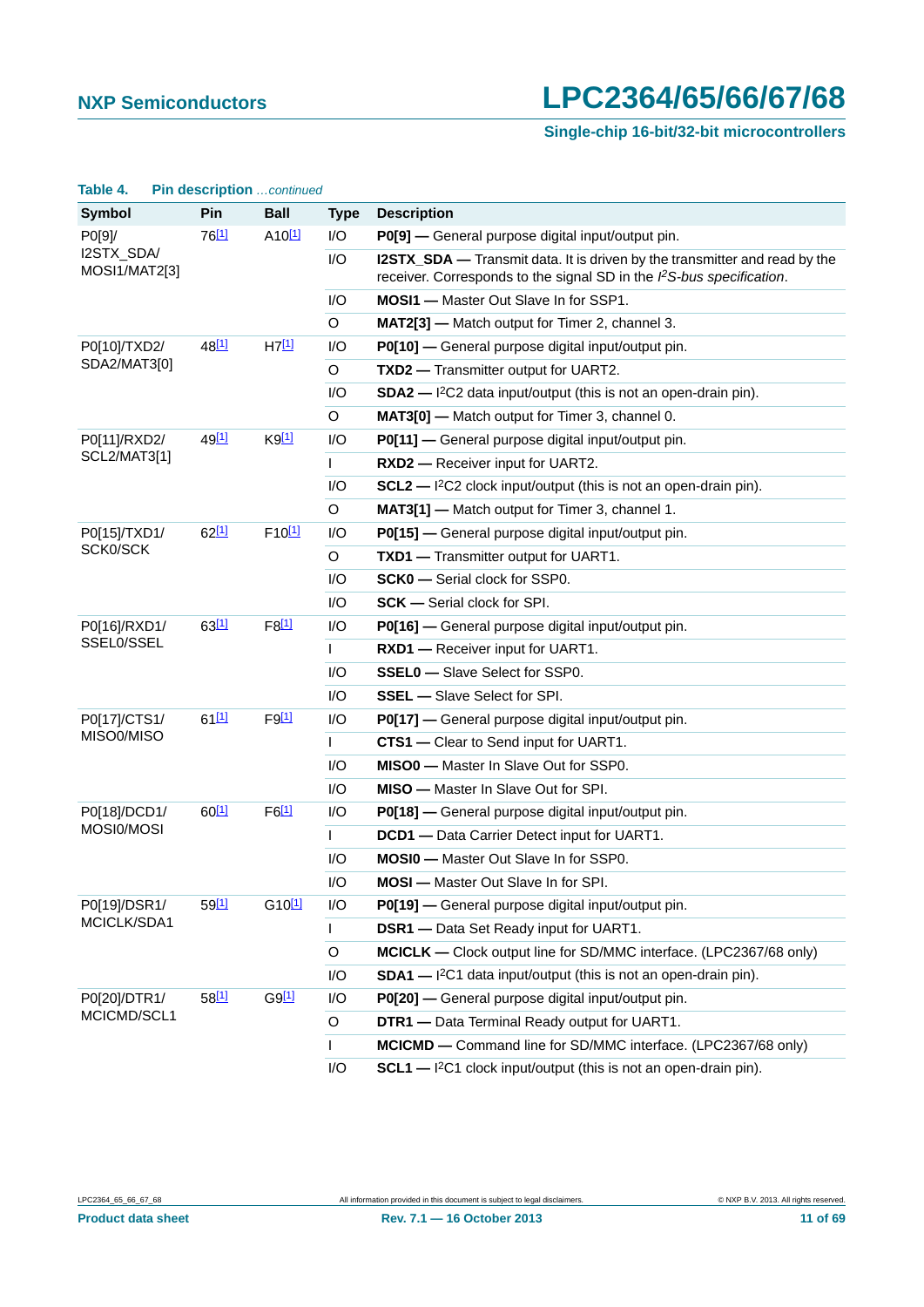### **Single-chip 16-bit/32-bit microcontrollers**

| Table 4.                       | Pin description continued |                     |              |                                                                                                                                                                                                                                                                 |
|--------------------------------|---------------------------|---------------------|--------------|-----------------------------------------------------------------------------------------------------------------------------------------------------------------------------------------------------------------------------------------------------------------|
| <b>Symbol</b>                  | Pin                       | <b>Ball</b>         | <b>Type</b>  | <b>Description</b>                                                                                                                                                                                                                                              |
| P0[21]/RI1/                    | $57^{[1]}$                | $G8^{[1]}$          | I/O          | P0[21] — General purpose digital input/output pin.                                                                                                                                                                                                              |
| MCIPWR/RD1                     |                           |                     | L            | RI1 - Ring Indicator input for UART1.                                                                                                                                                                                                                           |
|                                |                           |                     | $\circ$      | MCIPWR - Power Supply Enable for external SD/MMC power supply.<br>(LPC2367/68 only)                                                                                                                                                                             |
|                                |                           |                     | T            | RD1 - CAN1 receiver input. (LPC2364/66/68 only)                                                                                                                                                                                                                 |
| P0[22]/RTS1/                   | 5611                      | $H10^{[1]}$         | I/O          | P0[22] - General purpose digital input/output pin.                                                                                                                                                                                                              |
| MCIDAT0/TD1                    |                           |                     | O            | RTS1 - Request to Send output for UART1.                                                                                                                                                                                                                        |
|                                |                           |                     | O            | MCIDATO - Data line for SD/MMC interface. (LPC2367/68 only)                                                                                                                                                                                                     |
|                                |                           |                     | O            | TD1 - CAN1 transmitter output. (LPC2364/66/68 only)                                                                                                                                                                                                             |
| P0[23]/AD0[0]/                 | <u>g[2]</u>               | E52                 | I/O          | P0[23] - General purpose digital input/output pin.                                                                                                                                                                                                              |
| I2SRX_CLK/<br>CAP3[0]          |                           |                     | $\mathsf{L}$ | AD0[0] - A/D converter 0, input 0.                                                                                                                                                                                                                              |
|                                |                           |                     | I/O          | I2SRX_CLK — Receive Clock. It is driven by the master and received by<br>the slave. Corresponds to the signal SCK in the $PS-bus$ specification.                                                                                                                |
|                                |                           |                     | $\mathbf{L}$ | CAP3[0] - Capture input for Timer 3, channel 0.                                                                                                                                                                                                                 |
| P0[24]/AD0[1]/                 | $8^{[2]}$                 | $D1$ <sup>[2]</sup> | I/O          | P0[24] — General purpose digital input/output pin.                                                                                                                                                                                                              |
| I2SRX_WS/<br>CAP3[1]           |                           |                     | L            | AD0[1] - A/D converter 0, input 1.                                                                                                                                                                                                                              |
|                                |                           |                     | I/O          | <b>I2SRX_WS</b> — Receive Word Select. It is driven by the master and received<br>by the slave. Corresponds to the signal WS in the PS-bus specification.                                                                                                       |
|                                |                           |                     | T            | CAP3[1] - Capture input for Timer 3, channel 1.                                                                                                                                                                                                                 |
| P0[25]/AD0[2]/                 | 7[2]                      | D2 <sup>[2]</sup>   | I/O          | P0[25] - General purpose digital input/output pin.                                                                                                                                                                                                              |
| I2SRX_SDA/<br>TXD <sub>3</sub> |                           |                     | T            | AD0[2] - A/D converter 0, input 2.                                                                                                                                                                                                                              |
|                                |                           |                     | I/O          | I2SRX_SDA — Receive data. It is driven by the transmitter and read by the<br>receiver. Corresponds to the signal SD in the $PS$ -bus specification.                                                                                                             |
|                                |                           |                     | O            | TXD3 - Transmitter output for UART3.                                                                                                                                                                                                                            |
| P0[26]/AD0[3]/                 | $6^{[3]}$                 | D3 <sup>[3]</sup>   | I/O          | P0[26] - General purpose digital input/output pin.                                                                                                                                                                                                              |
| AOUT/RXD3                      |                           |                     | L            | AD0[3] - A/D converter 0, input 3.                                                                                                                                                                                                                              |
|                                |                           |                     | O            | AOUT - D/A converter output.                                                                                                                                                                                                                                    |
|                                |                           |                     |              | RXD3 - Receiver input for UART3.                                                                                                                                                                                                                                |
| P0[27]/SDA0                    | 25[4]                     |                     | I/O          | P0[27] - General purpose digital input/output pin. Output is open-drain.                                                                                                                                                                                        |
|                                |                           |                     | I/O          | SDA0 - I <sup>2</sup> C0 data input/output. Open-drain output (for I <sup>2</sup> C-bus<br>compliance).                                                                                                                                                         |
| P0[28]/SCL0                    | 24[4]                     | J1[4]               | I/O          | P0[28] — General purpose digital input/output pin. Output is open-drain.                                                                                                                                                                                        |
|                                |                           |                     | I/O          | SCL0 - I <sup>2</sup> C0 clock input/output. Open-drain output (for I <sup>2</sup> C-bus<br>compliance).                                                                                                                                                        |
| P0[29]/USB_D+                  | $29^{[5]}$                |                     | I/O          | P0[29] - General purpose digital input/output pin.                                                                                                                                                                                                              |
|                                |                           |                     | I/O          | USB_D+ - USB bidirectional D+ line. (LPC2364/66/68 only)                                                                                                                                                                                                        |
| P0[30]/USB_D-                  | $30^{[5]}$                | $G4$ <sup>[5]</sup> | I/O          | P0[30] - General purpose digital input/output pin.                                                                                                                                                                                                              |
|                                |                           |                     | I/O          | USB_D--USB bidirectional D- line. (LPC2364/66/68 only)                                                                                                                                                                                                          |
| P1[0] to P1[31]                |                           |                     | I/O          | Port 1: Port 1 is a 32-bit I/O port with individual direction controls for each<br>bit. The operation of Port 1 pins depends upon the pin function selected via<br>the pin connect block. Pins 2, 3, 5, 6, 7, 11, 12, and 13 of this port are not<br>available. |

LPC2364\_65\_66\_67\_68 All information provided in this document is subject to legal disclaimers. © NXP B.V. 2013. All rights reserved.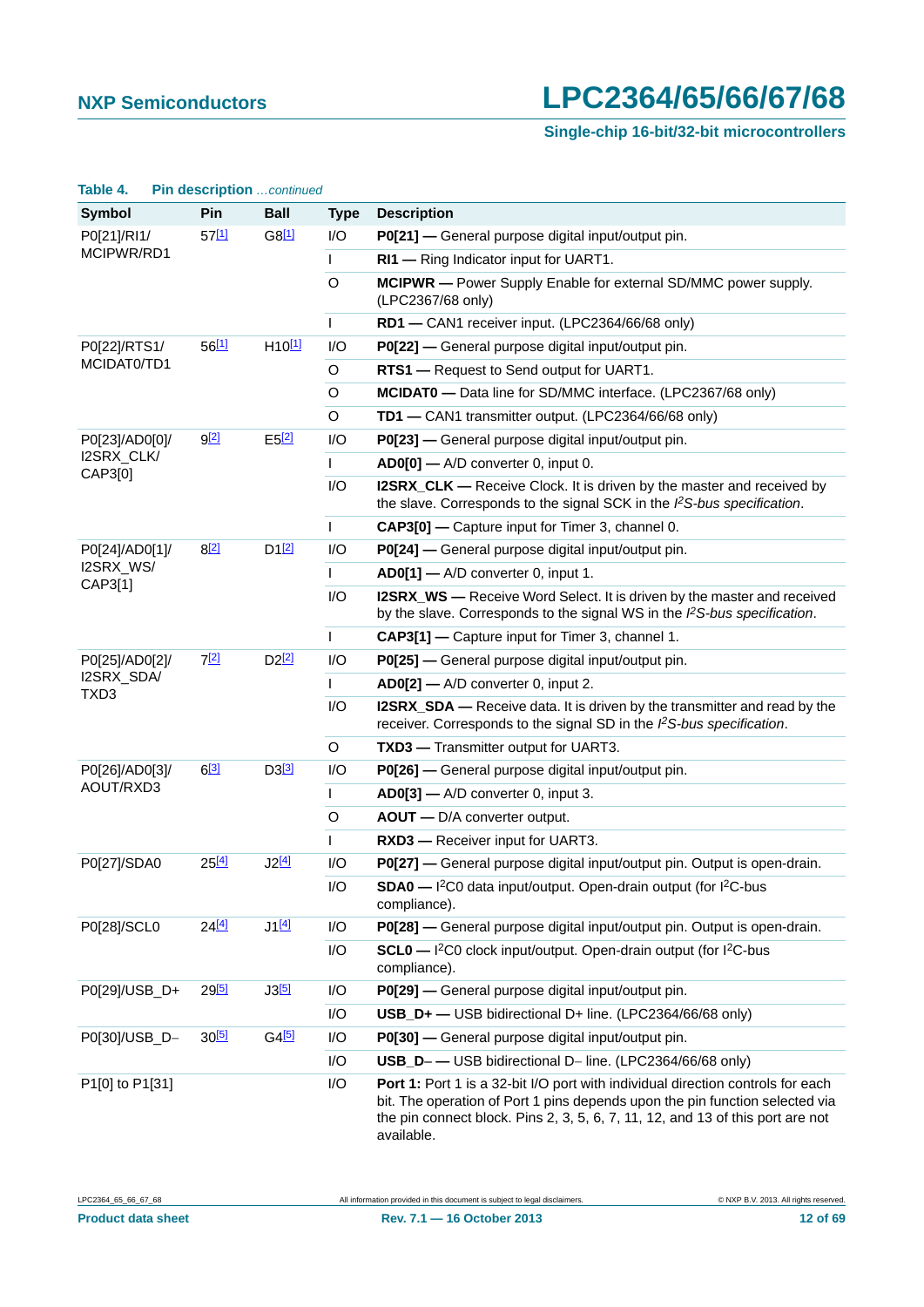### **Single-chip 16-bit/32-bit microcontrollers**

| <b>Symbol</b>                      | Pin               | <b>Ball</b>         | <b>Type</b>                                                                                                                                                                                                                                                                                                                                                                                                                                                      | <b>Description</b>                                          |
|------------------------------------|-------------------|---------------------|------------------------------------------------------------------------------------------------------------------------------------------------------------------------------------------------------------------------------------------------------------------------------------------------------------------------------------------------------------------------------------------------------------------------------------------------------------------|-------------------------------------------------------------|
| P1[0]/                             | $95^{[1]}$        | $D5$ <sup>[1]</sup> | I/O                                                                                                                                                                                                                                                                                                                                                                                                                                                              | P1[0] - General purpose digital input/output pin.           |
| ENET_TXD0                          |                   |                     | $\circ$                                                                                                                                                                                                                                                                                                                                                                                                                                                          | <b>ENET_TXD0</b> - Ethernet transmit data 0.                |
| P1[1]                              | 94[1]             | B4 <sup>[1]</sup>   | I/O                                                                                                                                                                                                                                                                                                                                                                                                                                                              | P1[1] - General purpose digital input/output pin.           |
| ENET_TXD1                          |                   |                     | $\circ$                                                                                                                                                                                                                                                                                                                                                                                                                                                          | <b>ENET_TXD1</b> - Ethernet transmit data 1.                |
| P1[4]                              | 93 <sup>[1]</sup> | $A4$ <sup>[1]</sup> | I/O                                                                                                                                                                                                                                                                                                                                                                                                                                                              | P1[4] - General purpose digital input/output pin.           |
| ENET_TX_EN                         |                   |                     | $\circ$                                                                                                                                                                                                                                                                                                                                                                                                                                                          | <b>ENET_TX_EN -</b> Ethernet transmit data enable.          |
| P1[8]                              | 92 <sup>[1]</sup> | $C5$ <sup>[1]</sup> | I/O                                                                                                                                                                                                                                                                                                                                                                                                                                                              | P1[8] - General purpose digital input/output pin.           |
| ENET_CRS                           |                   |                     | L                                                                                                                                                                                                                                                                                                                                                                                                                                                                | <b>ENET_CRS</b> - Ethernet carrier sense.                   |
| P1[9]/                             | 91 <sup>[1]</sup> | B5[1]               | I/O                                                                                                                                                                                                                                                                                                                                                                                                                                                              | P1[9] - General purpose digital input/output pin.           |
| ENET_RXD0                          |                   |                     | $\mathbf{I}$                                                                                                                                                                                                                                                                                                                                                                                                                                                     | <b>ENET_RXD0</b> - Ethernet receive data.                   |
| P1[10]/                            | 90[1]             | $A5$ <sup>[1]</sup> | I/O                                                                                                                                                                                                                                                                                                                                                                                                                                                              | P1[10] - General purpose digital input/output pin.          |
| ENET_RXD1                          |                   |                     |                                                                                                                                                                                                                                                                                                                                                                                                                                                                  | <b>ENET_RXD1 - Ethernet receive data.</b>                   |
| P1[14]/                            | 89 <sup>[1]</sup> | $D6$ <sup>[1]</sup> | I/O                                                                                                                                                                                                                                                                                                                                                                                                                                                              | P1[14] - General purpose digital input/output pin.          |
| ENET_RX_ER                         |                   |                     | $\mathbf{I}$                                                                                                                                                                                                                                                                                                                                                                                                                                                     | <b>ENET RX ER - Ethernet receive error.</b>                 |
| P1[15]/                            | 88 <sup>[1]</sup> | $C6$ <sup>[1]</sup> | I/O                                                                                                                                                                                                                                                                                                                                                                                                                                                              | P1[15] - General purpose digital input/output pin.          |
| ENET_REF_CLK                       |                   |                     |                                                                                                                                                                                                                                                                                                                                                                                                                                                                  | <b>ENET_REF_CLK - Ethernet reference clock.</b>             |
| P1[16]/                            | $87^{[1]}$        | AG[1]               | I/O                                                                                                                                                                                                                                                                                                                                                                                                                                                              | P1[16] - General purpose digital input/output pin.          |
| ENET_MDC                           |                   |                     | $\circ$                                                                                                                                                                                                                                                                                                                                                                                                                                                          | <b>ENET_MDC</b> - Ethernet MIIM clock.                      |
| P1[17]/<br>ENET_MDIO               | 86[1]             | B6[1]               | I/O                                                                                                                                                                                                                                                                                                                                                                                                                                                              | P1[17] - General purpose digital input/output pin.          |
|                                    |                   |                     | I/O                                                                                                                                                                                                                                                                                                                                                                                                                                                              | <b>ENET_MDIO</b> - Ethernet MIIM data input and output.     |
| P1[18]/                            | 32[1]             | $H4$ <sup>[1]</sup> | I/O                                                                                                                                                                                                                                                                                                                                                                                                                                                              | P1[18] - General purpose digital input/output pin.          |
| USB_UP_LED/<br>PWM1[1]/<br>CAP1[0] |                   | $\circ$             | USB_UP_LED - USB GoodLink LED indicator. It is LOW when device is<br>configured (non-control endpoints enabled), or when host is enabled and<br>has detected a device on the bus. It is HIGH when the device is not<br>configured, or when host is enabled and has not detected a device on the<br>bus, or during global suspend. It transitions between LOW and HIGH<br>(flashes) when host is enabled and detects activity on the bus.<br>(LPC2364/66/68 only) |                                                             |
|                                    |                   |                     | $\circ$                                                                                                                                                                                                                                                                                                                                                                                                                                                          | <b>PWM1[1]</b> - Pulse Width Modulator 1, channel 1 output. |
|                                    |                   |                     |                                                                                                                                                                                                                                                                                                                                                                                                                                                                  | CAP1[0] - Capture input for Timer 1, channel 0.             |
| P1[19]/CAP1[1]                     | 33[1]             | J4[1]               | I/O                                                                                                                                                                                                                                                                                                                                                                                                                                                              | P1[19] - General purpose digital input/output pin.          |
|                                    |                   |                     | L                                                                                                                                                                                                                                                                                                                                                                                                                                                                | CAP1[1] - Capture input for Timer 1, channel 1.             |
| P1[20]/PWM1[2]/                    | 34[1]             | $K4$ <sup>[1]</sup> | I/O                                                                                                                                                                                                                                                                                                                                                                                                                                                              | P1[20] - General purpose digital input/output pin.          |
| SCK <sub>0</sub>                   |                   |                     | O                                                                                                                                                                                                                                                                                                                                                                                                                                                                | <b>PWM1[2]</b> - Pulse Width Modulator 1, channel 2 output. |
|                                    |                   |                     | I/O                                                                                                                                                                                                                                                                                                                                                                                                                                                              | SCK0 - Serial clock for SSP0.                               |
| P1[21]/PWM1[3]/                    | 35[1]             | $F5$ <sup>[1]</sup> | I/O                                                                                                                                                                                                                                                                                                                                                                                                                                                              | P1[21] - General purpose digital input/output pin.          |
| <b>SSEL0</b>                       |                   |                     | $\circ$                                                                                                                                                                                                                                                                                                                                                                                                                                                          | <b>PWM1[3]</b> - Pulse Width Modulator 1, channel 3 output. |
|                                    |                   |                     | I/O                                                                                                                                                                                                                                                                                                                                                                                                                                                              | <b>SSEL0</b> - Slave Select for SSP0.                       |
| P1[22]/MAT1[0]                     | 36[1]             | $J5$ [1]            | I/O                                                                                                                                                                                                                                                                                                                                                                                                                                                              | P1[22] - General purpose digital input/output pin.          |
|                                    |                   |                     | O                                                                                                                                                                                                                                                                                                                                                                                                                                                                | MAT1[0] - Match output for Timer 1, channel 0.              |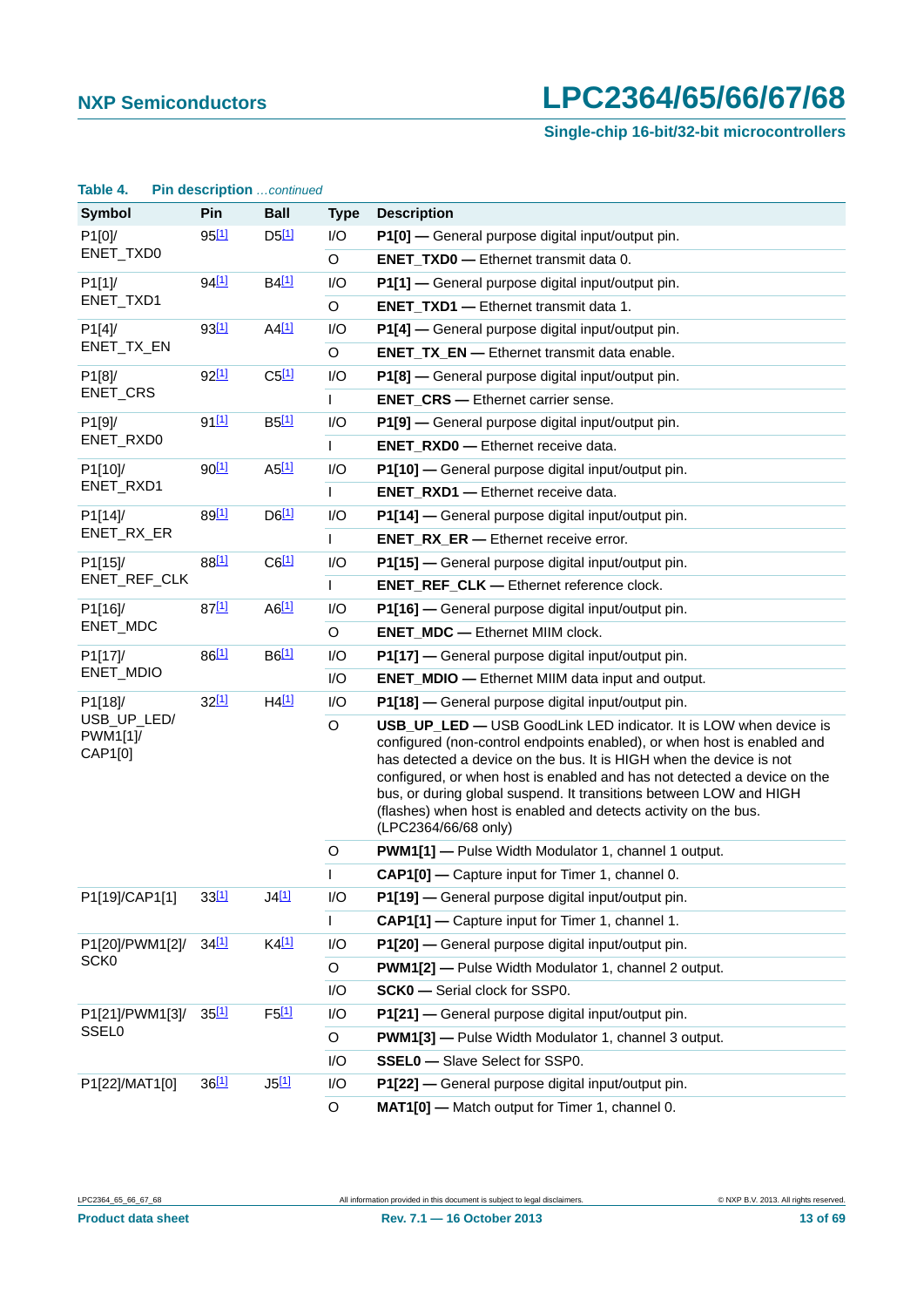### **Single-chip 16-bit/32-bit microcontrollers**

| $1001C$ T.                           | $\blacksquare$ according to the commuted |                     |                                                             |                                                                                                                                                                 |
|--------------------------------------|------------------------------------------|---------------------|-------------------------------------------------------------|-----------------------------------------------------------------------------------------------------------------------------------------------------------------|
| <b>Symbol</b>                        | Pin                                      | <b>Ball</b>         | <b>Type</b>                                                 | <b>Description</b>                                                                                                                                              |
| P1[23]/PWM1[4]/                      | $37^{[1]}$                               | $K5$ <sup>[1]</sup> | I/O                                                         | P1[23] - General purpose digital input/output pin.                                                                                                              |
| MISO0                                |                                          |                     | O                                                           | <b>PWM1[4]</b> - Pulse Width Modulator 1, channel 4 output.                                                                                                     |
|                                      |                                          |                     | I/O                                                         | MISO0 - Master In Slave Out for SSP0.                                                                                                                           |
| P1[24]/PWM1[5]/<br>MOSI <sub>0</sub> | 38[1]                                    | $H5$ <sup>[1]</sup> | I/O                                                         | P1[24] — General purpose digital input/output pin.                                                                                                              |
|                                      |                                          |                     | $\mathsf O$                                                 | <b>PWM1[5]</b> - Pulse Width Modulator 1, channel 5 output.                                                                                                     |
|                                      |                                          |                     | I/O                                                         | <b>MOSI0</b> - Master Out Slave in for SSP0.                                                                                                                    |
| P1[25]/MAT1[1]                       | 39 <sup>[1]</sup>                        | G5[1]               | I/O                                                         | P1[25] - General purpose digital input/output pin.                                                                                                              |
|                                      |                                          |                     | O                                                           | MAT1[1] - Match output for Timer 1, channel 1.                                                                                                                  |
| P1[26]/PWM1[6]/                      | $40^{[1]}$                               | $K6$ <sup>[1]</sup> | I/O                                                         | P1[26] - General purpose digital input/output pin.                                                                                                              |
| CAP0[0]                              |                                          | $\circ$             | <b>PWM1[6]</b> - Pulse Width Modulator 1, channel 6 output. |                                                                                                                                                                 |
|                                      |                                          |                     | $\mathbf{L}$                                                | CAP0[0] - Capture input for Timer 0, channel 0.                                                                                                                 |
| 43[1]<br>P1[27]/CAP0[1]              |                                          | K7[1]               | I/O                                                         | P1[27] - General purpose digital input/output pin.                                                                                                              |
|                                      |                                          |                     | T                                                           | CAP0[1] - Capture input for Timer 0, channel 1.                                                                                                                 |
| P1[28]/                              | 44 <sup>[1]</sup>                        | J7[1]               | I/O                                                         | P1[28] - General purpose digital input/output pin.                                                                                                              |
| PCAP1[0]/<br>MAT0[0]                 |                                          |                     | L                                                           | PCAP1[0] - Capture input for PWM1, channel 0.                                                                                                                   |
|                                      |                                          |                     | $\circ$                                                     | MATO[0] - Match output for Timer 0, channel 0.                                                                                                                  |
| P1[29]/<br>PCAP1[1]<br>MAT0[1]       | 45[1]                                    | $G6$ <sup>[1]</sup> | I/O                                                         | P1[29] - General purpose digital input/output pin.                                                                                                              |
|                                      |                                          |                     | T                                                           | PCAP1[1] - Capture input for PWM1, channel 1.                                                                                                                   |
|                                      |                                          |                     | $\circ$                                                     | MAT0[1] - Match output for Timer 0, channel 0.                                                                                                                  |
| $P1[30]/V_{BUS}$                     | $21^{[2]}$                               | H1 <sup>[2]</sup>   | I/O                                                         | P1[30] - General purpose digital input/output pin.                                                                                                              |
| AD0[4]                               |                                          |                     | $\mathbf{I}$                                                | V <sub>BUS</sub> - Monitors the presence of USB bus power. (LPC2364/66/68 only)                                                                                 |
|                                      |                                          |                     |                                                             | Note: This signal must be HIGH for USB reset to occur.                                                                                                          |
|                                      |                                          |                     | T.                                                          | AD0[4] - A/D converter 0, input 4.                                                                                                                              |
| P1[31]/SCK1/                         | $20^{[2]}$                               | $F4$ <sup>[2]</sup> | I/O                                                         | P1[31] - General purpose digital input/output pin.                                                                                                              |
| AD0[5]                               |                                          |                     | I/O                                                         | <b>SCK1</b> - Serial Clock for SSP1.                                                                                                                            |
|                                      |                                          |                     | $\mathbf{I}$                                                | AD0[5] - A/D converter 0, input 5.                                                                                                                              |
| P2[0] to P2[31]                      |                                          |                     | I/O                                                         | Port 2: Port 2 is a 32-bit I/O port with individual direction controls for each<br>bit. The operation of Port 2 pins depends upon the pin function selected via |
|                                      |                                          |                     |                                                             | the pin connect block. Pins 14 through 31 of this port are not available.                                                                                       |
| P2[0]/PWM1[1]/                       | 75[1]                                    | <b>B</b> 9[1]       | I/O                                                         | P2[0] - General purpose digital input/output pin.                                                                                                               |
| TXD1/<br><b>TRACECLK</b>             |                                          |                     | O                                                           | <b>PWM1[1]</b> - Pulse Width Modulator 1, channel 1 output.                                                                                                     |
|                                      |                                          |                     | O                                                           | TXD1 - Transmitter output for UART1.                                                                                                                            |
|                                      |                                          |                     | O                                                           | <b>TRACECLK - Trace Clock.</b>                                                                                                                                  |
| P2[1]/PWM1[2]/                       | 74 <sup>[1]</sup>                        | B <sub>10[1]</sub>  | I/O                                                         | P2[1] - General purpose digital input/output pin.                                                                                                               |
| RXD1/<br>PIPESTAT0                   |                                          |                     | $\circ$                                                     | <b>PWM1[2]</b> - Pulse Width Modulator 1, channel 2 output.                                                                                                     |
|                                      |                                          |                     | L                                                           | RXD1 - Receiver input for UART1.                                                                                                                                |
|                                      |                                          |                     | O                                                           | PIPESTATO - Pipeline Status, bit 0.                                                                                                                             |
| P2[2]/PWM1[3]/                       | 73 <sup>[1]</sup>                        | D8[1]               | I/O                                                         | P2[2] - General purpose digital input/output pin.                                                                                                               |
| CTS1/                                |                                          |                     | $\circ$                                                     | <b>PWM1[3]</b> - Pulse Width Modulator 1, channel 3 output.                                                                                                     |
| PIPESTAT1                            |                                          |                     | T                                                           | CTS1 - Clear to Send input for UART1.                                                                                                                           |
|                                      |                                          |                     | O                                                           | PIPESTAT1 - Pipeline Status, bit 1.                                                                                                                             |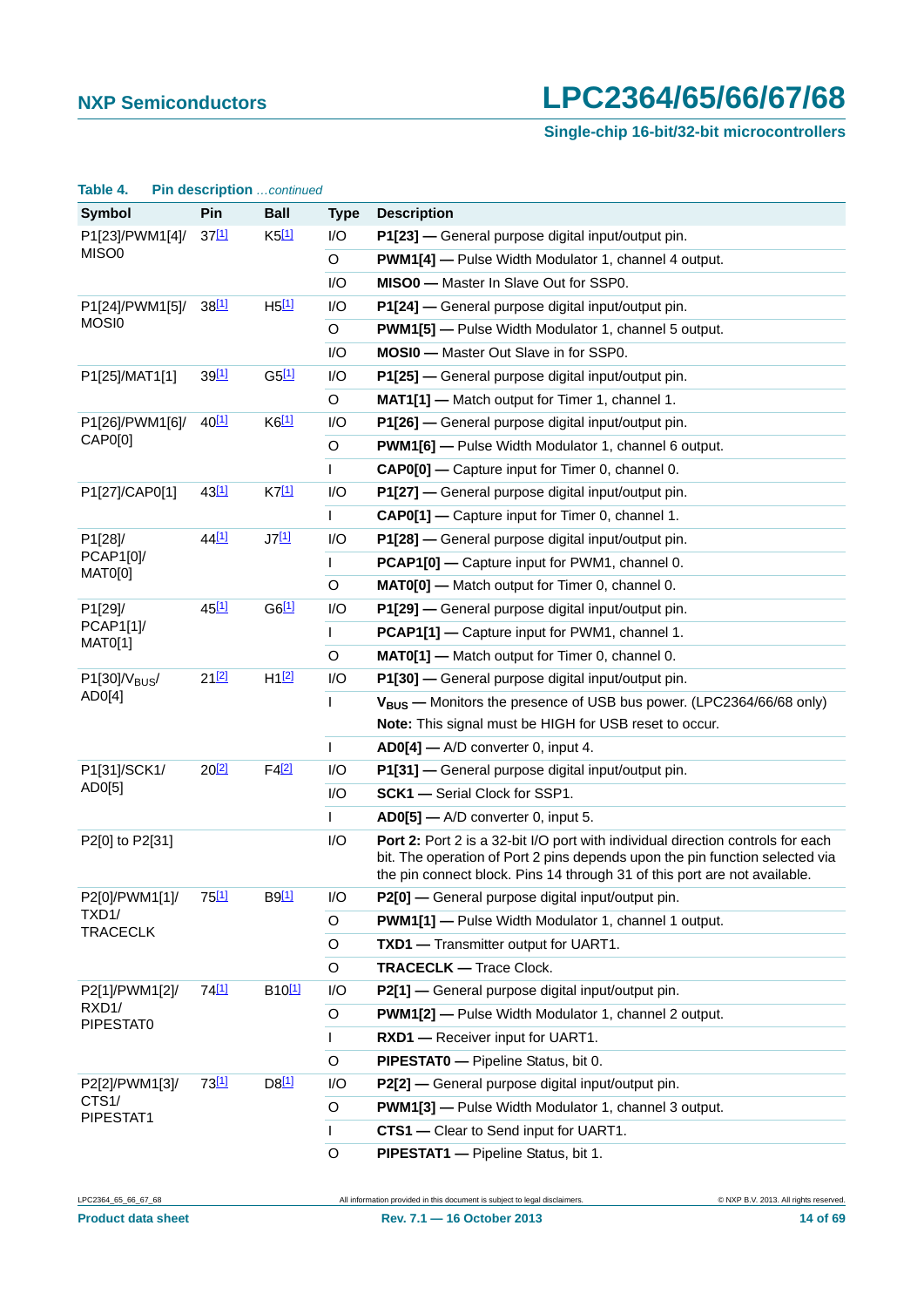### **Single-chip 16-bit/32-bit microcontrollers**

| Ianic T.                               | <u>IIII Gescription commerc</u> |                     |             |                                                                                                                                                                         |
|----------------------------------------|---------------------------------|---------------------|-------------|-------------------------------------------------------------------------------------------------------------------------------------------------------------------------|
| <b>Symbol</b>                          | Pin                             | <b>Ball</b>         | <b>Type</b> | <b>Description</b>                                                                                                                                                      |
| P2[3]/PWM1[4]/                         | $70^{[1]}$                      | $E7$ <sup>[1]</sup> | I/O         | P2[3] - General purpose digital input/output pin.                                                                                                                       |
| DCD <sub>1</sub> /<br>PIPESTAT2        |                                 |                     | O           | <b>PWM1[4]</b> - Pulse Width Modulator 1, channel 4 output.                                                                                                             |
|                                        |                                 |                     | L           | DCD1 - Data Carrier Detect input for UART1.                                                                                                                             |
|                                        |                                 |                     | O           | <b>PIPESTAT2</b> - Pipeline Status, bit 2.                                                                                                                              |
| P2[4]/PWM1[5]/                         | 69[1]                           | $D9$ <sup>[1]</sup> | I/O         | P2[4] - General purpose digital input/output pin.                                                                                                                       |
| DSR <sub>1</sub> /<br><b>TRACESYNC</b> |                                 |                     | O           | <b>PWM1[5]</b> - Pulse Width Modulator 1, channel 5 output.                                                                                                             |
|                                        |                                 |                     | L           | <b>DSR1</b> - Data Set Ready input for UART1.                                                                                                                           |
|                                        |                                 |                     | O           | <b>TRACESYNC</b> - Trace Synchronization.                                                                                                                               |
| P2[5]/PWM1[6]/                         | 68[1]                           | $D10^{[1]}$         | I/O         | P2[5] - General purpose digital input/output pin.                                                                                                                       |
| DTR <sub>1</sub> /<br>TRACEPKT0        |                                 |                     | O           | <b>PWM1[6]</b> - Pulse Width Modulator 1, channel 6 output.                                                                                                             |
|                                        |                                 |                     | O           | DTR1 - Data Terminal Ready output for UART1.                                                                                                                            |
|                                        |                                 |                     | O           | <b>TRACEPKT0</b> - Trace Packet, bit 0.                                                                                                                                 |
| P2[6]/PCAP1[0]/<br>R11/                | 67[1]                           | $E8$ <sup>[1]</sup> | I/O         | P2[6] - General purpose digital input/output pin.                                                                                                                       |
|                                        |                                 |                     | L           | PCAP1[0] - Capture input for PWM1, channel 0.                                                                                                                           |
| TRACEPKT1                              |                                 |                     | T           | RI1 - Ring Indicator input for UART1.                                                                                                                                   |
|                                        |                                 |                     | O           | <b>TRACEPKT1</b> - Trace Packet, bit 1.                                                                                                                                 |
| P2[7]/RD2/                             | 66[1]                           | $E9$ <sup>[1]</sup> | I/O         | P2[7] - General purpose digital input/output pin.                                                                                                                       |
| RTS <sub>1</sub> /<br>TRACEPKT2        |                                 |                     | L           | RD2 - CAN2 receiver input. (LPC2364/66/68 only)                                                                                                                         |
|                                        |                                 |                     | O           | RTS1 - Request to Send output for UART1.                                                                                                                                |
|                                        |                                 |                     | O           | <b>TRACEPKT2</b> - Trace Packet, bit 2.                                                                                                                                 |
| P2[8]/TD2/                             | 65[1]                           | $E10^{[1]}$         | I/O         | P2[8] - General purpose digital input/output pin.                                                                                                                       |
| TXD <sub>2</sub> /<br>TRACEPKT3        |                                 |                     | O           | TD2 - CAN2 transmitter output. (LPC2364/66/68 only)                                                                                                                     |
|                                        |                                 |                     | O           | TXD2 - Transmitter output for UART2.                                                                                                                                    |
|                                        |                                 |                     | O           | <b>TRACEPKT3</b> - Trace Packet, bit 3.                                                                                                                                 |
| P2[9]/                                 | 64[1]                           | $F7$ <sup>[1]</sup> | I/O         | P2[9] - General purpose digital input/output pin.                                                                                                                       |
| USB_CONNECT/<br>RXD2/EXTIN0            |                                 |                     | O           | <b>USB_CONNECT</b> — Signal used to switch an external 1.5 $k\Omega$ resistor under<br>software control. Used with the SoftConnect USB feature. (LPC2364/66/68<br>only) |
|                                        |                                 |                     | I           | RXD2 - Receiver input for UART2.                                                                                                                                        |
|                                        |                                 |                     | ı           | <b>EXTINO</b> - External Trigger Input.                                                                                                                                 |
| P2[10]/EINT0                           | 53 <sup>[6]</sup>               | J10 <sup>[6]</sup>  | I/O         | P2[10] - General purpose digital input/output pin.                                                                                                                      |
|                                        |                                 |                     |             | Note: LOW on this pin while RESET is LOW forces on-chip bootloader to<br>take over control of the part after a reset.                                                   |
|                                        |                                 |                     | T           | <b>EINTO</b> - External interrupt 0 input.                                                                                                                              |
| P2[11]/EINT1/                          | 52 <sup>[6]</sup>               | H8 <sup>[6]</sup>   | I/O         | P2[11] - General purpose digital input/output pin.                                                                                                                      |
| MCIDAT1/<br>I2STX_CLK                  |                                 |                     | L           | <b>EINT1</b> - External interrupt 1 input.                                                                                                                              |
|                                        |                                 |                     | O           | <b>MCIDAT1</b> — Data line for SD/MMC interface. (LPC2367/68 only)                                                                                                      |
|                                        |                                 |                     | I/O         | <b>I2STX_CLK</b> — Transmit Clock. It is driven by the master and received by<br>the slave. Corresponds to the signal SCK in the PS-bus specification.                  |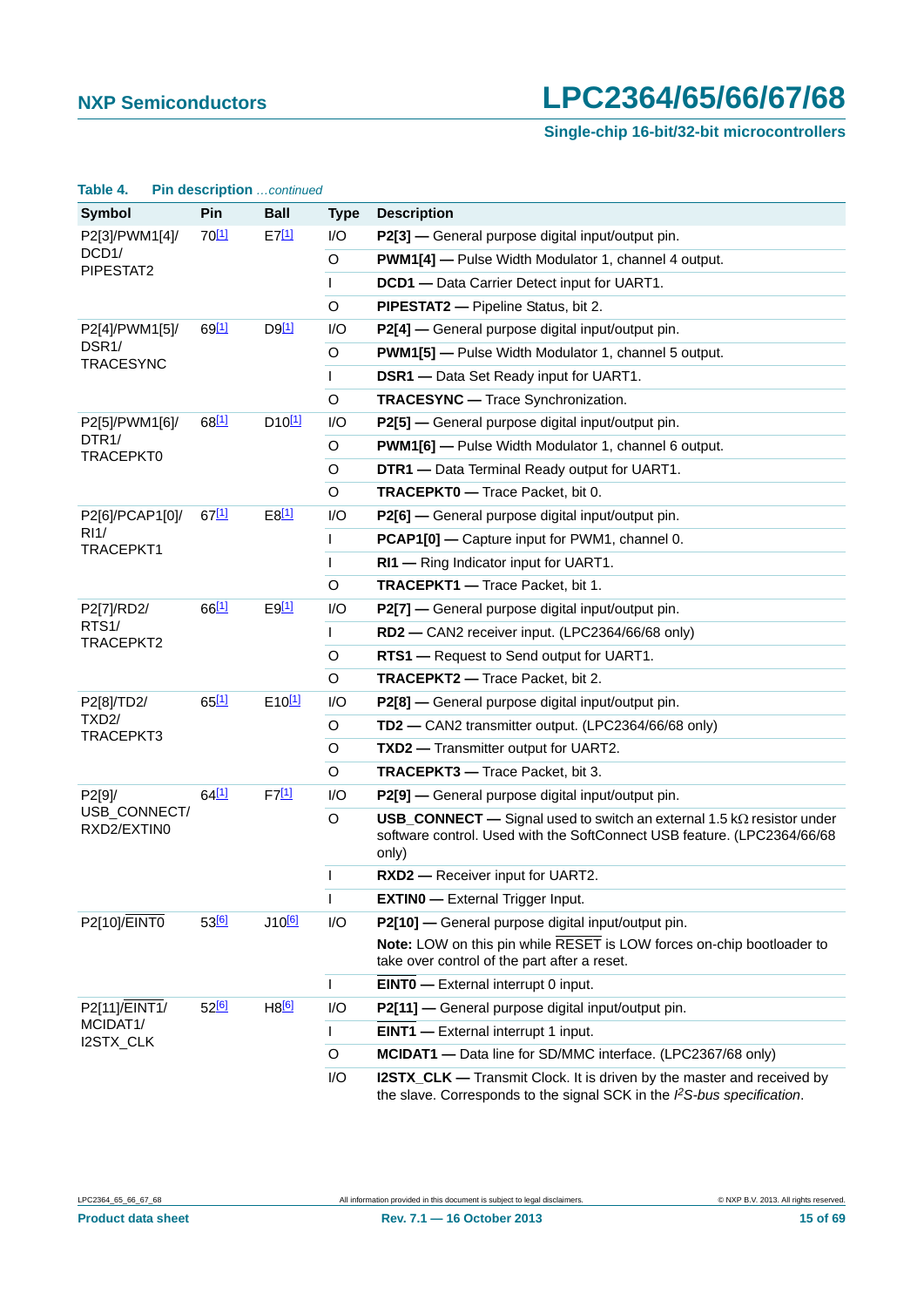### **Single-chip 16-bit/32-bit microcontrollers**

| Table 4.              | <b>PIN description</b> continued |                        |                                                                                                                                                               |                                                                                                                                                                                                                                                                   |
|-----------------------|----------------------------------|------------------------|---------------------------------------------------------------------------------------------------------------------------------------------------------------|-------------------------------------------------------------------------------------------------------------------------------------------------------------------------------------------------------------------------------------------------------------------|
| <b>Symbol</b>         | Pin                              | <b>Ball</b>            | <b>Type</b>                                                                                                                                                   | <b>Description</b>                                                                                                                                                                                                                                                |
| P2[12]/EINT2/         | $51^{6}$                         | K10 <sup>[6]</sup>     | I/O                                                                                                                                                           | P2[12] — General purpose digital input/output pin.                                                                                                                                                                                                                |
| MCIDAT2/<br>I2STX_WS  |                                  |                        | T                                                                                                                                                             | <b>EINT2</b> - External interrupt 2 input.                                                                                                                                                                                                                        |
|                       |                                  |                        | O                                                                                                                                                             | MCIDAT2 - Data line for SD/MMC interface. (LPC2367/68 only)                                                                                                                                                                                                       |
|                       |                                  | I/O                    | <b>I2STX_WS</b> — Transmit Word Select. It is driven by the master and<br>received by the slave. Corresponds to the signal WS in the PS-bus<br>specification. |                                                                                                                                                                                                                                                                   |
| P2[13]/EINT3/         | 50 <sup>[6]</sup>                |                        | I/O                                                                                                                                                           | P2[13] - General purpose digital input/output pin.                                                                                                                                                                                                                |
| MCIDAT3/<br>I2STX_SDA |                                  |                        | L                                                                                                                                                             | <b>EINT3</b> - External interrupt 3 input.                                                                                                                                                                                                                        |
|                       |                                  |                        | $\circ$                                                                                                                                                       | MCIDAT3 - Data line for SD/MMC interface. (LPC2367/68 only)                                                                                                                                                                                                       |
|                       |                                  |                        | I/O                                                                                                                                                           | I2STX_SDA - Transmit data. It is driven by the transmitter and read by the<br>receiver. Corresponds to the signal SD in the PS-bus specification.                                                                                                                 |
| P3[0] to P3[31]       |                                  |                        | I/O                                                                                                                                                           | Port 3: Port 3 is a 32-bit I/O port with individual direction controls for each<br>bit. The operation of Port 3 pins depends upon the pin function selected via<br>the pin connect block. Pins 0 through 24, and 27 through 31 of this port are<br>not available. |
| P3[25]/MAT0[0]/       | 2711                             | H3[1]                  | I/O                                                                                                                                                           | P3[25] - General purpose digital input/output pin.                                                                                                                                                                                                                |
| <b>PWM1[2]</b>        |                                  |                        | O                                                                                                                                                             | MAT0[0] - Match output for Timer 0, channel 0.                                                                                                                                                                                                                    |
|                       |                                  |                        | $\circ$                                                                                                                                                       | <b>PWM1[2]</b> - Pulse Width Modulator 1, output 2.                                                                                                                                                                                                               |
| P3[26]/MAT0[1]/       | 26[1]                            | $K1$ <sup>[1]</sup>    | I/O                                                                                                                                                           | P3[26] - General purpose digital input/output pin.                                                                                                                                                                                                                |
| <b>PWM1[3]</b>        |                                  |                        | $\circ$                                                                                                                                                       | MAT0[1] - Match output for Timer 0, channel 1.                                                                                                                                                                                                                    |
|                       |                                  |                        | O                                                                                                                                                             | <b>PWM1[3] - Pulse Width Modulator 1, output 3.</b>                                                                                                                                                                                                               |
| P4[0] to P4[31]       |                                  |                        | I/O                                                                                                                                                           | Port 4: Port 4 is a 32-bit I/O port with individual direction controls for each<br>bit. The operation of Port 4 pins depends upon the pin function selected via<br>the pin connect block. Pins 0 through 27, 30, and 31 of this port are not<br>available.        |
| P4[28]/MAT2[0]/       | 82[1]                            | $C7$ <sup>[1]</sup>    | I/O                                                                                                                                                           | P4[28] - General purpose digital input/output pin.                                                                                                                                                                                                                |
| TXD3                  |                                  |                        | O                                                                                                                                                             | MAT2[0] - Match output for Timer 2, channel 0.                                                                                                                                                                                                                    |
|                       |                                  |                        | $\circ$                                                                                                                                                       | TXD3 - Transmitter output for UART3.                                                                                                                                                                                                                              |
| P4[29]/MAT2[1]/       | 85[1]                            | $E6$ <sup>[1]</sup>    | I/O                                                                                                                                                           | P4[29] - General purpose digital input/output pin.                                                                                                                                                                                                                |
| RXD3                  |                                  |                        | $\circ$                                                                                                                                                       | MAT2[1] - Match output for Timer 2, channel 1.                                                                                                                                                                                                                    |
|                       |                                  |                        | T                                                                                                                                                             | RXD3 - Receiver input for UART3.                                                                                                                                                                                                                                  |
| <b>DBGEN</b>          |                                  | $D4$ <sup>[1][8]</sup> | T                                                                                                                                                             | <b>DBGEN</b> - JTAG interface control signal. Also used for boundary scanning.                                                                                                                                                                                    |
|                       |                                  |                        |                                                                                                                                                               | Note: This pin is available in LPC2364FET100 and LPC2368FET100<br>devices only (TFBGA package).                                                                                                                                                                   |
| <b>TDO</b>            | $1^{[1][7]}$                     | $A1$ <sup>[1][7]</sup> | O                                                                                                                                                             | <b>TDO</b> - Test Data out for JTAG interface.                                                                                                                                                                                                                    |
| TDI                   | $2^{[1][8]}$                     | C3[1][8]               | T                                                                                                                                                             | <b>TDI</b> - Test Data in for JTAG interface.                                                                                                                                                                                                                     |
| <b>TMS</b>            | 3[1][8]                          | B <sub>1[1][8]</sub>   | I                                                                                                                                                             | <b>TMS</b> — Test Mode Select for JTAG interface.                                                                                                                                                                                                                 |
| <b>TRST</b>           | 4 <sup>[1][8]</sup>              | C <sub>2[1][8]</sub>   | ı                                                                                                                                                             | <b>TRST</b> - Test Reset for JTAG interface.                                                                                                                                                                                                                      |
| <b>TCK</b>            | 5[1][7]                          | C1[1][7]               | I.                                                                                                                                                            | <b>TCK</b> — Test Clock for JTAG interface. This clock must be slower than $\frac{1}{6}$ of<br>the CPU clock (CCLK) for the JTAG interface to operate                                                                                                             |
| <b>RTCK</b>           | 100 <sup>[1][8]</sup>            | B <sub>2[1][8]</sub>   | I/O                                                                                                                                                           | <b>RTCK</b> — JTAG interface control signal.                                                                                                                                                                                                                      |
|                       |                                  |                        |                                                                                                                                                               | Note: LOW on this pin while RESET is LOW enables ETM pins (P2[9:0]) to<br>operate as trace port after reset.                                                                                                                                                      |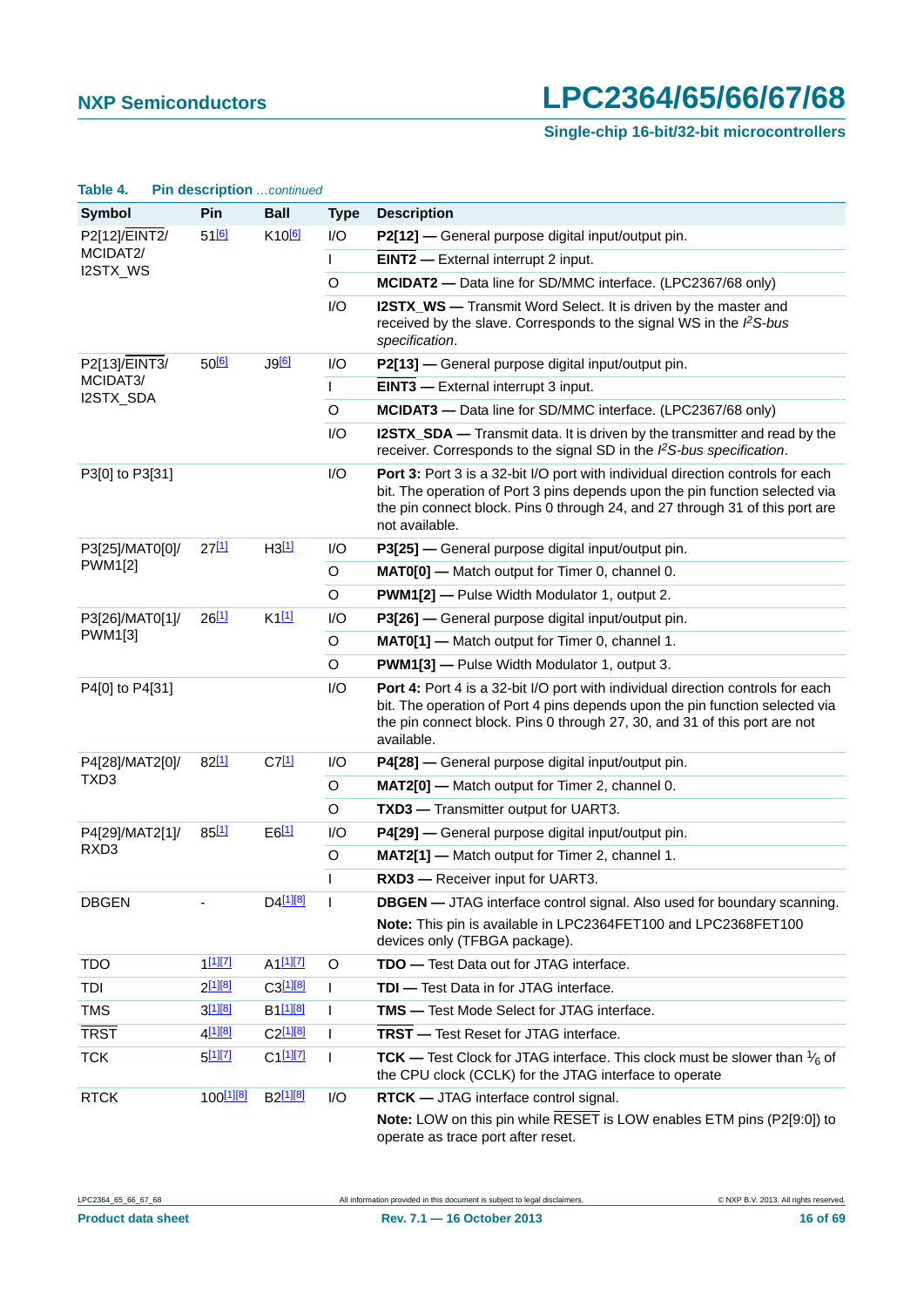**Table 4. Pin description** *…continued*

# **NXP Semiconductors LPC2364/65/66/67/68**

#### **Single-chip 16-bit/32-bit microcontrollers**

| Table 4.               | <b>PIN Gescription</b> <i>continued</i> |                                          |                |                                                                                                                                                                                                                              |
|------------------------|-----------------------------------------|------------------------------------------|----------------|------------------------------------------------------------------------------------------------------------------------------------------------------------------------------------------------------------------------------|
| Symbol                 | Pin                                     | <b>Ball</b>                              | <b>Type</b>    | <b>Description</b>                                                                                                                                                                                                           |
| <b>RSTOUT</b>          | 14                                      |                                          | O              | RSTOUT - This is a 3.3 V pin. LOW on this pin indicates<br>LPC2364/65/66/67/68 being in Reset state.                                                                                                                         |
|                        |                                         |                                          |                | Note: This pin is available in LPC2364FBD100, LPC2365FBD100,<br>LPC2366FBD100, LPC2367FBD100, and LPC2368FBD100 devices only<br>(LQFP100 package).                                                                           |
| <b>RESET</b>           | 17 <sup>[9]</sup>                       | F3[9]                                    | T              | <b>External reset input:</b> A LOW on this pin resets the device, causing I/O<br>ports and peripherals to take on their default states, and processor<br>execution to begin at address 0. TTL with hysteresis, 5 V tolerant. |
| XTAL1                  | 22[10][11]                              | H <sub>2</sub> [10][11]                  |                | Input to the oscillator circuit and internal clock generator circuits.                                                                                                                                                       |
| XTAL <sub>2</sub>      | 23[10][11]                              | G3[10][11] O                             |                | Output from the oscillator amplifier.                                                                                                                                                                                        |
| RTCX1                  | 16[10][12]                              | F <sub>2</sub> [10][12]                  | $\blacksquare$ | Input to the RTC oscillator circuit.                                                                                                                                                                                         |
| RTCX2                  | 18[10]                                  | G1[10]                                   | O              | Output from the RTC oscillator circuit.                                                                                                                                                                                      |
| V <sub>SS</sub>        | 15, 31,<br>41, 55,<br>72, 97,<br>83[13] | B3, B7,<br>C9, F1,<br>G7, J6,<br>K3 [13] | $\mathbf{I}$   | ground: 0 V reference.                                                                                                                                                                                                       |
| <b>V<sub>SSA</sub></b> | $11^{[14]}$                             | $E1^{[14]}$                              | $\mathbf{I}$   | analog ground: 0 V reference. This should nominally be the same voltage<br>as $V_{SS}$ , but should be isolated to minimize noise and error.                                                                                 |
| $V_{DD(3V3)}$          | 28, 54,<br>71,<br>96[15]                | A3, C10, I<br>H9.<br>K2[15]              |                | 3.3 V supply voltage: This is the power supply voltage for the I/O ports.                                                                                                                                                    |
| $V_{DD(DCDC)(3V3)}$    | 13, 42,<br>84 <sup>[16]</sup>           | A7, E4,<br>H6 <sup>[16]</sup>            | $\overline{1}$ | 3.3 V DC-to-DC converter supply voltage: This is the supply voltage for<br>the on-chip DC-to-DC converter only.                                                                                                              |
| <b>V<sub>DDA</sub></b> | $10^{[17]}$                             | $E2$ <sup>[17]</sup>                     | $\mathbf{I}$   | analog 3.3 V pad supply voltage: This should be nominally the same<br>voltage as $V_{DD(3V3)}$ but should be isolated to minimize noise and error. This<br>voltage is used to power the ADC and DAC.                         |
| <b>VREF</b>            | $12^{[17]}$                             | E3[17]                                   | ı              | ADC reference: This should be nominally the same voltage as $V_{DD(3V3)}$ but<br>should be isolated to minimize noise and error. Level on this pin is used as<br>a reference for ADC and DAC.                                |
| <b>VBAT</b>            | $19^{[17]}$                             | $G2^{[17]}$                              | T              | RTC pin power supply: 3.3 V on this pin supplies the power to the RTC<br>peripheral.                                                                                                                                         |

<span id="page-16-0"></span>[1] 5 V tolerant pad providing digital I/O functions with TTL levels and hysteresis.

<span id="page-16-1"></span>[2] 5 V tolerant pad providing digital I/O functions (with TTL levels and hysteresis) and analog input. When configured as a DAC input, digital section of the pad is disabled.

<span id="page-16-2"></span>[3] 5 V tolerant pad providing digital I/O with TTL levels and hysteresis and analog output function. When configured as the DAC output, digital section of the pad is disabled.

<span id="page-16-3"></span>[4] Open-drain 5 V tolerant digital I/O pad, compatible with I2C-bus 400 kHz specification. This pad requires an external pull-up to provide output functionality. When power is switched off, this pin connected to the I<sup>2</sup>C-bus is floating and does not disturb the I<sup>2</sup>C lines. Open-drain configuration applies to all functions on this pin.

<span id="page-16-4"></span>[5] Pad provides digital I/O and USB functions (LPC2364/66/68 only). It is designed in accordance with the *USB specification, revision 2.0* (Full-speed and Low-speed mode only).

<span id="page-16-5"></span>[6] 5 V tolerant pad with 10 ns glitch filter providing digital I/O functions with TTL levels and hysteresis.

<span id="page-16-7"></span>[7] This pin has no built-in pull-up and no built-in pull-down resistor.

<span id="page-16-6"></span>[8] This pin has a built-in pull-up resistor.

<span id="page-16-8"></span>[9] 5 V tolerant pad with 20 ns glitch filter providing digital I/O function with TTL levels and hysteresis.

<span id="page-16-9"></span>[10] Pad provides special analog functionality.

<span id="page-16-10"></span>[11] When the main oscillator is not used, connect XTAL1 and XTAL2 as follows: XTAL1 can be left floating or can be grounded (grounding is preferred to reduce susceptibility to noise). XTAL2 should be left floating.

LPC2364\_65\_66\_67\_68 All information provided in this document is subject to legal disclaimers. © NXP B.V. 2013. All rights reserved.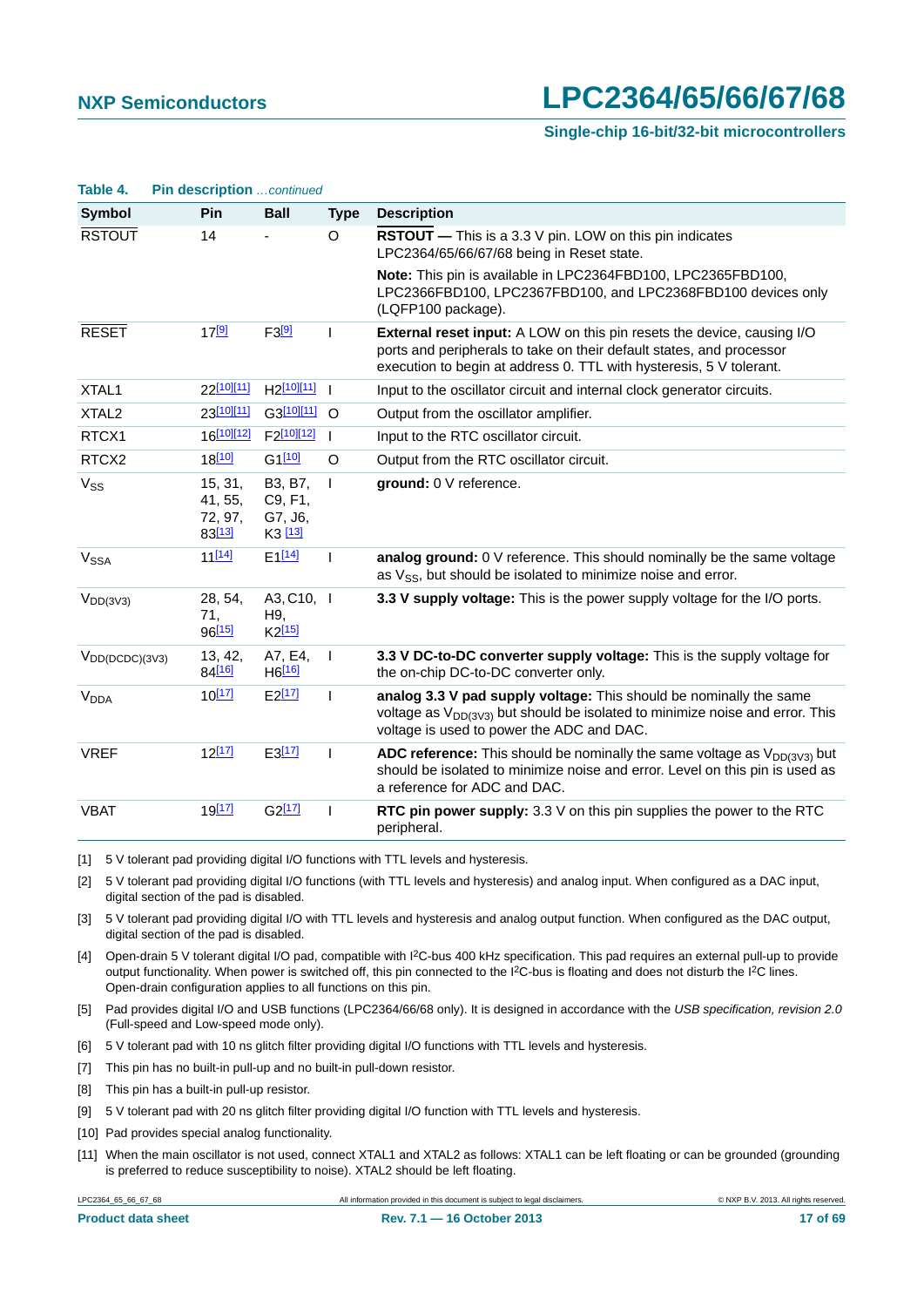- <span id="page-17-0"></span>[12] If the RTC is not used, these pins can be left floating.
- <span id="page-17-1"></span>[13] Pad provides special analog functionality.
- <span id="page-17-2"></span>[14] Pad provides special analog functionality.
- <span id="page-17-3"></span>[15] Pad provides special analog functionality.
- <span id="page-17-4"></span>[16] Pad provides special analog functionality.
- <span id="page-17-5"></span>[17] Pad provides special analog functionality.

## <span id="page-17-7"></span><span id="page-17-6"></span>**7. Functional description**

#### **7.1 Architectural overview**

The LPC2364/65/66/67/68 microcontroller consists of an ARM7TDMI-S CPU with emulation support, the ARM7 local bus for closely coupled, high-speed access to the majority of on-chip memory, the AMBA AHB interfacing to high-speed on-chip peripherals, and the AMBA APB for connection to other on-chip peripheral functions. The microcontroller permanently configures the ARM7TDMI-S processor for little-endian byte order.

The LPC2364/65/66/67/68 implements two AHB in order to allow the Ethernet block to operate without interference caused by other system activity. The primary AHB, referred to as AHB1, includes the VIC and GPDMA controller.

The second AHB, referred to as AHB2, includes only the Ethernet block and an associated 16 kB SRAM. In addition, a bus bridge is provided that allows the secondary AHB to be a bus master on AHB1, allowing expansion of Ethernet buffer space into off-chip memory or unused space in memory residing on AHB1.

In summary, bus masters with access to AHB1 are the ARM7 itself, the GPDMA function, and the Ethernet block (via the bus bridge from AHB2). Bus masters with access to AHB2 are the ARM7 and the Ethernet block.

AHB peripherals are allocated a 2 MB range of addresses at the very top of the 4 GB ARM memory space. Each AHB peripheral is allocated a 16 kB address space within the AHB address space. Lower speed peripheral functions are connected to the APB. The AHB to APB bridge interfaces the APB to the AHB. APB peripherals are also allocated a 2 MB range of addresses, beginning at the 3.5 GB address point. Each APB peripheral is allocated a 16 kB address space within the APB address space.

The ARM7TDMI-S processor is a general purpose 32-bit microprocessor, which offers high performance and very low power consumption. The ARM architecture is based on Reduced Instruction Set Computer (RISC) principles, and the instruction set and related decode mechanism are much simpler than those of microprogrammed complex instruction set computers. This simplicity results in a high instruction throughput and impressive real-time interrupt response from a small and cost-effective processor core.

Pipeline techniques are employed so that all parts of the processing and memory systems can operate continuously. Typically, while one instruction is being executed, its successor is being decoded, and a third instruction is being fetched from memory.

The ARM7TDMI-S processor also employs a unique architectural strategy known as Thumb, which makes it ideally suited to high-volume applications with memory restrictions, or applications where code density is an issue.

|  | LPC2364 65 66 67 68 |  |  |  |  |  |
|--|---------------------|--|--|--|--|--|
|--|---------------------|--|--|--|--|--|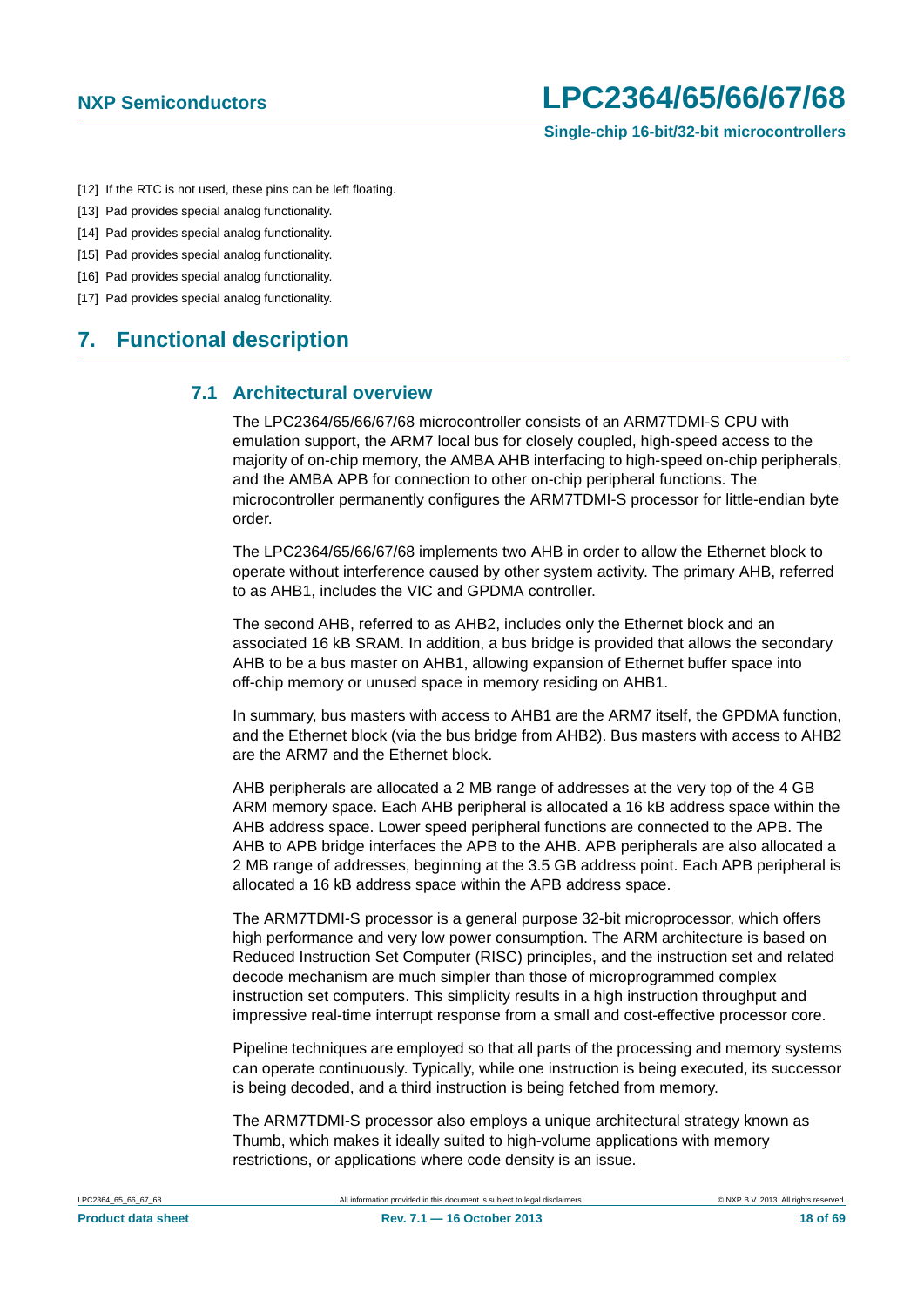The key idea behind Thumb is that of a super-reduced instruction set. Essentially, the ARM7TDMI-S processor has two instruction sets:

- **•** The standard 32-bit ARM set
- **•** A 16-bit Thumb set

The Thumb set's 16-bit instruction length allows it to approach twice the density of standard ARM code while retaining most of the ARM's performance advantage over a traditional 16-bit processor using 16-bit registers. This is possible because Thumb code operates on the same 32-bit register set as ARM code.

Thumb code is able to provide up to 65 % of the code size of ARM, and 160 % of the performance of an equivalent ARM processor connected to a 16-bit memory system.

#### <span id="page-18-0"></span>**7.2 On-chip flash programming memory**

The LPC2364/65/66/67/68 incorporate a 128 kB, 256 kB, and 512 kB flash memory system respectively. This memory may be used for both code and data storage. Programming of the flash memory may be accomplished in several ways. It may be programmed In System via the serial port (UART0). The application program may also erase and/or program the flash while the application is running, allowing a great degree of flexibility for data storage field and firmware upgrades.

The flash memory is 128 bits wide and includes pre-fetching and buffering techniques to allow it to operate at SRAM speeds of 72 MHz. LPC2364HBD flash operates up to 72 MHz from  $-40$  °C to  $+85$  °C, up to 60 MHz from 85 °C to 125 °C.

#### <span id="page-18-1"></span>**7.3 On-chip SRAM**

The LPC2364/65/66/67/68 include SRAM memory of 8 kB or 32 kB, reserved for the ARM processor exclusive use. This RAM may be used for code and/or data storage and may be accessed as 8 bits, 16 bits, and 32 bits.

A 16 kB SRAM block serving as a buffer for the Ethernet controller and an 8 kB SRAM used by the GPDMA controller or the USB device can be used both for data and code storage. The 2 kB RTC SRAM can be used for data storage only. The RTC SRAM is battery powered and retains the content in the absence of the main power supply.

#### <span id="page-18-2"></span>**7.4 Memory map**

The LPC2364/65/66/67/68 memory map incorporates several distinct regions as shown in [Figure 4.](#page-19-0)

In addition, the CPU interrupt vectors may be remapped to allow them to reside in either flash memory (default), boot ROM, or SRAM (see [Section 7.25.6\)](#page-36-0).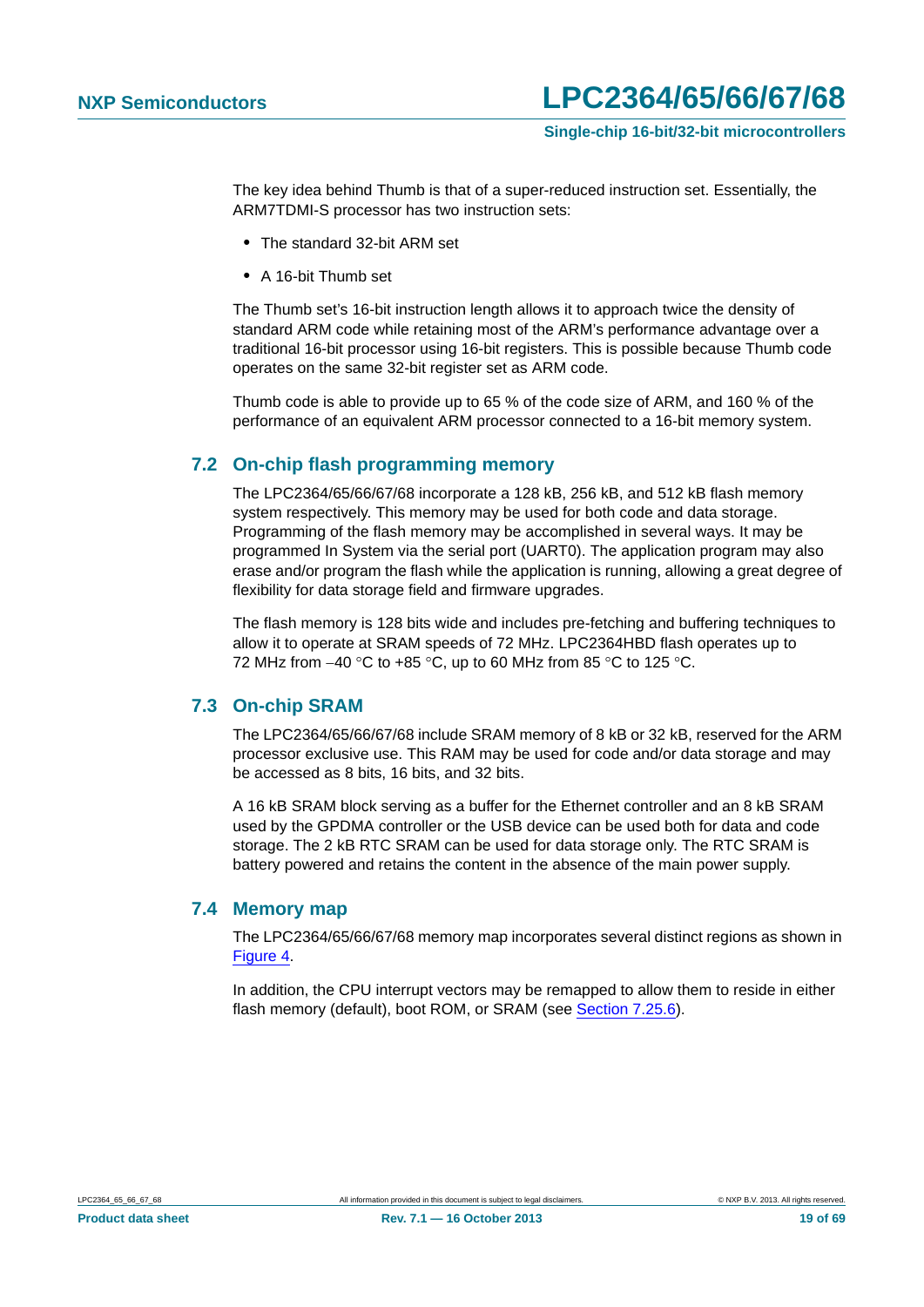#### **Single-chip 16-bit/32-bit microcontrollers**



#### <span id="page-19-1"></span><span id="page-19-0"></span>**7.5 Interrupt controller**

The ARM processor core has two interrupt inputs called Interrupt Request (IRQ) and Fast Interrupt Request (FIQ). The VIC takes 32 interrupt request inputs which can be programmed as FIQ or vectored IRQ types. The programmable assignment scheme means that priorities of interrupts from the various peripherals can be dynamically assigned and adjusted.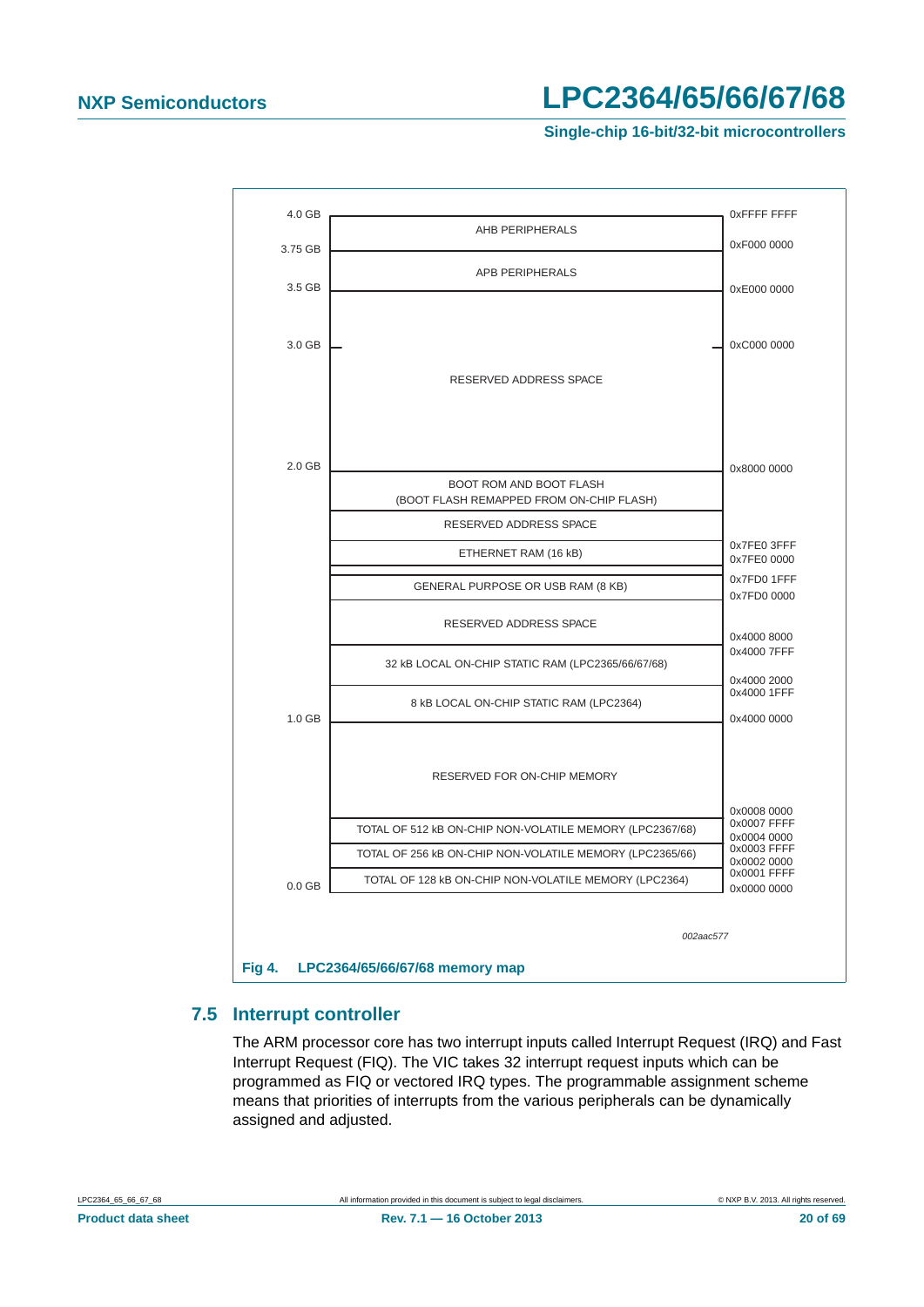**Single-chip 16-bit/32-bit microcontrollers**

FIQs have the highest priority. If more than one request is assigned to FIQ, the VIC ORs the requests to produce the FIQ signal to the ARM processor. The fastest possible FIQ latency is achieved when only one request is classified as FIQ, because then the FIQ service routine can simply start dealing with that device. But if more than one request is assigned to the FIQ class, the FIQ service routine can read a word from the VIC that identifies which FIQ source(s) is (are) requesting an interrupt.

Vectored IRQs, which include all interrupt requests that are not classified as FIQs, have a programmable interrupt priority. When more than one interrupt is assigned the same priority and occur simultaneously, the one connected to the lowest numbered VIC channel will be serviced first.

The VIC ORs the requests from all of the vectored IRQs to produce the IRQ signal to the ARM processor. The IRQ service routine can start by reading a register from the VIC and jumping to the address supplied by that register.

#### <span id="page-20-0"></span>**7.5.1 Interrupt sources**

Each peripheral device has one interrupt line connected to the VIC but may have several interrupt flags. Individual interrupt flags may also represent more than one interrupt source.

Any pin on Port 0 and Port 2 (total of 42 pins) regardless of the selected function, can be programmed to generate an interrupt on a rising edge, a falling edge, or both. Such interrupt request coming from Port 0 and/or Port 2 will be combined with the EINT3 interrupt requests.

#### <span id="page-20-1"></span>**7.6 Pin connect block**

The pin connect block allows selected pins of the microcontroller to have more than one function. Configuration registers control the multiplexers to allow connection between the pin and the on chip peripherals.

Peripherals should be connected to the appropriate pins prior to being activated and prior to any related interrupt(s) being enabled. Activity of any enabled peripheral function that is not mapped to a related pin should be considered undefined.

### <span id="page-20-2"></span>**7.7 General purpose DMA controller**

The GPDMA is an AMBA AHB compliant peripheral allowing selected LPC2364/65/66/67/68 peripherals to have DMA support.

The GPDMA enables peripheral-to-memory, memory-to-peripheral, peripheral-to-peripheral, and memory-to-memory transactions. Each DMA stream provides unidirectional serial DMA transfers for a single source and destination. For example, a bidirectional port requires one stream for transmit and one for receive. The source and destination areas can each be either a memory region or a peripheral, and can be accessed through the AHB master.

### <span id="page-20-3"></span>**7.7.1 Features**

- **•** Two DMA channels. Each channel can support a unidirectional transfer.
- **•** The GPDMA can transfer data between the 8 kB SRAM and peripherals such as the SD/MMC, two SSP, and I2S interfaces.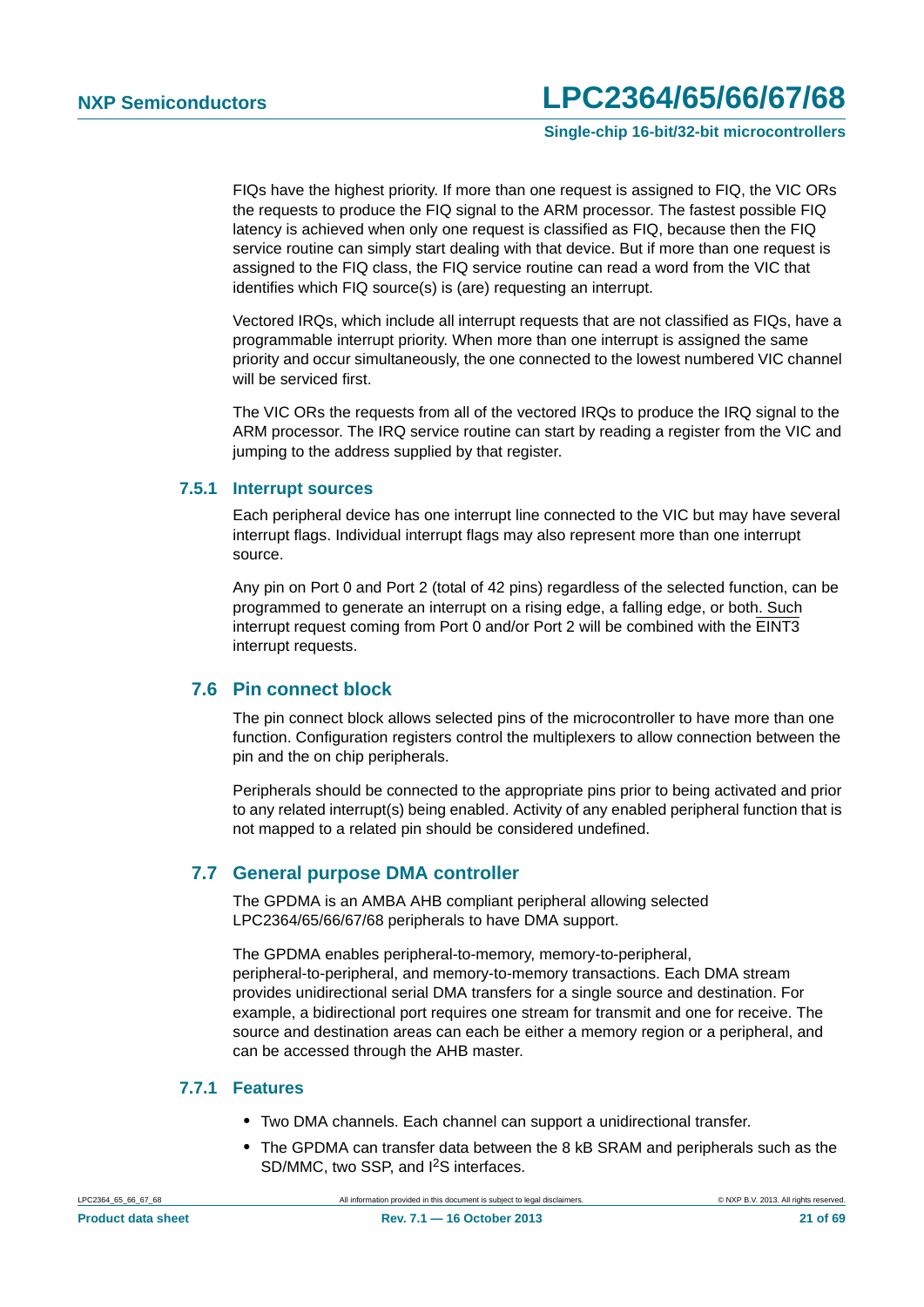#### **Single-chip 16-bit/32-bit microcontrollers**

- **•** Single DMA and burst DMA request signals. Each peripheral connected to the GPDMA can assert either a burst DMA request or a single DMA request. The DMA burst size is set by programming the GPDMA.
- **•** Memory-to-memory, memory-to-peripheral, peripheral-to-memory, and peripheral-to-peripheral transfers.
- **•** Scatter or gather DMA is supported through the use of linked lists. This means that the source and destination areas do not have to occupy contiguous areas of memory.
- **•** Hardware DMA channel priority. Each DMA channel has a specific hardware priority. DMA channel 0 has the highest priority and channel 1 has the lowest priority. If requests from two channels become active at the same time the channel with the highest priority is serviced first.
- **•** AHB slave DMA programming interface. The GPDMA is programmed by writing to the DMA control registers over the AHB slave interface.
- **•** One AHB master for transferring data. This interface transfers data when a DMA request goes active.
- **•** 32-bit AHB master bus width.
- **•** Incrementing or non-incrementing addressing for source and destination.
- **•** Programmable DMA burst size. The DMA burst size can be programmed to more efficiently transfer data. Usually the burst size is set to half the size of the FIFO in the peripheral.
- **•** Internal four-word FIFO per channel.
- **•** Supports 8-bit, 16-bit, and 32-bit wide transactions.
- **•** An interrupt to the processor can be generated on a DMA completion or when a DMA error has occurred.
- **•** Interrupt masking. The DMA error and DMA terminal count interrupt requests can be masked.
- **•** Raw interrupt status. The DMA error and DMA count raw interrupt status can be read prior to masking.

#### <span id="page-21-0"></span>**7.8 Fast general purpose parallel I/O**

Device pins that are not connected to a specific peripheral function are controlled by the GPIO registers. Pins may be dynamically configured as inputs or outputs. Separate registers allow setting or clearing any number of outputs simultaneously. The value of the output register may be read back as well as the current state of the port pins.

LPC2364/65/66/67/68 use accelerated GPIO functions:

- **•** GPIO registers are relocated to the ARM local bus so that the fastest possible I/O timing can be achieved.
- **•** Mask registers allow treating sets of port bits as a group, leaving other bits unchanged.
- **•** All GPIO registers are byte and half-word addressable.
- **•** Entire port value can be written in one instruction.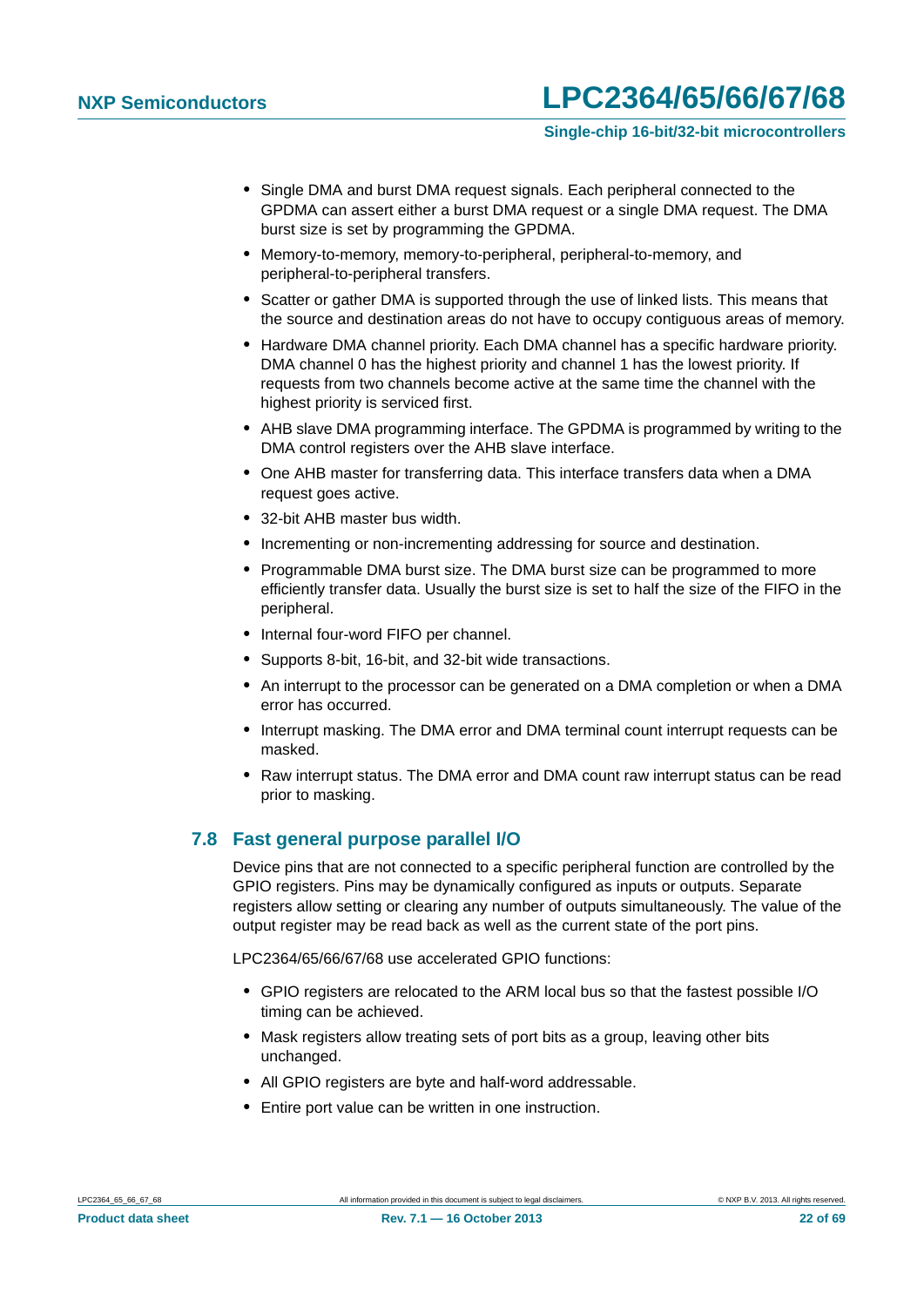Additionally, any pin on Port 0 and Port 2 (total of 42 pins) providing a digital function can be programmed to generate an interrupt on a rising edge, a falling edge, or both. The edge detection is asynchronous, so it may operate when clocks are not present such as during Power-down mode. Each enabled interrupt can be used to wake up the chip from Power-down mode.

#### <span id="page-22-0"></span>**7.8.1 Features**

- **•** Bit level set and clear registers allow a single instruction to set or clear any number of bits in one port.
- **•** Direction control of individual bits.
- **•** All I/O default to inputs after reset.
- **•** Backward compatibility with other earlier devices is maintained with legacy Port 0 and Port 1 registers appearing at the original addresses on the APB.

#### <span id="page-22-1"></span>**7.9 Ethernet**

The Ethernet block contains a full featured 10 Mbit/s or 100 Mbit/s Ethernet MAC designed to provide optimized performance through the use of DMA hardware acceleration. Features include a generous suite of control registers, half or full duplex operation, flow control, control frames, hardware acceleration for transmit retry, receive packet filtering and wake-up on LAN activity. Automatic frame transmission and reception with scatter-gather DMA off-loads many operations from the CPU.

The Ethernet block and the CPU share a dedicated AHB subsystem that is used to access the Ethernet SRAM for Ethernet data, control, and status information. All other AHB traffic in the LPC2364/65/66/67/68 takes place on a different AHB subsystem, effectively separating Ethernet activity from the rest of the system. The Ethernet DMA can also access the USB SRAM if it is not being used by the USB block.

The Ethernet block interfaces between an off-chip Ethernet PHY using the Reduced MII (RMII) protocol and the on-chip Media Independent Interface Management (MIIM) serial bus.

#### <span id="page-22-2"></span>**7.9.1 Features**

- **•** Ethernet standards support:
	- **–** Supports 10 Mbit/s or 100 Mbit/s PHY devices including 10 Base-T, 100 Base-TX, 100 Base-FX, and 100 Base-T4.
	- **–** Fully compliant with *IEEE standard 802.3*.
	- **–** Fully compliant with 802.3x full duplex flow control and half duplex back pressure.
	- **–** Flexible transmit and receive frame options.
	- **–** Virtual Local Area Network (VLAN) frame support.
- **•** Memory management:
	- **–** Independent transmit and receive buffers memory mapped to shared SRAM.
	- **–** DMA managers with scatter/gather DMA and arrays of frame descriptors.
	- **–** Memory traffic optimized by buffering and pre-fetching.
- **•** Enhanced Ethernet features: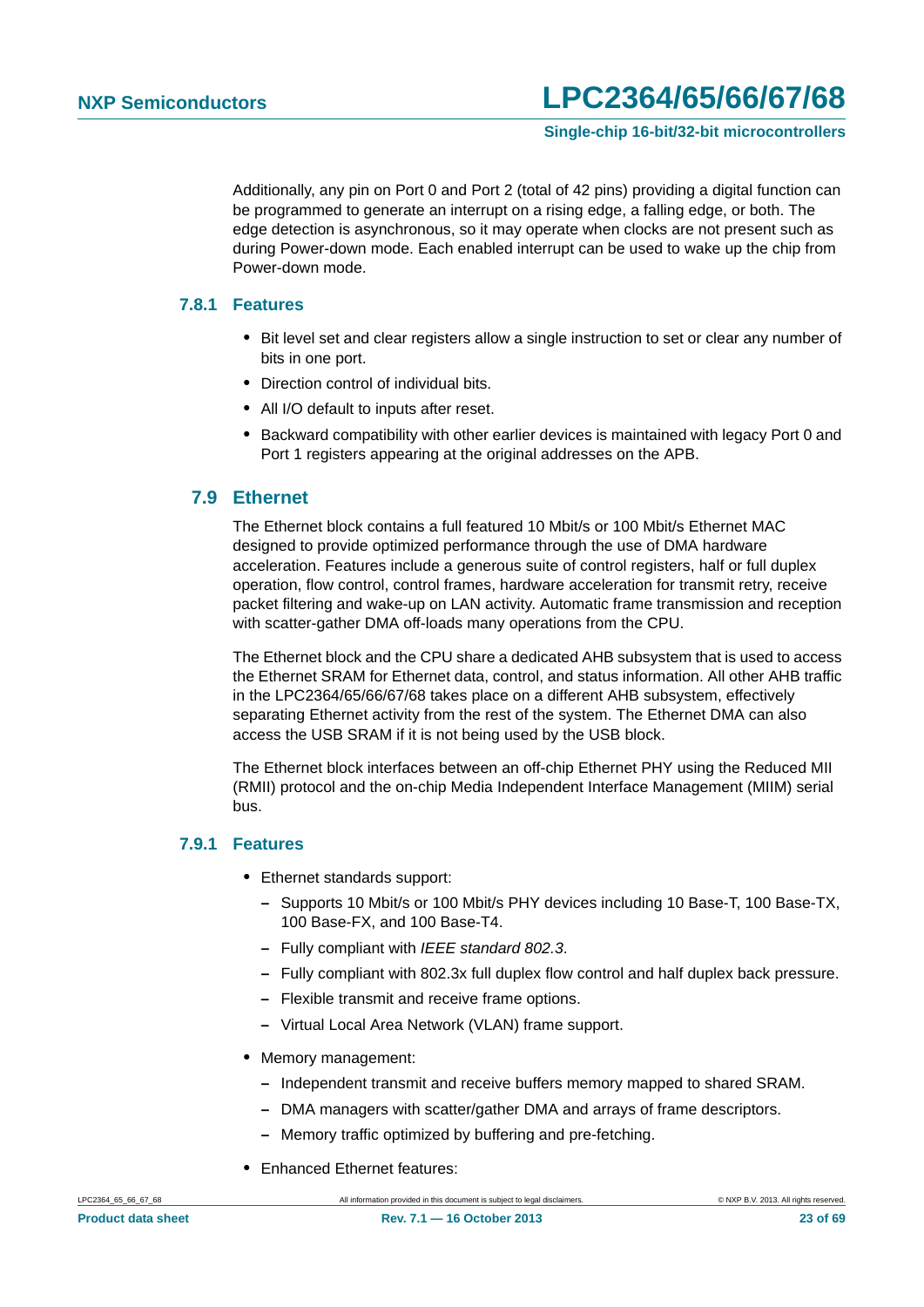- **–** Receive filtering.
- **–** Multicast and broadcast frame support for both transmit and receive.
- **–** Optional automatic Frame Check Sequence (FCS) insertion with Circular Redundancy Check (CRC) for transmit.
- **–** Selectable automatic transmit frame padding.
- **–** Over-length frame support for both transmit and receive allows any length frames.
- **–** Promiscuous receive mode.
- **–** Automatic collision back-off and frame retransmission.
- **–** Includes power management by clock switching.
- **–** Wake-on-LAN power management support allows system wake-up: using the receive filters or a magic frame detection filter.
- **•** Physical interface:
	- **–** Attachment of external PHY chip through standard RMII interface.
	- **–** PHY register access is available via the MIIM interface.

#### <span id="page-23-0"></span>**7.10 USB interface (LPC2364/66/68 only)**

The Universal Serial Bus (USB) is a 4-wire bus that supports communication between a host and a number (127 maximum) of peripherals. The host controller allocates the USB bandwidth to attached devices through a token based protocol. The bus supports hot plugging, unplugging, and dynamic configuration of the devices. All transactions are initiated by the host controller.

#### <span id="page-23-1"></span>**7.10.1 USB device controller**

The device controller enables 12 Mbit/s data exchange with a USB host controller. It consists of register interface, serial interface engine, endpoint buffer memory, and the DMA controller. The serial interface engine decodes the USB data stream and writes data to the appropriate end point buffer memory. The status of a completed USB transfer or error condition is indicated via status registers. An interrupt is also generated if enabled. The DMA controller when enabled transfers data between the endpoint buffer and the USB RAM.

#### <span id="page-23-2"></span>**7.10.2 Features**

- **•** Fully compliant with *USB 2.0 specification* (full speed).
- **•** Supports 32 physical (16 logical) endpoints with a 4 kB USB endpoint buffer RAM.
- **•** Supports Control, Bulk, Interrupt and Isochronous endpoints.
- **•** Scalable realization of endpoints at run time.
- **•** Endpoint Maximum packet size selection (up to USB maximum specification) by software at run time.
- **•** Supports SoftConnect and GoodLink features.
- **•** While USB is in the Suspend mode, LPC2364/65/66/67/68 can enter one of the reduced power modes and wake up on a USB activity.
- **•** Supports DMA transfers with the DMA RAM of 8 kB on all non-control endpoints.
- **•** Allows dynamic switching between CPU-controlled and DMA modes.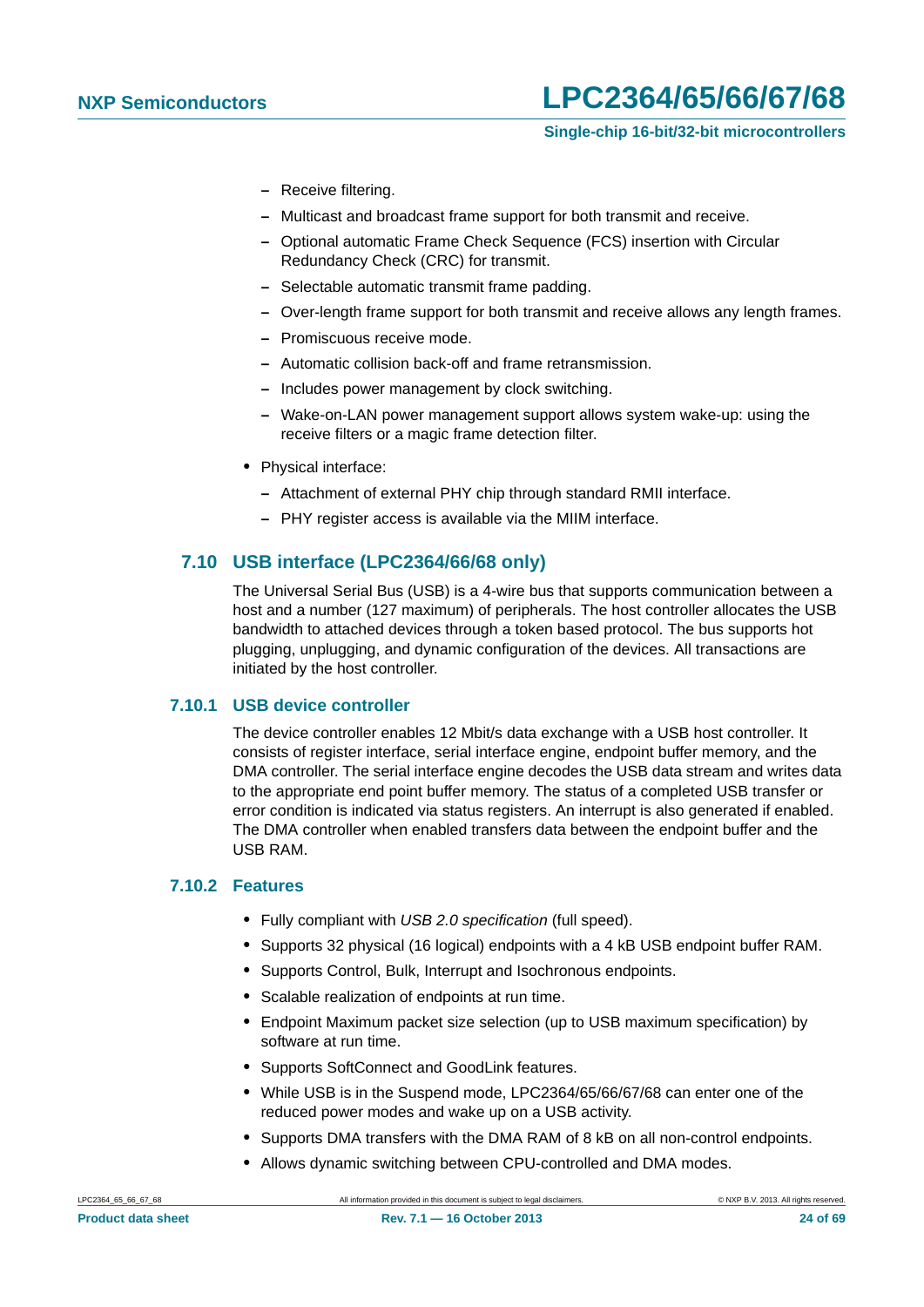**•** Double buffer implementation for Bulk and Isochronous endpoints.

### <span id="page-24-0"></span>**7.11 CAN controller and acceptance filters (LPC2364/66/68 only)**

The Controller Area Network (CAN) is a serial communications protocol which efficiently supports distributed real-time control with a very high level of security. Its domain of application ranges from high-speed networks to low cost multiplex wiring.

The CAN block is intended to support multiple CAN buses simultaneously, allowing the device to be used as a gateway, switch, or router among a number of CAN buses in industrial or automotive applications.

Each CAN controller has a register structure similar to the NXP SJA1000 and the PeliCAN Library block, but the 8-bit registers of those devices have been combined in 32-bit words to allow simultaneous access in the ARM environment. The main operational difference is that the recognition of received Identifiers, known in CAN terminology as Acceptance Filtering, has been removed from the CAN controllers and centralized in a global Acceptance Filter.

#### <span id="page-24-1"></span>**7.11.1 Features**

- **•** Two CAN controllers and buses.
- **•** Data rates to 1 Mbit/s on each bus.
- **•** 32-bit register and RAM access.
- **•** Compatible with *CAN specification 2.0B, ISO 11898-1*.
- **•** Global Acceptance Filter recognizes 11-bit and 29-bit receive identifiers for all CAN buses.
- **•** Acceptance Filter can provide FullCAN-style automatic reception for selected Standard Identifiers.
- **•** FullCAN messages can generate interrupts.

### <span id="page-24-2"></span>**7.12 10-bit ADC**

The LPC2364/65/66/67/68 contain one ADC. It is a single 10-bit successive approximation ADC with six channels.

#### <span id="page-24-3"></span>**7.12.1 Features**

- **•** 10-bit successive approximation ADC.
- **•** Input multiplexing among 6 pins.
- **•** Power-down mode.
- Measurement range 0 V to V<sub>i(VREF)</sub>.
- 10-bit conversion time  $\geq 2.44$  us.
- **•** Burst conversion mode for single or multiple inputs.
- **•** Optional conversion on transition of input pin or Timer Match signal.
- **•** Individual result registers for each ADC channel to reduce interrupt overhead.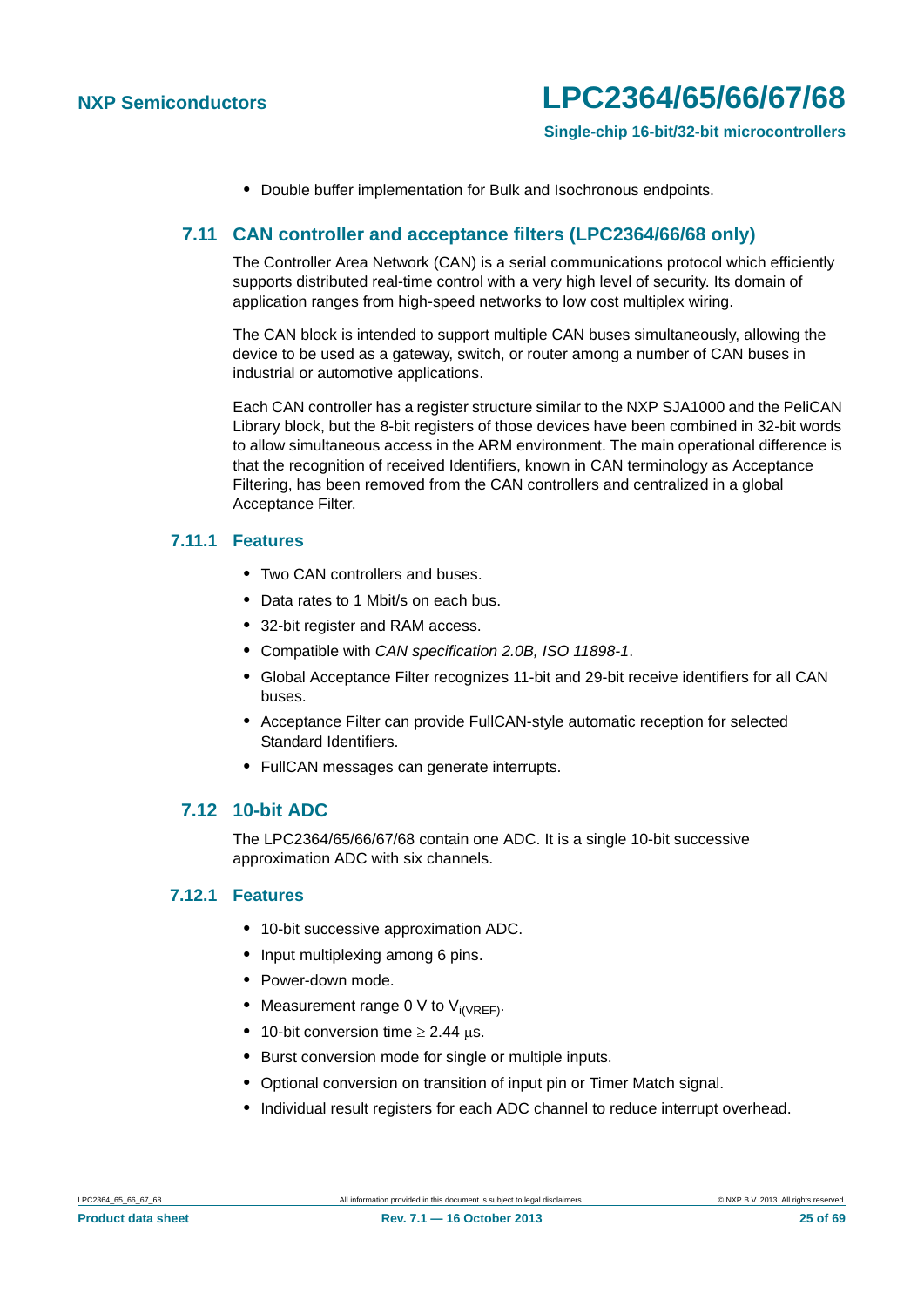#### <span id="page-25-0"></span>**7.13 10-bit DAC**

The DAC allows the LPC2364/65/66/67/68 to generate a variable analog output. The maximum output value of the DAC is  $V_{i(VREF)}$ .

#### <span id="page-25-1"></span>**7.13.1 Features**

- **•** 10-bit DAC
- **•** Resistor string architecture
- **•** Buffered output
- **•** Power-down mode
- **•** Selectable output drive

### <span id="page-25-2"></span>**7.14 UARTs**

The LPC2364/65/66/67/68 each contain four UARTs. In addition to standard transmit and receive data lines, UART1 also provides a full modem control handshake interface.

The UARTs include a fractional baud rate generator. Standard baud rates such as 115200 Bd can be achieved with any crystal frequency above 2 MHz.

#### <span id="page-25-3"></span>**7.14.1 Features**

- **•** 16 B Receive and Transmit FIFOs.
- **•** Register locations conform to 16C550 industry standard.
- **•** Receiver FIFO trigger points at 1 B, 4 B, 8 B, and 14 B.
- **•** Built-in fractional baud rate generator covering wide range of baud rates without a need for external crystals of particular values.
- **•** Fractional divider for baud rate control, auto baud capabilities and FIFO control mechanism that enables software flow control implementation.
- **•** UART1 equipped with standard modem interface signals. This module also provides full support for hardware flow control (auto-CTS/RTS).
- **•** UART3 includes an IrDA mode to support infrared communication.

### <span id="page-25-4"></span>**7.15 SPI serial I/O controller**

The LPC2364/65/66/67/68 each contain one SPI controller. SPI is a full duplex serial interface designed to handle multiple masters and slaves connected to a given bus. Only a single master and a single slave can communicate on the interface during a given data transfer. During a data transfer the master always sends 8 bits to 16 bits of data to the slave, and the slave always sends 8 bits to 16 bits of data to the master.

#### <span id="page-25-5"></span>**7.15.1 Features**

- **•** Compliant with SPI specification
- **•** Synchronous, serial, full duplex communication
- **•** Combined SPI master and slave
- **•** Maximum data bit rate of one eighth of the input clock rate
- **•** 8 bits to 16 bits per transfer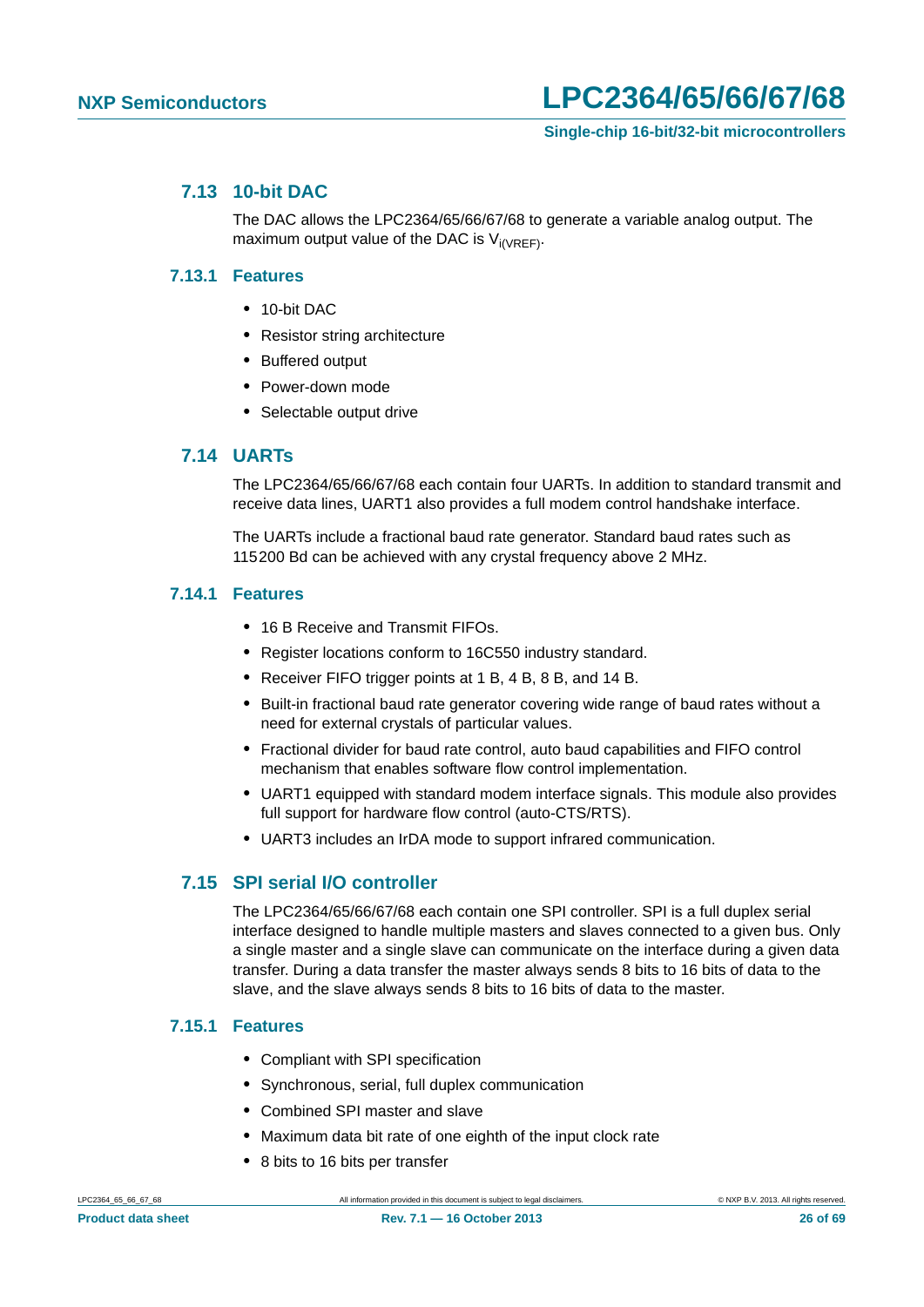#### **Single-chip 16-bit/32-bit microcontrollers**

#### <span id="page-26-0"></span>**7.16 SSP serial I/O controller**

The LPC2364/65/66/67/68 each contain two SSP controllers. The SSP controller is capable of operation on a SPI, 4-wire SSI, or Microwire bus. It can interact with multiple masters and slaves on the bus. Only a single master and a single slave can communicate on the bus during a given data transfer. The SSP supports full duplex transfers, with frames of 4 bits to 16 bits of data flowing from the master to the slave and from the slave to the master. In practice, often only one of these data flows carries meaningful data.

#### <span id="page-26-1"></span>**7.16.1 Features**

- **•** Compatible with Motorola SPI, 4-wire Texas Instruments SSI, and National Semiconductor Microwire buses
- **•** Synchronous serial communication
- **•** Master or slave operation
- **•** 8-frame FIFOs for both transmit and receive
- **•** 4-bit to 16-bit frame
- **•** DMA transfers supported by GPDMA

#### <span id="page-26-2"></span>**7.17 SD/MMC card interface (LPC2367/68 only)**

The Secure Digital and Multimedia Card Interface (MCI) allows access to external SD memory cards. The SD card interface conforms to the *SD Multimedia Card Specification Version 2.11*.

#### <span id="page-26-3"></span>**7.17.1 Features**

- **•** The MCI interface provides all functions specific to the SD/MMC memory card. These include the clock generation unit, power management control, and command and data transfer.
- **•** Conforms to *Multimedia Card Specification v2.11*.
- **•** Conforms to *Secure Digital Memory Card Physical Layer Specification, v0.96.*
- **•** Can be used as a multimedia card bus or a secure digital memory card bus host. The SD/MMC can be connected to several multimedia cards or a single secure digital memory card.
- **•** DMA supported through the GPDMA controller.

### <span id="page-26-4"></span>**7.18 I2C-bus serial I/O controllers**

The LPC2364/65/66/67/68 each contain three I<sup>2</sup>C-bus controllers.

The I<sup>2</sup>C-bus is bidirectional, for inter-IC control using only two wires: a serial clock line (SCL), and a serial data line (SDA). Each device is recognized by a unique address and can operate as either a receiver-only device (e.g., an LCD driver) or a transmitter with the capability to both receive and send information (such as memory). Transmitters and/or receivers can operate in either master or slave mode, depending on whether the chip has to initiate a data transfer or is only addressed. The I2C is a multi-master bus, it can be controlled by more than one bus master connected to it.

The I2C-bus implemented in LPC2364/65/66/67/68 supports bit rates up to 400 kbit/s  $(Fast I<sup>2</sup>C-bus).$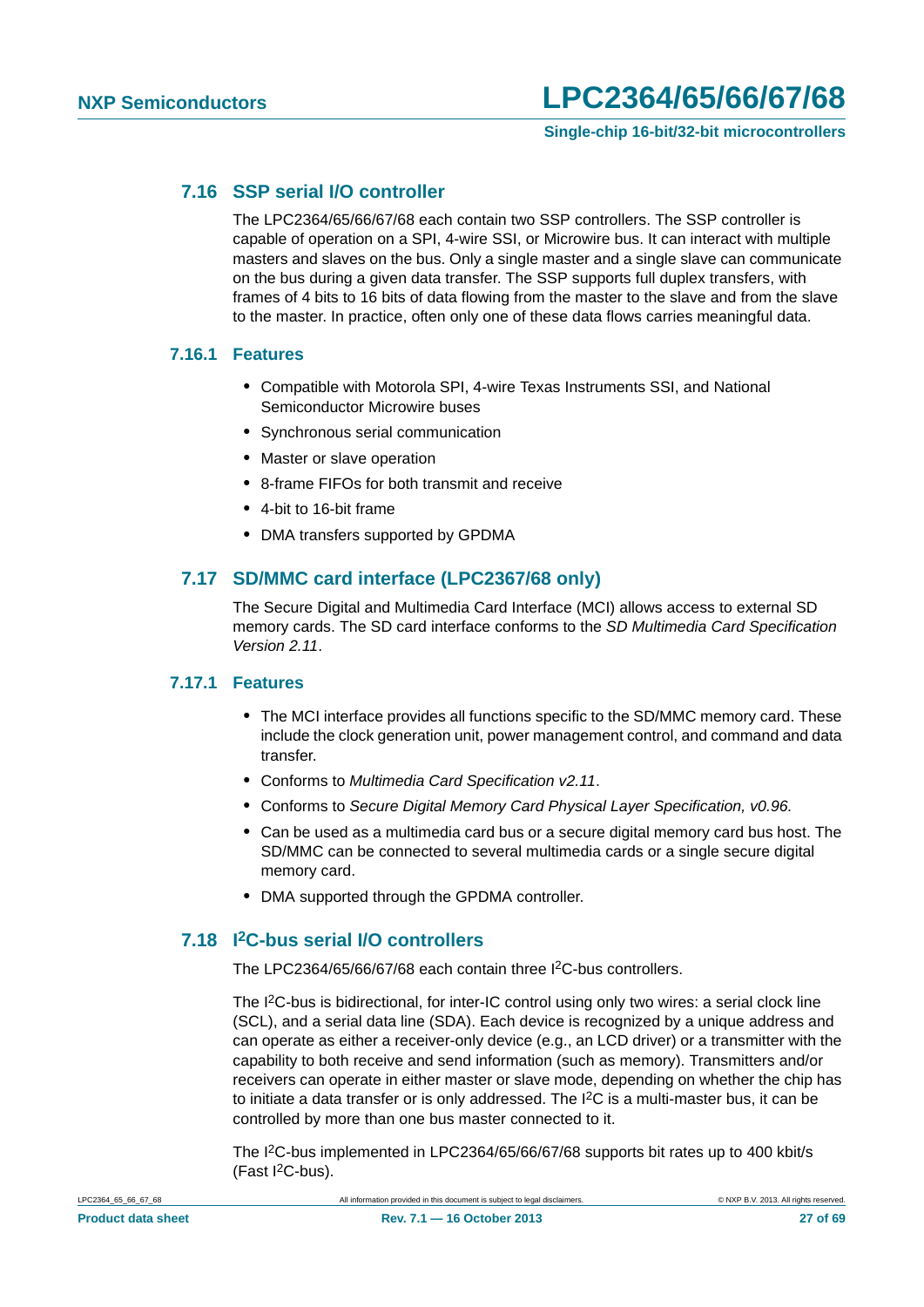#### <span id="page-27-0"></span>**7.18.1 Features**

- **•** I 2C0 is a standard I2C compliant bus interface with open-drain pins.
- I<sup>2</sup>C1 and I<sup>2</sup>C2 use standard I/O pins and do not support powering off of individual devices connected to the same bus lines.
- **•** Easy to configure as master, slave, or master/slave.
- **•** Programmable clocks allow versatile rate control.
- **•** Bidirectional data transfer between masters and slaves.
- **•** Multi-master bus (no central master).
- **•** Arbitration between simultaneously transmitting masters without corruption of serial data on the bus.
- **•** Serial clock synchronization allows devices with different bit rates to communicate via one serial bus.
- **•** Serial clock synchronization can be used as a handshake mechanism to suspend and resume serial transfer.
- **•** The I2C-bus can be used for test and diagnostic purposes.

### <span id="page-27-1"></span>**7.19 I2S-bus serial I/O controllers**

The I2S-bus provides a standard communication interface for digital audio applications.

The *I 2S-bus specification* defines a 3-wire serial bus using one data line, one clock line, and one word select signal. The basic  $1<sup>2</sup>S$  connection has one master, which is always the master, and one slave. The I<sup>2</sup>S interface on the LPC2364/65/66/67/68 provides a separate transmit and receive channel, each of which can operate as either a master or a slave.

#### <span id="page-27-2"></span>**7.19.1 Features**

- **•** The interface has separate input/output channels each of which can operate in master or slave mode.
- **•** Capable of handling 8-bit, 16-bit, and 32-bit word sizes.
- **•** Mono and stereo audio data supported.
- **•** The sampling frequency can range from 16 kHz to 48 kHz (16, 22.05, 32, 44.1, 48) kHz.
- Configurable word select period in master mode (separately for I<sup>2</sup>S input and output).
- **•** Two 8-word FIFO data buffers are provided, one for transmit and one for receive.
- **•** Generates interrupt requests when buffer levels cross a programmable boundary.
- **•** Two DMA requests, controlled by programmable buffer levels. These are connected to the GPDMA block.
- Controls include reset, stop and mute options separately for I<sup>2</sup>S input and I<sup>2</sup>S output.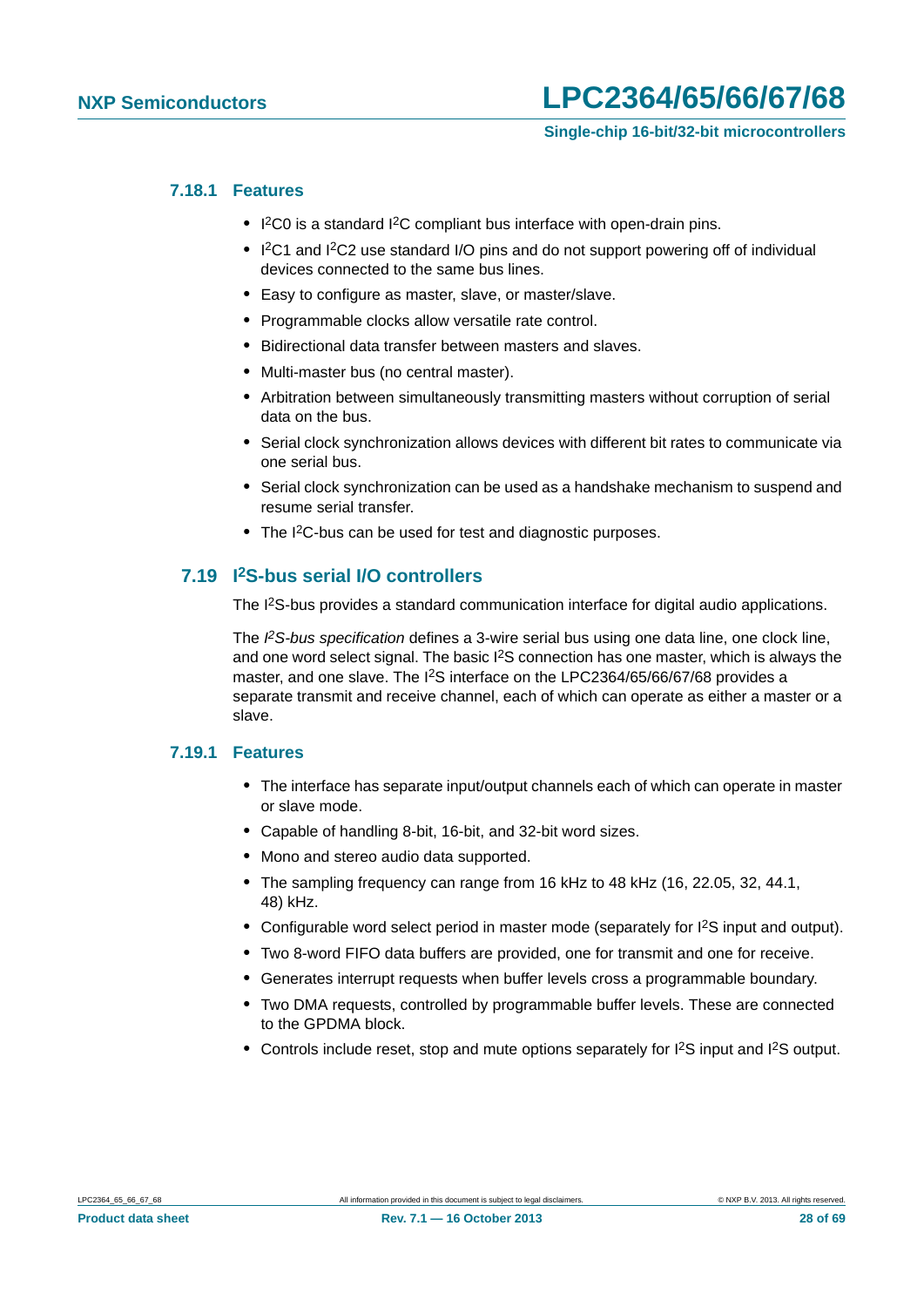#### <span id="page-28-0"></span>**7.20 General purpose 32-bit timers/external event counters**

The LPC2364/65/66/67/68 include four 32-bit Timer/Counters. The Timer/Counter is designed to count cycles of the system derived clock or an externally-supplied clock. It can optionally generate interrupts or perform other actions at specified timer values, based on four match registers. The Timer/Counter also includes two capture inputs to trap the timer value when an input signal transitions, optionally generating an interrupt.

#### <span id="page-28-1"></span>**7.20.1 Features**

- **•** A 32-bit Timer/Counter with a programmable 32-bit prescaler.
- **•** Counter or Timer operation.
- **•** Two 32-bit capture channels per timer, that can take a snapshot of the timer value when an input signal transitions. A capture event may also generate an interrupt.
- **•** Four 32-bit match registers that allow:
	- **–** Continuous operation with optional interrupt generation on match.
	- **–** Stop timer on match with optional interrupt generation.
	- **–** Reset timer on match with optional interrupt generation.
- **•** Up to four external outputs corresponding to match registers, with the following capabilities:
	- **–** Set LOW on match.
	- **–** Set HIGH on match.
	- **–** Toggle on match.
	- **–** Do nothing on match.

#### <span id="page-28-2"></span>**7.21 Pulse width modulator**

The PWM is based on the standard Timer block and inherits all of its features, although only the PWM function is pinned out on the LPC2364/65/66/67/68. The Timer is designed to count cycles of the system derived clock and optionally switch pins, generate interrupts or perform other actions when specified timer values occur, based on seven match registers. The PWM function is in addition to these features, and is based on match register events.

The ability to separately control rising and falling edge locations allows the PWM to be used for more applications. For instance, multi-phase motor control typically requires three non-overlapping PWM outputs with individual control of all three pulse widths and positions.

Two match registers can be used to provide a single edge controlled PWM output. One match register (PWMMR0) controls the PWM cycle rate, by resetting the count upon match. The other match register controls the PWM edge position. Additional single edge controlled PWM outputs require only one match register each, since the repetition rate is the same for all PWM outputs. Multiple single edge controlled PWM outputs will all have a rising edge at the beginning of each PWM cycle, when an PWMMR0 match occurs.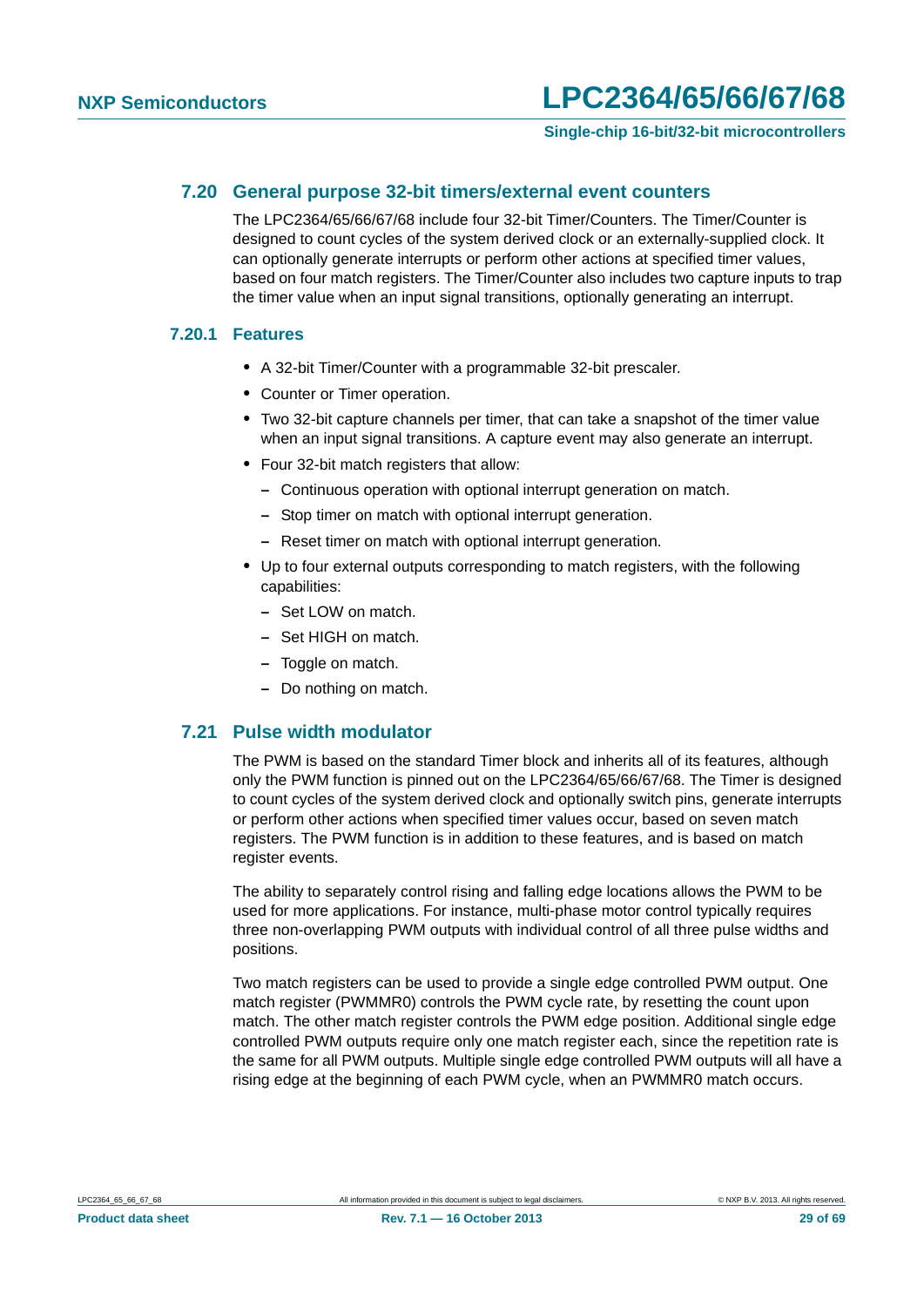**Single-chip 16-bit/32-bit microcontrollers**

Three match registers can be used to provide a PWM output with both edges controlled. Again, the PWMMR0 match register controls the PWM cycle rate. The other match registers control the two PWM edge positions. Additional double edge controlled PWM outputs require only two match registers each, since the repetition rate is the same for all PWM outputs.

With double edge controlled PWM outputs, specific match registers control the rising and falling edge of the output. This allows both positive going PWM pulses (when the rising edge occurs prior to the falling edge), and negative going PWM pulses (when the falling edge occurs prior to the rising edge).

#### <span id="page-29-0"></span>**7.21.1 Features**

- **•** LPC2364/65/66/67/68 has one PWM block with Counter or Timer operation (may use the peripheral clock or one of the capture inputs as the clock source).
- **•** Seven match registers allow up to six single edge controlled or three double edge controlled PWM outputs, or a mix of both types. The match registers also allow:
	- **–** Continuous operation with optional interrupt generation on match.
	- **–** Stop timer on match with optional interrupt generation.
	- **–** Reset timer on match with optional interrupt generation.
- **•** Supports single edge controlled and/or double edge controlled PWM outputs. Single edge controlled PWM outputs all go high at the beginning of each cycle unless the output is a constant low. Double edge controlled PWM outputs can have either edge occur at any position within a cycle. This allows for both positive going and negative going pulses.
- **•** Pulse period and width can be any number of timer counts. This allows complete flexibility in the trade-off between resolution and repetition rate. All PWM outputs will occur at the same repetition rate.
- **•** Double edge controlled PWM outputs can be programmed to be either positive going or negative going pulses.
- **•** Match register updates are synchronized with pulse outputs to prevent generation of erroneous pulses. Software must 'release' new match values before they can become effective.
- **•** May be used as a standard timer if the PWM mode is not enabled.
- **•** A 32-bit Timer/Counter with a programmable 32-bit Prescaler.

#### <span id="page-29-1"></span>**7.22 Watchdog timer**

The purpose of the watchdog is to reset the microcontroller within a reasonable amount of time if it enters an erroneous state. When enabled, the watchdog will generate a system reset if the user program fails to 'feed' (or reload) the watchdog within a predetermined amount of time.

#### <span id="page-29-2"></span>**7.22.1 Features**

- **•** Internally resets chip if not periodically reloaded.
- **•** Debug mode.
- **•** Enabled by software but requires a hardware reset or a watchdog reset/interrupt to be disabled.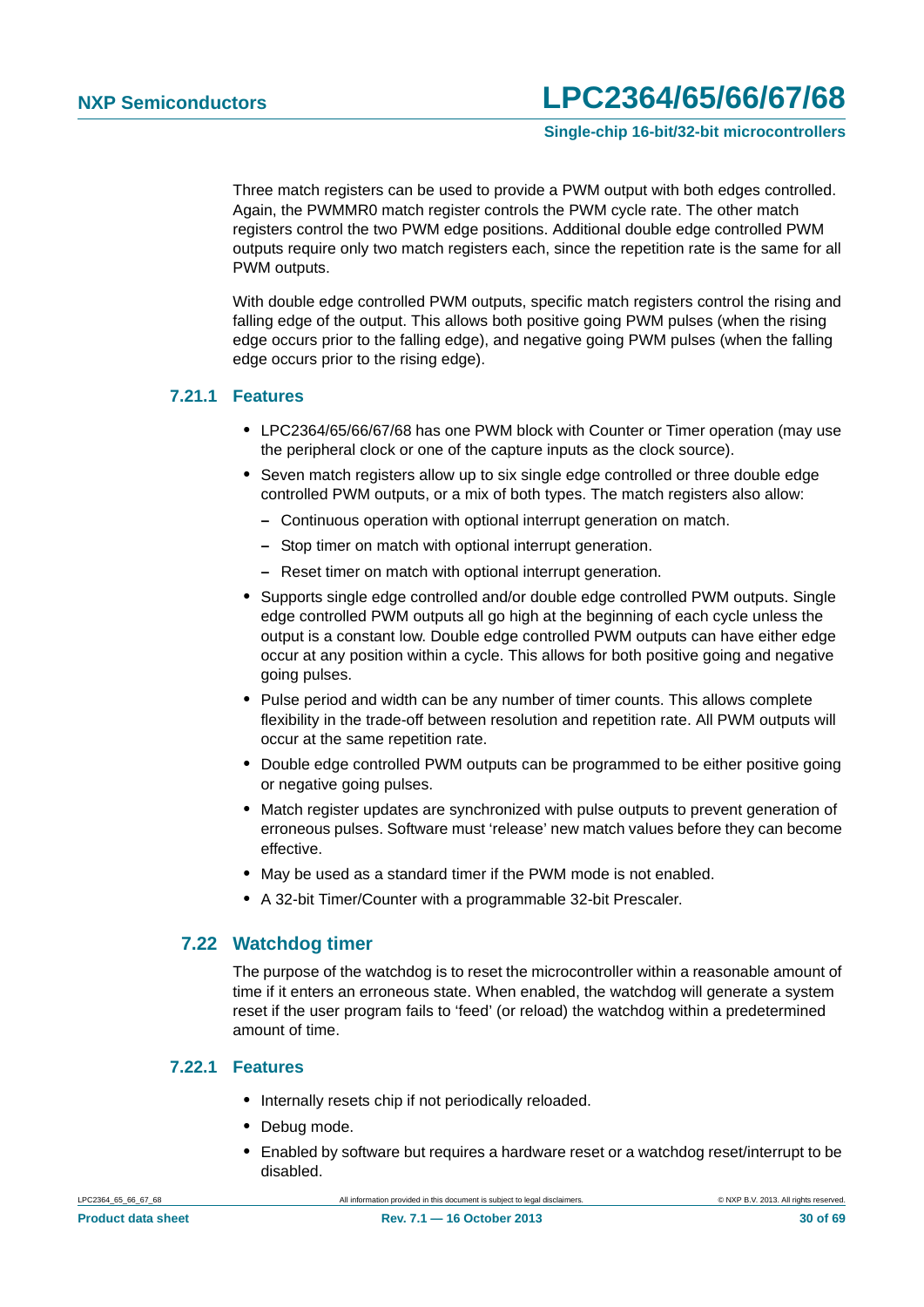- **•** Incorrect/Incomplete feed sequence causes reset/interrupt if enabled.
- **•** Flag to indicate watchdog reset.
- **•** Programmable 32-bit timer with internal prescaler.
- Selectable time period from  $(T_{\text{cv(WDCLK)}} \times 256 \times 4)$  to  $(T_{\text{cv(WDCLK)}} \times 2^{32} \times 4)$  in multiples of  $T_{\text{cv(WDCLK)}} \times 4$ .
- **•** The Watchdog Clock (WDCLK) source can be selected from the RTC clock, the Internal RC oscillator (IRC), or the APB peripheral clock. This gives a wide range of potential timing choices of Watchdog operation under different power reduction conditions. It also provides the ability to run the WDT from an entirely internal source that is not dependent on an external crystal and its associated components and wiring, for increased reliability.

### <span id="page-30-0"></span>**7.23 RTC and battery RAM**

The RTC is a set of counters for measuring time when system power is on, and optionally when it is off. It uses little power in Power-down and Deep power-down modes. On the LPC2364/65/66/67/68, the RTC can be clocked by a separate 32.768 kHz oscillator, or by a programmable prescale divider based on the APB clock. Also, the RTC is powered by its own power supply pin, VBAT, which can be connected to a battery or to the same 3.3 V supply used by the rest of the device.

The VBAT pin supplies power only to the RTC and the battery RAM. These two functions require a minimum of power to operate, which can be supplied by an external battery.

#### <span id="page-30-1"></span>**7.23.1 Features**

- **•** Measures the passage of time to maintain a calendar and clock.
- **•** Ultra low power design to support battery powered systems.
- **•** Provides Seconds, Minutes, Hours, Day of Month, Month, Year, Day of Week, and Day of Year.
- **•** Dedicated 32 kHz oscillator or programmable prescaler from APB clock.
- **•** Dedicated power supply pin can be connected to a battery or to the main 3.3 V.
- Periodic interrupts can be generated from increments of any field of the time registers, and selected fractional second values.
- **•** 2 kB data SRAM powered by VBAT.
- **•** RTC and battery RAM power supply is isolated from the rest of the chip.

### **7.24 Clocking and power control**

#### <span id="page-30-3"></span><span id="page-30-2"></span>**7.24.1 Crystal oscillators**

The LPC2364/65/66/67/68 includes three independent oscillators. These are the Main Oscillator, the Internal RC oscillator, and the RTC oscillator. Each oscillator can be used for more than one purpose as required in a particular application. Any of the three clock sources can be chosen by software to drive the PLL and ultimately the CPU.

Following reset, the LPC2364/65/66/67/68 will operate from the Internal RC oscillator until switched by software. This allows systems to operate without any external crystal and the bootloader code to operate at a known frequency.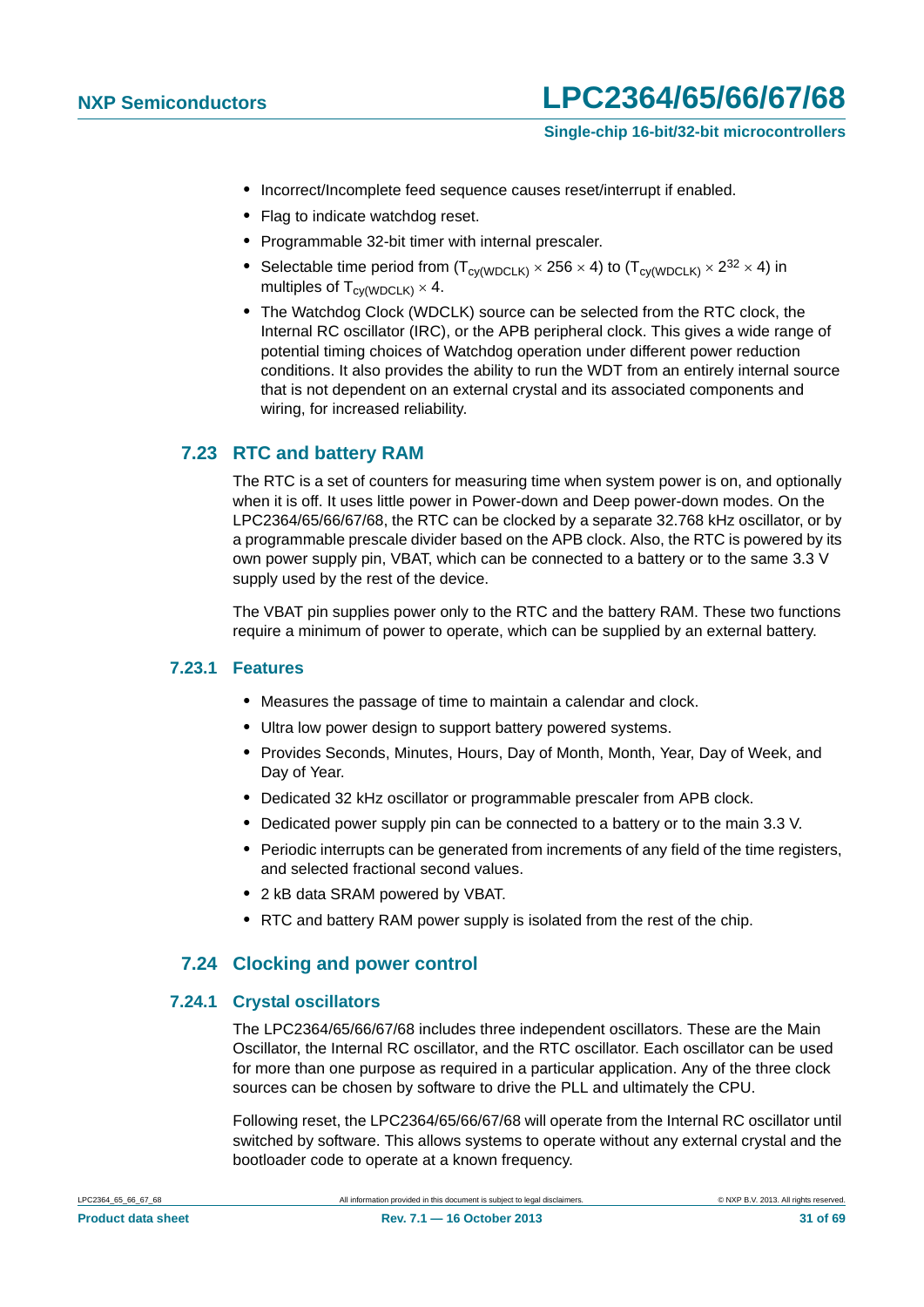#### <span id="page-31-2"></span>**7.24.1.1 Internal RC oscillator**

The IRC may be used as the clock source for the WDT, and/or as the clock that drives the PLL and subsequently the CPU. The nominal IRC frequency is 4 MHz. The IRC is trimmed to  $\pm 1$  % accuracy.

Upon power-up or any chip reset, the LPC2364/65/66/67/68 uses the IRC as the clock source. Software may later switch to one of the other available clock sources.

#### <span id="page-31-3"></span>**7.24.1.2 Main oscillator**

The main oscillator can be used as the clock source for the CPU, with or without using the PLL. The main oscillator operates at frequencies of 1 MHz to 25 MHz. This frequency can be boosted to a higher frequency, up to the maximum CPU operating frequency, by the PLL. The clock selected as the PLL input is PLLCLKIN. The ARM processor clock frequency is referred to as CCLK elsewhere in this document. The frequencies of PLLCLKIN and CCLK are the same value unless the PLL is active and connected. The clock frequency for each peripheral can be selected individually and is referred to as PCLK. Refer to [Section 7.24.2](#page-31-0) for additional information.

#### <span id="page-31-4"></span>**7.24.1.3 RTC oscillator**

The RTC oscillator can be used as the clock source for the RTC and/or the WDT. Also, the RTC oscillator can be used to drive the PLL and the CPU.

#### <span id="page-31-0"></span>**7.24.2 PLL**

The PLL accepts an input clock frequency in the range of 32 kHz to 50 MHz. The input frequency is multiplied up to a high frequency, then divided down to provide the actual clock used by the CPU and the USB block. The USB block is available in LPC2364/66/68 only.

The PLL input, in the range of 32 kHz to 50 MHz, may initially be divided down by a value 'N', which may be in the range of 1 to 256. This input division provides a wide range of output frequencies from the same input frequency.

Following the PLL input divider is the PLL multiplier. This can multiply the input divider output through the use of a Current Controlled Oscillator (CCO) by a value 'M', in the range of 1 through 32768. The resulting frequency must be in the range of 275 MHz to 550 MHz. The multiplier works by dividing the CCO output by the value of M, then using a phase-frequency detector to compare the divided CCO output to the multiplier input. The error value is used to adjust the CCO frequency.

The PLL is turned off and bypassed following a chip Reset and by entering Power-down mode. PLL is enabled by software only. The program must configure and activate the PLL, wait for the PLL to Lock, then connect to the PLL as a clock source.

#### <span id="page-31-1"></span>**7.24.3 Wake-up timer**

The LPC2364/65/66/67/68 begins operation at power-up and when awakened from Power-down and Deep power-down modes by using the 4 MHz IRC oscillator as the clock source. This allows chip operation to resume quickly. If the main oscillator or the PLL is needed by the application, software will need to enable these features and wait for them to stabilize before they are used as a clock source.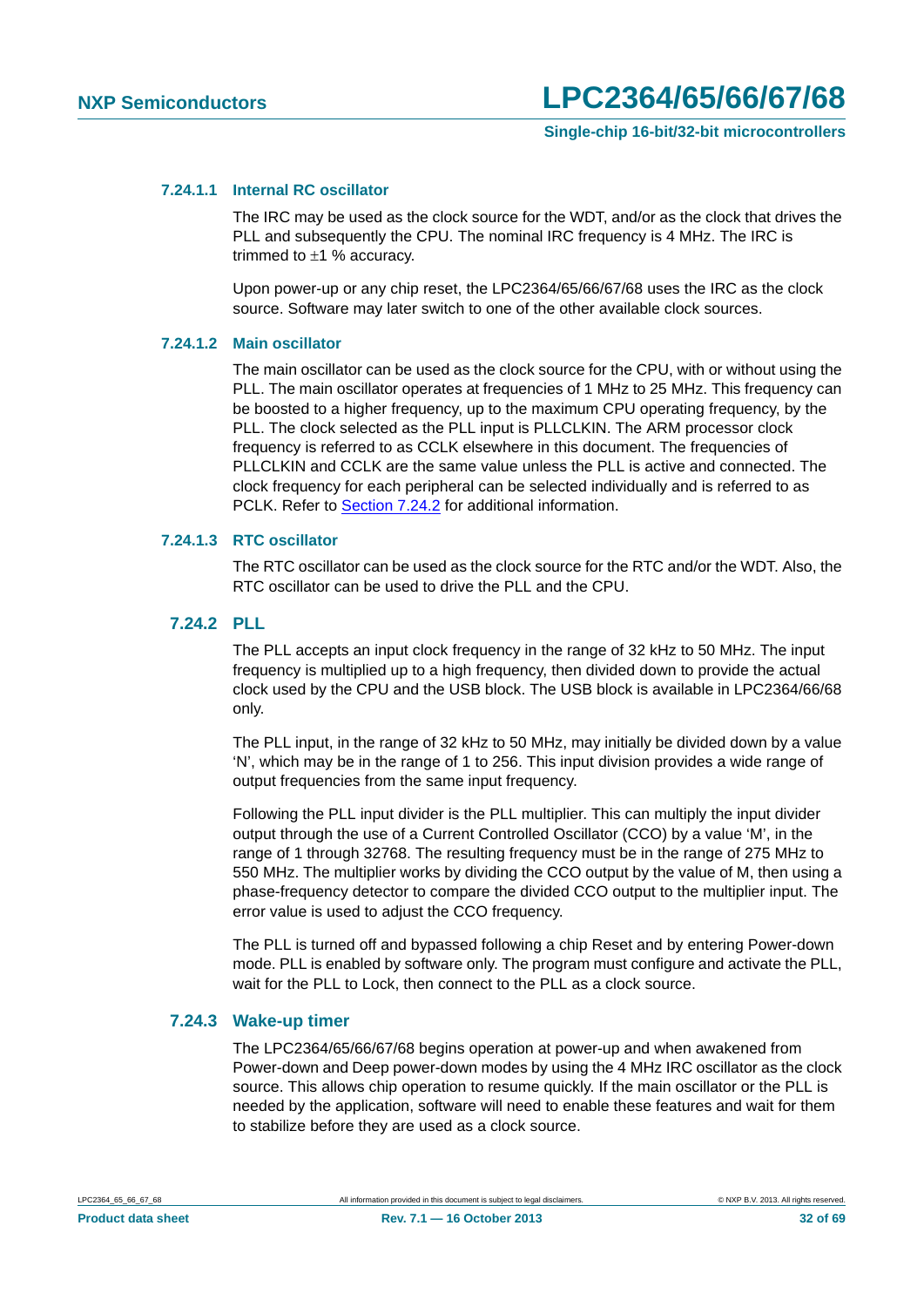**Single-chip 16-bit/32-bit microcontrollers**

When the main oscillator is initially activated, the wake-up timer allows software to ensure that the main oscillator is fully functional before the processor uses it as a clock source and starts to execute instructions. This is important at power on, all types of Reset, and whenever any of the aforementioned functions are turned off for any reason. Since the oscillator and other functions are turned off during Power-down and Deep-power down modes, any wake-up of the processor from Power-down mode makes use of the wake-up Timer.

The Wake-up Timer monitors the crystal oscillator to check whether it is safe to begin code execution. When power is applied to the chip, or when some event caused the chip to exit Power-down mode, some time is required for the oscillator to produce a signal of sufficient amplitude to drive the clock logic. The amount of time depends on many factors, including the rate of  $V_{DD/3V3}$  ramp (in the case of power on), the type of crystal and its electrical characteristics (if a quartz crystal is used), as well as any other external circuitry (e.g., capacitors), and the characteristics of the oscillator itself under the existing ambient conditions.

#### <span id="page-32-0"></span>**7.24.4 Power control**

The LPC2364/65/66/67/68 supports a variety of power control features. There are four special modes of processor power reduction: Idle mode, Sleep mode, Power-down mode, and Deep power-down mode. The CPU clock rate may also be controlled as needed by changing clock sources, reconfiguring PLL values, and/or altering the CPU clock divider value. This allows a trade-off of power versus processing speed based on application requirements. In addition, Peripheral Power Control allows shutting down the clocks to individual on-chip peripherals, allowing fine tuning of power consumption by eliminating all dynamic power use in any peripherals that are not required for the application. Each of the peripherals has its own clock divider which provides even better power control.

The LPC2364/65/66/67/68 also implements a separate power domain in order to allow turning off power to the bulk of the device while maintaining operation of the RTC and a small SRAM, referred to as the battery RAM.

#### <span id="page-32-1"></span>**7.24.4.1 Idle mode**

In Idle mode, execution of instructions is suspended until either a Reset or interrupt occurs. Peripheral functions continue operation during Idle mode and may generate interrupts to cause the processor to resume execution. Idle mode eliminates dynamic power used by the processor itself, memory systems and related controllers, and internal buses.

#### <span id="page-32-2"></span>**7.24.4.2 Sleep mode**

In Sleep mode, the oscillator is shut down and the chip receives no internal clocks. The processor state and registers, peripheral registers, and internal SRAM values are preserved throughout Sleep mode and the logic levels of chip pins remain static. The output of the IRC is disabled but the IRC is not powered down for a fast wake-up later. The 32 kHz RTC oscillator is not stopped because the RTC interrupts may be used as the wake-up source. The PLL is automatically turned off and disconnected. The CCLK and USB clock dividers automatically get reset to zero.

The Sleep mode can be terminated and normal operation resumed by either a Reset or certain specific interrupts that are able to function without clocks. Since all dynamic operation of the chip is suspended, Sleep mode reduces chip power consumption to a very low value. The flash memory is left on in Sleep mode, allowing a very quick wake-up.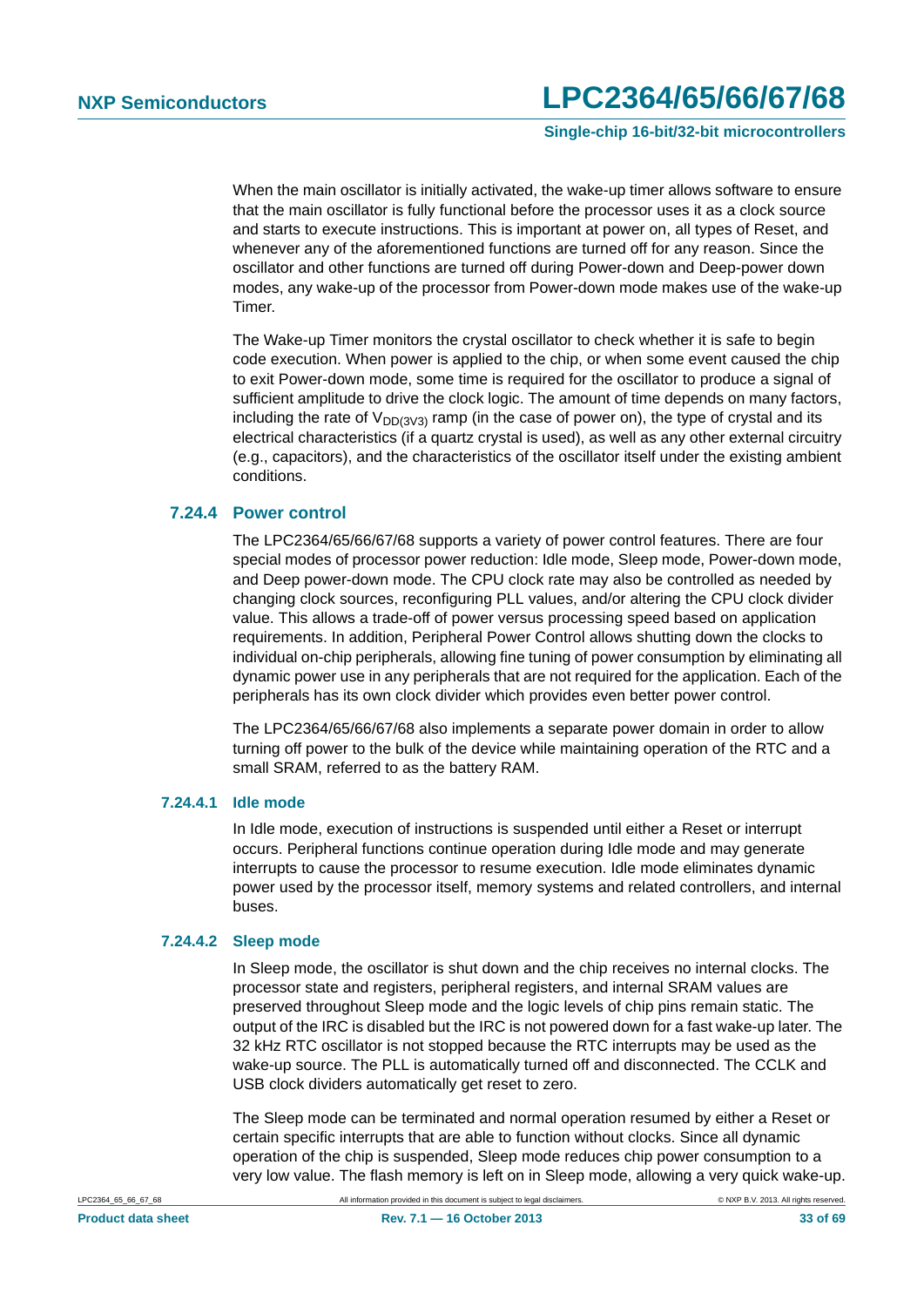**Single-chip 16-bit/32-bit microcontrollers**

On the wake-up of Sleep mode, if the IRC was used before entering Sleep mode, the code execution and peripherals activities will resume after 4 cycles expire. If the main external oscillator was used, the code execution will resume when 4096 cycles expire.

The customers need to reconfigure the PLL and clock dividers accordingly.

#### <span id="page-33-0"></span>**7.24.4.3 Power-down mode**

Power-down mode does everything that Sleep mode does, but also turns off the IRC oscillator and the flash memory. This saves more power, but requires waiting for resumption of flash operation before execution of code or data access in the flash memory can be accomplished.

On the wake-up of Power-down mode, if the IRC was used before entering Power-down mode, it will take IRC 60 us to start-up. After this 4 IRC cycles will expire before the code execution can then be resumed if the code was running from SRAM. In the meantime, the flash wake-up timer then counts 4 MHz IRC clock cycles to make the 100  $\mu$ s flash start-up time. When it times out, access to the flash will be allowed. The customers need to reconfigure the PLL and clock dividers accordingly.

#### <span id="page-33-1"></span>**7.24.4.4 Deep power-down mode**

Deep power-down mode is similar to the Power-down mode, but now the on-chip regulator that supplies power to the internal logic is also shut off. This produces the lowest possible power consumption without removing power from the entire chip. Since the Deep power-down mode shuts down the on-chip logic power supply, there is no register or memory retention, and resumption of operation involves the same activities as a full chip reset.

If power is supplied to the LPC2364/65/66/67/68 during Deep power-down mode, wake-up can be caused by the RTC Alarm interrupt or by external Reset.

While in Deep power-down mode, external device power may be removed. In this case, the LPC2364/65/66/67/68 will start up when external power is restored.

Essential data may be retained through Deep power-down mode (or through complete powering off of the chip) by storing data in the Battery RAM, as long as the external power to the VBAT pin is maintained.

#### <span id="page-33-2"></span>**7.24.4.5 Power domains**

The LPC2364/65/66/67/68 provides two independent power domains that allow the bulk of the device to have power removed while maintaining operation of the RTC and the battery RAM.

On the LPC2364/65/66/67/68, I/O pads are powered by the 3.3 V ( $V_{DD(3V3)}$ ) pins, while the  $V_{DD(DCDC)(3V3)}$  pin powers the on-chip DC-to-DC converter which in turn provides power to the CPU and most of the peripherals.

Depending on the LPC2364/65/66/67/68 application, a design can use two power options to manage power consumption.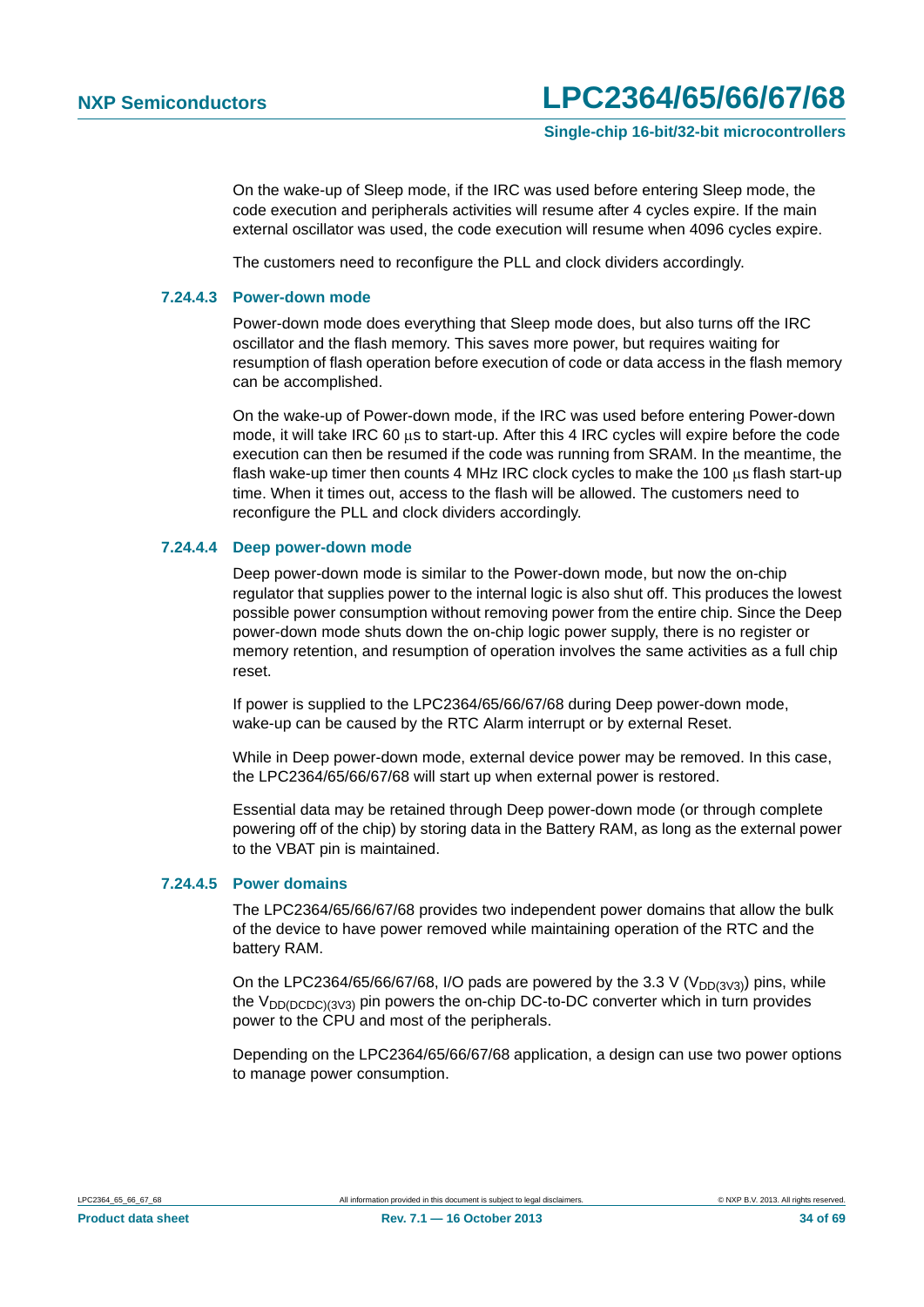**Single-chip 16-bit/32-bit microcontrollers**

The first option assumes that power consumption is not a concern and the design ties the  $V_{DD(3V3)}$  and  $V_{DD(DCDC)(3V3)}$  pins together. This approach requires only one 3.3 V power supply for both pads, the CPU, and peripherals. While this solution is simple, it does not support powering down the I/O pad ring "on the fly" while keeping the CPU and peripherals alive.

The second option uses two power supplies; a 3.3 V supply for the I/O pads ( $V_{DD(3V3)}$ ) and a dedicated 3.3 V supply for the CPU ( $V_{DD(DCDC)(3V3)}$ ). Having the on-chip DC-to-DC converter powered independently from the I/O pad ring enables shutting down of the I/O pad power supply "on the fly", while the CPU and peripherals stay active.

The VBAT pin supplies power only to the RTC and the battery RAM. These two functions require a minimum of power to operate, which can be supplied by an external battery. When the CPU and the rest of chip functions are stopped and power removed, the RTC can supply an alarm output that may be used by external hardware to restore chip power and resume operation.

### **7.25 System control**

#### <span id="page-34-1"></span><span id="page-34-0"></span>**7.25.1 Reset**

Reset has four sources on the LPC2364/65/66/67/68: the RESET pin, the Watchdog reset, power-on reset, and the BrownOut Detection (BOD) circuit. The RESET pin is a Schmitt trigger input pin. Assertion of chip Reset by any source, once the operating voltage attains a usable level, starts the Wake-up timer (see description in [Section 7.24.3](#page-31-1)  ["Wake-up timer"](#page-31-1)), causing reset to remain asserted until the external Reset is de-asserted, the oscillator is running, a fixed number of clocks have passed, and the flash controller has completed its initialization.

When the internal Reset is removed, the processor begins executing at address 0, which is initially the Reset vector mapped from the Boot Block. At that point, all of the processor and peripheral registers have been initialized to predetermined values.

#### <span id="page-34-2"></span>**7.25.2 Brownout detection**

The LPC2364/65/66/67/68 includes 2-stage monitoring of the voltage on the  $V_{DD(DCDC)(3V3)}$  pins. If this voltage falls below 2.95 V, the BOD asserts an interrupt signal to the Vectored Interrupt Controller. This signal can be enabled for interrupt in the Interrupt Enable Register in the VIC in order to cause a CPU interrupt; if not, software can monitor the signal by reading a dedicated status register.

The second stage of low-voltage detection asserts Reset to inactivate the LPC2364/65/66/67/68 when the voltage on the  $V_{DD(DCDC)(3V3)}$  pins falls below 2.65 V. This Reset prevents alteration of the flash as operation of the various elements of the chip would otherwise become unreliable due to low voltage. The BOD circuit maintains this reset down below 1 V, at which point the power-on reset circuitry maintains the overall Reset.

Both the 2.95 V and 2.65 V thresholds include some hysteresis. In normal operation, this hysteresis allows the 2.95 V detection to reliably interrupt, or a regularly executed event loop to sense the condition.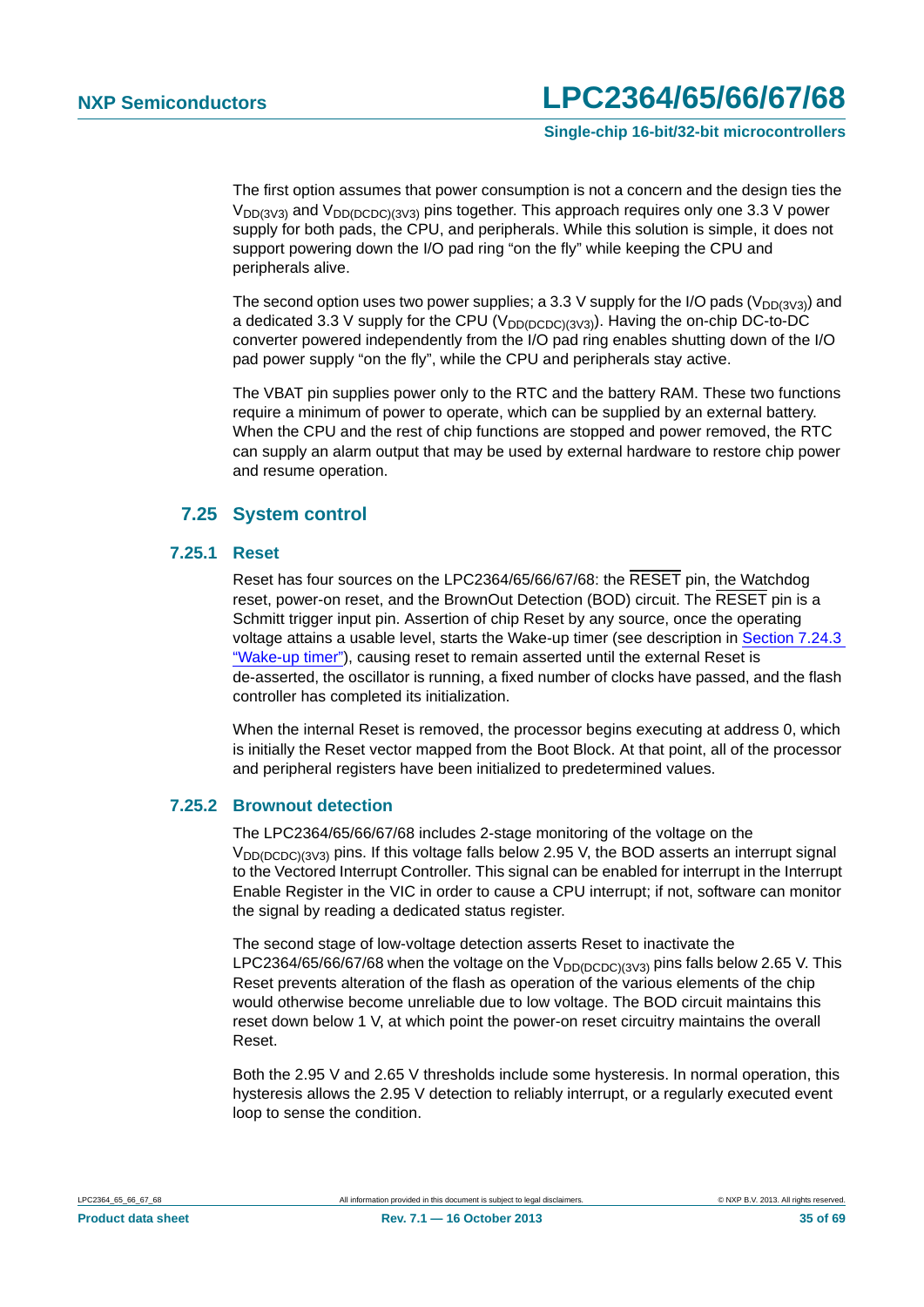**Single-chip 16-bit/32-bit microcontrollers**

#### <span id="page-35-0"></span>**7.25.3 Code security (Code Read Protection - CRP)**

This feature of the LPC2364/65/66/67/68 allows user to enable different levels of security in the system so that access to the on-chip flash and use of the JTAG and ISP can be restricted. When needed, CRP is invoked by programming a specific pattern into a dedicated flash location. IAP commands are not affected by the CRP.

There are three levels of the Code Read Protection.

CRP1 disables access to chip via the JTAG and allows partial flash update (excluding flash sector 0) using a limited set of the ISP commands. This mode is useful when CRP is required and flash field updates are needed but all sectors can not be erased.

CRP2 disables access to chip via the JTAG and only allows full flash erase and update using a reduced set of the ISP commands.

Running an application with level CRP3 selected fully disables any access to chip via the JTAG pins and the ISP. This mode effectively disables ISP override using P2[10] pin, too. It is up to the user's application to provide (if needed) flash update mechanism using IAP calls or call reinvoke ISP command to enable flash update via UART0.

#### **CAUTION**



If level three Code Read Protection (CRP3) is selected, no future factory testing can be performed on the device.

#### <span id="page-35-1"></span>**7.25.4 AHB**

The LPC2364/65/66/67/68 implement two AHBs in order to allow the Ethernet block to operate without interference caused by other system activity. The primary AHB, referred to as AHB1, includes the Vectored Interrupt Controller, GPDMA controller, USB interface, and 8 kB SRAM primarily intended for use by the USB. The USB interface is available on LPC2364/66/68 only.

The second AHB, referred to as AHB2, includes only the Ethernet block and an associated 16 kB SRAM. In addition, a bus bridge is provided that allows the secondary AHB to be a bus master on AHB1, allowing expansion of Ethernet buffer space into unused space in memory residing on AHB1.

In summary, bus masters with access to AHB1 are the ARM7 itself, the USB block, the GPDMA function, and the Ethernet block (via the bus bridge from AHB2). Bus masters with access to AHB2 are the ARM7 and the Ethernet block.

#### <span id="page-35-2"></span>**7.25.5 External interrupt inputs**

The LPC2364/65/66/67/68 include up to 46 edge sensitive interrupt inputs combined with up to four level sensitive external interrupt inputs as selectable pin functions. The external interrupt inputs can optionally be used to wake up the processor from Power-down mode.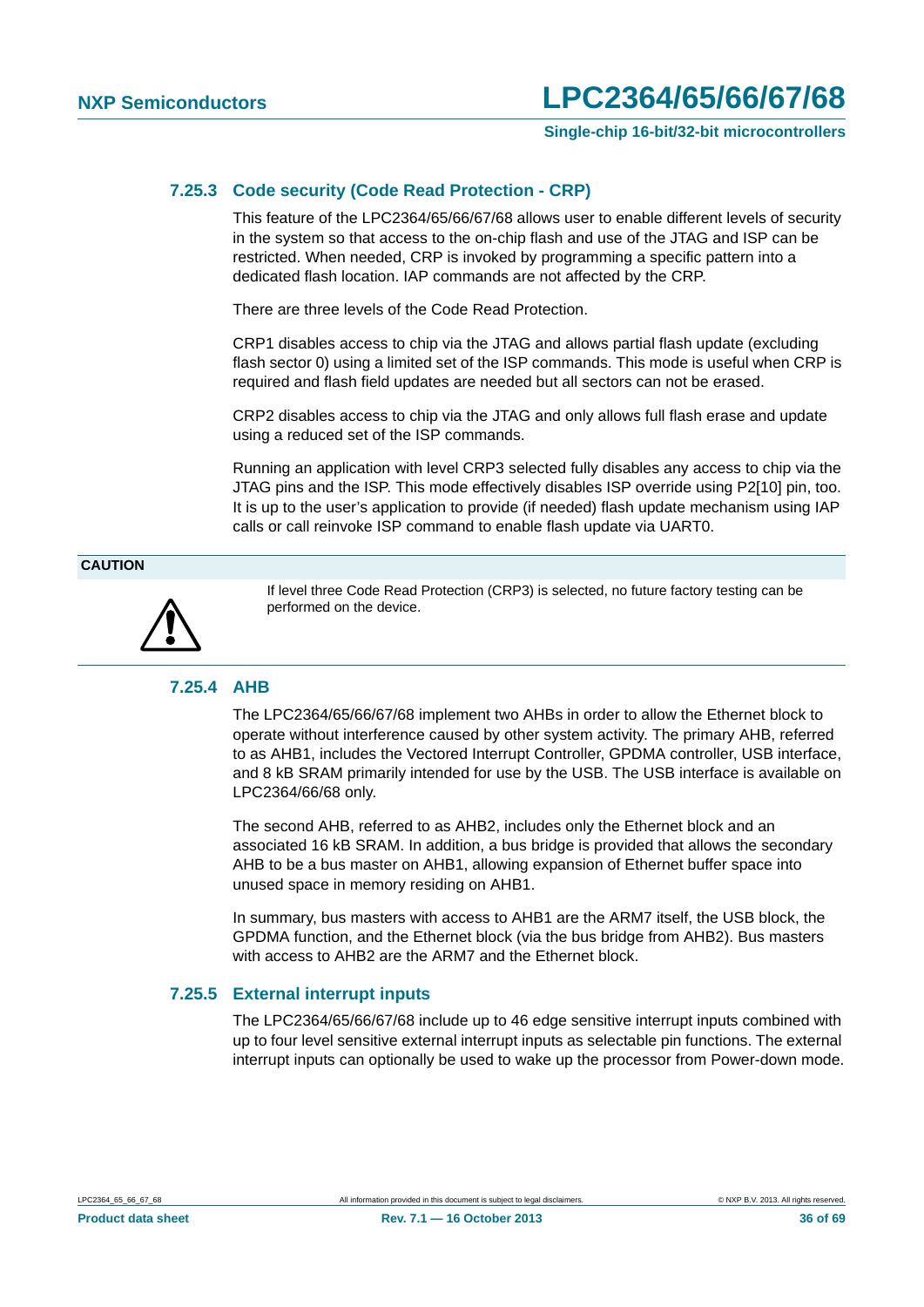#### <span id="page-36-0"></span>**7.25.6 Memory mapping control**

The memory mapping control alters the mapping of the interrupt vectors that appear at the beginning at address 0x0000 0000. Vectors may be mapped to the bottom of the Boot ROM or the SRAM. This allows code running in different memory spaces to have control of the interrupts.

#### <span id="page-36-1"></span>**7.26 Emulation and debugging**

The LPC2364/65/66/67/68 support emulation and debugging via a JTAG serial port. A trace port allows tracing program execution. Debugging and trace functions are multiplexed only with GPIOs on P2[0] to P2[9]. This means that all communication, timer, and interface peripherals residing on other pins are available during the development and debugging phase as they are when the application is run in the embedded system itself.

#### <span id="page-36-2"></span>**7.26.1 EmbeddedICE**

The EmbeddedICE logic provides on-chip debug support. The debugging of the target system requires a host computer running the debugger software and an EmbeddedICE protocol convertor. The EmbeddedICE protocol convertor converts the Remote Debug Protocol commands to the JTAG data needed to access the ARM7TDMI-S core present on the target system.

The ARM core has a Debug Communication Channel (DCC) function built-in. The DCC allows a program running on the target to communicate with the host debugger or another separate host without stopping the program flow or even entering the debug state. The DCC is accessed as a coprocessor 14 by the program running on the ARM7TDMI-S core. The DCC allows the JTAG port to be used for sending and receiving data without affecting the normal program flow. The DCC data and control registers are mapped in to addresses in the EmbeddedICE logic.

The JTAG clock (TCK) must be slower than  $\frac{1}{6}$  of the CPU clock (CCLK) for the JTAG interface to operate.

#### <span id="page-36-3"></span>**7.26.2 Embedded trace**

Since the LPC2364/65/66/67/68 have significant amounts of on-chip memories, it is not possible to determine how the processor core is operating simply by observing the external pins. The ETM provides real-time trace capability for deeply embedded processor cores. It outputs information about processor execution to a trace port. A software debugger allows configuration of the ETM using a JTAG interface and displays the trace information that has been captured.

The ETM is connected directly to the ARM core and not to the main AMBA system bus. It compresses the trace information and exports it through a narrow trace port. An external Trace Port Analyzer captures the trace information under software debugger control. The trace port can broadcast the Instruction trace information. Instruction trace (or PC trace) shows the flow of execution of the processor and provides a list of all the instructions that were executed. Instruction trace is significantly compressed by only broadcasting branch addresses as well as a set of status signals that indicate the pipeline status on a cycle by cycle basis. Trace information generation can be controlled by selecting the trigger resource. Trigger resources include address comparators, counters and sequencers.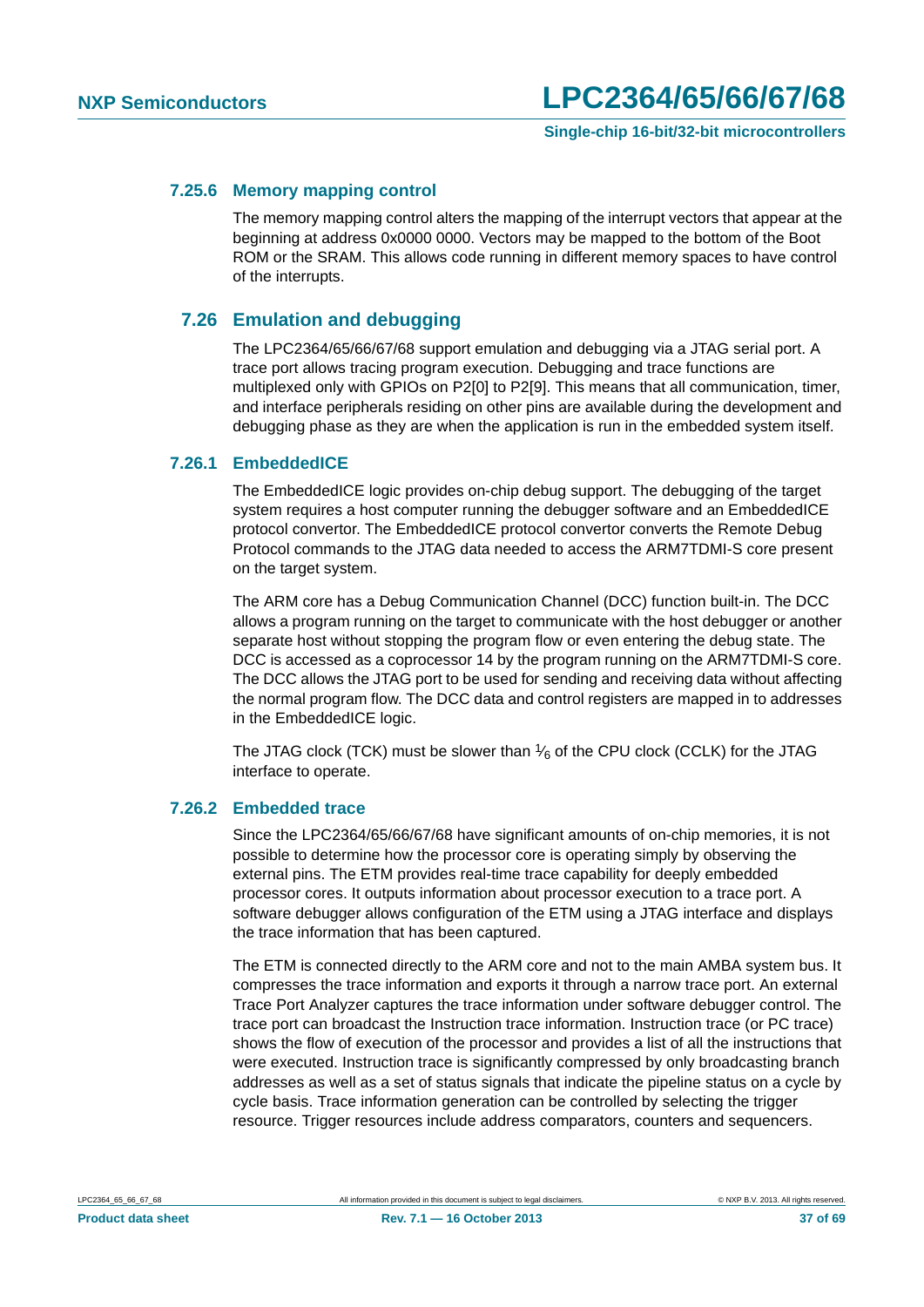Since trace information is compressed the software debugger requires a static image of the code being executed. Self-modifying code can not be traced because of this restriction.

#### <span id="page-37-0"></span>**7.26.3 RealMonitor**

RealMonitor is a configurable software module, developed by ARM Inc., which enables real-time debug. It is a lightweight debug monitor that runs in the background while users debug their foreground application. It communicates with the host using the DCC, which is present in the EmbeddedICE logic. The LPC2364/65/66/67/68 contain a specific configuration of RealMonitor software programmed into the on-chip ROM memory.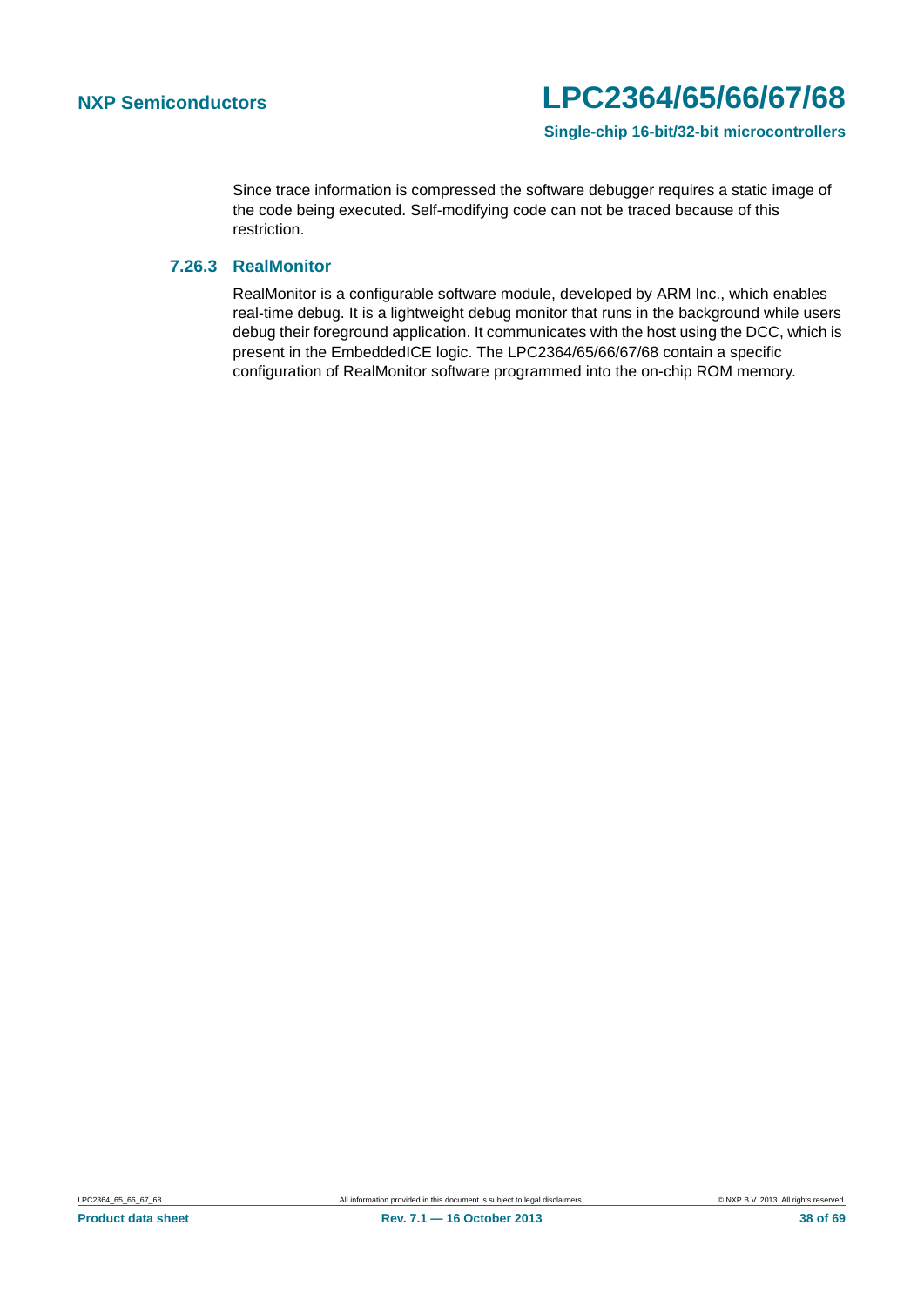**Single-chip 16-bit/32-bit microcontrollers**

### <span id="page-38-6"></span>**8. Limiting values**

#### **Table 5. Limiting values**

*In accordance with the Absolute Maximum Rating System (IEC 60134)[.\[1\]](#page-38-0)*

| <b>Symbol</b>          | <b>Parameter</b>                             | <b>Conditions</b>                                                                              | <b>Min</b>                        | <b>Max</b>             | <b>Unit</b> |
|------------------------|----------------------------------------------|------------------------------------------------------------------------------------------------|-----------------------------------|------------------------|-------------|
| $V_{DD(3V3)}$          | supply voltage (3.3 V)                       | core and external<br>rail                                                                      | 3.0                               | 3.6                    | V           |
| $V_{DD(DCDC)(3V3)}$    | DC-to-DC converter supply voltage<br>(3.3 V) |                                                                                                | 3.0                               | 3.6                    | $\vee$      |
| V <sub>DDA</sub>       | analog 3.3 V pad supply voltage              |                                                                                                | $-0.5$                            | $+4.6$                 | $\vee$      |
| $V_{i(VBAT)}$          | input voltage on pin VBAT                    | for the RTC                                                                                    | $-0.5$                            | $+4.6$                 | $\vee$      |
| $V_{i(VREF)}$          | input voltage on pin VREF                    |                                                                                                | $-0.5$                            | $+4.6$                 | V           |
| $V_{IA}$               | analog input voltage                         | on ADC related<br>pins                                                                         | $-0.5$                            | $+5.1$                 | V           |
| $V_{I}$                | input voltage                                | 5 V tolerant I/O<br>pins; only valid<br>when the $V_{DD(3V3)}$<br>supply voltage is<br>present | $\boxed{2}$<br>$-0.5$             | $+6.0$                 | $\vee$      |
|                        |                                              | other I/O pins                                                                                 | $213 - 0.5$                       | $V_{DD(3V3)} +$<br>0.5 | $\vee$      |
| <b>I</b> <sub>DD</sub> | supply current                               | per supply pin                                                                                 | $\boxed{4}$                       | 100                    | mA          |
| $I_{SS}$               | ground current                               | per ground pin                                                                                 | $\begin{bmatrix} 4 \end{bmatrix}$ | 100                    | mA          |
| $T_{\text{stg}}$       | storage temperature                          | non-operating                                                                                  | [5]<br>$-65$                      | $+150$                 | $^{\circ}C$ |
| $P_{tot(pack)}$        | total power dissipation (per package)        | based on package<br>heat transfer, not<br>device power<br>consumption                          |                                   | 1.5                    | W           |
| V <sub>ESD</sub>       | electrostatic discharge voltage              | human body<br>model; all pins                                                                  | [6]<br>$-2500$                    | $+2500$                | $\vee$      |

<span id="page-38-0"></span>[1] The following applies to the limiting values:

a) This product includes circuitry specifically designed for the protection of its internal devices from the damaging effects of excessive static charge. Nonetheless, it is suggested that conventional precautions be taken to avoid applying greater than the rated maximum.

b) Parameters are valid over operating temperature range unless otherwise specified. All voltages are with respect to  $V_{SS}$  unless otherwise noted.

<span id="page-38-1"></span>[2] Including voltage on outputs in 3-state mode.

<span id="page-38-2"></span>[3] Not to exceed 4.6 V.

<span id="page-38-3"></span>[4] The peak current is limited to 25 times the corresponding maximum current.

<span id="page-38-4"></span>[5] The maximum non-operating storage temperature is different than the temperature for required shelf life which should be determined based on required shelf lifetime. Please refer to the JEDEC spec (J-STD-033B.1) for further details.

<span id="page-38-5"></span>[6] Human body model: equivalent to discharging a 100 pF capacitor through a 1.5 k $\Omega$  series resistor.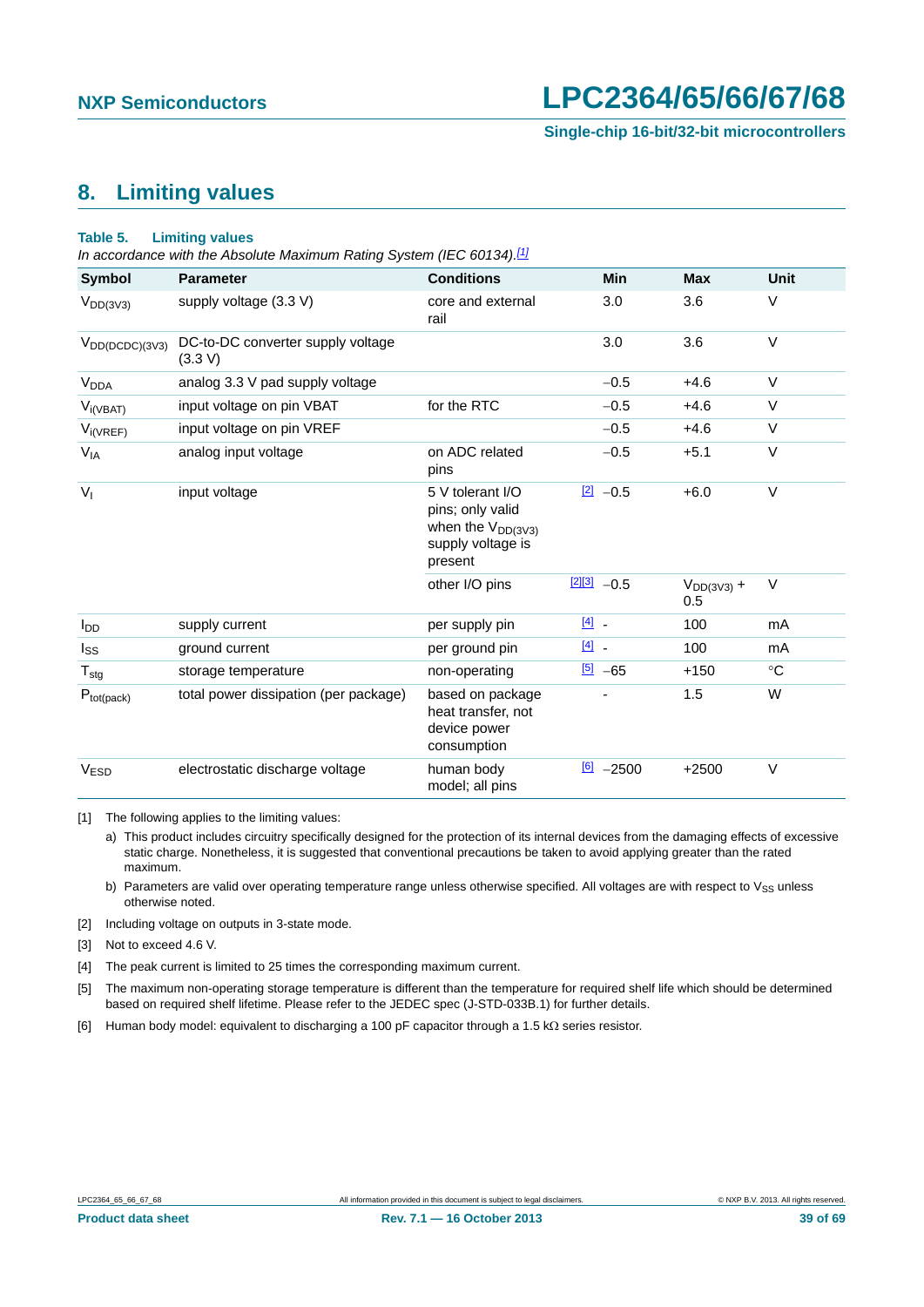### <span id="page-39-0"></span>**9. Thermal characteristics**

The average chip junction temperature,  $T_i$  (°C), can be calculated using the following equation:

$$
T_j = T_{amb} + (P_D \times R_{th(j-a)}) \tag{1}
$$

- $T_{amb}$  = ambient temperature ( $°C$ ),
- $R_{th(i-a)}$  = the package junction-to-ambient thermal resistance (°C/W)
- P<sub>D</sub> = sum of internal and I/O power dissipation

The internal power dissipation is the product of  $I_{DD}$  and  $V_{DD}$ . The I/O power dissipation of the I/O pins is often small and many times can be negligible. However it can be significant in some applications.

#### **Table 6. Thermal characteristics**

 $V_{DD}$  = 3.0 V to 3.6 V;  $T_{amb}$  = -40 °C to +85 °C unless otherwise specified;

| Symbol                               | <b>Parameter</b>                | <b>Conditions</b> | Min                      | <b>Typ</b> | <b>Max</b> | Unit    |
|--------------------------------------|---------------------------------|-------------------|--------------------------|------------|------------|---------|
| $\overline{\phantom{a}}$<br>l j(max) | maximum junction<br>temperature |                   | $\overline{\phantom{0}}$ | -          | 125        | $\circ$ |

#### **Table 7. Thermal resistance value (C/W): ±15 %**

 $V_{DD}$  = 3.0 V to 3.6 V;  $T_{amb}$  = -40 °C to +85 °C unless otherwise specified;

| <b>LQFP100</b>                      |      | TFBGA100                     |                                |  |  |  |
|-------------------------------------|------|------------------------------|--------------------------------|--|--|--|
| $\theta$ ja                         |      | $\theta$ ja                  |                                |  |  |  |
| JEDEC (4.5 in $\times$ 4 in)        |      | JEDEC (4.5 in $\times$ 4 in) |                                |  |  |  |
| $0 \text{ m/s}$                     | 37.3 | $0 \text{ m/s}$              | 53.9                           |  |  |  |
| 1 m/s                               | 32.2 | $1 \text{ m/s}$              | 45.5                           |  |  |  |
| $2.5 \text{ m/s}$                   | 29.5 | $2.5 \text{ m/s}$            | 39.5                           |  |  |  |
| Single-layer (4.5 in $\times$ 3 in) |      |                              | 8-layer (4.5 in $\times$ 3 in) |  |  |  |
| $0 \text{ m/s}$                     | 54.4 | $0 \text{ m/s}$              | 44.3                           |  |  |  |
| 1 m/s                               | 42.9 | 1 m/s                        | 39.2                           |  |  |  |
| $2.5 \text{ m/s}$                   | 38.8 | $2.5 \text{ m/s}$            | 34.2                           |  |  |  |
| $\theta$ jc                         | 6.7  | $\theta$ jc                  | 9.4                            |  |  |  |
| $\theta$ jb                         |      | $\theta$ jb                  | 10.8                           |  |  |  |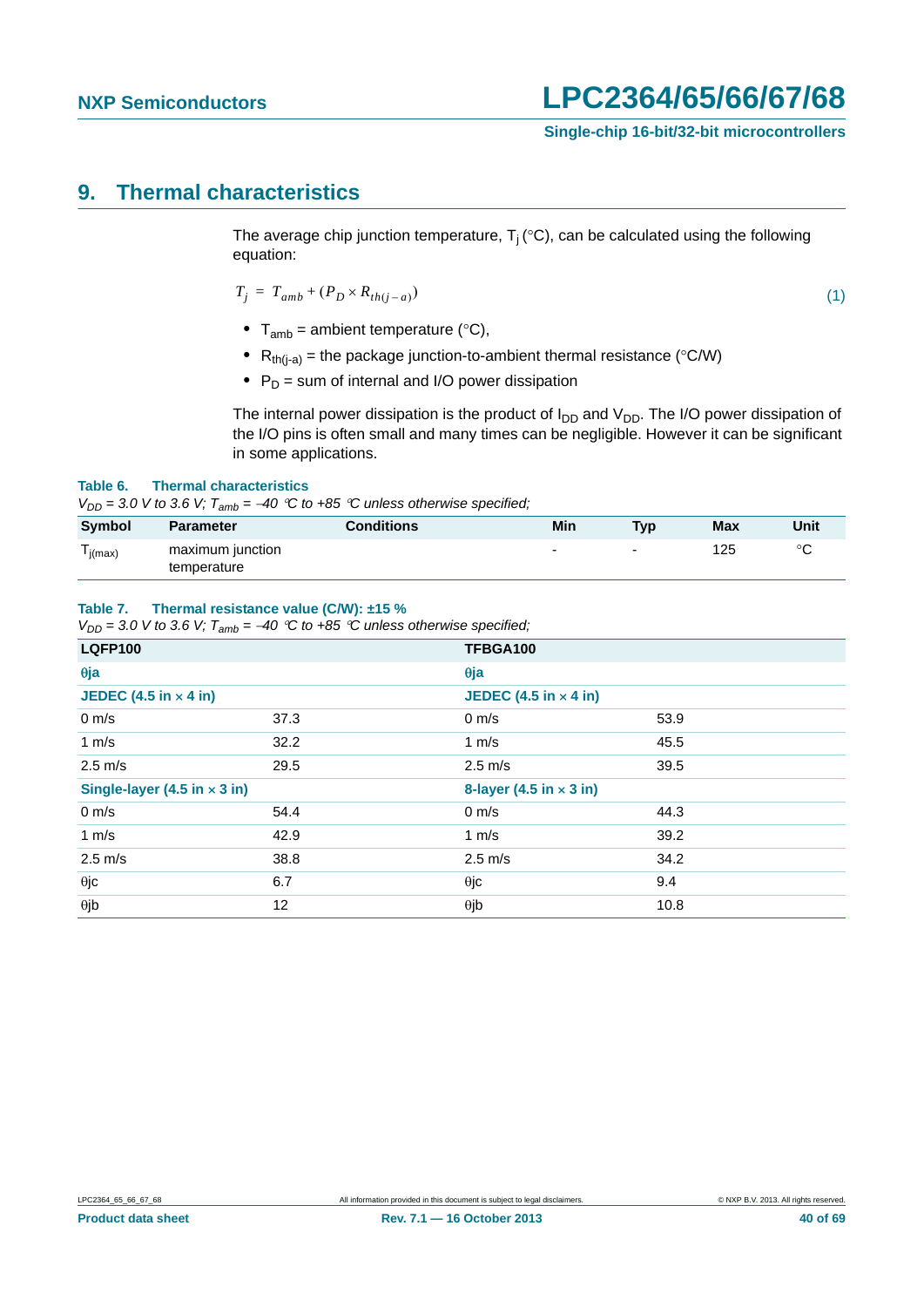**Single-chip 16-bit/32-bit microcontrollers**

# <span id="page-40-0"></span>**10. Static characteristics**

#### **Table 8. Static characteristics**

*Tamb = 40 C to +85 C for standard devices, 40 C to +125 C for LPC2364HBD only, unless otherwise specified.*

| Symbol                 | <b>Parameter</b>                                                | <b>Conditions</b>                                                                   | Min                      | Typ <sup>[1]</sup> | Max                      | <b>Unit</b> |
|------------------------|-----------------------------------------------------------------|-------------------------------------------------------------------------------------|--------------------------|--------------------|--------------------------|-------------|
| $V_{DD(3V3)}$          | supply voltage (3.3 V)                                          | core and external rail                                                              | 3.0                      | 3.3                | 3.6                      | V           |
| $V_{DD(DCDC)(3V3)}$    | DC-to-DC converter<br>supply voltage (3.3 V)                    |                                                                                     | 3.0                      | 3.3                | 3.6                      | $\vee$      |
| V <sub>DDA</sub>       | analog 3.3 V pad supply<br>voltage                              |                                                                                     | 3.0                      | 3.3                | 3.6                      | V           |
| $V_{i(VBAT)}$          | input voltage on pin<br><b>VBAT</b>                             |                                                                                     | $[2]$ 2.0                | 3.3                | 3.6                      | V           |
| $V_{i(VREF)}$          | input voltage on pin<br><b>VREF</b>                             |                                                                                     | 2.5                      | 3.3                | <b>V<sub>DDA</sub></b>   | $\vee$      |
| IDD(DCDC)act(3V3)      | active mode DC-to-DC<br>converter supply<br>current (3.3 V)     | $V_{DD(DCDC)(3V3)} = 3.3 V;$<br>$T_{amb}$ = 25 °C; code                             |                          |                    |                          |             |
|                        |                                                                 | while(1) $\{\}$<br>executed from flash; no<br>peripherals enabled;<br>$PCLK = CCLK$ |                          |                    |                          |             |
|                        |                                                                 | $CCLK = 10 MHz$                                                                     |                          | 15                 |                          | mA          |
|                        |                                                                 | $CCLK = 72 MHz$                                                                     |                          | 63                 |                          | mA          |
|                        |                                                                 | all peripherals enabled;<br>$PCLK = CCLK / 8$                                       |                          |                    |                          |             |
|                        |                                                                 | $CCLK = 10 MHz$                                                                     | $\overline{\phantom{0}}$ | 21                 | $\overline{\phantom{a}}$ | mA          |
|                        |                                                                 | $CCLK = 72 MHz$                                                                     |                          | 92                 |                          | mA          |
|                        |                                                                 | all peripherals enabled;<br>$PCLK = CCLK$                                           |                          |                    |                          |             |
|                        |                                                                 | $CCLK = 10 MHz$                                                                     | ä,                       | 27                 | $\overline{\phantom{a}}$ | mA          |
|                        |                                                                 | $CCLK = 72 MHz$                                                                     |                          | 125                |                          | mA          |
| $I_{DD(DCDC)pd(3V3)}$  | Power-down mode<br>DC-to-DC converter<br>supply current (3.3 V) | $V_{DD(DCDC)(3V3)} = 3.3 V;$<br>$T_{amb} = 25 °C$                                   | $\boxed{3}$ .            | 113                |                          | μA          |
| $I_{DD(DCDC)dpd(3V3)}$ | Deep power-down<br>mode DC-to-DC<br>converter supply            |                                                                                     | $[3]$                    |                    |                          |             |
|                        | current (3.3 V)                                                 |                                                                                     |                          | 20                 |                          | μA          |
| $I_{\text{BATact}}$    | active mode battery<br>supply current                           |                                                                                     | $[4]$                    | 20                 |                          | μA          |
| <b>I</b> BAT           | battery supply current                                          | Deep power-down mode                                                                | $\boxed{3}$              | 20                 |                          | μA          |
|                        | <b>Standard port pins, RESET, RTCK</b>                          |                                                                                     |                          |                    |                          |             |
| I <sub>IL</sub>        | LOW-level input current $V_1 = 0 V$ ; no pull-up                |                                                                                     |                          |                    | 3                        | μA          |
| Iщ                     | <b>HIGH-level input</b><br>current                              | $V_1 = V_{DD(3V3)}$ ; no<br>pull-down                                               |                          |                    | 3                        | μA          |
| $I_{OZ}$               | OFF-state output<br>current                                     | $V_O = 0 V$ ; $V_O = V_{DD(3V3)}$ ;<br>no pull-up/down                              |                          |                    | $\mathbf{3}$             | $\mu$ A     |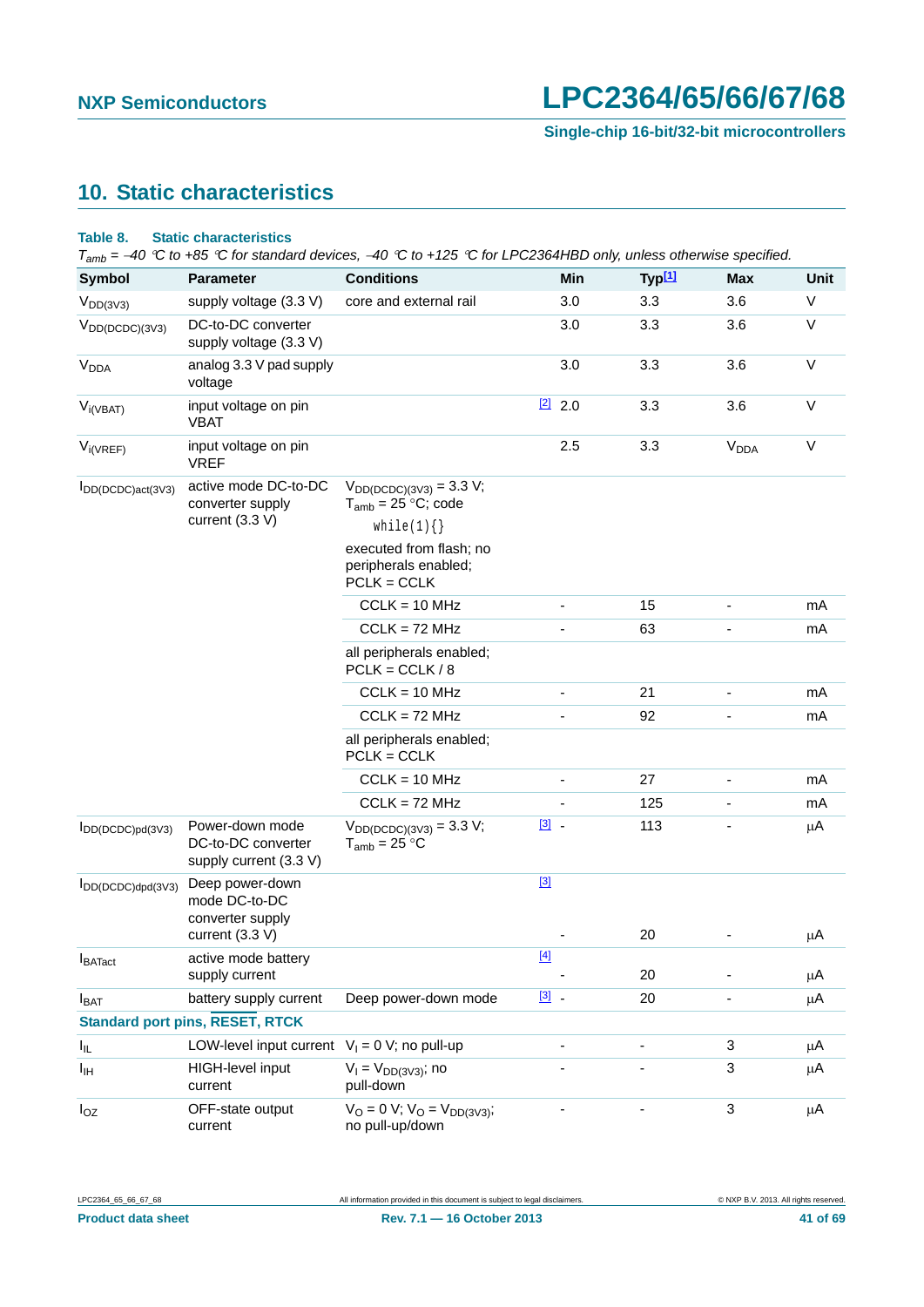**Single-chip 16-bit/32-bit microcontrollers**

|                            |                                                           | $T_{amb} = -40$ °C to +85 °C for standard devices, -40 °C to +125 °C for LPC2364HBD only, unless otherwise specified. |               |                                               |                          |                    |              |
|----------------------------|-----------------------------------------------------------|-----------------------------------------------------------------------------------------------------------------------|---------------|-----------------------------------------------|--------------------------|--------------------|--------------|
| <b>Symbol</b>              | <b>Parameter</b>                                          | <b>Conditions</b>                                                                                                     |               | Min                                           | Typ <sup>[1]</sup>       | Max                | <b>Unit</b>  |
| latch                      | I/O latch-up current                                      | $-(0.5V_{DD(3V3)}) < V_1 <$<br>$(1.5V_{DD(3V3)})$ ;<br>$T_i$ < 125 °C                                                 |               |                                               |                          | 100                | mA           |
| $V_{I}$                    | input voltage                                             | pin configured to provide<br>a digital function                                                                       | 56<br>[7][8]  | $\mathbf 0$                                   |                          | 5.5                | V            |
| $V_{\rm O}$                | output voltage                                            | output active                                                                                                         |               | $\mathbf 0$                                   |                          | $V_{DD(3V3)}$      | V            |
| $\mathsf{V}_{\mathsf{IH}}$ | HIGH-level input<br>voltage                               |                                                                                                                       |               | 2.0                                           |                          |                    | $\vee$       |
| $V_{IL}$                   | LOW-level input voltage                                   |                                                                                                                       |               | $\blacksquare$                                | ä,                       | 0.8                | $\vee$       |
| $V_{\text{hys}}$           | hysteresis voltage                                        |                                                                                                                       |               | 0.4                                           |                          |                    | V            |
| $V_{OH}$                   | HIGH-level output<br>voltage                              | $I_{OH} = -4$ mA                                                                                                      |               | $\frac{[9]}{9}$ V <sub>DD(3V3)</sub> –<br>0.4 |                          |                    | V            |
| $V_{OL}$                   | LOW-level output<br>voltage                               | $I_{OL} = -4$ mA                                                                                                      | $[9]$ .       |                                               |                          | 0.4                | V            |
| $I_{OH}$                   | HIGH-level output<br>current                              | $V_{OH} = V_{DD(3V3)} - 0.4 V$                                                                                        |               | $[9] -4$                                      |                          |                    | mA           |
| $I_{OL}$                   | LOW-level output<br>current                               | $V_{\text{OI}} = 0.4 V$                                                                                               | $\boxed{9}$ 4 |                                               |                          |                    | mA           |
| <b>l</b> <sub>OHS</sub>    | HIGH-level short-circuit $V_{OH} = 0 V$<br>output current |                                                                                                                       | $[10]$ _      |                                               | $\overline{\phantom{a}}$ | $-45$              | mA           |
| $I_{OLS}$                  | LOW-level short-circuit<br>output current                 | $V_{OL} = V_{DDA}$                                                                                                    | $[10]$ $-$    |                                               |                          | 50                 | mA           |
| $I_{\text{pd}}$            | pull-down current                                         | $V_1 = 5 V$                                                                                                           | $111$ 10      |                                               | 50                       | 150                | μA           |
| $I_{\text{pu}}$            | pull-up current                                           | $V_1 = 0$ V; -40 °C to +85 °C                                                                                         |               | $-15$                                         | $-50$                    | $-85$              | $\mu$ A      |
|                            |                                                           | $V_1 = 0 V$ ; > 85 °C                                                                                                 |               | $[12] -15$                                    | $-50$                    | $-100$             | $\mu$ A      |
|                            |                                                           | $V_{DD(3V3)} < V_1 < 5 V$                                                                                             | [11] 0        |                                               | $\mathbf 0$              | $\mathbf 0$        | $\mu$ A      |
|                            | I <sup>2</sup> C-bus pins (P0[27] and P0[28])             |                                                                                                                       |               |                                               |                          |                    |              |
| V <sub>IH</sub>            | HIGH-level input<br>voltage                               |                                                                                                                       |               | $0.7V_{DD(3V3)}$ -                            |                          |                    | $\vee$       |
| $V_{IL}$                   | LOW-level input voltage                                   |                                                                                                                       |               |                                               |                          | $0.3V_{DD(3V3)}$ V |              |
| $\rm V_{hys}$              | hysteresis voltage                                        |                                                                                                                       |               |                                               | $0.05V_{DD(3V3)}$ -      |                    | V            |
| $V_{OL}$                   | LOW-level output<br>voltage                               | $I_{OLS} = 3 mA$                                                                                                      | $[9]$ .       |                                               |                          | 0.4                | $\vee$       |
| Ιu                         | input leakage current                                     | $V_1 = V_{DD(3V3)}$                                                                                                   | $[13]$ $-$    |                                               | $\overline{2}$           | $\overline{4}$     | $\mu$ A      |
|                            |                                                           | $V_1 = 5 V$                                                                                                           |               | ÷,                                            | 10                       | 22                 | $\mu$ A      |
| <b>Oscillator pins</b>     |                                                           |                                                                                                                       |               |                                               |                          |                    |              |
| $V_{i(XTAL1)}$             | input voltage on pin<br>XTAL1                             |                                                                                                                       |               | $-0.5$                                        | 1.8                      | 1.95               | $\mathsf{V}$ |
| $V_{o(XTAL2)}$             | output voltage on pin<br>XTAL <sub>2</sub>                |                                                                                                                       |               | $-0.5$                                        | 1.8                      | 1.95               | $\vee$       |
| $V_{i(RTCX1)}$             | input voltage on pin<br>RTCX1                             |                                                                                                                       |               | $-0.5$                                        | 1.8                      | 1.95               | V            |
| $V_{O(RTCX2)}$             | output voltage on pin<br>RTCX2                            |                                                                                                                       |               | $-0.5$                                        | 1.8                      | 1.95               | $\mathsf V$  |

#### **Table 8. Static characteristics** *…continued*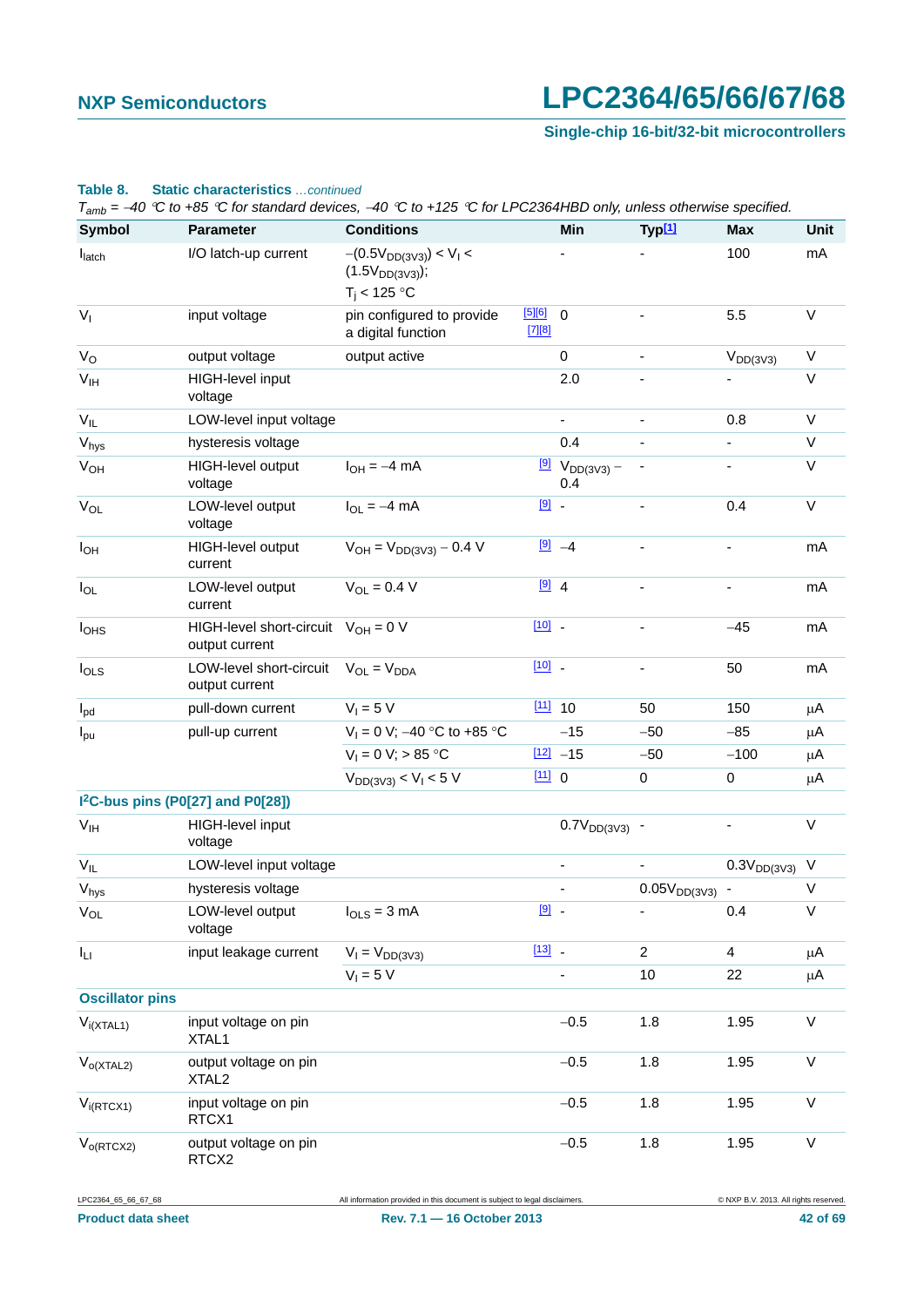**Single-chip 16-bit/32-bit microcontrollers**

| Symbol             | <b>Parameter</b>                                                            | <b>Conditions</b>                                       | Min          | Typ <sup>[1]</sup> | <b>Max</b> | Unit   |
|--------------------|-----------------------------------------------------------------------------|---------------------------------------------------------|--------------|--------------------|------------|--------|
|                    | <b>USB pins (LPC2364/66/68 only)</b>                                        |                                                         |              |                    |            |        |
| $I_{OZ}$           | OFF-state output<br>current                                                 | 0 V < V <sub>1</sub> < 3.3 V                            |              |                    | ±10        | μA     |
| $V_{\text{BUS}}$   | bus supply voltage                                                          |                                                         |              |                    | 5.25       | $\vee$ |
| $V_{DI}$           | differential input<br>sensitivity voltage                                   | $ (D+) - (D-) $                                         | 0.2          |                    |            | V      |
| $V_{CM}$           | differential common<br>mode voltage range                                   | includes V <sub>DI</sub> range                          | 0.8          |                    | 2.5        | $\vee$ |
| $V_{th(rs)se}$     | single-ended receiver<br>switching threshold<br>voltage                     |                                                         | 0.8          |                    | 2.0        | $\vee$ |
| $V_{OL}$           | LOW-level output<br>voltage for<br>low-/full-speed                          | $R_L$ of 1.5 k $\Omega$ to 3.6 V                        |              |                    | 0.18       | $\vee$ |
| V <sub>OH</sub>    | HIGH-level output<br>voltage (driven) for<br>low-/full-speed                | $R_1$ of 15 k $\Omega$ to GND                           | 2.8          |                    | 3.5        | $\vee$ |
| C <sub>trans</sub> | transceiver capacitance                                                     | pin to GND                                              |              |                    | 20         | pF     |
| $Z_{DRV}$          | driver output<br>impedance for driver<br>which is not high-speed<br>capable | with 33 $\Omega$ series resistor;<br>steady state drive | $[14]$<br>36 |                    | 44.1       | Ω      |

#### **Table 8. Static characteristics** *…continued*

*Tamb = 40 C to +85 C for standard devices, 40 C to +125 C for LPC2364HBD only, unless otherwise specified.*

<span id="page-42-0"></span>[1] Typical ratings are not guaranteed. The values listed are at room temperature (25 °C), nominal supply voltages.

<span id="page-42-1"></span>[2] The RTC typically fails when  $V_{i(VBAT)}$  drops below 1.6 V.

<span id="page-42-2"></span>[3]  $V_{DD(DCDC)(3V3)} = 3.3 V; V_{DD(3V3)} = 3.3 V; V_{i(VBAT)} = 3.3 V; T_{amb} = 25 °C.$ 

<span id="page-42-3"></span>[4] On pin VBAT.

<span id="page-42-4"></span>[5] Including voltage on outputs in 3-state mode.

<span id="page-42-5"></span>[6]  $V_{DD(3V3)}$  supply voltages must be present.

<span id="page-42-6"></span>[7] 3-state outputs go into 3-state mode when  $V_{DD(3V3)}$  is grounded.

<span id="page-42-7"></span>[8] Please also see the errata note in errata sheet.

<span id="page-42-8"></span>[9] Accounts for 100 mV voltage drop in all supply lines.

<span id="page-42-9"></span>[10] Allowed as long as the current limit does not exceed the maximum current allowed by the device.

<span id="page-42-10"></span>[11] Minimum condition for  $V_1 = 4.5$  V, maximum condition for  $V_1 = 5.5$  V.

<span id="page-42-11"></span>[12] LPC2364HBD only.

<span id="page-42-12"></span>[13] To  $V_{SS}$ .

<span id="page-42-13"></span><sup>[14]</sup> Includes external resistors of 33  $\Omega \pm 1$  % on D+ and D-.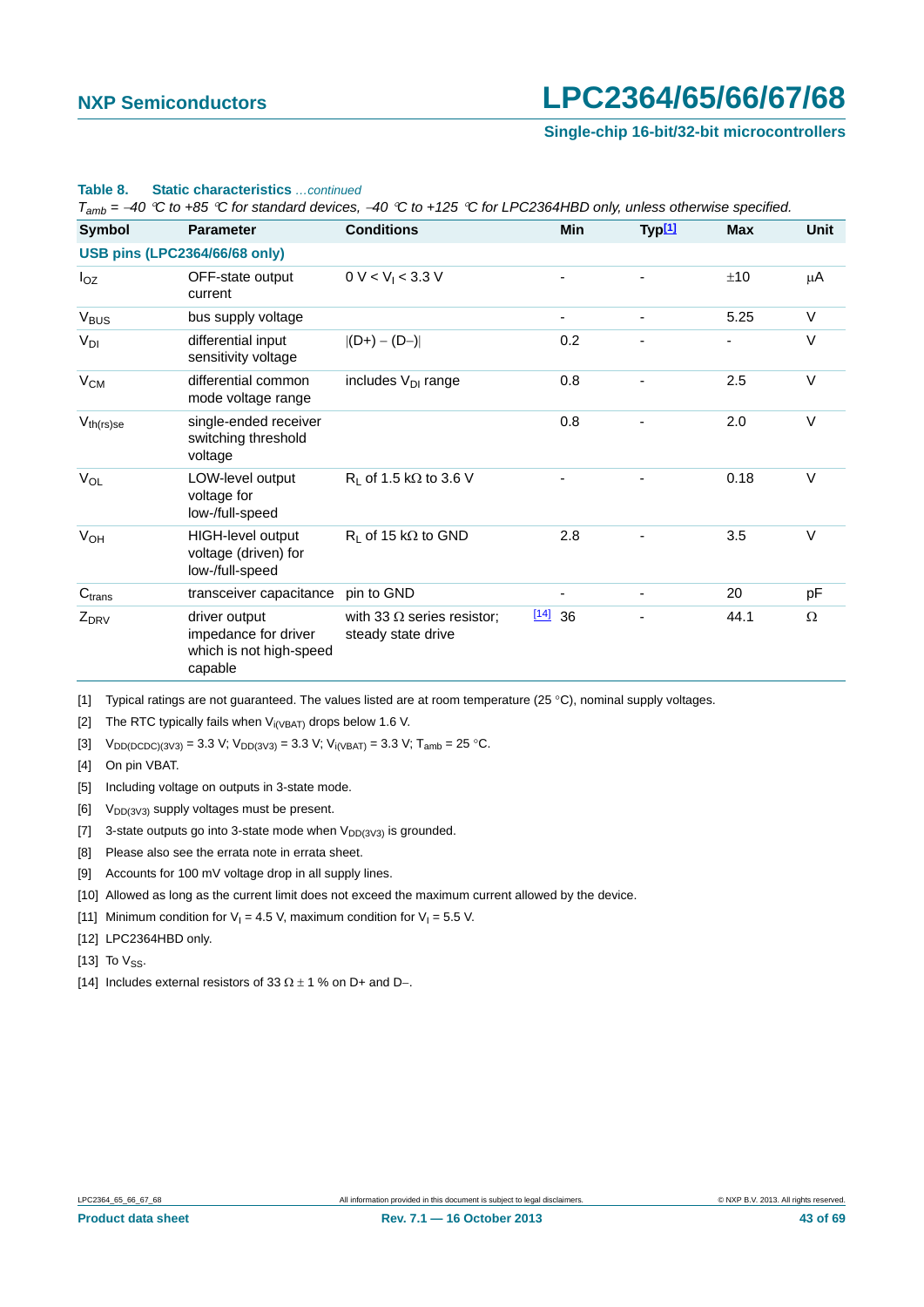**Single-chip 16-bit/32-bit microcontrollers**



### <span id="page-43-0"></span>**10.1 Power-down mode**

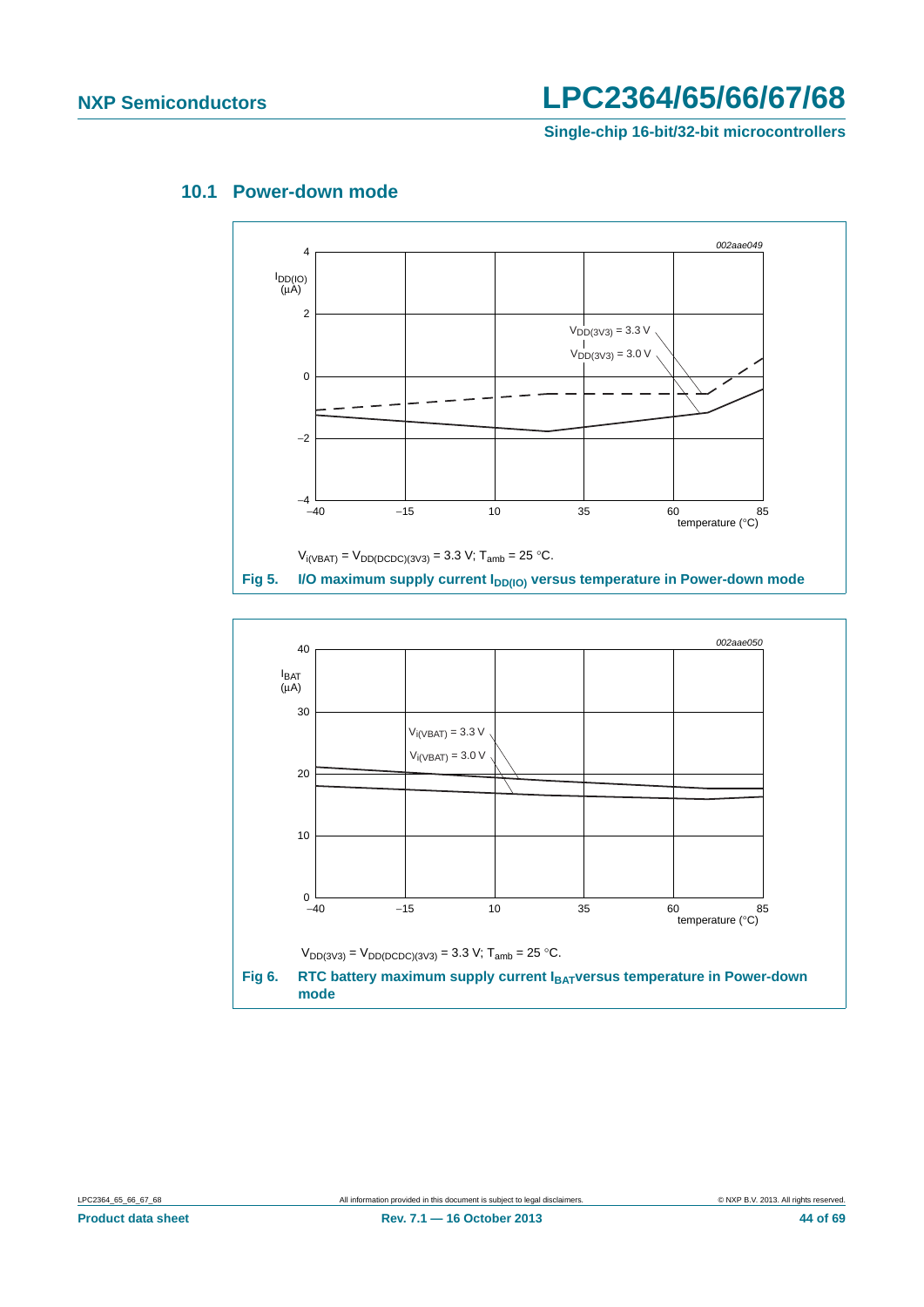**Single-chip 16-bit/32-bit microcontrollers**



### <span id="page-44-0"></span>**10.2 Deep power-down mode**

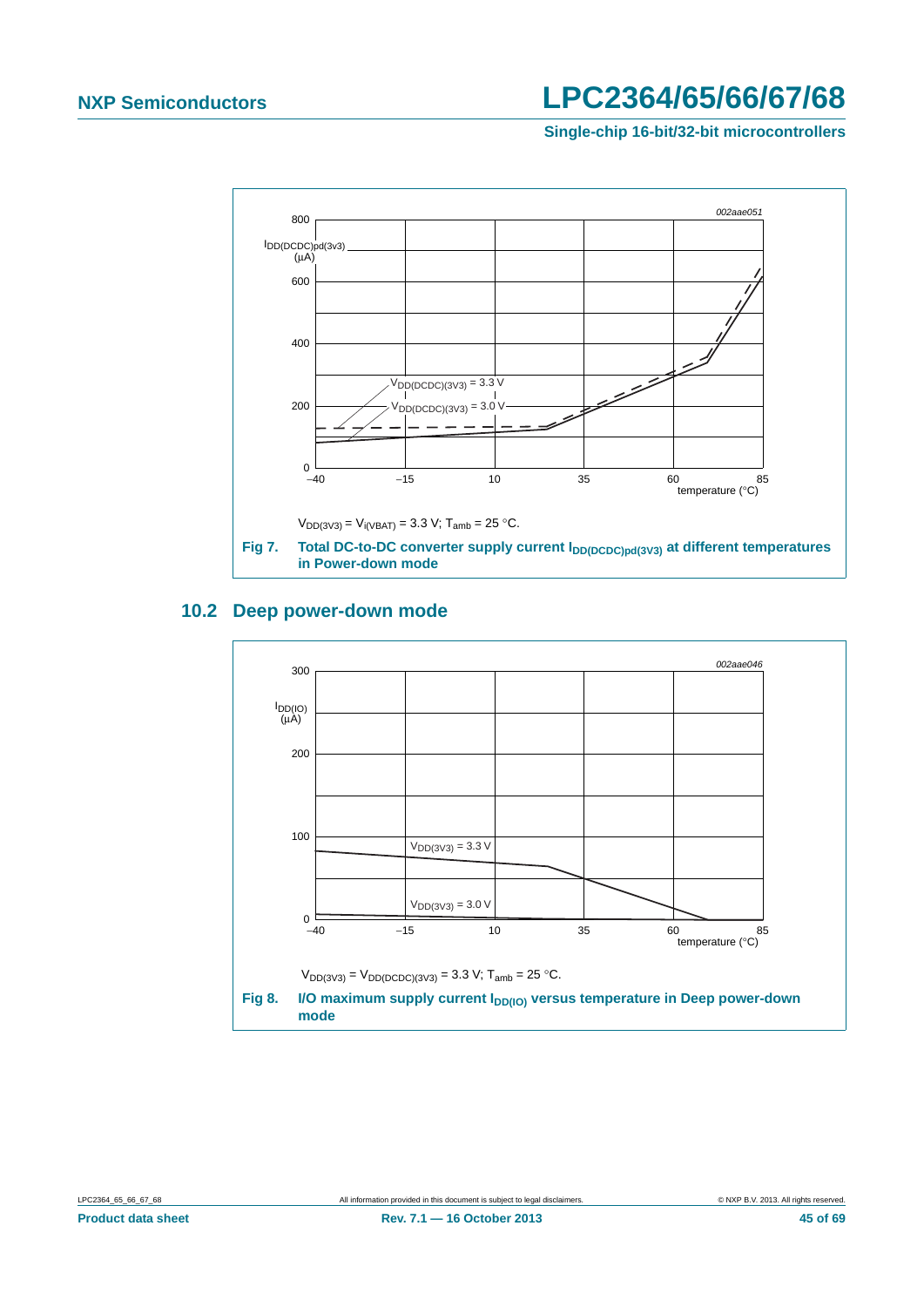**Single-chip 16-bit/32-bit microcontrollers**



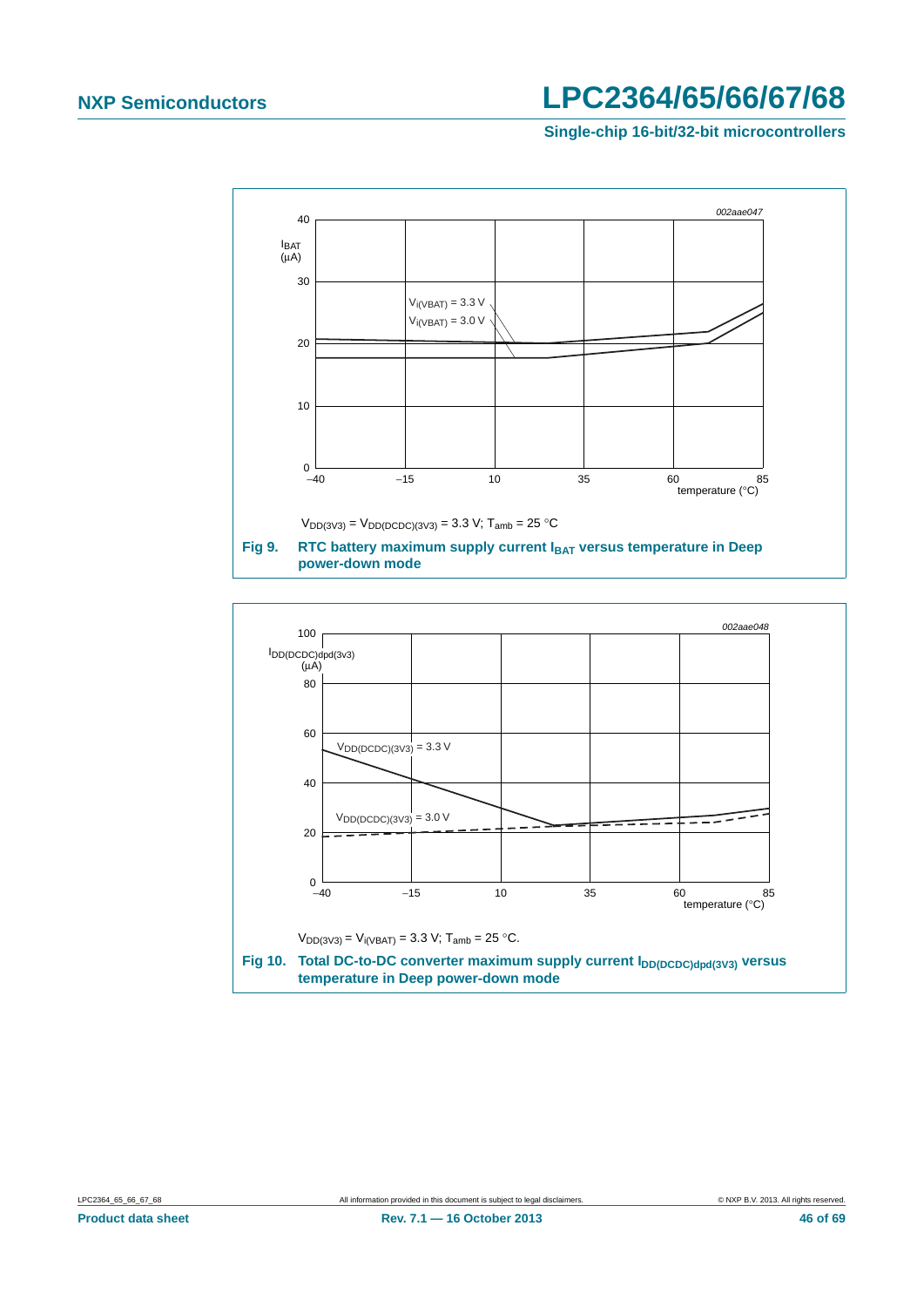**Single-chip 16-bit/32-bit microcontrollers**



### <span id="page-46-0"></span>**10.3 Electrical pin characteristics**

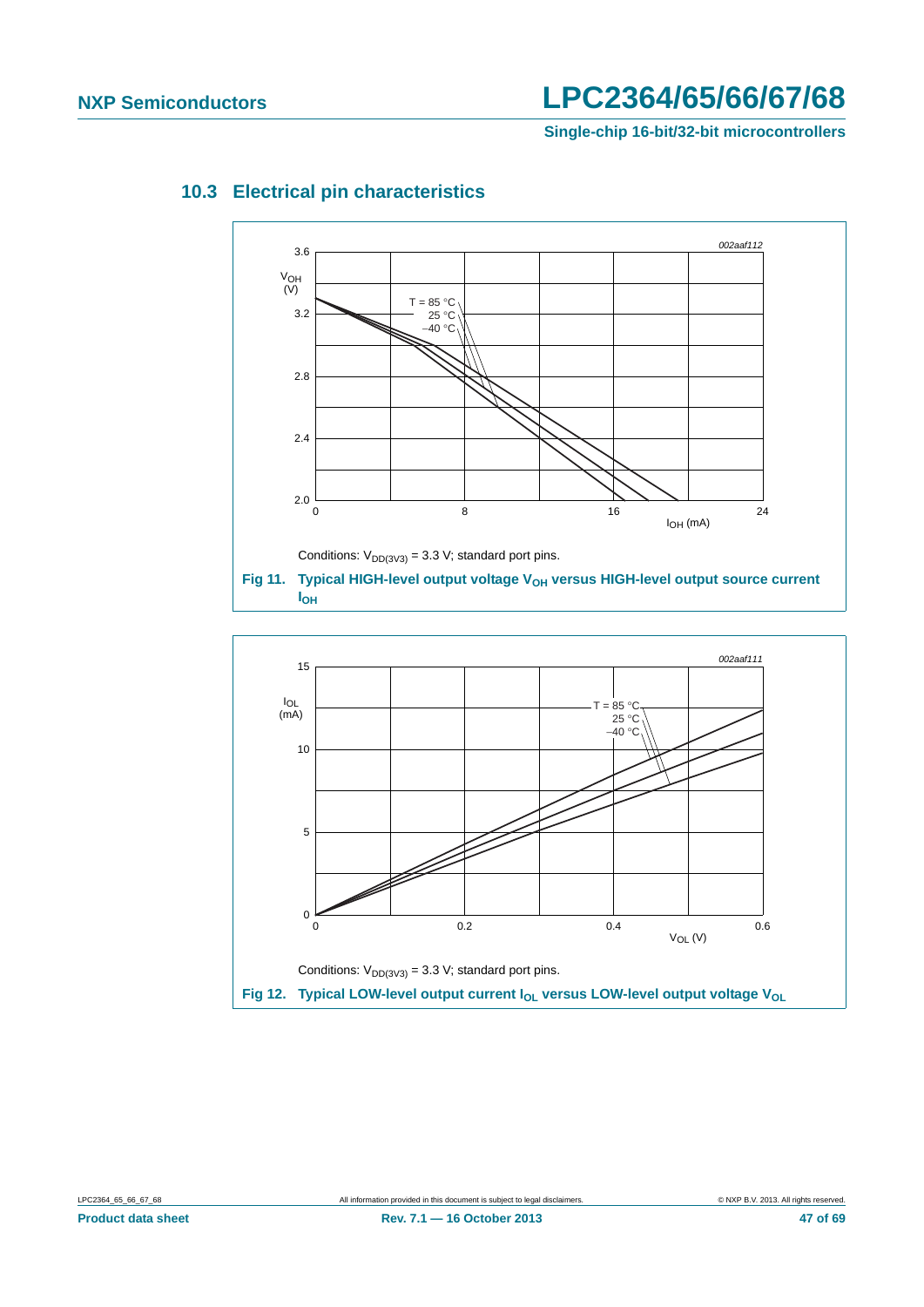### <span id="page-47-5"></span>**11. Dynamic characteristics**

#### <span id="page-47-4"></span>**Table 9. Dynamic characteristics**

 $T_{amb}$  = -40 °C to +85 °C for standard devices, -40 °C to +125 °C for LPC2364HBD only, unless otherwise specified; V<sub>DD(3V3)</sub> *over specified ranges[.\[1\]](#page-47-0)*

| Symbol                     | <b>Parameter</b>                              | <b>Conditions</b>                                                   |               | Min                                    | Typ <sup>[2]</sup>           | <b>Max</b> | <b>Unit</b> |
|----------------------------|-----------------------------------------------|---------------------------------------------------------------------|---------------|----------------------------------------|------------------------------|------------|-------------|
|                            | <b>ARM processor clock frequency</b>          |                                                                     |               |                                        |                              |            |             |
| $f_{\rm oper}$             | operating frequency                           | CCLK; $-40$ °C to +85 °C                                            |               | 1                                      | ۰                            | 72         | MHz         |
|                            |                                               | CCLK; $> 85$ °C                                                     | $\boxed{3}$ 1 |                                        |                              | 60         | <b>MHz</b>  |
|                            |                                               | IRC; -40 °C to +85 °C                                               |               | 3.96                                   | 4                            | 4.04       | MHz         |
|                            |                                               | IRC; $> 85 °C$                                                      |               | $\frac{3}{3}$ 3.98                     | 4.02                         | 4.06       | <b>MHz</b>  |
| <b>External clock</b>      |                                               |                                                                     |               |                                        |                              |            |             |
| $f_{\rm osc}$              | oscillator frequency                          |                                                                     |               | 1                                      | ۰                            | 25         | MHz         |
| $T_{cy(clk)}$              | clock cycle time                              |                                                                     |               | 40                                     |                              | 1000       | ns          |
| $t_{CHCX}$                 | clock HIGH time                               |                                                                     |               | $T_{\text{cy}(\text{clk})} \times 0.4$ |                              |            | ns          |
| $t_{CLCX}$                 | clock LOW time                                |                                                                     |               | $T_{\text{cy}(\text{clk})} \times 0.4$ |                              |            | ns          |
| $t_{CLCH}$                 | clock rise time                               |                                                                     |               |                                        | ۰                            | 5          | ns          |
| $t_{CHCL}$                 | clock fall time                               |                                                                     |               |                                        | ۰                            | 5          | ns          |
|                            | I <sup>2</sup> C-bus pins (P0[27] and P0[28]) |                                                                     |               |                                        |                              |            |             |
| $t_{f(o)}$                 | output fall time                              | $V_{IH}$ to $V_{IL}$                                                |               | $20 + 0.1 \times C_h$ <sup>[4]</sup>   | $\qquad \qquad \blacksquare$ |            | ns          |
| <b>SSP</b> interface       |                                               |                                                                     |               |                                        |                              |            |             |
| $t_{\text{su(SPI\_MISO)}}$ | SPI_MISO set-up time                          | $T_{amb}$ = 25 °C; measured<br>in SPI Master mode; see<br>Figure 15 |               |                                        | 11                           |            | ns          |

<span id="page-47-0"></span>[1] Parameters are valid over operating temperature range unless otherwise specified.

<span id="page-47-1"></span>[2] Typical ratings are not guaranteed. The values listed are at room temperature (25 °C), nominal supply voltages.

<span id="page-47-2"></span>[3] LPC2364HBD only.

<span id="page-47-3"></span>[4] Bus capacitance  $C_b$  in pF, from 10 pF to 400 pF.

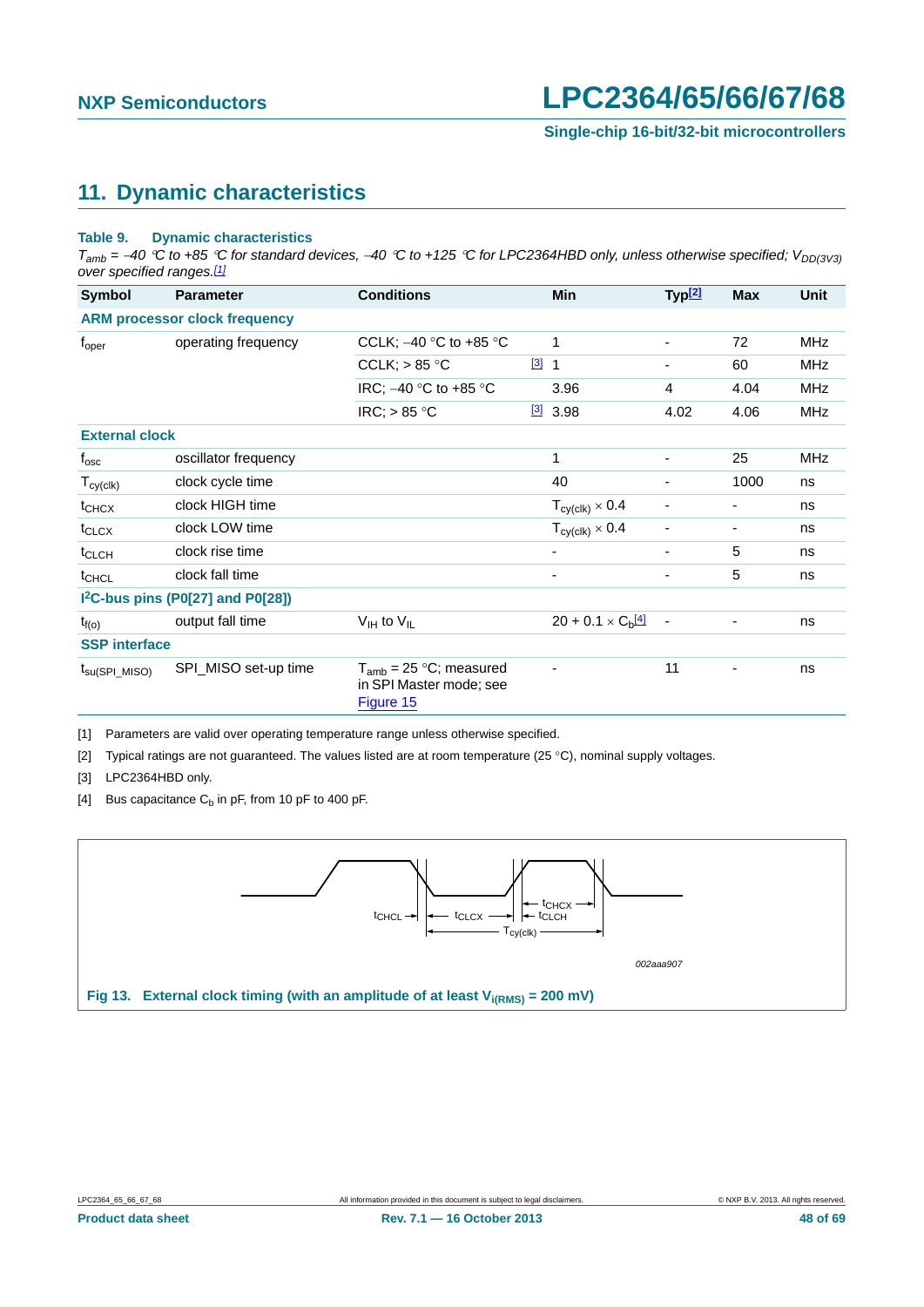### **11.1 Internal oscillators**

#### <span id="page-48-4"></span>**Table 10. Dynamic characteristic: internal oscillators**

 $T_{amb} = -40$  °C to +85 °C; 3.0  $V \le V_{DD(3V3)} \le 3.6$  V.<sup>[\[1\]](#page-48-0)</sup>

| <b>Symbol</b>        | <b>Parameter</b>                 | Conditions               | Min                      | Typ <u>[2]</u> | Max                      | Unit |
|----------------------|----------------------------------|--------------------------|--------------------------|----------------|--------------------------|------|
| $I_{\text{osc}(RC)}$ | internal RC oscillator frequency | ٠                        | 3.96                     | 4.02           | 4.04                     | MHz  |
| $I_{i(RTC)}$         | RTC input frequency              | $\overline{\phantom{0}}$ | $\overline{\phantom{0}}$ | 32.768         | $\overline{\phantom{0}}$ | kHz  |

<span id="page-48-0"></span>[1] Parameters are valid over operating temperature range unless otherwise specified.

<span id="page-48-5"></span><span id="page-48-1"></span>[2] Typical ratings are not guaranteed. The values listed are at room temperature (25 °C), nominal supply voltages.

### **11.2 I/O pins**

#### **Table 11. Dynamic characteristic: I/O pins[\[1\]](#page-48-2)**

 $T_{amb} = -40$  *°C to +85 °C;*  $V_{DD(3V3)}$  over specified ranges.

| Symbol | <b>Parameter</b> | <b>Conditions</b>        | Min | <b>Typ</b>               | <b>Max</b> | Unit |
|--------|------------------|--------------------------|-----|--------------------------|------------|------|
| եր     | rise time        | pin configured as output |     | $\overline{\phantom{0}}$ | 5.0        | ns   |
| t٤     | fall time        | pin configured as output | 2.5 | $\overline{\phantom{0}}$ | 5.0        | ns   |

<span id="page-48-6"></span><span id="page-48-2"></span>[1] Applies to standard I/O pins and RESET pin.

### **11.3 USB interface**

#### **Table 12. Dynamic characteristics of USB pins (full-speed) (LPC2364/66/68 only)**

 $C_L$  = 50 pF;  $R_{pu}$  = 1.5 k $\Omega$  on D+ to V<sub>DD(3V3)</sub>, unless otherwise specified.

| Symbol                   | <b>Parameter</b>                                               | <b>Conditions</b>                       |                 | <b>Min</b> | <b>Typ</b>               | <b>Max</b> | <b>Unit</b>   |
|--------------------------|----------------------------------------------------------------|-----------------------------------------|-----------------|------------|--------------------------|------------|---------------|
| $t_{r}$                  | rise time                                                      | 10 % to 90 %                            |                 | 8.5        |                          | 13.8       | ns            |
| $t_{f}$                  | fall time                                                      | 10 % to 90 %                            |                 | 7.7        | $\blacksquare$           | 13.7       | ns            |
| <b>t</b> <sub>FRFM</sub> | differential rise and fall time<br>matching                    | $t_r / t_f$                             |                 |            |                          | 109        | $\frac{0}{0}$ |
| <b>V<sub>CRS</sub></b>   | output signal crossover voltage                                |                                         |                 | 1.3        |                          | 2.0        | $\vee$        |
| <sup>t</sup> FEOPT       | source SE0 interval of EOP                                     | see Figure 14                           |                 | 160        | $\blacksquare$           | 175        | ns            |
| <sup>t</sup> FDEOP       | source jitter for differential transition<br>to SE0 transition | see Figure 14                           |                 | $-2$       |                          | $+5$       | ns            |
| $t_{JR1}$                | receiver jitter to next transition                             |                                         |                 | $-18.5$    |                          | $+18.5$    | ns            |
| $t_{JR2}$                | receiver jitter for paired transitions                         | 10 % to 90 %                            |                 | $-9$       | $\overline{\phantom{a}}$ | $+9$       | ns            |
| t <sub>EOPR1</sub>       | EOP width at receiver                                          | must reject as<br>EOP; see<br>Figure 14 | $\boxed{11}$ 40 |            |                          | ۰          | ns            |
| t <sub>EOPR2</sub>       | EOP width at receiver                                          | must accept as<br>EOP; see<br>Figure 14 | 1182            |            |                          |            | ns            |

<span id="page-48-3"></span>[1] Characterized but not implemented as production test. Guaranteed by design.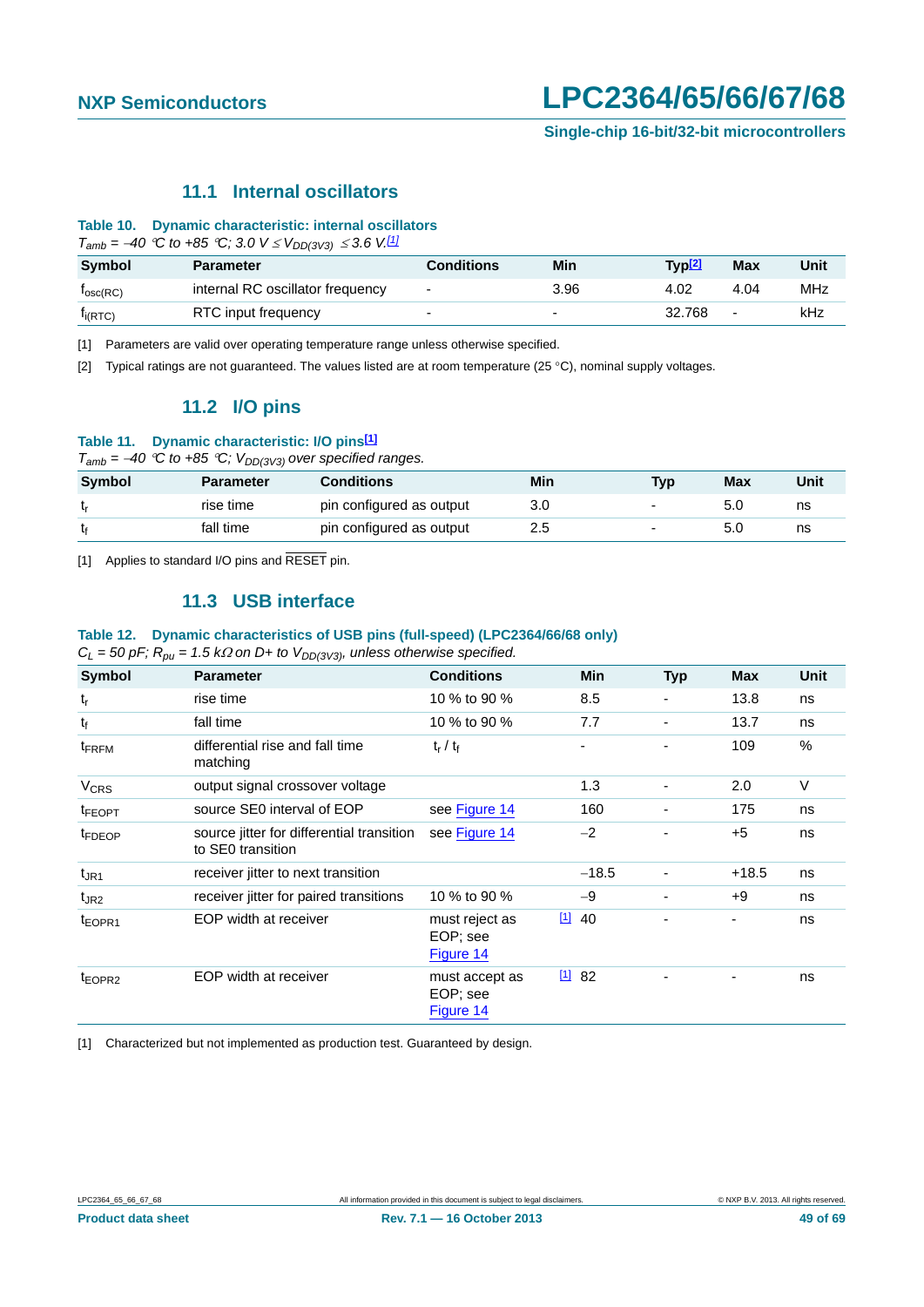### **11.4 Flash memory**

#### <span id="page-49-2"></span>**Table 13. Dynamic characteristics of flash**

*Tamb = 40 C to +85 C for standard devices, 40 C to +125 C for LPC2364HBD only, unless otherwise specified; VDD(3V3) = 3.0 V to 3.6 V; all voltages are measured with respect to ground.*

| Symbol            | <b>Parameter</b> | <b>Conditions</b>                         | Min              | <b>Typ</b>               | <b>Max</b>               | <b>Unit</b> |
|-------------------|------------------|-------------------------------------------|------------------|--------------------------|--------------------------|-------------|
| $N_{endu}$        | endurance        |                                           | $[1]$<br>10000   | 100000                   | $\overline{\phantom{a}}$ | cycles      |
| $t_{\rm ret}$     | retention time   | powered; $<$ 100 cycles                   | 10               | $\overline{\phantom{a}}$ | $\overline{\phantom{a}}$ | years       |
|                   |                  | unpowered; $<$ 100 cycles                 | 20               | $\overline{\phantom{a}}$ | $\overline{\phantom{a}}$ | years       |
| $t_{er}$          | erase time       | sector or multiple<br>consecutive sectors | 95               | 100                      | 105                      | ms          |
| <sup>L</sup> prog | programming time |                                           | $\boxed{2}$ 0.95 |                          | 1.05                     | ms          |

<span id="page-49-0"></span>[1] Number of program/erase cycles.

<span id="page-49-1"></span>[2] Programming times are given for writing 256 bytes from RAM to the flash. Data must be written to the flash in blocks of 256 bytes.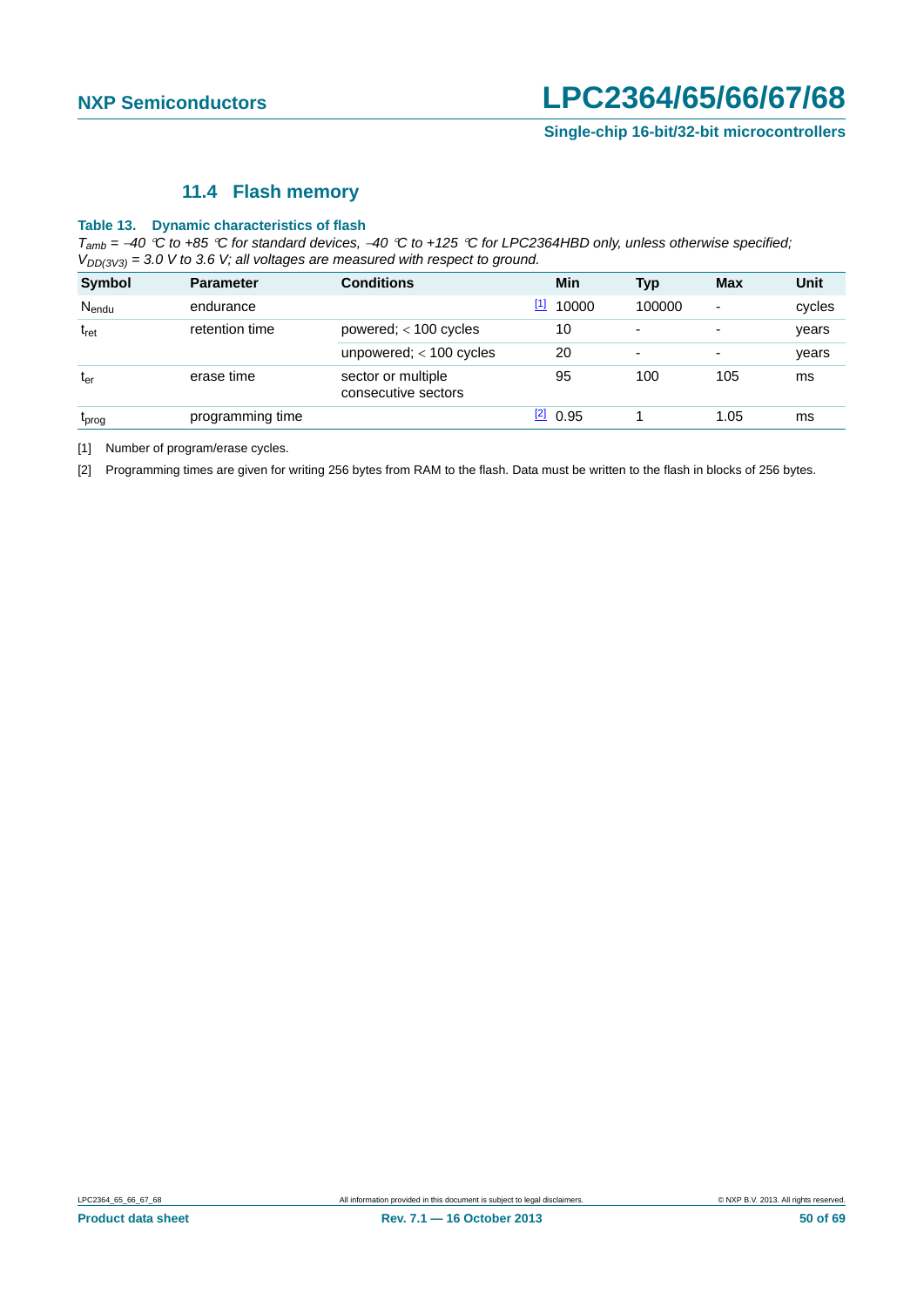**Single-chip 16-bit/32-bit microcontrollers**

**11.5 Timing**

<span id="page-50-2"></span>

<span id="page-50-1"></span><span id="page-50-0"></span>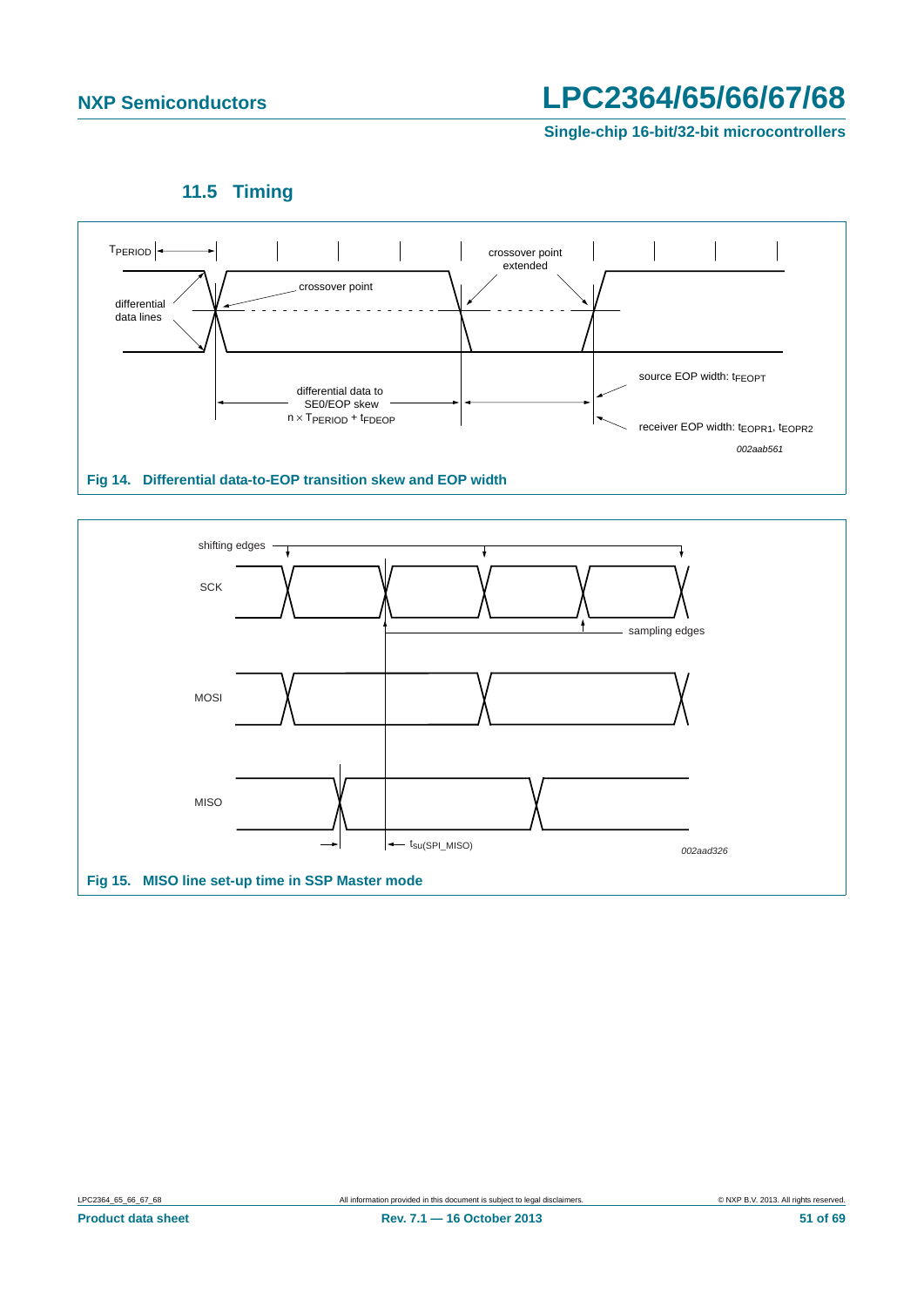## <span id="page-51-8"></span>**12. ADC electrical characteristics**

#### **Table 14. ADC characteristics**

*VDDA = 2.5 V to 3.6 V; Tamb = 40 C to +85 C, unless otherwise specified; ADC frequency 4.5 MHz.*

| Symbol              | <b>Parameter</b>                       | <b>Conditions</b> |               | <b>Min</b>               | <b>Typ</b>               | <b>Max</b>             | <b>Unit</b> |
|---------------------|----------------------------------------|-------------------|---------------|--------------------------|--------------------------|------------------------|-------------|
| $V_{IA}$            | analog input voltage                   |                   |               | $\mathbf 0$              | ٠                        | <b>V<sub>DDA</sub></b> | ٧           |
| $C_{ia}$            | analog input capacitance               |                   |               | ٠                        | ٠                        |                        | pF          |
| $E_D$               | differential linearity error           |                   | $[1][2][3]$ . |                          | $\overline{\phantom{a}}$ | ±1                     | <b>LSB</b>  |
| $E_{L(\text{adj})}$ | integral non-linearity                 |                   | $[1][4]$ -    |                          | $\overline{\phantom{a}}$ | ±2                     | <b>LSB</b>  |
| $E_{O}$             | offset error                           |                   | $[1][5]$ $-$  |                          | $\overline{\phantom{a}}$ | $\pm 3$                | <b>LSB</b>  |
| $E_G$               | gain error                             |                   | $[1][6]$ $-$  |                          | ٠                        | ±0.5                   | $\%$        |
| $E_T$               | absolute error                         |                   | $[1][7]$ -    |                          | $\overline{\phantom{0}}$ | ±4                     | <b>LSB</b>  |
| $R_{\text{vsi}}$    | voltage source interface<br>resistance |                   | [8]           | $\overline{\phantom{a}}$ | $\overline{\phantom{a}}$ | 40                     | $k\Omega$   |

<span id="page-51-0"></span>[1] Conditions:  $V_{SSA} = 0$  V,  $V_{DDA} = 3.3$  V.

<span id="page-51-1"></span>[2] The ADC is monotonic, there are no missing codes.

<span id="page-51-2"></span>[3] The differential linearity error  $(E_D)$  is the difference between the actual step width and the ideal step width. See [Figure 16.](#page-52-0)

<span id="page-51-3"></span>[4] The integral non-linearity ( $E_{L(adi)}$ ) is the peak difference between the center of the steps of the actual and the ideal transfer curve after appropriate adjustment of gain and offset errors. See [Figure 16](#page-52-0).

<span id="page-51-4"></span>[5] The offset error (E<sub>O</sub>) is the absolute difference between the straight line which fits the actual curve and the straight line which fits the ideal curve. See [Figure 16](#page-52-0).

<span id="page-51-5"></span>[6] The gain error  $(E_G)$  is the relative difference in percent between the straight line fitting the actual transfer curve after removing offset error, and the straight line which fits the ideal transfer curve. See [Figure 16.](#page-52-0)

<span id="page-51-6"></span>[7] The absolute error  $(E_T)$  is the maximum difference between the center of the steps of the actual transfer curve of the non-calibrated ADC and the ideal transfer curve. See [Figure 16.](#page-52-0)

<span id="page-51-7"></span>[8] See [Figure 17](#page-53-0).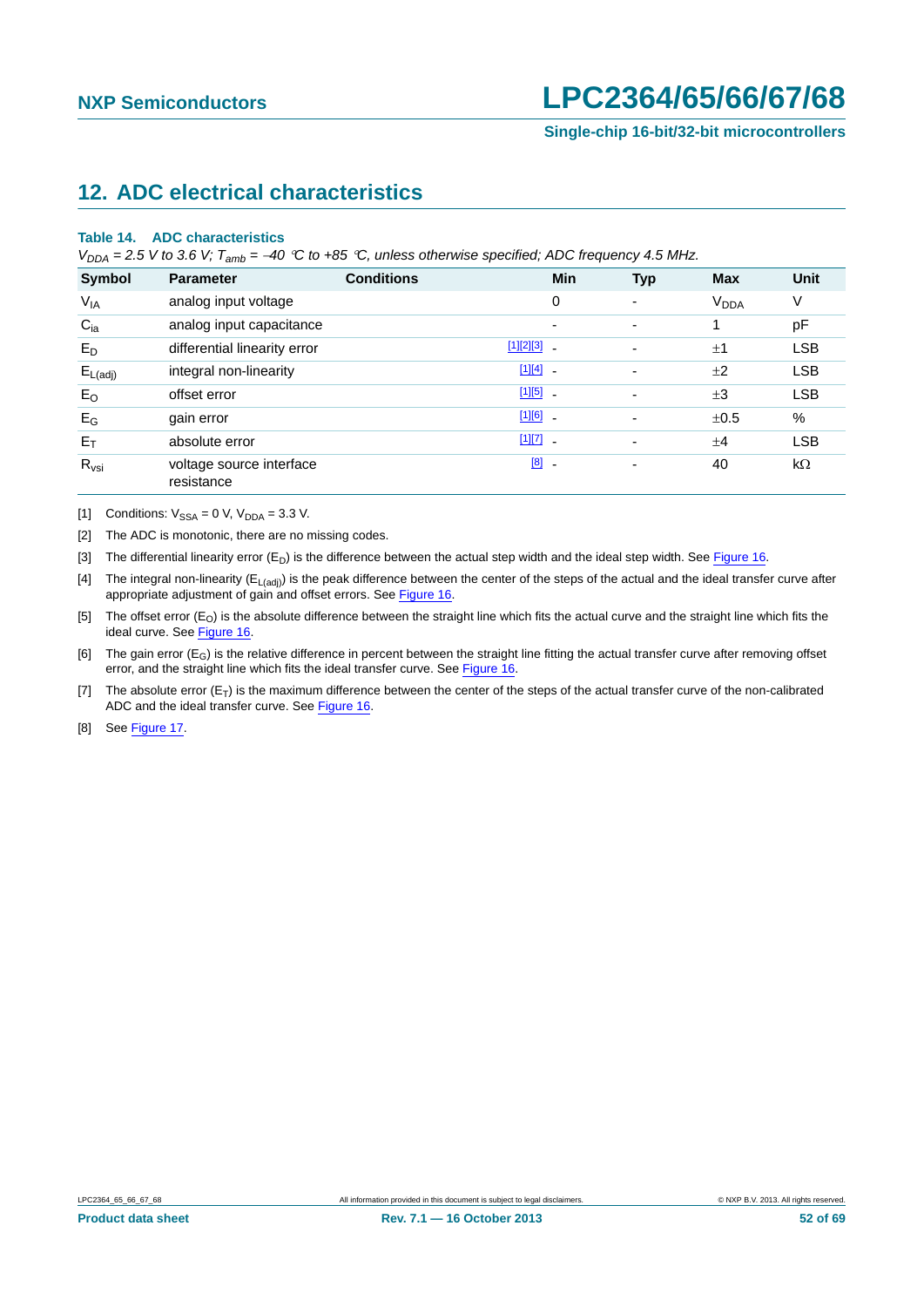**Single-chip 16-bit/32-bit microcontrollers**



<span id="page-52-0"></span>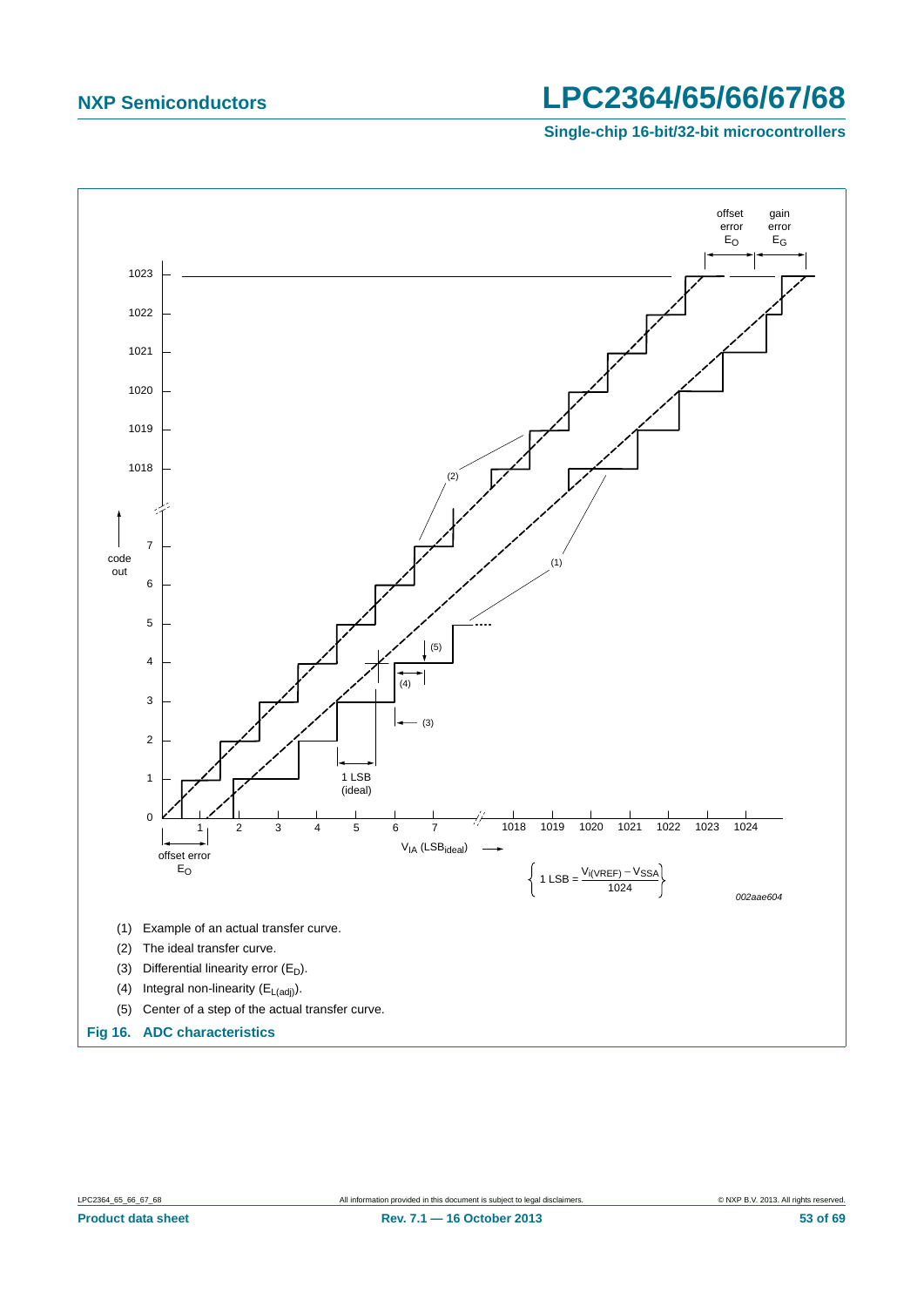**Single-chip 16-bit/32-bit microcontrollers**

<span id="page-53-0"></span>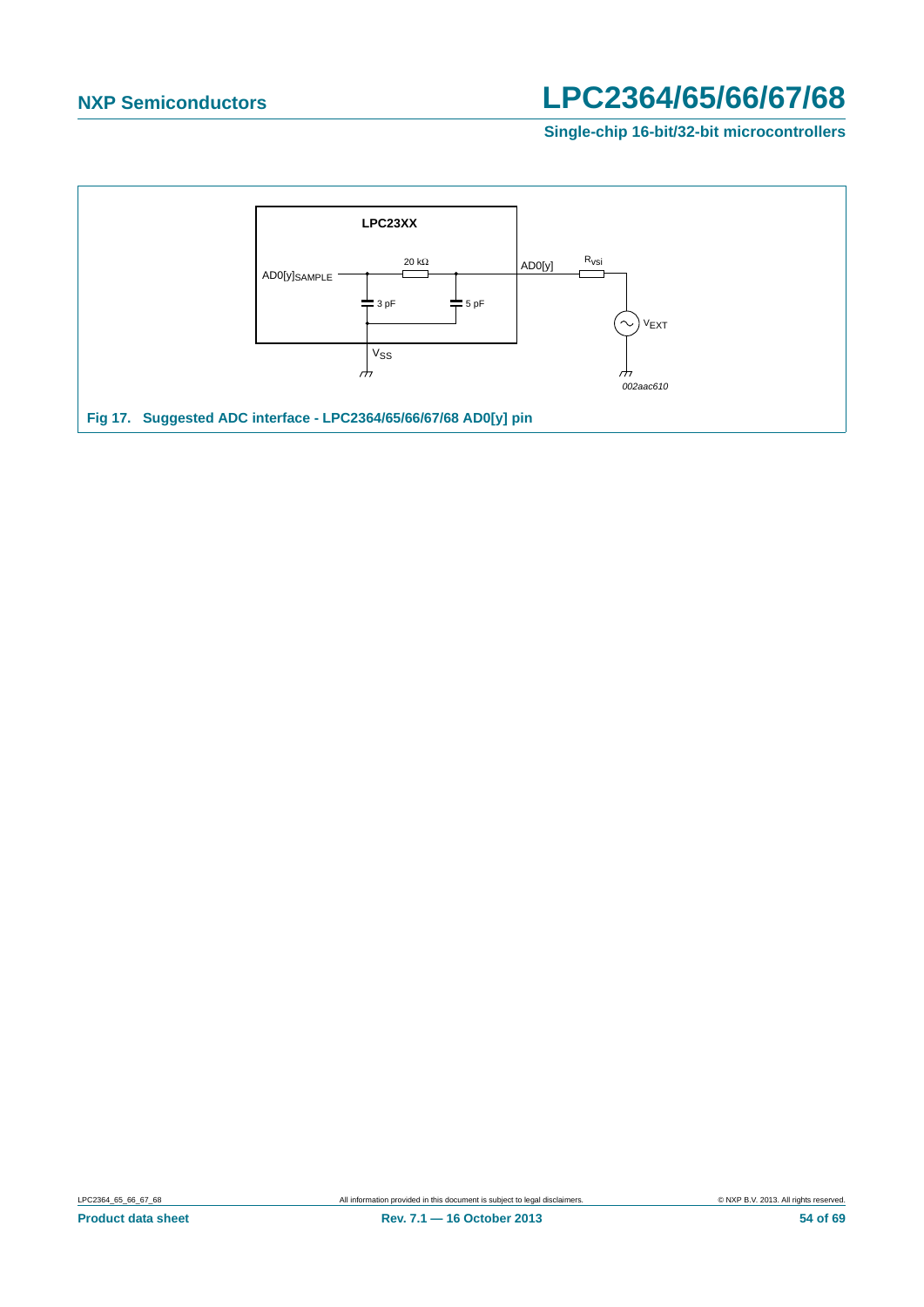# <span id="page-54-0"></span>**13. DAC electrical characteristics**

#### **Table 15. DAC electrical characteristics**

 $V_{DDA} = 3.0$  V to 3.6 V;  $T_{amb} = -40$  °C to +85 °C unless otherwise specified

| <b>Symbol</b>       | <b>Parameter</b>             | <b>Conditions</b> | Min                      | Typ                      | <b>Max</b> | Unit       |
|---------------------|------------------------------|-------------------|--------------------------|--------------------------|------------|------------|
| $E_D$               | differential linearity error |                   | ۰                        | ±1                       | -          | <b>LSB</b> |
| $E_{L(\text{adj})}$ | integral non-linearity       |                   | ٠                        | ±1.5                     | ۰          | <b>LSB</b> |
| $E_{O}$             | offset error                 |                   | $\overline{\phantom{a}}$ | 0.6                      |            | %          |
| $E_G$               | gain error                   |                   | $\overline{\phantom{a}}$ | 0.6                      |            | %          |
| $C_L$               | load capacitance             |                   | $\overline{\phantom{a}}$ | 200                      |            | pF         |
| $R_L$               | load resistance              |                   |                          | $\overline{\phantom{a}}$ |            | $k\Omega$  |

## <span id="page-54-1"></span>**14. Application information**

### **14.1 Suggested USB interface solutions (LPC2364/66/68 only)**

<span id="page-54-2"></span>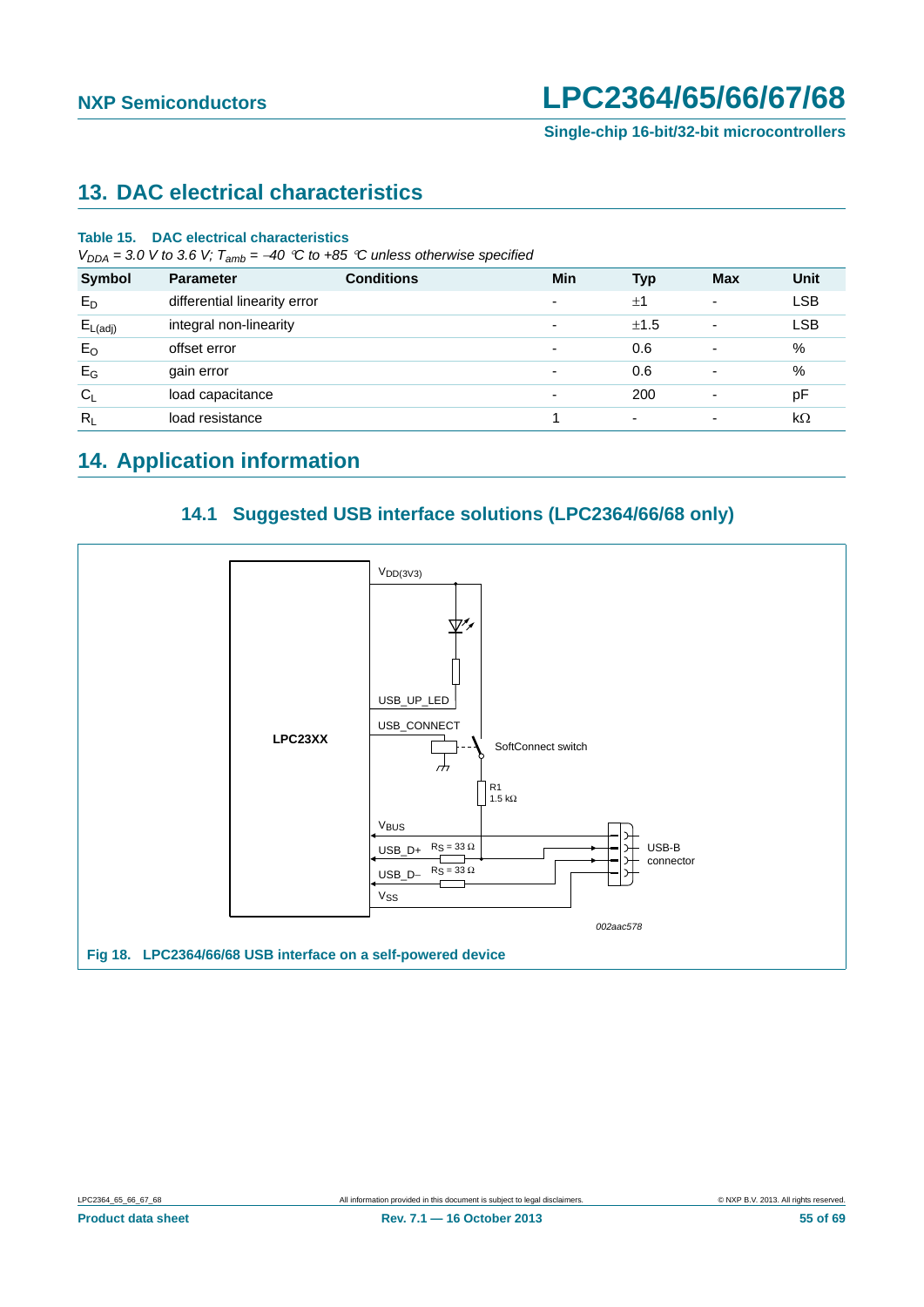**Single-chip 16-bit/32-bit microcontrollers**



### <span id="page-55-1"></span>**14.2 Crystal oscillator XTAL input and component selection**

The input voltage to the on-chip oscillators is limited to 1.8 V. If the oscillator is driven by a clock in slave mode, it is recommended that the input be coupled through a capacitor with  $C_i$  = 100 pF. To limit the input voltage to the specified range, choose an additional capacitor to ground C<sub>g</sub> which attenuates the input voltage by a factor C<sub>i</sub> / (C<sub>i</sub> + C<sub>g</sub>). In slave mode, a minimum of 200 mV (RMS) is needed.



<span id="page-55-0"></span>In slave mode the input clock signal should be coupled by means of a capacitor of 100 pF [\(Figure 20\)](#page-55-0), with an amplitude between 200 mV (RMS) and 1000 mV (RMS). This corresponds to a square wave signal with a signal swing of between 280 mV and 1.4 V. The XTAL2 pin in this configuration can be left unconnected.

External components and models used in oscillation mode are shown in [Figure 21](#page-56-0) and in [Table 16](#page-56-1) and [Table 17.](#page-56-2) Since the feedback resistance is integrated on chip, only a crystal and the capacitances  $C_{X1}$  and  $C_{X2}$  need to be connected externally in case of fundamental mode oscillation (the fundamental frequency is represented by  $L, C<sub>1</sub>$  and  $R<sub>S</sub>$ ). Capacitance C<sub>P</sub> in **Figure 21** represents the parallel package capacitance and should not be larger than 7 pF. Parameters  $F_{\text{OSC}}$ ,  $C_L$ ,  $R_S$  and  $C_P$  are supplied by the crystal manufacturer.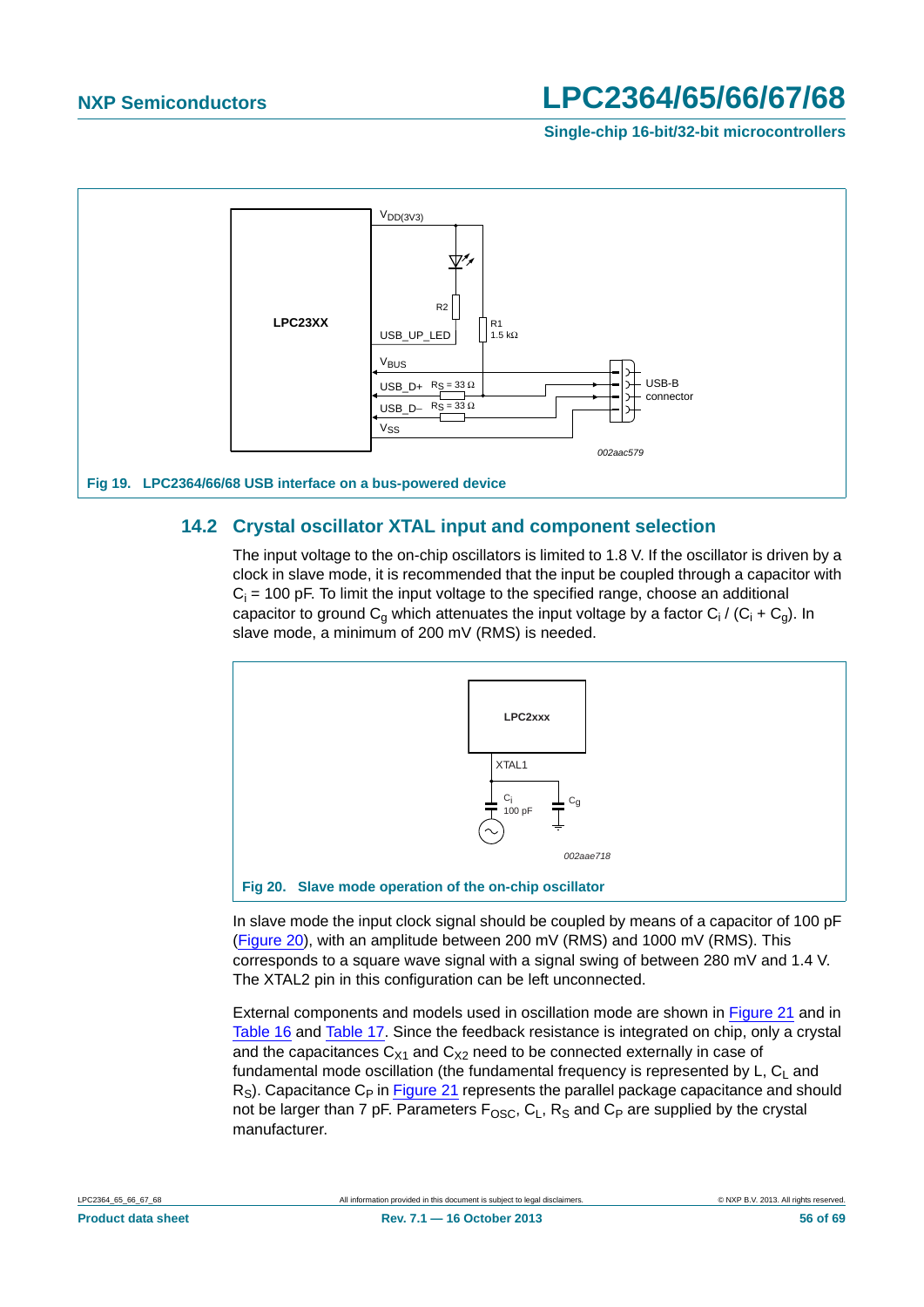**Single-chip 16-bit/32-bit microcontrollers**



<span id="page-56-1"></span><span id="page-56-0"></span>

| Table 16. | Recommended values for $C_{X1}/C_{X2}$ in oscillation mode (crystal and external |
|-----------|----------------------------------------------------------------------------------|
|           | components parameters): low frequency mode                                       |

| <b>Fundamental oscillation</b><br>frequency F <sub>OSC</sub> | <b>Crystal load</b><br>capacitance $C_L$ | <b>Maximum crystal</b><br>series resistance $R_s$ | <b>External load</b><br>capacitors $C_{X1}/C_{X2}$ |
|--------------------------------------------------------------|------------------------------------------|---------------------------------------------------|----------------------------------------------------|
| 1 MHz to 5 MHz                                               | 10pF                                     | $<$ 300 $\Omega$                                  | 18 pF, 18 pF                                       |
|                                                              | 20 pF                                    | $< 300 \Omega$                                    | 39 pF, 39 pF                                       |
|                                                              | 30 pF                                    | $<$ 300 $\Omega$                                  | 57 pF, 57 pF                                       |
| 5 MHz to 10 MHz                                              | 10pF                                     | $<$ 300 $\Omega$                                  | 18 pF, 18 pF                                       |
|                                                              | 20 pF                                    | $< 200 \Omega$                                    | 39 pF, 39 pF                                       |
|                                                              | 30 pF                                    | $< 100 \Omega$                                    | 57 pF, 57 pF                                       |
| 10 MHz to 15 MHz                                             | 10pF                                     | $<$ 160 $\Omega$                                  | 18 pF, 18 pF                                       |
|                                                              | 20 pF                                    | $< 60 \Omega$                                     | 39 pF, 39 pF                                       |
| 15 MHz to 20 MHz                                             | 10pF                                     | $< 80 \Omega$                                     | 18 pF, 18 pF                                       |

#### <span id="page-56-2"></span>Table 17. Recommended values for C<sub>X1</sub>/C<sub>X2</sub> in oscillation mode (crystal and external **components parameters): high frequency mode**

| <b>Fundamental oscillation</b><br>frequency F <sub>osc</sub> | <b>Crystal load</b><br>capacitance CL | <b>Maximum crystal</b><br>series resistance R <sub>S</sub> | <b>External load</b><br>capacitors $C_{X1}$ , $C_{X2}$ |
|--------------------------------------------------------------|---------------------------------------|------------------------------------------------------------|--------------------------------------------------------|
| 15 MHz to 20 MHz                                             | 10pF                                  | $<$ 180 $\Omega$                                           | 18 pF, 18 pF                                           |
|                                                              | 20pF                                  | $< 100 \Omega$                                             | 39 pF, 39 pF                                           |
| 20 MHz to 25 MHz                                             | 10pF                                  | $<$ 160 $\Omega$                                           | 18 pF, 18 pF                                           |
|                                                              | 20pF                                  | $< 80 \Omega$                                              | 39 pF, 39 pF                                           |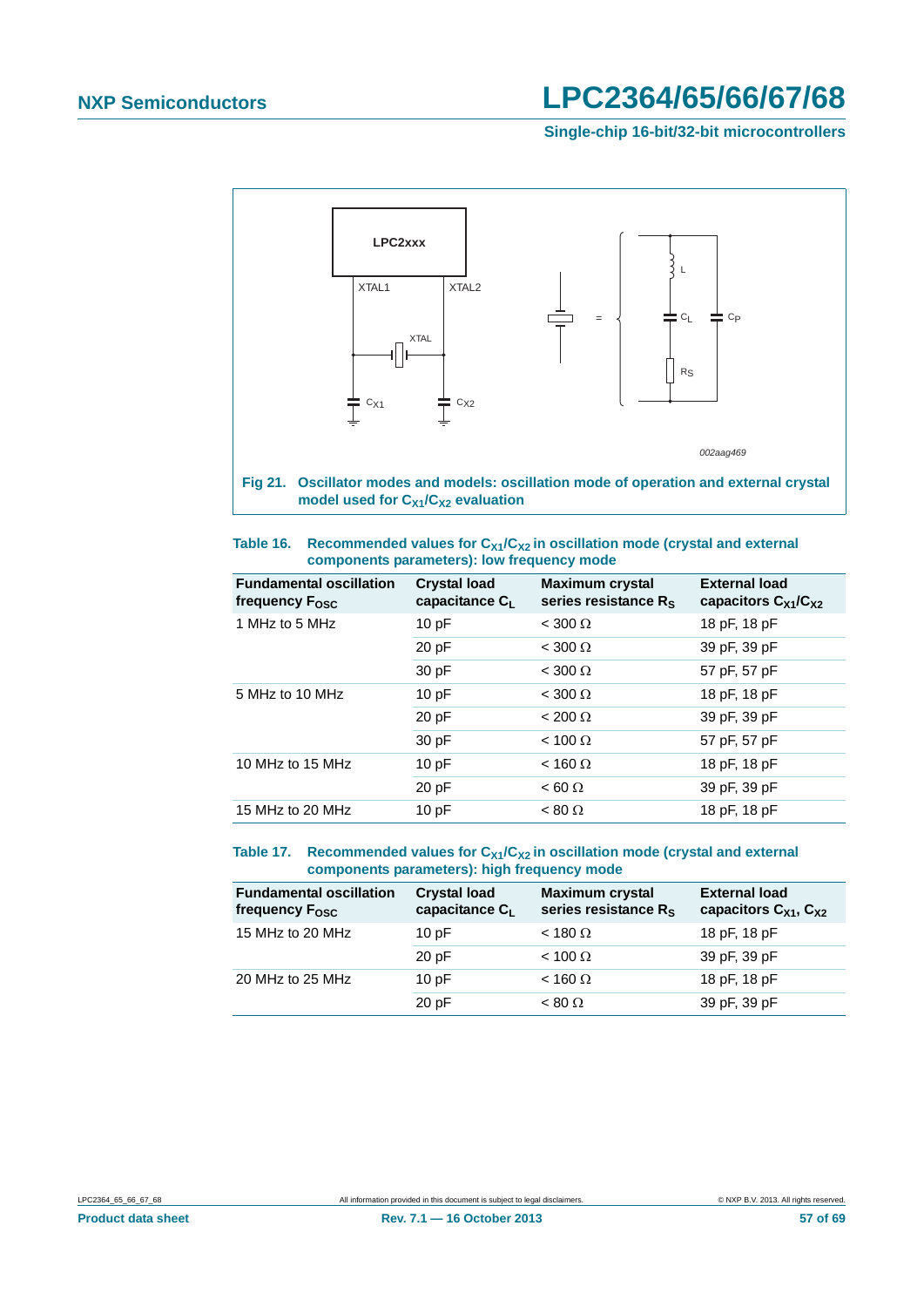**Single-chip 16-bit/32-bit microcontrollers**



#### <span id="page-57-2"></span>**14.3 RTC 32 kHz oscillator component selection**

<span id="page-57-0"></span>The RTC external oscillator circuit is shown in [Figure 22](#page-57-0). Since the feedback resistance is integrated on chip, only a crystal, the capacitances  $C_{X1}$  and  $C_{X2}$  need to be connected externally to the microcontroller.

[Table 18](#page-57-1) gives the crystal parameters that should be used.  $C<sub>1</sub>$  is the typical load capacitance of the crystal and is usually specified by the crystal manufacturer. The actual  $C<sub>l</sub>$  influences oscillation frequency. When using a crystal that is manufactured for a different load capacitance, the circuit will oscillate at a slightly different frequency (depending on the quality of the crystal) compared to the specified one. Therefore for an accurate time reference it is advised to use the load capacitors as specified in [Table 18](#page-57-1) that belong to a specific  $C_1$ . The value of external capacitances  $C_{X1}$  and  $C_{X2}$  specified in this table are calculated from the internal parasitic capacitances and the  $C_1$ . Parasitics from PCB and package are not taken into account.

<span id="page-57-1"></span>

|                           |                                                                                         | Table 18. Recommended values for the RTC external 32 kHz oscillator $C_{X1}/C_{X2}$ components |
|---------------------------|-----------------------------------------------------------------------------------------|------------------------------------------------------------------------------------------------|
| $\mathbf{C}_{\mathsf{L}}$ | Crystal load capacitance Maximum crystal series<br>resistance $\mathsf{R}_{\mathsf{S}}$ | External load capacitors $C_{X1}/C_{X2}$                                                       |

### 11 pF  $< 100 \text{ k}\Omega$  18 pF, 18 pF 13 pF  $< 100 \text{ k}\Omega$  22 pF, 22 pF  $15 pF$   $< 100 k\Omega$   $27 pF, 27 pF$

#### <span id="page-57-3"></span>**14.4 XTAL and RTCX Printed Circuit Board (PCB) layout guidelines**

The crystal should be connected on the PCB as close as possible to the oscillator input and output pins of the chip. Take care that the load capacitors  $C_{x1}$ ,  $C_{x2}$ , and  $C_{x3}$  in case of third overtone crystal usage have a common ground plane. The external components must also be connected to the ground plain. Loops must be made as small as possible in order to keep the noise coupled in via the PCB as small as possible. Also parasitics should stay as small as possible. Values of  $C_{x1}$  and  $C_{x2}$  should be chosen smaller accordingly to the increase in parasitics of the PCB layout.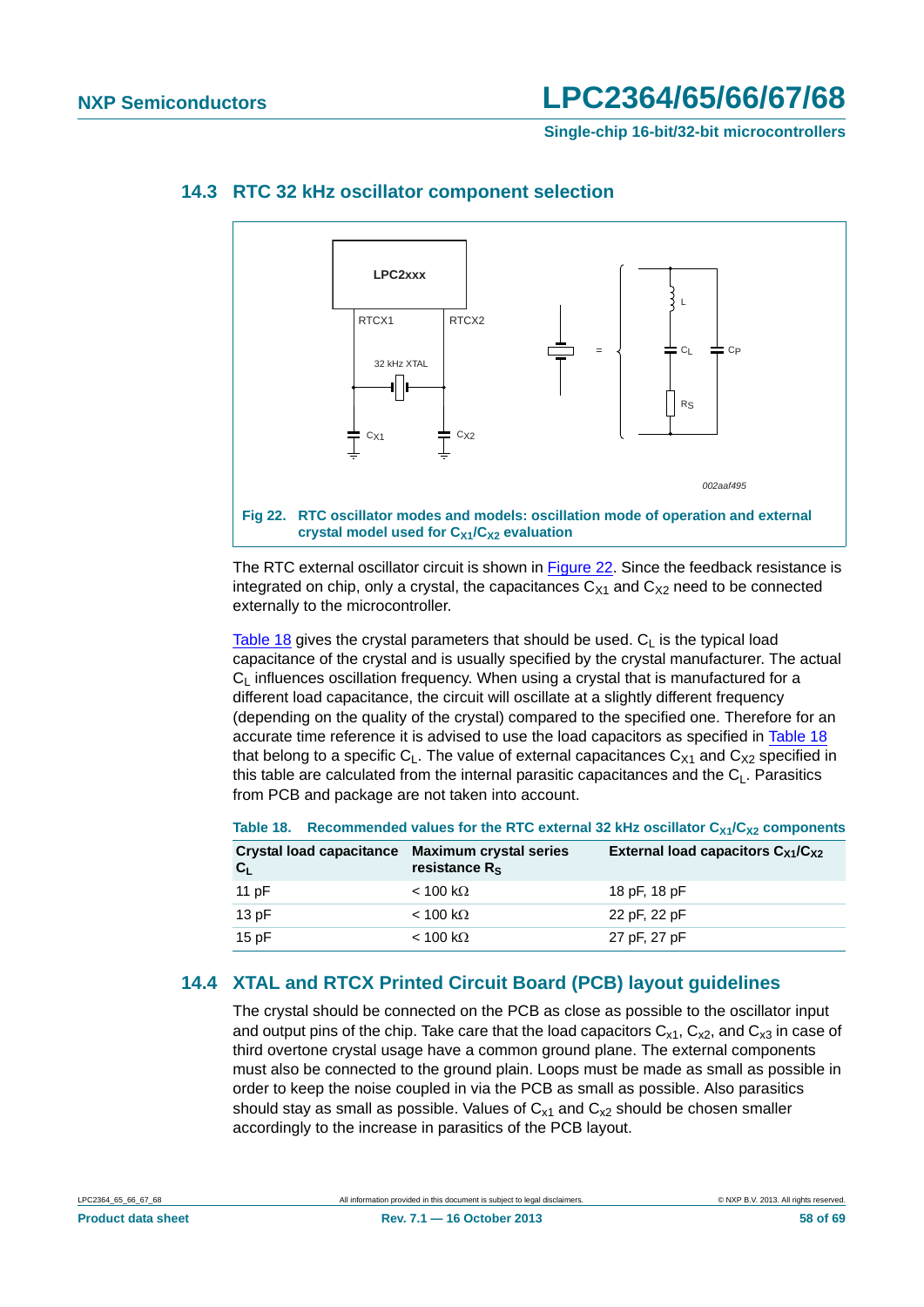**Single-chip 16-bit/32-bit microcontrollers**

### <span id="page-58-1"></span>**14.5 Standard I/O pin configuration**

[Figure 23](#page-58-0) shows the possible pin modes for standard I/O pins with analog input function:

- **•** Digital output driver
- **•** Digital input: Pull-up enabled/disabled
- **•** Digital input: Pull-down enabled/disabled
- **•** Analog input (for ADC input channels)

The default configuration for standard I/O pins is input with pull-up enabled. The weak MOS devices provide a drive capability equivalent to pull-up and pull-down resistors.

<span id="page-58-0"></span>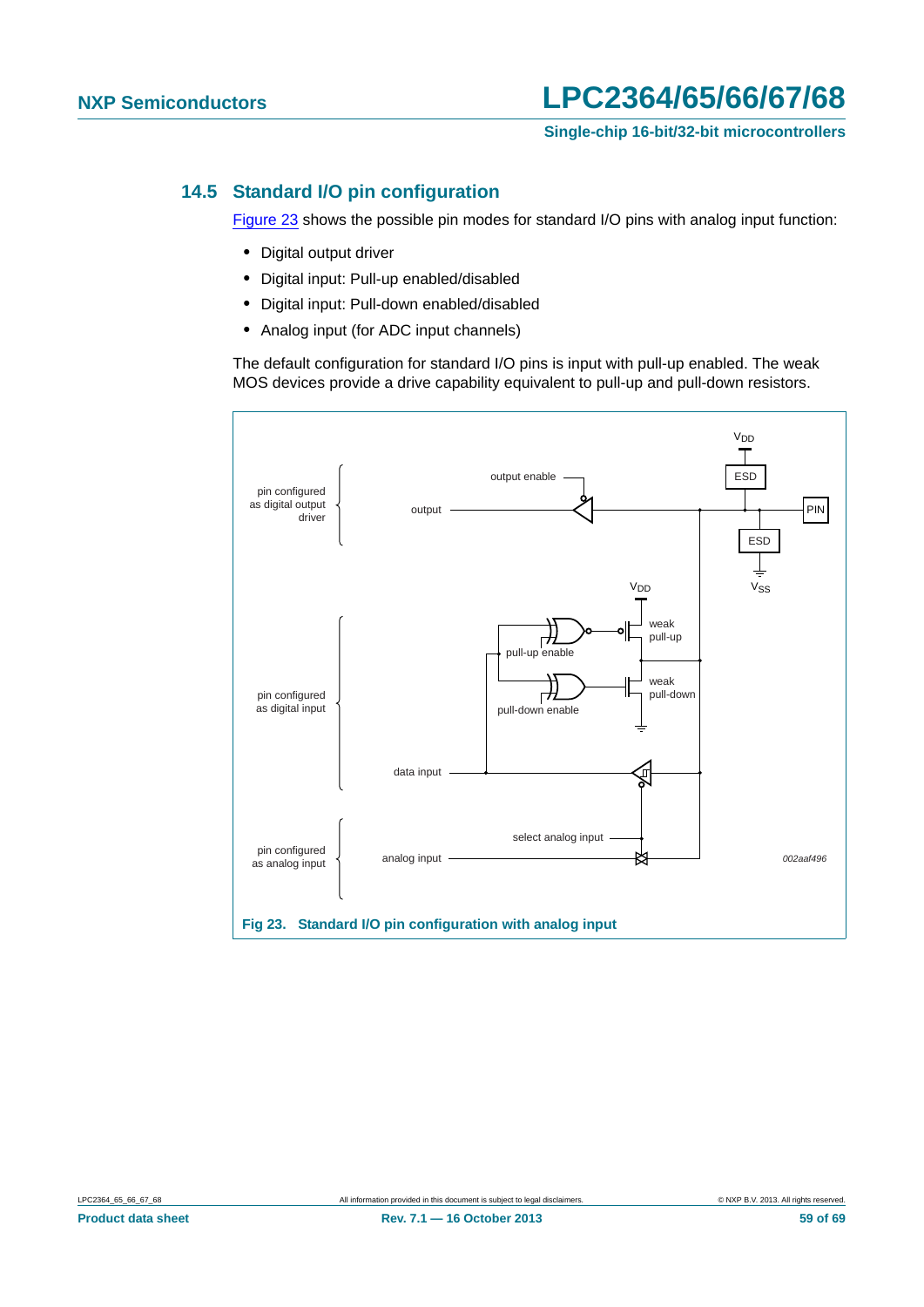**Single-chip 16-bit/32-bit microcontrollers**

## <span id="page-59-0"></span>**14.6 Reset pin configuration**

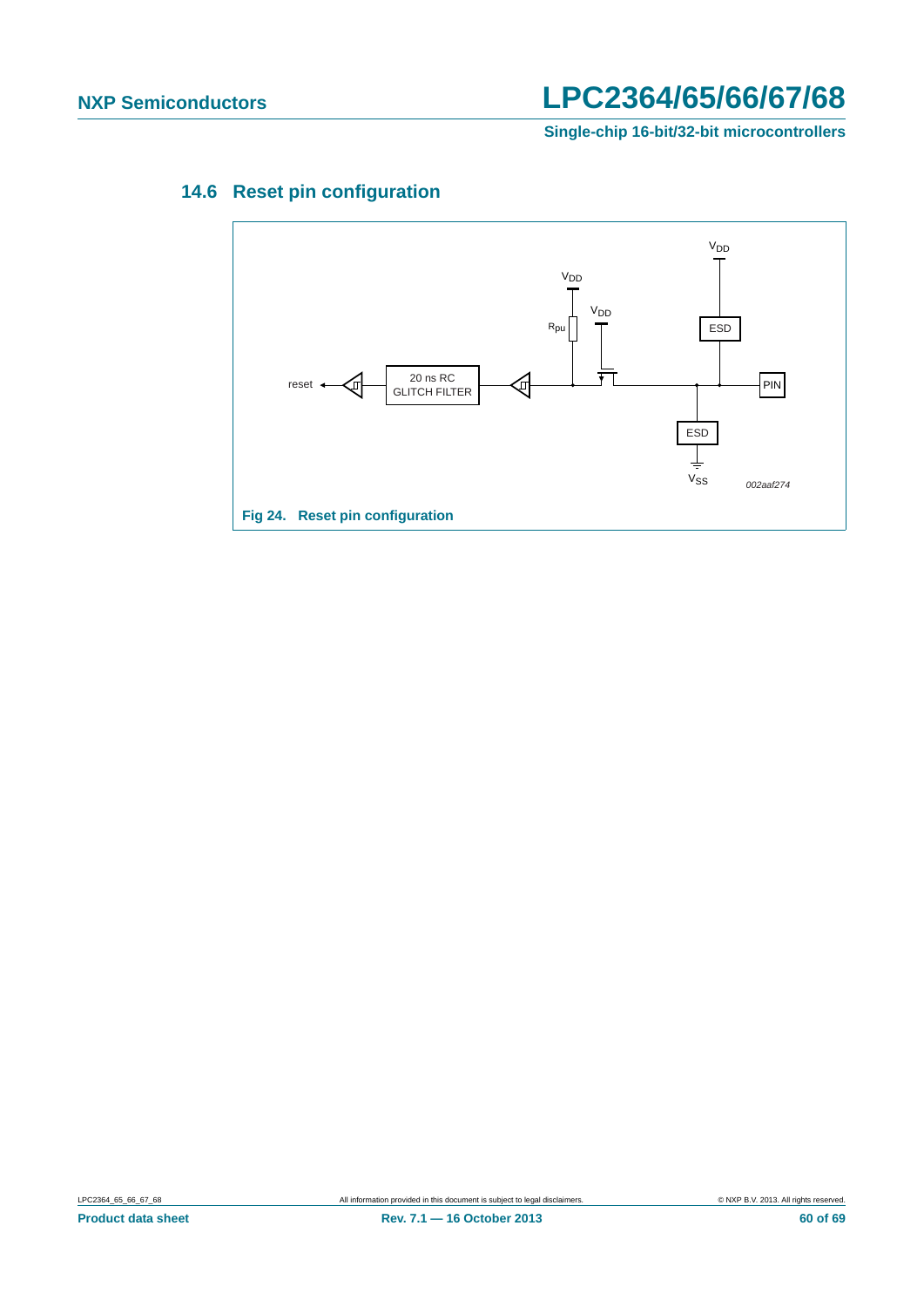**Single-chip 16-bit/32-bit microcontrollers**

### <span id="page-60-0"></span>**15. Package outline**



#### **Fig 25. Package outline SOT407-1 (LQFP100)**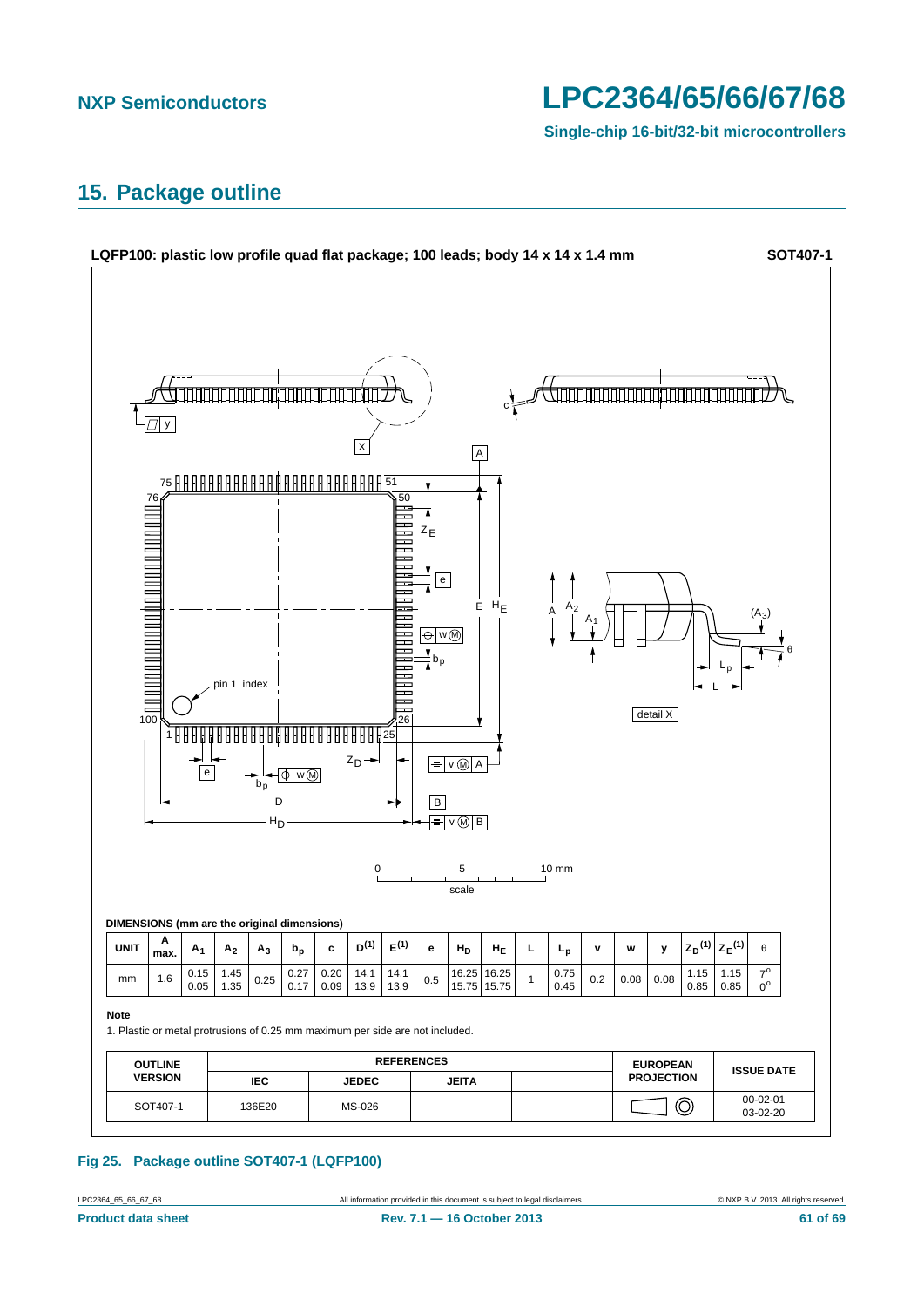**Single-chip 16-bit/32-bit microcontrollers**



**Fig 26. Package outline SOT926-1 (TFBGA100)**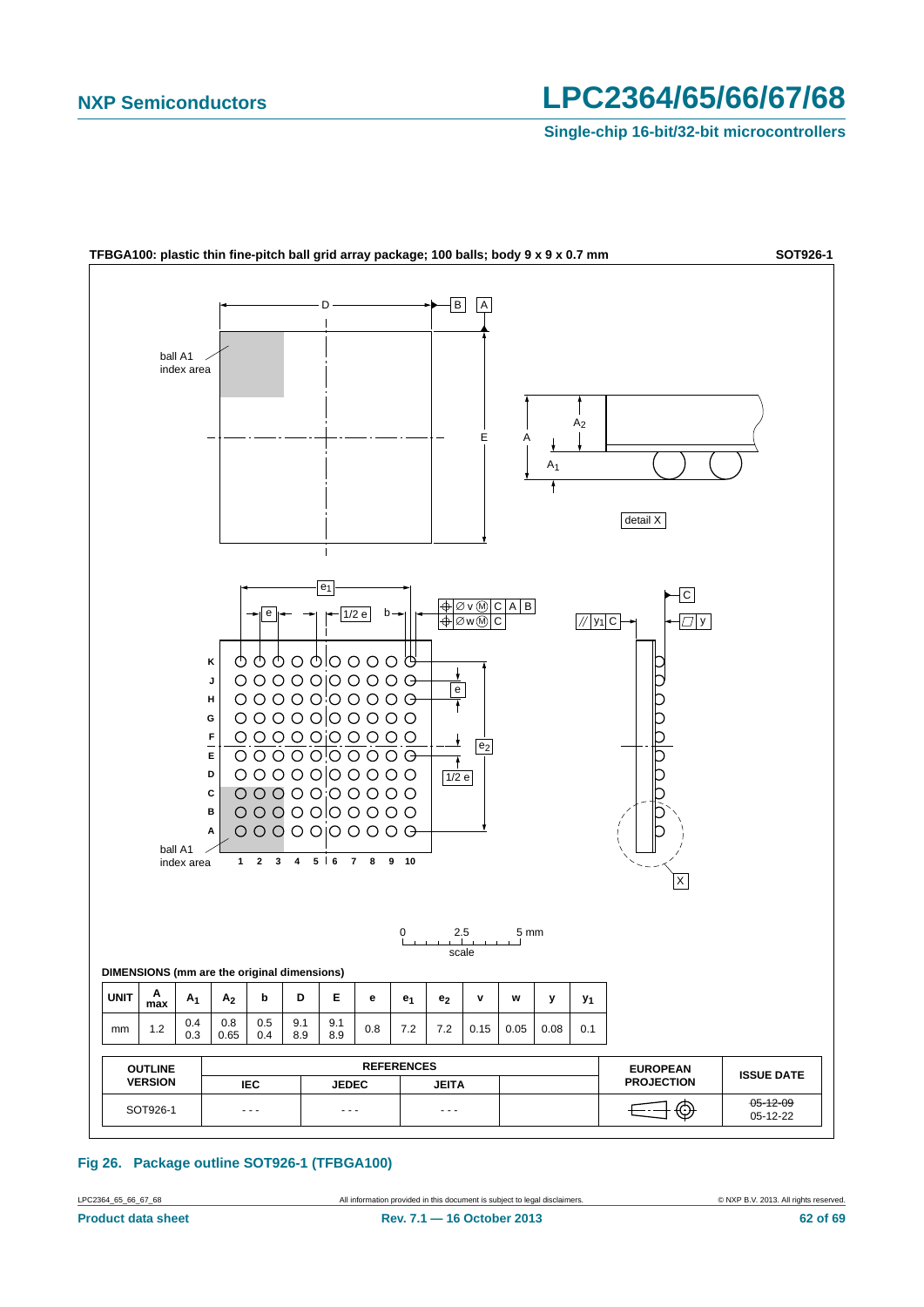**Single-chip 16-bit/32-bit microcontrollers**

# <span id="page-62-0"></span>**16. Abbreviations**

| Table 19.       | <b>Abbreviations</b>                        |
|-----------------|---------------------------------------------|
| Acronym         | <b>Description</b>                          |
| <b>ADC</b>      | Analog-to-Digital Converter                 |
| <b>AHB</b>      | Advanced High-performance Bus               |
| <b>AMBA</b>     | Advanced Microcontroller Bus Architecture   |
| <b>APB</b>      | <b>Advanced Peripheral Bus</b>              |
| <b>BOD</b>      | <b>BrownOut Detection</b>                   |
| CAN             | <b>Controller Area Network</b>              |
| <b>DAC</b>      | Digital-to-Analog Converter                 |
| <b>DCC</b>      | Debug Communication Channel                 |
| <b>DMA</b>      | <b>Direct Memory Access</b>                 |
| <b>DSP</b>      | Digital Signal Processing                   |
| <b>EOP</b>      | End Of Packet                               |
| <b>ETM</b>      | <b>Embedded Trace Macrocell</b>             |
| <b>GPIO</b>     | General Purpose Input/Output                |
| <b>IrDA</b>     | Infrared Data Association                   |
| <b>JTAG</b>     | Joint Test Action Group                     |
| MII             | Media Independent Interface                 |
| <b>MIIM</b>     | Media Independent Interface Management      |
| <b>PHY</b>      | <b>Physical Layer</b>                       |
| PLL             | Phase-Locked Loop                           |
| <b>PWM</b>      | <b>Pulse Width Modulator</b>                |
| RMII            | Reduced Media Independent Interface         |
| SE <sub>0</sub> | Single Ended Zero                           |
| SPI             | Serial Peripheral Interface                 |
| SSI             | Serial Synchronous Interface                |
| <b>SSP</b>      | Synchronous Serial Port                     |
| <b>TTL</b>      | <b>Transistor-Transistor Logic</b>          |
| <b>UART</b>     | Universal Asynchronous Receiver/Transmitter |
| <b>USB</b>      | <b>Universal Serial Bus</b>                 |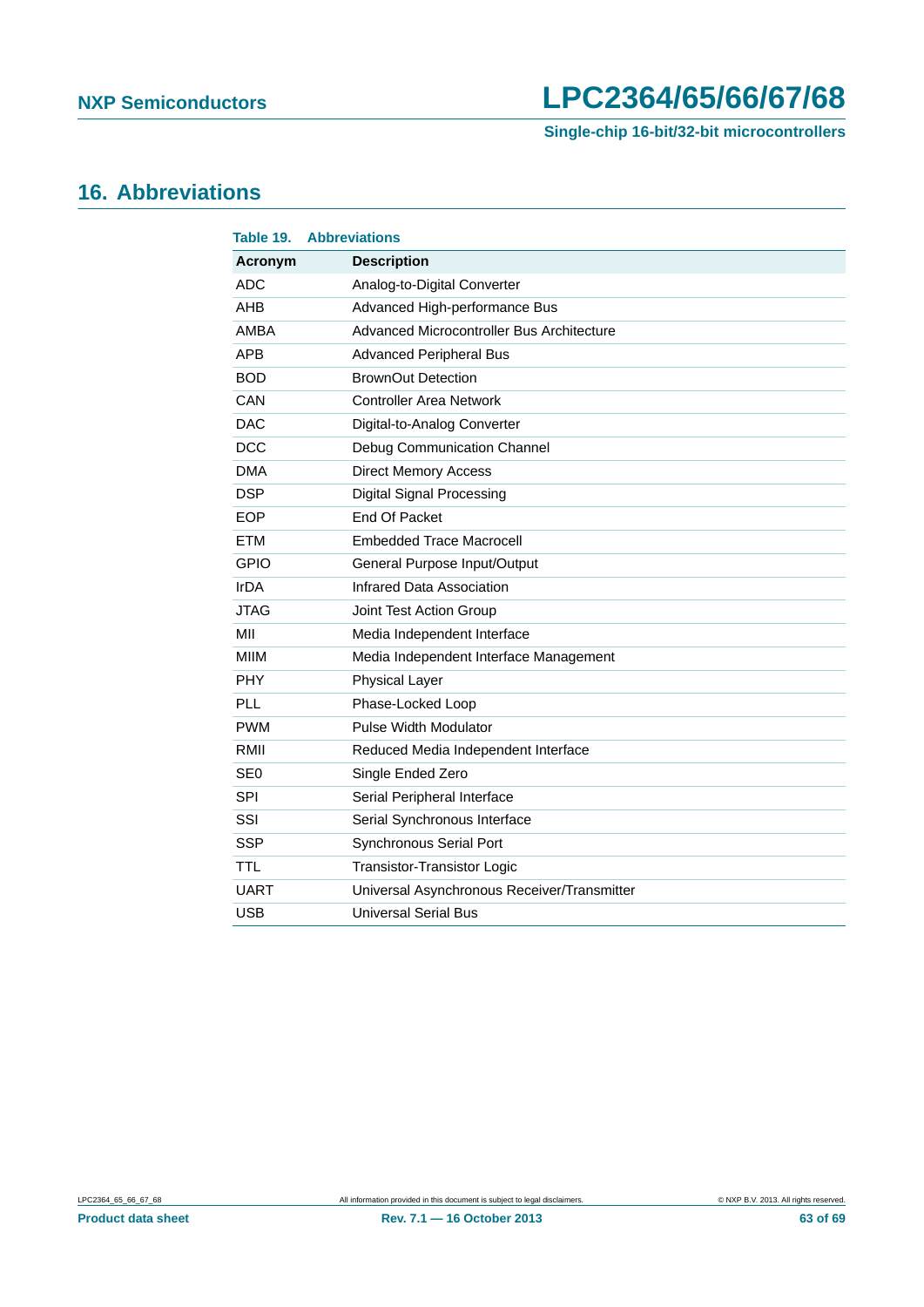# <span id="page-63-0"></span>**17. Revision history**

| Table 20. Revision history |                                                                                                                                                                                                                                                                                                     |                                                                                             |                  |                                                                                                                |  |  |
|----------------------------|-----------------------------------------------------------------------------------------------------------------------------------------------------------------------------------------------------------------------------------------------------------------------------------------------------|---------------------------------------------------------------------------------------------|------------------|----------------------------------------------------------------------------------------------------------------|--|--|
| <b>Document ID</b>         | Release date                                                                                                                                                                                                                                                                                        | Data sheet status                                                                           | Change<br>notice | <b>Supersedes</b>                                                                                              |  |  |
| LPC2364_65_66_67_68 v.7.1  | 20131016                                                                                                                                                                                                                                                                                            | Product data sheet                                                                          |                  | LPC2364_65_66_67_68 v.7                                                                                        |  |  |
| Modifications:             | $\bullet$                                                                                                                                                                                                                                                                                           |                                                                                             |                  | Table 4 "Pin description", Table note 6: Changed glitch filter spec from 5 ns to 10 ns.                        |  |  |
|                            | $\bullet$                                                                                                                                                                                                                                                                                           | Table 9 "Dynamic characteristics": Changed min clock cycle time from 42 to 40.              |                  |                                                                                                                |  |  |
| LPC2364_65_66_67_68 v.7    | 20111020                                                                                                                                                                                                                                                                                            | Product data sheet                                                                          |                  | LPC2364 65 66 67 68 v.6                                                                                        |  |  |
| Modifications:             |                                                                                                                                                                                                                                                                                                     |                                                                                             |                  | Table 13 "Dynamic characteristics of flash": Added characteristics for t <sub>er</sub> and t <sub>prog</sub> . |  |  |
|                            |                                                                                                                                                                                                                                                                                                     | Table 4 "Pin description": Updated description for USB_UP_LED.                              |                  |                                                                                                                |  |  |
|                            |                                                                                                                                                                                                                                                                                                     | be left floating." for RTCX1 and RTCX2 pins.                                                |                  | Table 4 "Pin description": Added Table note 12 "If the RTC is not used, these pins can                         |  |  |
|                            |                                                                                                                                                                                                                                                                                                     | for DBGEN, TMS, TDI, TRST, and RTCK pins.                                                   |                  | • Table 4 "Pin description": Added Table note 8 "This pin has a built-in pull-up resistor."                    |  |  |
|                            | $\bullet$                                                                                                                                                                                                                                                                                           | built-in pull-down resistor." for TCK and TDO pins.                                         |                  | Table 4 "Pin description": Added Table note 7 "This pin has no built-in pull-up and no                         |  |  |
|                            |                                                                                                                                                                                                                                                                                                     | Table 5 "Limiting values": Added "non-operating" to conditions column of T <sub>sta</sub> . |                  |                                                                                                                |  |  |
|                            | Table 5 "Limiting values": Updated Table note 5 "The maximum non-operating<br>storage temperature is different than the temperature for required shelf life which<br>should be determined based on required shelf lifetime. Please refer to the JEDEC<br>spec (J-STD-033B.1) for further details.". |                                                                                             |                  |                                                                                                                |  |  |
|                            |                                                                                                                                                                                                                                                                                                     | Table 5 "Limiting values": Updated storage temperature min/max to -65/+150.                 |                  |                                                                                                                |  |  |
|                            | Added Table 7 "Thermal resistance value (C/W): ±15 %".                                                                                                                                                                                                                                              |                                                                                             |                  |                                                                                                                |  |  |
|                            |                                                                                                                                                                                                                                                                                                     | Added Table 10 "Dynamic characteristic: internal oscillators".                              |                  |                                                                                                                |  |  |
|                            | Added Table 11 "Dynamic characteristic: I/O pins[1]".                                                                                                                                                                                                                                               |                                                                                             |                  |                                                                                                                |  |  |
|                            | • Table 8 "Static characteristics": Changed $V_{hvs}$ typ value from 0.5 $V_{DD(3V3)}$ to<br>$0.05V_{DD(3V3)}$ .                                                                                                                                                                                    |                                                                                             |                  |                                                                                                                |  |  |
|                            |                                                                                                                                                                                                                                                                                                     | • Table 13 "Dynamic characteristics of flash": Updated table.                               |                  |                                                                                                                |  |  |
|                            |                                                                                                                                                                                                                                                                                                     | • Added Section 9 "Thermal characteristics".                                                |                  |                                                                                                                |  |  |
|                            |                                                                                                                                                                                                                                                                                                     | Added Section 10.3 "Electrical pin characteristics".                                        |                  |                                                                                                                |  |  |
|                            |                                                                                                                                                                                                                                                                                                     | Added Section 14.2 "Crystal oscillator XTAL input and component selection".                 |                  |                                                                                                                |  |  |
|                            |                                                                                                                                                                                                                                                                                                     | Added Section 14.3 "RTC 32 kHz oscillator component selection".                             |                  |                                                                                                                |  |  |
|                            |                                                                                                                                                                                                                                                                                                     |                                                                                             |                  | Added Section 14.4 "XTAL and RTCX Printed Circuit Board (PCB) layout guidelines".                              |  |  |
|                            |                                                                                                                                                                                                                                                                                                     | Added Section 14.5 "Standard I/O pin configuration".                                        |                  |                                                                                                                |  |  |
|                            |                                                                                                                                                                                                                                                                                                     | Added Section 14.6 "Reset pin configuration".                                               |                  |                                                                                                                |  |  |
|                            |                                                                                                                                                                                                                                                                                                     |                                                                                             |                  |                                                                                                                |  |  |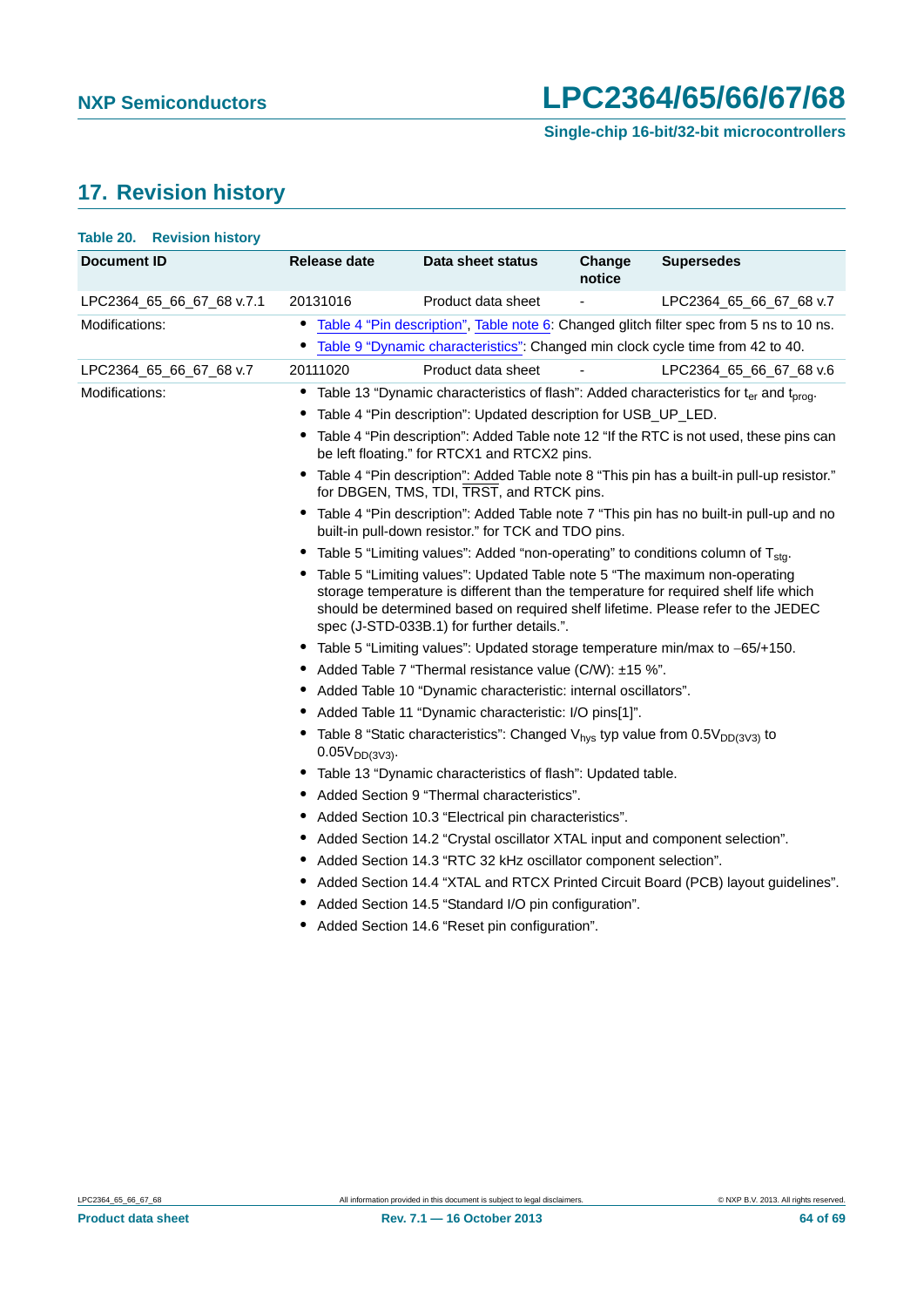### **Single-chip 16-bit/32-bit microcontrollers**

| Document ID             | Release date                               | Data sheet status                                                                                                                                      | Change<br>notice         | <b>Supersedes</b>                                                                |
|-------------------------|--------------------------------------------|--------------------------------------------------------------------------------------------------------------------------------------------------------|--------------------------|----------------------------------------------------------------------------------|
| LPC2364_65_66_67_68 v.6 | 20100201                                   | Product data sheet                                                                                                                                     |                          | LPC2364_65_66_67_68 v.5                                                          |
| Modifications:          |                                            | Table 5 "Limiting values": Changed $V_{ESD}$ min/max to $-2500/+2500$ .                                                                                |                          |                                                                                  |
|                         |                                            | Table 6: Updated min, typical and max values for oscillator pins.                                                                                      |                          |                                                                                  |
|                         |                                            | Table 6: Updated conditions and typical values for I <sub>DD(DCDC)pd(3V3)</sub> , I <sub>BATact</sub> ;<br>$I_{DD(DCDC)dpd(3V3)}$ and $I_{BAT}$ added. |                          |                                                                                  |
|                         |                                            | Table 9 "Dynamic characteristics of flash": Changed flash endurance spec from<br>100000 to 10000 minimum cycles.                                       |                          |                                                                                  |
|                         |                                            | Added Table 11 "DAC electrical characteristics".                                                                                                       |                          |                                                                                  |
|                         | endurance minimum specs.                   |                                                                                                                                                        |                          | Section 7.2 "On-chip flash programming memory": Removed text regarding flash     |
|                         |                                            | • Added Section 7.24.4.4 "Deep power-down mode".                                                                                                       |                          |                                                                                  |
|                         |                                            | • Section 7.25.2 "Brownout detection": Changed V <sub>DD(3V3)</sub> to V <sub>DD(DCDC)(3V3)</sub> .                                                    |                          |                                                                                  |
|                         |                                            | Added Section 9.2 "Deep power-down mode".                                                                                                              |                          |                                                                                  |
|                         |                                            | Added Section 13.2 "XTAL1 input".                                                                                                                      |                          |                                                                                  |
|                         |                                            |                                                                                                                                                        |                          | Added Section 13.3 "XTAL and RTC Printed-Circuit Board (PCB) layout guidelines". |
|                         |                                            | Added table note for XTAL1 and XTAL2 pins in Table 3.                                                                                                  |                          |                                                                                  |
| LPC2364_65_66_67_68 v.5 | 20090409                                   | Product data sheet                                                                                                                                     |                          | LPC2364 65 66 67 68 v.4                                                          |
| Modifications:          | Added part LPC2364HBD100.                  |                                                                                                                                                        |                          |                                                                                  |
|                         |                                            | Section 7.2: Added sentence clarifying SRAM speeds for LPC2364HBD.                                                                                     |                          |                                                                                  |
|                         | Table 5: Updated V <sub>esd</sub> min/max. |                                                                                                                                                        |                          |                                                                                  |
|                         |                                            | Table 6: Updated $Z_{DRV}$ Table note [14].                                                                                                            |                          |                                                                                  |
|                         |                                            | Table 6: $V_{hys}$ , moved 0.4 from typ to min column.                                                                                                 |                          |                                                                                  |
|                         |                                            | Table 6: $I_{\text{pu}}$ , added specs for >85 °C.                                                                                                     |                          |                                                                                  |
|                         | Table 6: Removed R <sub>pu</sub> .         |                                                                                                                                                        |                          |                                                                                  |
|                         |                                            | Table 7: CCLK and IRC, added specs for >85 °C.                                                                                                         |                          |                                                                                  |
|                         | Added Table 9.                             |                                                                                                                                                        |                          |                                                                                  |
|                         | Updated Figure 14.                         |                                                                                                                                                        |                          |                                                                                  |
|                         | Updated Figure 11.                         |                                                                                                                                                        |                          |                                                                                  |
| LPC2364_65_66_67_68 v.4 | 20080417                                   | Product data sheet                                                                                                                                     |                          | LPC2364_66_68 v.3                                                                |
| LPC2364_66_68 v.3       | 20071220                                   | Product data sheet                                                                                                                                     | $\overline{\phantom{a}}$ | LPC2364_66_68 v.2                                                                |
| LPC2364_66_68 v.2       | 20071001                                   | Preliminary data sheet                                                                                                                                 | $\overline{\phantom{a}}$ | LPC2364_66_68 v.1                                                                |
| LPC2364_66_68 v.1       | 20070103                                   | Preliminary data sheet                                                                                                                                 |                          | ٠                                                                                |

#### **Table 20. Revision history** *…continued*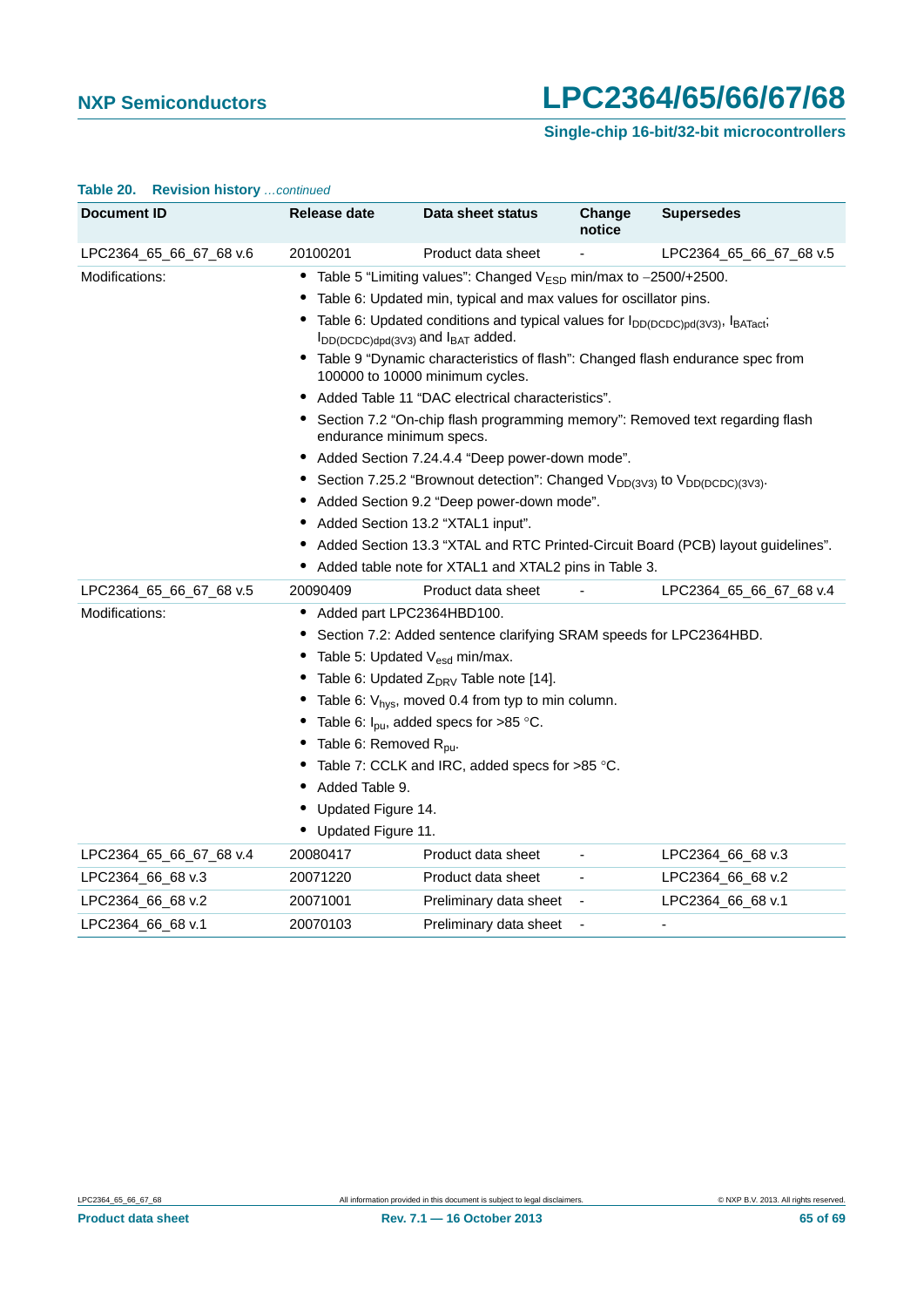### <span id="page-65-3"></span>**18. Legal information**

### <span id="page-65-4"></span>**18.1 Data sheet status**

| Document status[1][2]          | <b>Product status</b> <sup>[3]</sup> | <b>Definition</b>                                                                     |
|--------------------------------|--------------------------------------|---------------------------------------------------------------------------------------|
| Objective [short] data sheet   | Development                          | This document contains data from the objective specification for product development. |
| Preliminary [short] data sheet | Qualification                        | This document contains data from the preliminary specification.                       |
| Product [short] data sheet     | Production                           | This document contains the product specification.                                     |

<span id="page-65-0"></span>[1] Please consult the most recently issued document before initiating or completing a design.

<span id="page-65-1"></span>[2] The term 'short data sheet' is explained in section "Definitions".

<span id="page-65-2"></span>[3] The product status of device(s) described in this document may have changed since this document was published and may differ in case of multiple devices. The latest product status<br>information is available on the Intern

#### <span id="page-65-5"></span>**18.2 Definitions**

**Draft —** The document is a draft version only. The content is still under internal review and subject to formal approval, which may result in modifications or additions. NXP Semiconductors does not give any representations or warranties as to the accuracy or completeness of information included herein and shall have no liability for the consequences of use of such information.

**Short data sheet —** A short data sheet is an extract from a full data sheet with the same product type number(s) and title. A short data sheet is intended for quick reference only and should not be relied upon to contain detailed and full information. For detailed and full information see the relevant full data sheet, which is available on request via the local NXP Semiconductors sales office. In case of any inconsistency or conflict with the short data sheet, the full data sheet shall prevail.

**Product specification —** The information and data provided in a Product data sheet shall define the specification of the product as agreed between NXP Semiconductors and its customer, unless NXP Semiconductors and customer have explicitly agreed otherwise in writing. In no event however, shall an agreement be valid in which the NXP Semiconductors product is deemed to offer functions and qualities beyond those described in the Product data sheet.

### <span id="page-65-6"></span>**18.3 Disclaimers**

**Limited warranty and liability —** Information in this document is believed to be accurate and reliable. However, NXP Semiconductors does not give any representations or warranties, expressed or implied, as to the accuracy or completeness of such information and shall have no liability for the consequences of use of such information. NXP Semiconductors takes no responsibility for the content in this document if provided by an information source outside of NXP Semiconductors.

In no event shall NXP Semiconductors be liable for any indirect, incidental, punitive, special or consequential damages (including - without limitation - lost profits, lost savings, business interruption, costs related to the removal or replacement of any products or rework charges) whether or not such damages are based on tort (including negligence), warranty, breach of contract or any other legal theory.

Notwithstanding any damages that customer might incur for any reason whatsoever, NXP Semiconductors' aggregate and cumulative liability towards customer for the products described herein shall be limited in accordance with the *Terms and conditions of commercial sale* of NXP Semiconductors.

**Right to make changes —** NXP Semiconductors reserves the right to make changes to information published in this document, including without limitation specifications and product descriptions, at any time and without notice. This document supersedes and replaces all information supplied prior to the publication hereof.

**Suitability for use —** NXP Semiconductors products are not designed, authorized or warranted to be suitable for use in life support, life-critical or safety-critical systems or equipment, nor in applications where failure or malfunction of an NXP Semiconductors product can reasonably be expected to result in personal injury, death or severe property or environmental damage. NXP Semiconductors and its suppliers accept no liability for inclusion and/or use of NXP Semiconductors products in such equipment or applications and therefore such inclusion and/or use is at the customer's own risk.

**Applications —** Applications that are described herein for any of these products are for illustrative purposes only. NXP Semiconductors makes no representation or warranty that such applications will be suitable for the specified use without further testing or modification.

Customers are responsible for the design and operation of their applications and products using NXP Semiconductors products, and NXP Semiconductors accepts no liability for any assistance with applications or customer product design. It is customer's sole responsibility to determine whether the NXP Semiconductors product is suitable and fit for the customer's applications and products planned, as well as for the planned application and use of customer's third party customer(s). Customers should provide appropriate design and operating safeguards to minimize the risks associated with their applications and products.

NXP Semiconductors does not accept any liability related to any default, damage, costs or problem which is based on any weakness or default in the customer's applications or products, or the application or use by customer's third party customer(s). Customer is responsible for doing all necessary testing for the customer's applications and products using NXP Semiconductors products in order to avoid a default of the applications and the products or of the application or use by customer's third party customer(s). NXP does not accept any liability in this respect.

**Limiting values —** Stress above one or more limiting values (as defined in the Absolute Maximum Ratings System of IEC 60134) will cause permanent damage to the device. Limiting values are stress ratings only and (proper) operation of the device at these or any other conditions above those given in the Recommended operating conditions section (if present) or the Characteristics sections of this document is not warranted. Constant or repeated exposure to limiting values will permanently and irreversibly affect the quality and reliability of the device.

**Terms and conditions of commercial sale —** NXP Semiconductors products are sold subject to the general terms and conditions of commercial sale, as published at<http://www.nxp.com/profile/terms>, unless otherwise agreed in a valid written individual agreement. In case an individual agreement is concluded only the terms and conditions of the respective agreement shall apply. NXP Semiconductors hereby expressly objects to applying the customer's general terms and conditions with regard to the purchase of NXP Semiconductors products by customer.

**No offer to sell or license —** Nothing in this document may be interpreted or construed as an offer to sell products that is open for acceptance or the grant, conveyance or implication of any license under any copyrights, patents or other industrial or intellectual property rights.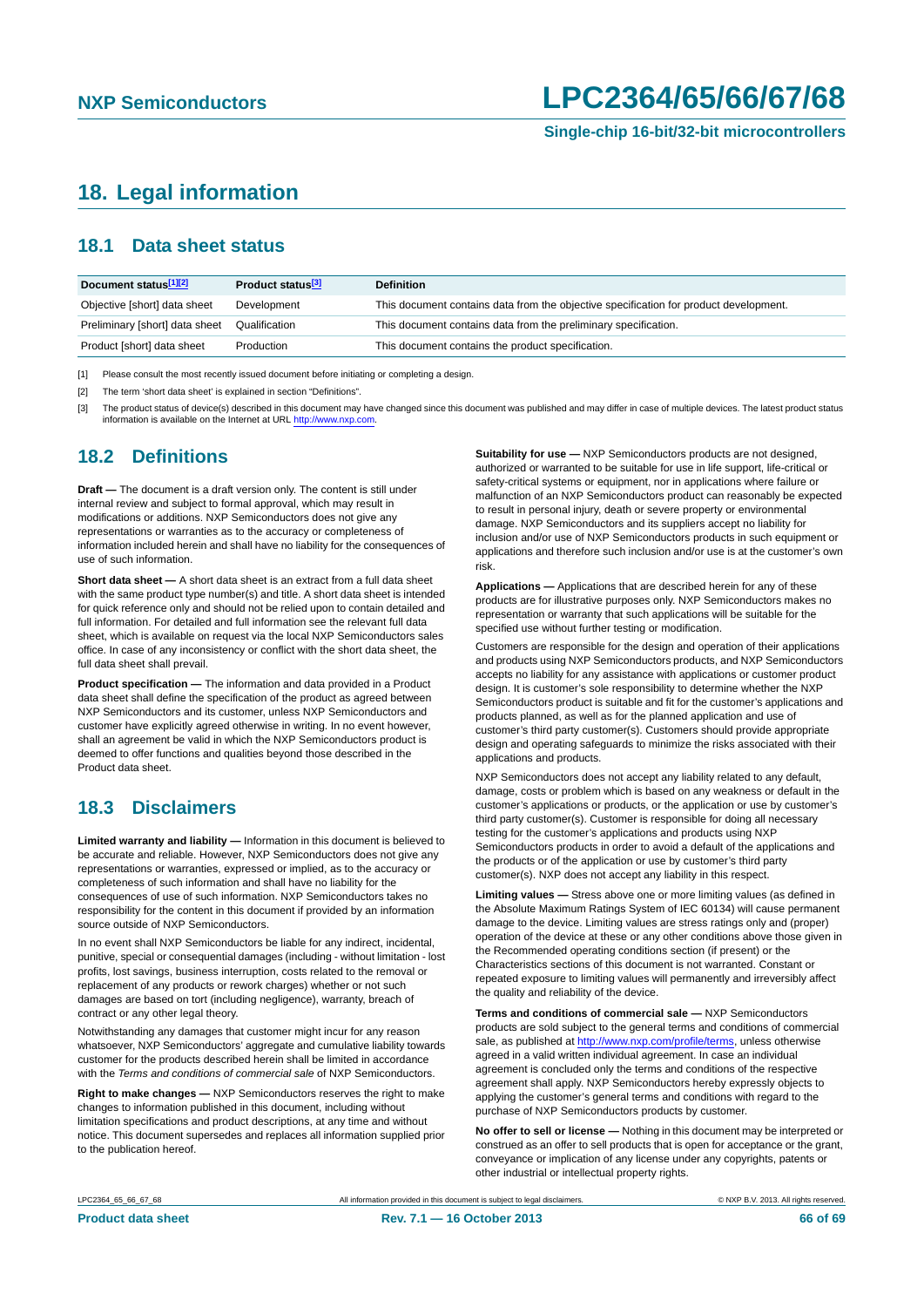#### **Single-chip 16-bit/32-bit microcontrollers**

**Export control —** This document as well as the item(s) described herein may be subject to export control regulations. Export might require a prior authorization from competent authorities.

**Non-automotive qualified products —** Unless this data sheet expressly states that this specific NXP Semiconductors product is automotive qualified, the product is not suitable for automotive use. It is neither qualified nor tested in accordance with automotive testing or application requirements. NXP Semiconductors accepts no liability for inclusion and/or use of non-automotive qualified products in automotive equipment or applications.

In the event that customer uses the product for design-in and use in automotive applications to automotive specifications and standards, customer (a) shall use the product without NXP Semiconductors' warranty of the product for such automotive applications, use and specifications, and (b)

### <span id="page-66-1"></span>**19. Contact information**

whenever customer uses the product for automotive applications beyond NXP Semiconductors' specifications such use shall be solely at customer's own risk, and (c) customer fully indemnifies NXP Semiconductors for any liability, damages or failed product claims resulting from customer design and use of the product for automotive applications beyond NXP Semiconductors' standard warranty and NXP Semiconductors' product specifications.

### <span id="page-66-0"></span>**18.4 Trademarks**

Notice: All referenced brands, product names, service names and trademarks are the property of their respective owners. **I 2C-bus —** logo is a trademark of NXP B.V.

For more information, please visit: **http://www.nxp.com**

For sales office addresses, please send an email to: **salesaddresses@nxp.com**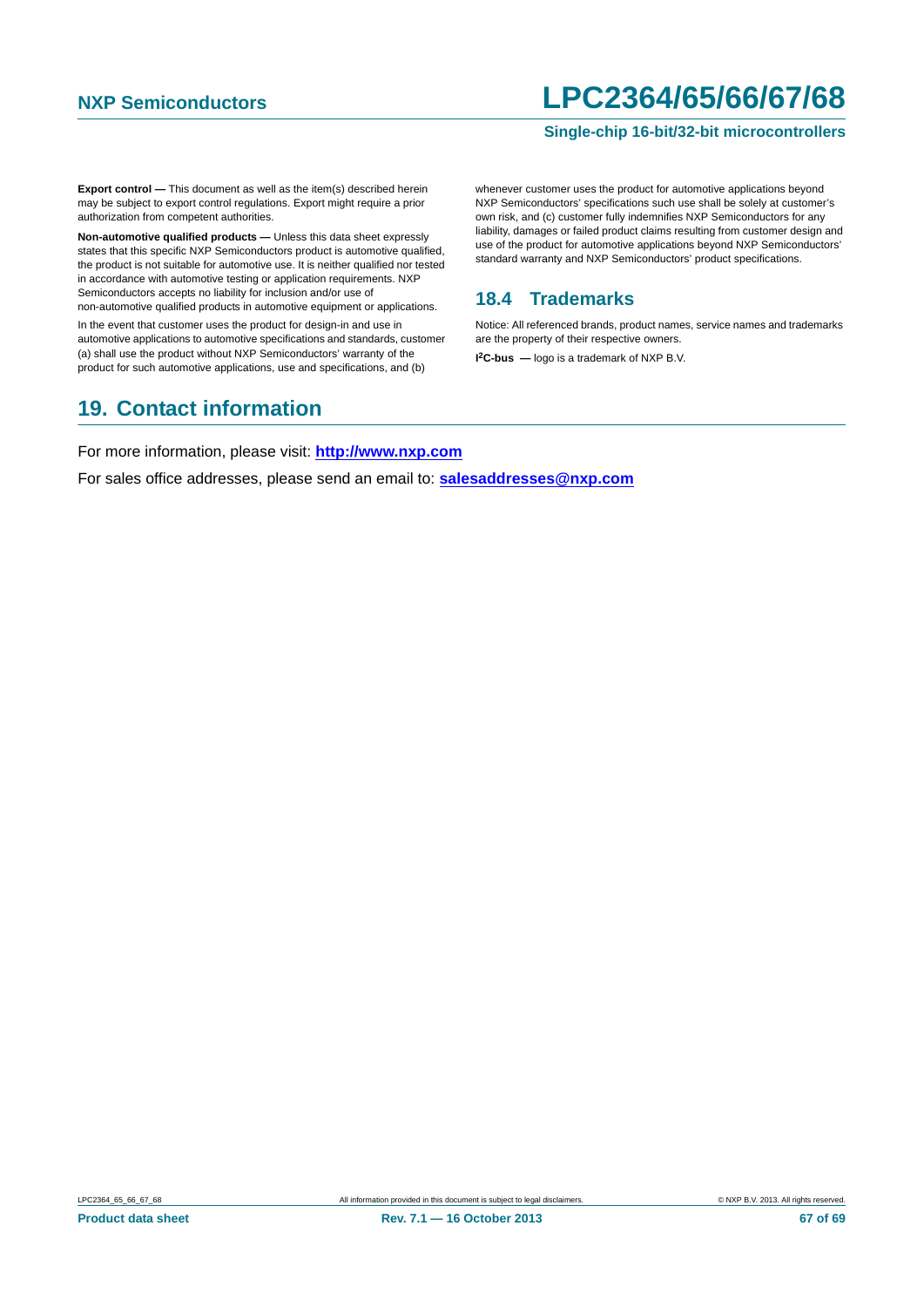**Single-chip 16-bit/32-bit microcontrollers**

### <span id="page-67-0"></span>**20. Contents**

| 1              | General description<br>-1                                             |
|----------------|-----------------------------------------------------------------------|
| 2              | Features and benefits<br>1                                            |
| 3              | 3                                                                     |
| 4              | Ordering information<br>3                                             |
| 4.1            | Ordering options<br>4                                                 |
| 5              | Block diagram<br>5                                                    |
| 6              | Pinning information<br>6                                              |
| 6.1            | 6                                                                     |
| 6.2            | 10                                                                    |
| 7              | Functional description<br>18                                          |
| 7.1            | Architectural overview<br>18                                          |
| 7.2            | On-chip flash programming memory<br>19                                |
| 7.3            | 19<br>On-chip SRAM $\ldots \ldots \ldots \ldots \ldots \ldots \ldots$ |
| 7.4            | 19<br>Memory map                                                      |
| 7.5            | 20                                                                    |
| 7.5.1          | 21                                                                    |
| 7.6            | 21                                                                    |
| 7.7            | 21<br>General purpose DMA controller                                  |
| 7.7.1          | 21                                                                    |
| 7.8            | Fast general purpose parallel I/O<br>22                               |
| 7.8.1          | Features<br>23                                                        |
| 7.9            | 23                                                                    |
| 7.9.1          | 23<br>Features                                                        |
| 7.10           | USB interface (LPC2364/66/68 only)<br>24                              |
| 7.10.1         | USB device controller<br>24                                           |
| 7.10.2         | 24                                                                    |
| 7.11           | CAN controller and acceptance filters                                 |
|                | (LPC2364/66/68 only).<br>25                                           |
| 7.11.1         | 25                                                                    |
| 7.12<br>7.12.1 | 25                                                                    |
| 7.13           | 25<br>26                                                              |
| 7.13.1         | 26                                                                    |
| 7.14           | 26                                                                    |
| 7.14.1         | 26<br>Features                                                        |
| 7.15           | SPI serial I/O controller.<br>26                                      |
| 7.15.1         | 26                                                                    |
| 7.16           | SSP serial I/O controller<br>27                                       |
| 7.16.1         | 27                                                                    |
| 7.17           | SD/MMC card interface (LPC2367/68 only)<br>27                         |
| 7.17.1         | 27                                                                    |
| 7.18           | I <sup>2</sup> C-bus serial I/O controllers.<br>27                    |
| 7.18.1         | 28                                                                    |
| 7.19           | 1 <sup>2</sup> S-bus serial I/O controllers<br>28                     |
| 7.19.1         | 28                                                                    |
| 7.20           | General purpose 32-bit timers/external                                |
|                | $event$ counters $\ldots \ldots \ldots \ldots \ldots \ldots$<br>29    |
|                |                                                                       |

| 7.20.1               |                                 | 29       |
|----------------------|---------------------------------|----------|
| 7.21                 | Pulse width modulator           | 29       |
| 7.21.1               | Features                        | 30       |
| 7.22                 |                                 | 30       |
| 7.22.1               |                                 | 30       |
| 7.23                 | RTC and battery RAM             | 31       |
| 7.23.1               |                                 | 31       |
| 7.24                 | Clocking and power control      | 31       |
| 7.24.1               |                                 | 31       |
| 7.24.1.1             |                                 | 32       |
| 7.24.1.2             |                                 | 32       |
| 7.24.1.3             | RTC oscillator                  | 32       |
| 7.24.2               |                                 | 32       |
| 7.24.3               |                                 | 32       |
| 7.24.4               | Power control                   | 33       |
| 7.24.4.1             |                                 | 33       |
| 7.24.4.2             |                                 | 33       |
| 7.24.4.3<br>7.24.4.4 | Power-down mode                 | 34       |
|                      | Deep power-down mode            | 34       |
| 7.24.4.5<br>7.25     | Power domains<br>System control | 34<br>35 |
| 7.25.1               |                                 | 35       |
| 7.25.2               |                                 | 35       |
| 7.25.3               | Code security                   |          |
|                      | (Code Read Protection - CRP)    | 36       |
| 7.25.4               |                                 | 36       |
| 7.25.5               | External interrupt inputs       | 36       |
| 7.25.6               | Memory mapping control          | 37       |
| 7.26                 | Emulation and debugging         | 37       |
| 7.26.1               |                                 | 37       |
| 7.26.2               | Embedded trace                  | 37       |
| 7.26.3               |                                 | 38       |
| 8                    | Limiting values                 | 39       |
| 9                    | Thermal characteristics         | 40       |
| 10                   | Static characteristics          | 41       |
| 10.1                 | Power-down mode                 | 44       |
| 10.2                 | Deep power-down mode            | 45       |
| 10.3                 | Electrical pin characteristics. | 47       |
| 11                   | Dynamic characteristics         | 48       |
| 11.1                 |                                 | 49       |
| 11.2                 |                                 | 49       |
| 11.3                 | USB interface                   | 49       |
| 11.4                 | Flash memory                    | 50       |
| 11.5                 |                                 | 51       |
| 12                   | ADC electrical characteristics  | 52       |
| 13                   | DAC electrical characteristics  | 55       |
|                      |                                 |          |
| 14                   | Application information         | 55       |
|                      |                                 |          |

**continued >>**